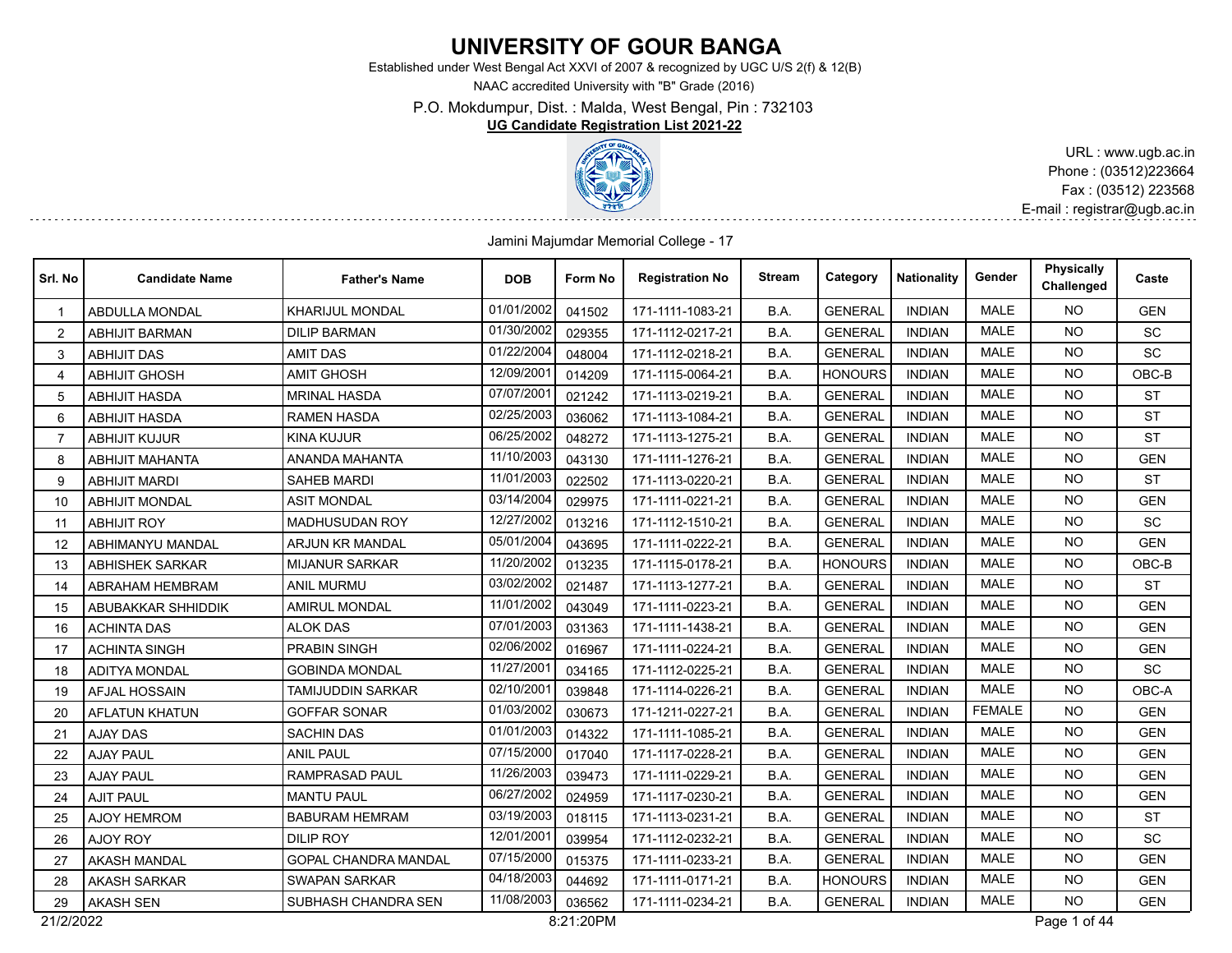| Srl. No | <b>Candidate Name</b> | <b>Father's Name</b>     | <b>DOB</b> | Form No | <b>Registration No</b> | <b>Stream</b> | Category       | <b>Nationality</b> | Gender        | <b>Physically</b><br>Challenged | Caste      |
|---------|-----------------------|--------------------------|------------|---------|------------------------|---------------|----------------|--------------------|---------------|---------------------------------|------------|
| 30      | <b>AKLIMA KHATUN</b>  | <b>LUTFAR RAHAMAN</b>    | 12/26/2002 | 022870  | 171-1211-0206-21       | B.A.          | <b>GENERAL</b> | <b>INDIAN</b>      | <b>FEMALE</b> | <b>NO</b>                       | <b>GEN</b> |
| 31      | AKRAMUL HOSSAIN       | <b>MOKBUL HOSSAIN</b>    | 01/01/2000 | 036135  | 171-1111-0235-21       | B.A.          | <b>GENERAL</b> | <b>INDIAN</b>      | <b>MALE</b>   | <b>NO</b>                       | <b>GEN</b> |
| 32      | <b>AKTRINA SARKAR</b> | AFSAR ALI SARKAR         | 12/21/2003 | 010421  | 171-1214-0125-21       | B.A.          | <b>HONOURS</b> | <b>INDIAN</b>      | <b>FEMALE</b> | <b>NO</b>                       | OBC-A      |
| 33      | <b>ALAK MANDAL</b>    | NIKHIL MANDAL            | 03/21/2004 | 001619  | 171-1117-0001-21       | B.A.          | <b>HONOURS</b> | <b>INDIAN</b>      | <b>MALE</b>   | NO.                             | <b>GEN</b> |
| 34      | <b>ALAMGIR MANDAL</b> | ANOWAR MONDAL            | 05/30/2002 | 037522  | 171-1111-1439-21       | B.A.          | <b>GENERAL</b> | <b>INDIAN</b>      | MALE          | <b>NO</b>                       | <b>GEN</b> |
| 35      | <b>ALFAZ MONDAL</b>   | <b>FIRDAUS MONDAL</b>    | 09/21/2002 | 017693  | 171-1111-1440-21       | B.A.          | <b>GENERAL</b> | <b>INDIAN</b>      | <b>MALE</b>   | <b>NO</b>                       | <b>GEN</b> |
| 36      | ALI AKTAR MOLLA       | TAIMUR HAQUE MOLLA       | 06/26/2002 | 019784  | 171-1111-1278-21       | B.A.          | <b>GENERAL</b> | <b>INDIAN</b>      | <b>MALE</b>   | <b>NO</b>                       | <b>GEN</b> |
| 37      | ALI ANOWAR MOLLA      | TAIMUR HAQUE MOLLA       | 06/26/2002 | 027441  | 171-1111-1279-21       | B.A.          | <b>GENERAL</b> | <b>INDIAN</b>      | MALE          | NO.                             | <b>GEN</b> |
| 38      | <b>ALMINA BEGAM</b>   | <b>MAJIDUR MONDAL</b>    | 02/12/2002 | 024745  | 171-1211-0236-21       | B.A.          | <b>GENERAL</b> | <b>INDIAN</b>      | <b>FEMALE</b> | NO.                             | <b>GEN</b> |
| 39      | <b>ALOK DAS</b>       | <b>AMAL DAS</b>          | 01/29/2004 | 041551  | 171-1111-0237-21       | B.A.          | <b>GENERAL</b> | <b>INDIAN</b>      | <b>MALE</b>   | <b>NO</b>                       | <b>GEN</b> |
| 40      | <b>ALOK MONDAL</b>    | PALASH MONDAL            | 01/27/2003 | 035074  | 171-1111-0238-21       | B.A.          | <b>GENERAL</b> | <b>INDIAN</b>      | <b>MALE</b>   | NO.                             | <b>GEN</b> |
| 41      | <b>ALOK SHIL</b>      | ARUP KUMAR SHIL          | 12/02/2001 | 047046  | 171-1111-1441-21       | B.A.          | <b>GENERAL</b> | <b>INDIAN</b>      | <b>MALE</b>   | NO.                             | <b>GEN</b> |
| 42      | ALOKA ROY             | <b>MRITYUNJOY ROY</b>    | 10/03/2002 | 042803  | 171-1212-0239-21       | B.A.          | <b>GENERAL</b> | <b>INDIAN</b>      | <b>FEMALE</b> | NO.                             | SC         |
| 43      | AMBIKA MAHANTA        | NARAYAN MAHANTA          | 01/12/2003 | 012079  | 171-1211-0192-21       | B.A.          | <b>HONOURS</b> | <b>INDIAN</b>      | <b>FEMALE</b> | <b>NO</b>                       | <b>GEN</b> |
| 44      | <b>AMENA MANDAL</b>   | AIZUL MANDAL             | 01/17/200  | 026881  | 171-1211-0240-21       | B.A.          | <b>GENERAL</b> | <b>INDIAN</b>      | <b>FEMALE</b> | NO.                             | <b>GEN</b> |
| 45      | <b>AMIT BARMAN</b>    | <b>AKHIL BARMAN</b>      | 03/22/2004 | 031471  | 171-1112-0241-21       | B.A.          | <b>GENERAL</b> | <b>INDIAN</b>      | <b>MALE</b>   | NO.                             | <b>SC</b>  |
| 46      | AMIT KUMAR PAHAN      | ANIL PAHAN               | 03/10/2000 | 046590  | 171-1113-0065-21       | B.A.          | <b>HONOURS</b> | <b>INDIAN</b>      | <b>MALE</b>   | NO.                             | <b>ST</b>  |
| 47      | AMIT MAHATO           | <b>LAKSHAN MAHATO</b>    | 10/26/1999 | 038092  | 171-1113-0242-21       | B.A.          | <b>GENERAL</b> | <b>INDIAN</b>      | <b>MALE</b>   | NO.                             | <b>ST</b>  |
| 48      | <b>AMIT MOHANTA</b>   | LATE JITEN MOHANTA       | 09/20/200  | 038683  | 171-1111-0243-21       | B.A.          | <b>GENERAL</b> | <b>INDIAN</b>      | MALE          | NO.                             | <b>GEN</b> |
| 49      | <b>AMIT TIRKI</b>     | <b>BHODAL TIRKI</b>      | 06/17/2002 | 014950  | 171-1113-1086-21       | B.A.          | <b>GENERAL</b> | <b>INDIAN</b>      | <b>MALE</b>   | <b>NO</b>                       | <b>ST</b>  |
| 50      | <b>AMOSH MARDI</b>    | <b>SOMEN MARDI</b>       | 10/12/2002 | 031735  | 171-1113-0244-21       | B.A.          | <b>GENERAL</b> | <b>INDIAN</b>      | <b>MALE</b>   | NO.                             | <b>ST</b>  |
| 51      | <b>AMRITA DAS</b>     | ARABINDA DAS             | 05/12/2004 | 030527  | 171-1211-0245-21       | B.A.          | <b>GENERAL</b> | <b>INDIAN</b>      | <b>FEMALE</b> | NO.                             | <b>GEN</b> |
| 52      | <b>AMRITA MONDAL</b>  | NIHAR MONDAL             | 01/26/2003 | 040762  | 171-1215-0066-21       | B.A.          | <b>HONOURS</b> | <b>INDIAN</b>      | <b>FEMALE</b> | NO.                             | OBC-B      |
| 53      | <b>AMRITA SARKAR</b>  | <b>MANIK SARKAR</b>      | 10/26/2003 | 041747  | 171-1212-1280-21       | B.A.          | <b>GENERAL</b> | <b>INDIAN</b>      | <b>FEMALE</b> | <b>NO</b>                       | <b>SC</b>  |
| 54      | ANAMIKA BARMAN        | LATE JYOTISH BARMAN      | 07/04/2002 | 030334  | 171-1212-0246-21       | B.A.          | <b>GENERAL</b> | <b>INDIAN</b>      | <b>FEMALE</b> | NO.                             | <b>SC</b>  |
| 55      | ANANDA BARMAN         | PRABHAS BARMAN           | 01/10/2000 | 034049  | 171-1112-0247-21       | B.A.          | <b>GENERAL</b> | <b>INDIAN</b>      | <b>MALE</b>   | NO.                             | SC         |
| 56      | ANANYA BARMAN         | <b>JITEN BARMAN</b>      | 10/10/2003 | 015855  | 171-1212-0248-21       | B.A.          | <b>GENERAL</b> | <b>INDIAN</b>      | <b>FEMALE</b> | <b>NO</b>                       | SC         |
| 57      | <b>ANGUR KHATUN</b>   | <b>MOBARAK MONDAL</b>    | 12/09/2002 | 007687  | 171-1211-0249-21       | B.A.          | <b>GENERAL</b> | <b>INDIAN</b>      | <b>FEMALE</b> | <b>NO</b>                       | <b>GEN</b> |
| 58      | <b>ANIL DAS</b>       | <b>NIKHIL DAS</b>        | 04/12/2001 | 034929  | 171-1112-0250-21       | B.A.          | <b>GENERAL</b> | <b>INDIAN</b>      | MALE          | <b>NO</b>                       | SC         |
| 59      | ANIMA SARKAR          | <b>MAKHAN SARKAR</b>     | 06/27/2002 | 037292  | 171-1212-0251-21       | B.A.          | <b>GENERAL</b> | <b>INDIAN</b>      | <b>FEMALE</b> | NO.                             | SC         |
| 60      | <b>ANIMIKA MAHATO</b> | <b>SANTOSH MAHATO</b>    | 12/03/2003 | 038748  | 171-1211-1281-21       | B.A.          | <b>GENERAL</b> | <b>INDIAN</b>      | <b>FEMALE</b> | NO.                             | <b>GEN</b> |
| 61      | <b>ANIRUDHA DAS</b>   | LATE BHABATOSH DAS       | 03/16/2003 | 026365  | 171-1111-0067-21       | B.A.          | <b>HONOURS</b> | <b>INDIAN</b>      | MALE          | NO.                             | <b>GEN</b> |
| 62      | ANISH MAJUMDAR        | SANDIP KUMAR MAJUMDAR    | 12/09/2002 | 017283  | 171-1111-0126-21       | B.A.          | <b>HONOURS</b> | <b>INDIAN</b>      | <b>MALE</b>   | NO.                             | <b>GEN</b> |
| 63      | ANITA CHOUDHURY       | SUTKA CHOUDHURY          | 01/01/2002 | 043947  | 171-1211-0252-21       | B.A.          | <b>GENERAL</b> | <b>INDIAN</b>      | FEMALE        | NO.                             | <b>GEN</b> |
| 64      | <b>ANITA KISKU</b>    | <b>LATE SUSHIL KISKU</b> | 05/10/2002 | 021384  | 171-1213-0253-21       | B.A.          | <b>GENERAL</b> | <b>INDIAN</b>      | <b>FEMALE</b> | NO.                             | ST         |
| 65      | <b>ANJALI SAHA</b>    | <b>GOPAL SAHA</b>        | 10/12/2001 | 032440  | 171-1217-1442-21       | B.A.          | <b>GENERAL</b> | <b>INDIAN</b>      | <b>FEMALE</b> | NO.                             | <b>GEN</b> |
| 66      | ANJANA ROY            | PRANESHWAR ROY           | 01/21/2003 | 025983  | 171-1212-1578-21       | B.A.          | <b>GENERAL</b> | <b>INDIAN</b>      | <b>FEMALE</b> | <b>NO</b>                       | SC         |
| 67      | <b>ANKIT BARMAN</b>   | UTTAM CHANDRA BARMAN     | 08/21/2001 | 026373  | 171-1122-1087-21       | B.A.          | <b>GENERAL</b> | <b>INDIAN</b>      | MALE          | <b>YES</b>                      | SC         |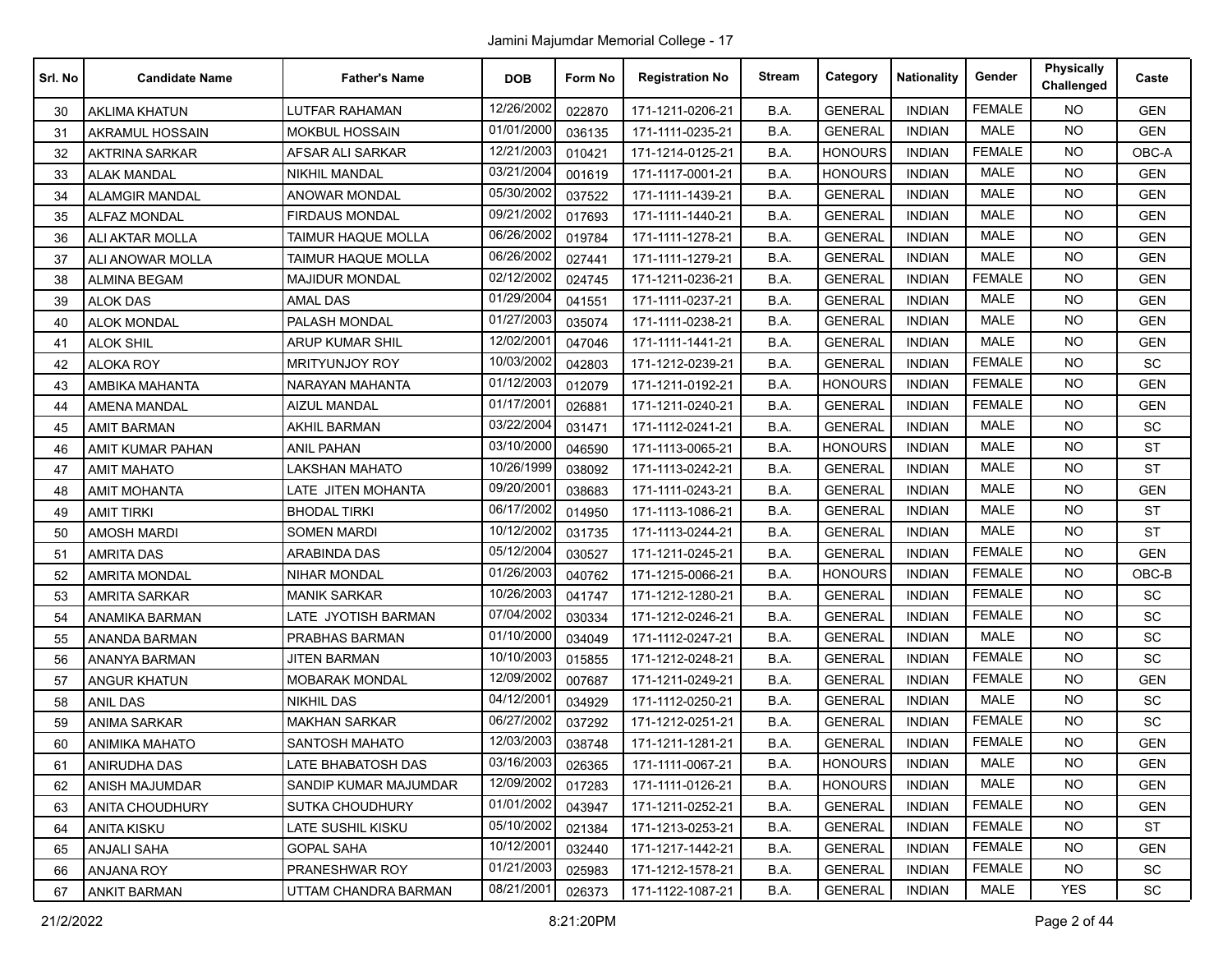| Srl. No | <b>Candidate Name</b> | <b>Father's Name</b>      | <b>DOB</b> | Form No | <b>Registration No</b> | <b>Stream</b> | Category       | <b>Nationality</b> | Gender        | <b>Physically</b><br>Challenged | Caste      |
|---------|-----------------------|---------------------------|------------|---------|------------------------|---------------|----------------|--------------------|---------------|---------------------------------|------------|
| 68      | <b>ANKIT DAS</b>      | <b>SARABINDU DAS</b>      | 05/18/2003 | 000114  | 171-1117-0002-21       | B.A.          | <b>HONOURS</b> | <b>INDIAN</b>      | <b>MALE</b>   | <b>NO</b>                       | <b>GEN</b> |
| 69      | <b>ANKUR PAUL</b>     | MONINDRA NATH PAUL        | 06/02/2003 | 035063  | 171-1115-0254-21       | B.A.          | <b>GENERAL</b> | <b>INDIAN</b>      | <b>MALE</b>   | <b>NO</b>                       | $OBC-B$    |
| 70      | ANOWARA KHATUN        | ABDUL GAFFAR MOLLA        | 04/10/2002 | 018860  | 171-1214-0255-21       | B.A.          | <b>GENERAL</b> | <b>INDIAN</b>      | <b>FEMALE</b> | <b>NO</b>                       | OBC-A      |
| 71      | <b>ANUP BARMAN</b>    | <b>SUJAY BARMAN</b>       | 02/15/2003 | 036644  | 171-1112-1282-21       | B.A.          | <b>GENERAL</b> | <b>INDIAN</b>      | <b>MALE</b>   | <b>NO</b>                       | SC         |
| 72      | ANUP KARMAKAR         | NAGENDRA NATH KARMAKAR    | 07/04/1986 | 036495  | 171-1111-1637-21       | B.A.          | <b>GENERAL</b> | <b>INDIAN</b>      | <b>MALE</b>   | <b>NO</b>                       | <b>GEN</b> |
| 73      | ANUP KUMAR SAHA       | AKHIL KUMAR SAHA          | 05/10/2003 | 042614  | 171-1111-1088-21       | B.A.          | <b>GENERAL</b> | <b>INDIAN</b>      | <b>MALE</b>   | <b>NO</b>                       | <b>GEN</b> |
| 74      | <b>ANUP MONDAL</b>    | <b>ANTIM MONDAL</b>       | 03/19/2004 | 038132  | 171-1111-0256-21       | B.A.          | <b>GENERAL</b> | <b>INDIAN</b>      | <b>MALE</b>   | <b>NO</b>                       | <b>GEN</b> |
| 75      | <b>ANUPAMA ROY</b>    | <b>MILAN ROY</b>          | 01/01/2004 | 014380  | 171-1212-1089-21       | B.A.          | <b>GENERAL</b> | <b>INDIAN</b>      | <b>FEMALE</b> | <b>NO</b>                       | SC         |
| 76      | ANUPAMA ROY           | <b>NABARANJAN ROY</b>     | 02/03/2003 | 032756  | 171-1212-0257-21       | B.A.          | <b>GENERAL</b> | <b>INDIAN</b>      | <b>FEMALE</b> | <b>NO</b>                       | SC         |
| 77      | ANUPRIYA JHARUDER     | <b>BIMAL JHARUDER</b>     | 02/13/2004 | 009832  | 171-1212-1443-21       | B.A.          | <b>GENERAL</b> | <b>INDIAN</b>      | <b>FEMALE</b> | <b>NO</b>                       | <b>SC</b>  |
| 78      | ANURADHA BARMAN       | <b>RANJIT BARMAN</b>      | 07/23/2003 | 022436  | 171-1212-1511-21       | B.A.          | <b>GENERAL</b> | <b>INDIAN</b>      | <b>FEMALE</b> | <b>NO</b>                       | SC         |
| 79      | ANUSHREE SARKAR       | ADHIR CHANDRA SARKAR      | 09/16/2003 | 028757  | 171-1212-1381-21       | B.A.          | <b>GENERAL</b> | <b>INDIAN</b>      | <b>FEMALE</b> | <b>NO</b>                       | SC         |
| 80      | ANUSHREE SARKAR       | <b>CHANDAN SARKAR</b>     | 11/21/2002 | 018915  | 171-1211-0090-21       | B.A.          | <b>HONOURS</b> | <b>INDIAN</b>      | <b>FEMALE</b> | <b>NO</b>                       | <b>GEN</b> |
| 81      | ANUSREE RABIDAS       | <b>DULAL RABIDAS</b>      | 05/10/2002 | 028708  | 171-1212-1283-21       | B.A.          | <b>GENERAL</b> | <b>INDIAN</b>      | <b>FEMALE</b> | <b>NO</b>                       | SC         |
| 82      | <b>ANUSREE SARKAR</b> | <b>JAYANTA SARKAR</b>     | 03/20/2002 | 024997  | 171-1215-0258-21       | B.A.          | <b>GENERAL</b> | <b>INDIAN</b>      | <b>FEMALE</b> | <b>NO</b>                       | OBC-B      |
| 83      | <b>ANUSREE SARKAR</b> | <b>KUSH SARKAR</b>        | 03/24/2003 | 033040  | 171-1211-0259-21       | B.A.          | <b>GENERAL</b> | <b>INDIAN</b>      | <b>FEMALE</b> | <b>NO</b>                       | <b>GEN</b> |
| 84      | <b>APIKUN KHATUN</b>  | <b>ABIJUL MANDAL</b>      | 08/04/2003 | 008171  | 171-1211-0260-21       | B.A.          | <b>GENERAL</b> | <b>INDIAN</b>      | <b>FEMALE</b> | <b>NO</b>                       | <b>GEN</b> |
| 85      | <b>APON ROY</b>       | NITYA ROY                 | 05/20/2003 | 029822  | 171-1111-0261-21       | B.A.          | <b>GENERAL</b> | <b>INDIAN</b>      | <b>MALE</b>   | <b>NO</b>                       | <b>GEN</b> |
| 86      | <b>APU BARMAN</b>     | PRODIP BARMAN             | 04/02/2003 | 025078  | 171-1112-0262-21       | B.A.          | <b>GENERAL</b> | <b>INDIAN</b>      | <b>MALE</b>   | <b>NO</b>                       | SC         |
| 87      | <b>APURBA SHIL</b>    | <b>GOUTAM SHIL</b>        | 02/27/2004 | 020972  | 171-1115-1090-21       | B.A.          | <b>GENERAL</b> | <b>INDIAN</b>      | MALE          | <b>NO</b>                       | $OBC-B$    |
| 88      | <b>ARCHANA DAS</b>    | <b>SUSHANTA DAS</b>       | 10/01/2003 | 037250  | 171-1211-0263-21       | B.A.          | <b>GENERAL</b> | <b>INDIAN</b>      | <b>FEMALE</b> | <b>NO</b>                       | <b>GEN</b> |
| 89      | <b>ARFATUN KHATUN</b> | RABIUL SARKAR             | 04/10/2002 | 031131  | 171-1211-0264-21       | B.A.          | <b>GENERAL</b> | <b>INDIAN</b>      | <b>FEMALE</b> | <b>NO</b>                       | <b>GEN</b> |
| 90      | ARIF HOSSAIN SARKAR   | AFCHHAR SARKAR            | 06/17/2004 | 041425  | 171-1111-0265-21       | B.A.          | <b>GENERAL</b> | <b>INDIAN</b>      | <b>MALE</b>   | NO.                             | <b>GEN</b> |
| 91      | <b>ARIF MANDAL</b>    | ABUL KALAM MANDAL         | 09/11/2002 | 043380  | 171-1114-0266-21       | B.A.          | <b>GENERAL</b> | <b>INDIAN</b>      | <b>MALE</b>   | <b>NO</b>                       | OBC-A      |
| 92      | <b>ARIF MONDAL</b>    | <b>MATIUR MONDAL</b>      | 10/10/2003 | 011987  | 171-1111-1091-21       | B.A.          | <b>GENERAL</b> | <b>INDIAN</b>      | <b>MALE</b>   | <b>NO</b>                       | <b>GEN</b> |
| 93      | <b>ARIFA KHATUN</b>   | AFJAL MONDAL              | 08/10/2000 | 019117  | 171-1211-0127-21       | B.A.          | <b>HONOURS</b> | <b>INDIAN</b>      | <b>FEMALE</b> | <b>NO</b>                       | <b>GEN</b> |
| 94      | <b>ARIFA KHATUN</b>   | <b>AYUB MONDAL</b>        | 09/08/2002 | 018733  | 171-1211-1092-21       | B.A.          | <b>GENERAL</b> | <b>INDIAN</b>      | <b>FEMALE</b> | <b>NO</b>                       | <b>GEN</b> |
| 95      | <b>ARIFUL MOLLA</b>   | RAFIKUL MOLLA             | 12/10/2001 | 027215  | 171-1111-0267-21       | B.A.          | <b>GENERAL</b> | <b>INDIAN</b>      | <b>MALE</b>   | <b>NO</b>                       | <b>GEN</b> |
| 96      | ARINA SARDAR          | <b>AFTAR SARDAR</b>       | 12/16/2002 | 017161  | 171-1217-0268-21       | B.A.          | <b>GENERAL</b> | <b>INDIAN</b>      | <b>FEMALE</b> | <b>NO</b>                       | <b>GEN</b> |
| 97      | <b>ARJINA BEGAM</b>   | NURUL ISLAM MONDAL        | 03/24/2001 | 021506  | 171-1217-1622-21       | B.A.          | <b>GENERAL</b> | <b>INDIAN</b>      | <b>FEMALE</b> | <b>NO</b>                       | <b>GEN</b> |
| 98      | ARJINA BEGAM          | <b>NURUL ISLAM MONDAL</b> | 03/24/2001 | 025411  | 171-1211-1444-21       | B.A.          | <b>GENERAL</b> | <b>INDIAN</b>      | <b>FEMALE</b> | <b>NO</b>                       | <b>GEN</b> |
| 99      | ARJU BANU             | <b>JAKHER MOLLA</b>       | 11/15/1999 | 035048  | 171-1211-0269-21       | B.A.          | <b>GENERAL</b> | <b>INDIAN</b>      | <b>FEMALE</b> | NO                              | <b>GEN</b> |
| 100     | ARJUMAN BANU KHATUN   | AJAD ALI MOLLA            | 08/25/2002 | 029144  | 171-1214-1093-21       | B.A.          | <b>GENERAL</b> | <b>INDIAN</b>      | <b>FEMALE</b> | <b>NO</b>                       | OBC-A      |
| 101     | ARJUMAN BEGAM         | AMINUL ISLAM MOLLA        | 05/10/2003 | 013920  | 171-1211-1094-21       | B.A.          | <b>GENERAL</b> | <b>INDIAN</b>      | <b>FEMALE</b> | <b>NO</b>                       | GEN        |
| 102     | ARJUN KHATUN          | <b>ANCHHAR MALLIK</b>     | 09/12/2003 | 002452  | 171-1214-1445-21       | B.A.          | <b>GENERAL</b> | <b>INDIAN</b>      | <b>FEMALE</b> | <b>NO</b>                       | OBC-A      |
| 103     | <b>ARJUN PAL</b>      | NRIPENDRANATH PAL         | 10/14/2003 | 031690  | 171-1111-1284-21       | <b>B.A.</b>   | <b>GENERAL</b> | <b>INDIAN</b>      | MALE          | <b>NO</b>                       | GEN        |
| 104     | <b>ARMAN MIAH</b>     | <b>SAHAJAN MIAH</b>       | 05/03/2002 | 014636  | 171-1117-1095-21       | B.A.          | <b>GENERAL</b> | <b>INDIAN</b>      | MALE          | <b>NO</b>                       | <b>GEN</b> |
| 105     | <b>ARMAN SARKAR</b>   | <b>INCHHANUR SARKAR</b>   | 02/17/2003 | 000760  | 171-1115-1096-21       | B.A.          | <b>GENERAL</b> | <b>INDIAN</b>      | MALE          | <b>NO</b>                       | OBC-B      |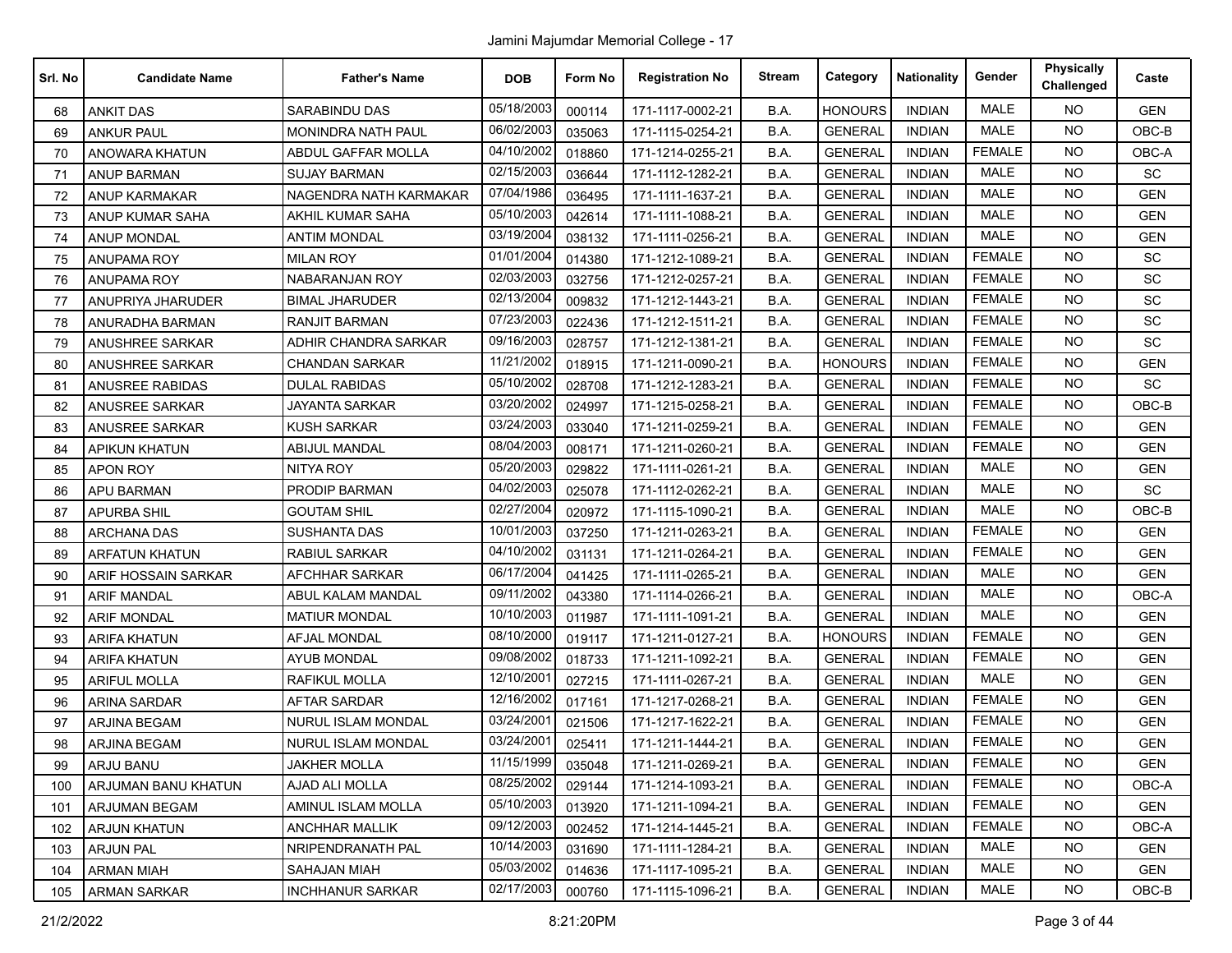| Srl. No | <b>Candidate Name</b>     | <b>Father's Name</b>       | <b>DOB</b> | Form No | <b>Registration No</b> | <b>Stream</b> | Category       | <b>Nationality</b> | Gender        | <b>Physically</b><br>Challenged | Caste      |
|---------|---------------------------|----------------------------|------------|---------|------------------------|---------------|----------------|--------------------|---------------|---------------------------------|------------|
| 106     | <b>ARMINA KHATUN</b>      | AFJAL HOSSAIN MONDAL       | 10/11/2004 | 036787  | 171-1211-0270-21       | B.A.          | <b>GENERAL</b> | <b>INDIAN</b>      | <b>FEMALE</b> | <b>NO</b>                       | <b>GEN</b> |
| 107     | <b>ARNAB SARKAR</b>       | DEBPRASAD SARKAR           | 01/03/2004 | 041671  | 171-1111-0193-21       | B.A.          | <b>HONOURS</b> | <b>INDIAN</b>      | <b>MALE</b>   | <b>NO</b>                       | <b>GEN</b> |
| 108     | ARNISHA GHOSH             | TUFAN GHOSH                | 10/15/2003 | 009809  | 171-1211-0271-21       | B.A.          | <b>GENERAL</b> | <b>INDIAN</b>      | <b>FEMALE</b> | <b>NO</b>                       | <b>GEN</b> |
| 109     | <b>ARPITA ADHIKARY</b>    | <b>ASIT ADHIKARY</b>       | 04/01/2004 | 010454  | 171-1211-0194-21       | B.A.          | <b>HONOURS</b> | <b>INDIAN</b>      | <b>FEMALE</b> | <b>NO</b>                       | <b>GEN</b> |
| 110     | <b>ARPITA MONDAL</b>      | LATE DIPAK MONDAL          | 01/26/2002 | 009797  | 171-1211-0091-21       | B.A.          | <b>HONOURS</b> | <b>INDIAN</b>      | <b>FEMALE</b> | <b>NO</b>                       | <b>GEN</b> |
| 111     | <b>ARSAD MONDAL</b>       | <b>TAFSER MONDAL</b>       | 12/15/1998 | 001639  | 171-1111-1629-21       | B.A.          | <b>GENERAL</b> | <b>INDIAN</b>      | <b>MALE</b>   | <b>NO</b>                       | <b>GEN</b> |
| 112     | <b>ARUP SARKAR</b>        | <b>ASIT SARKAR</b>         | 10/23/2002 | 020345  | 171-1111-1097-21       | B.A.          | <b>GENERAL</b> | <b>INDIAN</b>      | <b>MALE</b>   | <b>NO</b>                       | <b>GEN</b> |
| 113     | <b>ASHA ROY</b>           | <b>BALAY ROY</b>           | 09/12/2003 | 016703  | 171-1212-0272-21       | B.A.          | <b>GENERAL</b> | <b>INDIAN</b>      | <b>FEMALE</b> | <b>NO</b>                       | <b>SC</b>  |
| 114     | <b>ASHIDA KHATUN</b>      | SAGER MOHAMMAD             | 08/12/1998 | 044741  | 171-1211-0273-21       | B.A.          | <b>GENERAL</b> | <b>INDIAN</b>      | <b>FEMALE</b> | <b>NO</b>                       | <b>GEN</b> |
| 115     | <b>ASHIF SARKAR</b>       | <b>HOSSAIN ALI SARKAR</b>  | 04/01/2004 | 037550  | 171-1111-0274-21       | B.A.          | <b>GENERAL</b> | <b>INDIAN</b>      | <b>MALE</b>   | <b>NO</b>                       | <b>GEN</b> |
| 116     | <b>ASHIK MONDAL</b>       | ABUL HOSSAIN MONDAL        | 10/12/2002 | 019611  | 171-1111-0275-21       | B.A.          | <b>GENERAL</b> | <b>INDIAN</b>      | MALE          | <b>NO</b>                       | <b>GEN</b> |
| 117     | <b>ASHIK MONDAL</b>       | <b>NRIPEN MONDAL</b>       | 03/19/2003 | 023730  | 171-1111-1098-21       | B.A.          | <b>GENERAL</b> | <b>INDIAN</b>      | <b>MALE</b>   | <b>NO</b>                       | <b>GEN</b> |
| 118     | <b>ASHIS KUMAR DAS</b>    | <b>NIVAS DAS</b>           | 02/27/2004 | 042392  | 171-1117-1382-21       | B.A.          | <b>GENERAL</b> | <b>INDIAN</b>      | <b>MALE</b>   | <b>NO</b>                       | <b>GEN</b> |
| 119     | <b>ASHISH MONDAL</b>      | UTTAM KUMAR MONDAL         | 06/05/2001 | 014651  | 171-1115-0003-21       | B.A.          | <b>HONOURS</b> | <b>INDIAN</b>      | <b>MALE</b>   | <b>NO</b>                       | $OBC-B$    |
| 120     | <b>ASHISH SARKAR</b>      | <b>BIMAL SARKAR</b>        | 10/02/2002 | 016096  | 171-1112-1383-21       | B.A.          | <b>GENERAL</b> | <b>INDIAN</b>      | <b>MALE</b>   | <b>NO</b>                       | <b>SC</b>  |
| 121     | <b>ASHIT MONDAL</b>       | RANAJIT MONDAL             | 04/25/2003 | 043070  | 171-1112-0276-21       | B.A.          | <b>GENERAL</b> | <b>INDIAN</b>      | MALE          | <b>NO</b>                       | SC         |
| 122     | <b>ASHOK BARMAN</b>       | <b>ATUL BARMAN</b>         | 09/12/2000 | 020550  | 171-1112-0277-21       | B.A.          | <b>GENERAL</b> | <b>INDIAN</b>      | <b>MALE</b>   | <b>NO</b>                       | SC         |
| 123     | <b>ASHOK ROY</b>          | <b>HRIDAY ROY</b>          | 11/08/2003 | 035352  | 171-1112-0092-21       | B.A.          | <b>HONOURS</b> | <b>INDIAN</b>      | <b>MALE</b>   | <b>NO</b>                       | SC         |
| 124     | <b>ASMA BEGAM</b>         | AJAHARUL ISLAM MOLLA       | 10/20/2002 | 024365  | 171-1211-0278-21       | B.A.          | <b>GENERAL</b> | <b>INDIAN</b>      | <b>FEMALE</b> | NO.                             | <b>GEN</b> |
| 125     | <b>ASMA BEGUM</b>         | <b>TAIYAB ALI MOLLA</b>    | 10/26/2003 | 043363  | 171-1211-0279-21       | B.A.          | <b>GENERAL</b> | <b>INDIAN</b>      | <b>FEMALE</b> | <b>NO</b>                       | <b>GEN</b> |
| 126     | <b>ASNARA KHATUN</b>      | <b>ASADUL SK</b>           | 01/08/2003 | 039261  | 171-1211-1099-21       | B.A.          | <b>GENERAL</b> | <b>INDIAN</b>      | <b>FEMALE</b> | <b>NO</b>                       | <b>GEN</b> |
| 127     | <b>ASTOMI PAUL</b>        | <b>DWIJEN CHANDRA PAUL</b> | 04/21/2002 | 014415  | 171-1215-0004-21       | B.A.          | <b>HONOURS</b> | <b>INDIAN</b>      | <b>FEMALE</b> | <b>NO</b>                       | $OBC-B$    |
| 128     | ATANU KUMAR PAUL          | ARUN KUMAR PAUL            | 12/08/2002 | 014034  | 171-1115-1384-21       | B.A.          | <b>GENERAL</b> | <b>INDIAN</b>      | <b>MALE</b>   | NO.                             | $OBC-B$    |
| 129     | <b>ATASI MANDAL</b>       | NIMAI MANDAL               | 07/05/2003 | 011079  | 171-1211-0280-21       | B.A.          | <b>GENERAL</b> | <b>INDIAN</b>      | <b>FEMALE</b> | <b>NO</b>                       | <b>GEN</b> |
| 130     | <b>ATAUR MONDAL</b>       | ANSAR ALI MONDAL           | 11/20/2001 | 011879  | 171-1111-1285-21       | B.A.          | <b>GENERAL</b> | <b>INDIAN</b>      | <b>MALE</b>   | <b>NO</b>                       | <b>GEN</b> |
| 131     | <b>ATIKUL MONDAL</b>      | OWANUR MONDAL              | 11/20/2002 | 043574  | 171-1111-0281-21       | B.A.          | <b>GENERAL</b> | <b>INDIAN</b>      | <b>MALE</b>   | <b>NO</b>                       | <b>GEN</b> |
| 132     | <b>AVASH KUNDU</b>        | <b>BIBHAS KUNDU</b>        | 01/16/2003 | 040072  | 171-1111-0093-21       | B.A.          | <b>HONOURS</b> | <b>INDIAN</b>      | <b>MALE</b>   | <b>NO</b>                       | <b>GEN</b> |
| 133     | <b>AVI BARMAN</b>         | <b>BIKASH BARMAN</b>       | 12/15/2002 | 015367  | 171-1112-1286-21       | B.A.          | <b>GENERAL</b> | <b>INDIAN</b>      | <b>MALE</b>   | <b>NO</b>                       | SC         |
| 134     | <b>AVIJIT BARMAN</b>      | <b>BANU BARMAN</b>         | 10/02/2003 | 041535  | 171-1112-1385-21       | B.A.          | <b>GENERAL</b> | <b>INDIAN</b>      | <b>MALE</b>   | <b>NO</b>                       | SC         |
| 135     | <b>AVIJIT CHAKRABORTY</b> | <b>DEBASIS CHAKRABORTY</b> | 03/14/2004 | 031506  | 171-1111-0282-21       | B.A.          | <b>GENERAL</b> | <b>INDIAN</b>      | <b>MALE</b>   | <b>NO</b>                       | <b>GEN</b> |
| 136     | <b>AVIJIT MAHATO</b>      | <b>SANJIT MAHATO</b>       | 10/10/2001 | 049193  | 171-1111-1634-21       | B.A.          | <b>GENERAL</b> | <b>INDIAN</b>      | <b>MALE</b>   | <b>NO</b>                       | <b>GEN</b> |
| 137     | <b>AVOY DHAR</b>          | <b>ALOKE DHAR</b>          | 08/18/2003 | 043671  | 171-1111-1579-21       | B.A.          | <b>GENERAL</b> | <b>INDIAN</b>      | MALE          | <b>NO</b>                       | <b>GEN</b> |
| 138     | AYASHA AKTAR              | <b>ASRAF ALI MIAH</b>      | 09/09/2003 | 018681  | 171-1211-0094-21       | B.A.          | <b>HONOURS</b> | <b>INDIAN</b>      | <b>FEMALE</b> | <b>NO</b>                       | <b>GEN</b> |
| 139     | AYESHA SIDDIKA            | LATIFAR MANDAL             | 08/02/2003 | 022320  | 171-1211-0005-21       | B.A.          | <b>HONOURS</b> | <b>INDIAN</b>      | <b>FEMALE</b> | <b>NO</b>                       | <b>GEN</b> |
| 140     | <b>AZIZ SARKAR</b>        | SARFARAJ SARKAR            | 10/10/2003 | 025634  | 171-1111-0283-21       | B.A.          | <b>GENERAL</b> | <b>INDIAN</b>      | MALE          | <b>NO</b>                       | <b>GEN</b> |
| 141     | <b>BABITA MANDAL</b>      | <b>BAHAR MANDAL</b>        | 11/22/2001 | 023549  | 171-1211-0207-21       | B.A.          | <b>GENERAL</b> | <b>INDIAN</b>      | <b>FEMALE</b> | NO.                             | <b>GEN</b> |
| 142     | <b>BABITA MOHANTA</b>     | <b>SHYAMAL MOHANTA</b>     | 03/31/2001 | 036628  | 171-1211-1623-21       | B.A.          | <b>GENERAL</b> | <b>INDIAN</b>      | <b>FEMALE</b> | <b>NO</b>                       | <b>GEN</b> |
| 143     | <b>BABITA SARKAR</b>      | NIRMAL SARKAR              | 09/28/2002 | 022011  | 171-1217-0006-21       | B.A.          | <b>HONOURS</b> | <b>INDIAN</b>      | <b>FEMALE</b> | NO.                             | GEN        |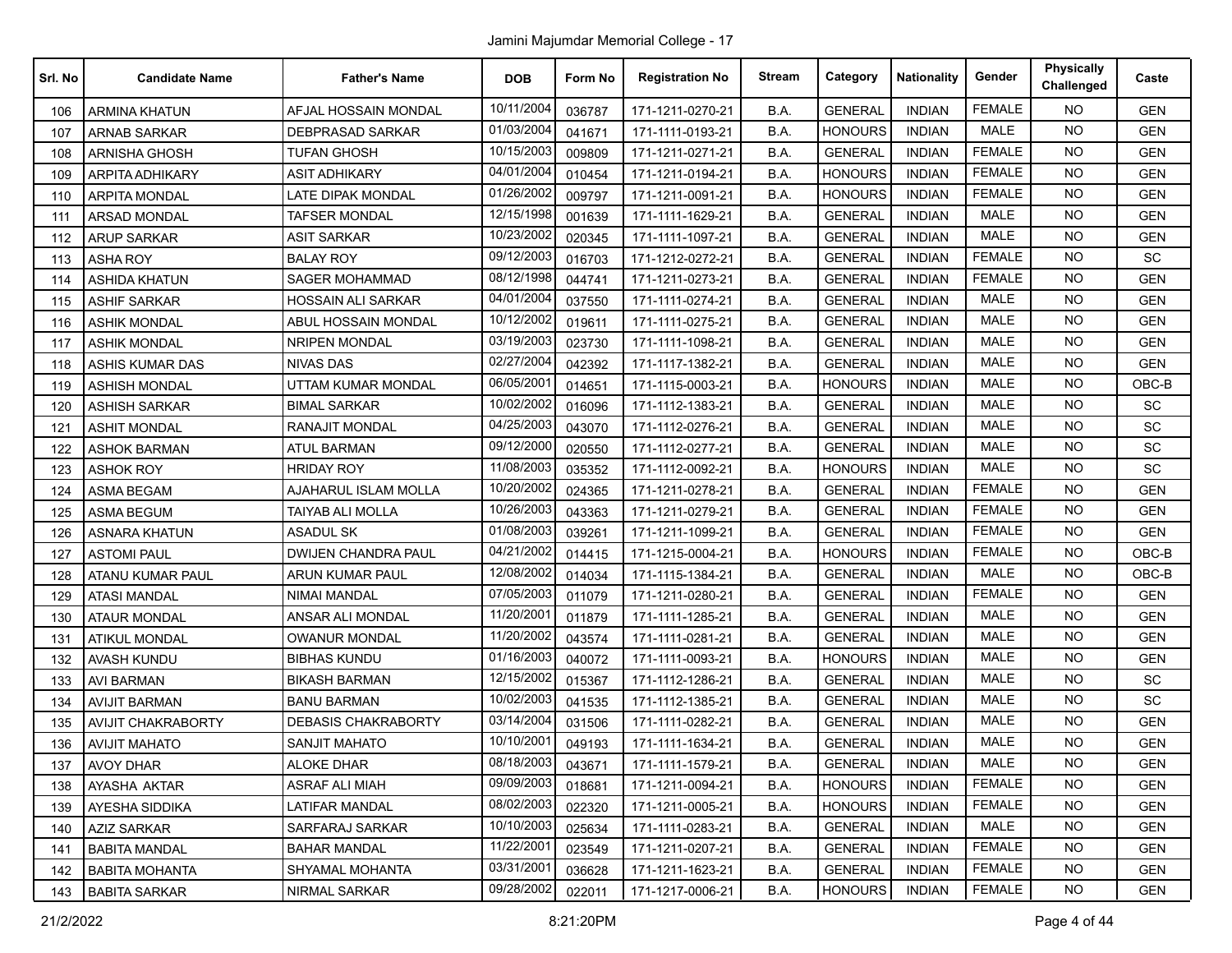| Srl. No | <b>Candidate Name</b>    | <b>Father's Name</b>       | <b>DOB</b> | Form No | <b>Registration No</b> | <b>Stream</b> | Category       | <b>Nationality</b> | Gender        | <b>Physically</b><br>Challenged | Caste      |
|---------|--------------------------|----------------------------|------------|---------|------------------------|---------------|----------------|--------------------|---------------|---------------------------------|------------|
| 144     | <b>BABITA SHIL</b>       | SAILEN CHANDRA SHIL        | 10/23/2002 | 030584  | 171-1215-0284-21       | B.A.          | <b>GENERAL</b> | <b>INDIAN</b>      | <b>FEMALE</b> | <b>NO</b>                       | OBC-B      |
| 145     | <b>BABITA TUDU</b>       | <b>BUDU TUDU</b>           | 09/21/2002 | 038323  | 171-1213-1287-21       | B.A.          | <b>GENERAL</b> | <b>INDIAN</b>      | <b>FEMALE</b> | <b>NO</b>                       | <b>ST</b>  |
| 146     | <b>BABLI MONDAL</b>      | <b>DEBOL MONDAL</b>        | 08/18/2004 | 021153  | 171-1211-0285-21       | B.A.          | <b>GENERAL</b> | <b>INDIAN</b>      | <b>FEMALE</b> | <b>NO</b>                       | <b>GEN</b> |
| 147     | <b>BABLI MONDAL</b>      | <b>DEBOL MONDAL</b>        | 08/18/2004 | 015079  | 171-1211-0286-21       | B.A.          | <b>GENERAL</b> | <b>INDIAN</b>      | <b>FEMALE</b> | <b>NO</b>                       | <b>GEN</b> |
| 148     | <b>BABUL BARMAN</b>      | <b>BASUDEB BARMAN</b>      | 09/22/200  | 040591  | 171-1111-0287-21       | B.A.          | <b>GENERAL</b> | <b>INDIAN</b>      | <b>MALE</b>   | <b>NO</b>                       | <b>GEN</b> |
| 149     | <b>BABY NAJMIN</b>       | <b>KHAJER MIAH</b>         | 02/13/2001 | 030445  | 171-1214-0288-21       | B.A.          | <b>GENERAL</b> | <b>INDIAN</b>      | <b>FEMALE</b> | <b>NO</b>                       | OBC-A      |
| 150     | <b>BACHCHU BARMAN</b>    | PRABHAS BARMAN             | 12/12/2003 | 040028  | 171-1112-0289-21       | B.A.          | <b>GENERAL</b> | <b>INDIAN</b>      | <b>MALE</b>   | <b>NO</b>                       | SC         |
| 151     | <b>BACHHAN DAS</b>       | <b>BIPUL CHANDRA DAS</b>   | 03/01/1993 | 041215  | 171-1111-0290-21       | B.A.          | <b>GENERAL</b> | <b>INDIAN</b>      | MALE          | <b>NO</b>                       | <b>GEN</b> |
| 152     | <b>BADAL BARMAN</b>      | <b>HARAN BARMAN</b>        | 04/02/2003 | 040054  | 171-1112-0291-21       | B.A.          | <b>GENERAL</b> | <b>INDIAN</b>      | <b>MALE</b>   | <b>NO</b>                       | SC         |
| 153     | <b>BAHAMUNI KISKU</b>    | CHUNKU KISKU               | 09/15/1999 | 033960  | 171-1213-0128-21       | B.A.          | <b>HONOURS</b> | <b>INDIAN</b>      | <b>FEMALE</b> | <b>NO</b>                       | <b>ST</b>  |
| 154     | <b>BAISHAKHI HALDER</b>  | SWAPAN HALDAR              | 10/10/2003 | 020269  | 171-1211-0292-21       | B.A.          | <b>GENERAL</b> | <b>INDIAN</b>      | <b>FEMALE</b> | <b>NO</b>                       | <b>GEN</b> |
| 155     | <b>BAKUL MONDAL</b>      | <b>MOSTAFA MONDAL</b>      | 05/31/2003 | 030886  | 171-1114-1512-21       | B.A.          | <b>GENERAL</b> | <b>INDIAN</b>      | <b>MALE</b>   | <b>NO</b>                       | OBC-A      |
| 156     | <b>BAKUL SARKAR</b>      | <b>MANMATHA SARKAR</b>     | 03/15/2003 | 026228  | 171-1112-1100-21       | B.A.          | <b>GENERAL</b> | <b>INDIAN</b>      | MALE          | <b>NO</b>                       | SC         |
| 157     | <b>BANANI ROY</b>        | <b>BALAI CHANDRA ROY</b>   | 08/22/2003 | 007119  | 171-1212-0293-21       | B.A.          | <b>GENERAL</b> | <b>INDIAN</b>      | <b>FEMALE</b> | <b>NO</b>                       | SC         |
| 158     | <b>BANASHREE PAHAN</b>   | <b>BABLU PAHAN</b>         | 12/05/2003 | 014069  | 171-1213-0294-21       | B.A.          | <b>GENERAL</b> | <b>INDIAN</b>      | <b>FEMALE</b> | <b>NO</b>                       | <b>ST</b>  |
| 159     | <b>BANASHREE SARKAR</b>  | SOUMENDRA NATH SARKAR      | 12/05/2003 | 043369  | 171-1211-0007-21       | B.A.          | <b>HONOURS</b> | <b>INDIAN</b>      | <b>FEMALE</b> | <b>NO</b>                       | <b>GEN</b> |
| 160     | <b>BANDANA GHOSH</b>     | <b>GOBINDA GHOSH</b>       | 07/01/200  | 032104  | 171-1211-0295-21       | B.A.          | <b>GENERAL</b> | <b>INDIAN</b>      | <b>FEMALE</b> | <b>NO</b>                       | <b>GEN</b> |
| 161     | <b>BAPAN CHANDRA ROY</b> | <b>HARIPADA ROY</b>        | 05/20/2003 | 035961  | 171-1112-1386-21       | B.A.          | <b>GENERAL</b> | <b>INDIAN</b>      | <b>MALE</b>   | <b>NO</b>                       | SC         |
| 162     | <b>BAPI HEMBROM</b>      | <b>RAMON HEMBROM</b>       | 11/15/2000 | 045609  | 171-1113-0296-21       | B.A.          | <b>GENERAL</b> | <b>INDIAN</b>      | <b>MALE</b>   | <b>NO</b>                       | <b>ST</b>  |
| 163     | <b>BAPI KISKU</b>        | <b>BISWANATH KISKU</b>     | 08/07/2003 | 034015  | 171-1113-1580-21       | B.A.          | <b>GENERAL</b> | <b>INDIAN</b>      | MALE          | <b>NO</b>                       | <b>ST</b>  |
| 164     | <b>BAPI MARDI</b>        | <b>SEBEN MARDI</b>         | 03/20/2003 | 022097  | 171-1111-0297-21       | B.A.          | <b>GENERAL</b> | <b>INDIAN</b>      | <b>MALE</b>   | <b>NO</b>                       | <b>GEN</b> |
| 165     | <b>BAPI MONDAL</b>       | <b>BINOY MONDAL</b>        | 10/08/2003 | 034083  | 171-1112-1513-21       | B.A.          | <b>GENERAL</b> | <b>INDIAN</b>      | <b>MALE</b>   | <b>NO</b>                       | SC         |
| 166     | <b>BAPI SHILL</b>        | <b>SAROBINDU SHILL</b>     | 04/15/2004 | 041668  | 171-1115-0129-21       | B.A.          | <b>HONOURS</b> | <b>INDIAN</b>      | <b>MALE</b>   | <b>NO</b>                       | OBC-B      |
| 167     | <b>BAPPA MONDAL</b>      | PARESH MONDAL              | 12/08/2003 | 031183  | 171-1112-0298-21       | B.A.          | <b>GENERAL</b> | <b>INDIAN</b>      | <b>MALE</b>   | <b>NO</b>                       | SC         |
| 168     | <b>BAPPA NATH</b>        | PINTU NATH                 | 07/27/2003 | 022559  | 171-1111-1514-21       | B.A.          | <b>GENERAL</b> | <b>INDIAN</b>      | <b>MALE</b>   | <b>NO</b>                       | <b>GEN</b> |
| 169     | <b>BAPPA PAUL</b>        | <b>KARFU PAUL</b>          | 06/20/200  | 031041  | 171-1115-0299-21       | B.A.          | <b>GENERAL</b> | <b>INDIAN</b>      | <b>MALE</b>   | <b>NO</b>                       | OBC-B      |
| 170     | <b>BARNALI DEBNATH</b>   | <b>KANAK DEBNATH</b>       | 07/08/2003 | 028515  | 171-1215-1387-21       | B.A.          | <b>GENERAL</b> | <b>INDIAN</b>      | <b>FEMALE</b> | <b>NO</b>                       | OBC-B      |
| 171     | <b>BARNALI MONDAL</b>    | <b>AJIT MONDAL</b>         | 12/10/2003 | 031144  | 171-1212-0300-21       | B.A.          | <b>GENERAL</b> | <b>INDIAN</b>      | <b>FEMALE</b> | <b>NO</b>                       | SC         |
| 172     | <b>BARNALI PAUL</b>      | <b>DINESH CHANDRA PAUL</b> | 12/03/200  | 039481  | 171-1215-1446-21       | B.A.          | <b>GENERAL</b> | <b>INDIAN</b>      | <b>FEMALE</b> | <b>NO</b>                       | $OBC-B$    |
| 173     | <b>BARNALI PODDAR</b>    | <b>BALARAM PODDAR</b>      | 06/21/2003 | 016499  | 171-1217-0008-21       | B.A.          | <b>HONOURS</b> | <b>INDIAN</b>      | <b>FEMALE</b> | <b>NO</b>                       | <b>GEN</b> |
| 174     | <b>BARNALI SARKAR</b>    | SUKDEB SARKAR              | 05/13/2004 | 032991  | 171-1212-1288-21       | B.A.          | <b>GENERAL</b> | <b>INDIAN</b>      | <b>FEMALE</b> | NO.                             | SC         |
| 175     | <b>BARSHA ROY</b>        | NITAI ROY                  | 02/22/2003 | 024503  | 171-1212-0301-21       | B.A.          | <b>GENERAL</b> | <b>INDIAN</b>      | FEMALE        | NO.                             | SC         |
| 176     | <b>BASANA SARKAR</b>     | PRAN BALLAV SARKAR         | 10/09/2002 | 008069  | 171-1212-1289-21       | B.A.          | <b>GENERAL</b> | <b>INDIAN</b>      | <b>FEMALE</b> | <b>NO</b>                       | SC         |
| 177     | <b>BASANTI BARMAN</b>    | <b>BADAL BARMAN</b>        | 09/14/2004 | 040617  | 171-1212-1290-21       | B.A.          | <b>GENERAL</b> | <b>INDIAN</b>      | <b>FEMALE</b> | <b>NO</b>                       | <b>SC</b>  |
| 178     | <b>BASANTI KHALHO</b>    | NIKHIL KHALHO              | 01/01/2003 | 018900  | 171-1213-0302-21       | B.A.          | <b>GENERAL</b> | <b>INDIAN</b>      | <b>FEMALE</b> | NO.                             | <b>ST</b>  |
| 179     | <b>BASANTO MURMU</b>     | <b>BENGAL MURMU</b>        | 07/22/2002 | 036871  | 171-1113-1388-21       | B.A.          | <b>GENERAL</b> | <b>INDIAN</b>      | MALE          | NO.                             | ST         |
| 180     | <b>BEAUTI BARMAN</b>     | <b>BAIDYANATH BARMAN</b>   | 09/11/2003 | 023599  | 171-1212-0303-21       | B.A.          | <b>GENERAL</b> | <b>INDIAN</b>      | <b>FEMALE</b> | <b>NO</b>                       | SC         |
| 181     | BEAUTI ROY               | NITAI CH ROY               | 03/24/2003 | 047176  | 171-1212-1101-21       | B.A.          | <b>GENERAL</b> | <b>INDIAN</b>      | <b>FEMALE</b> | NO.                             | <b>SC</b>  |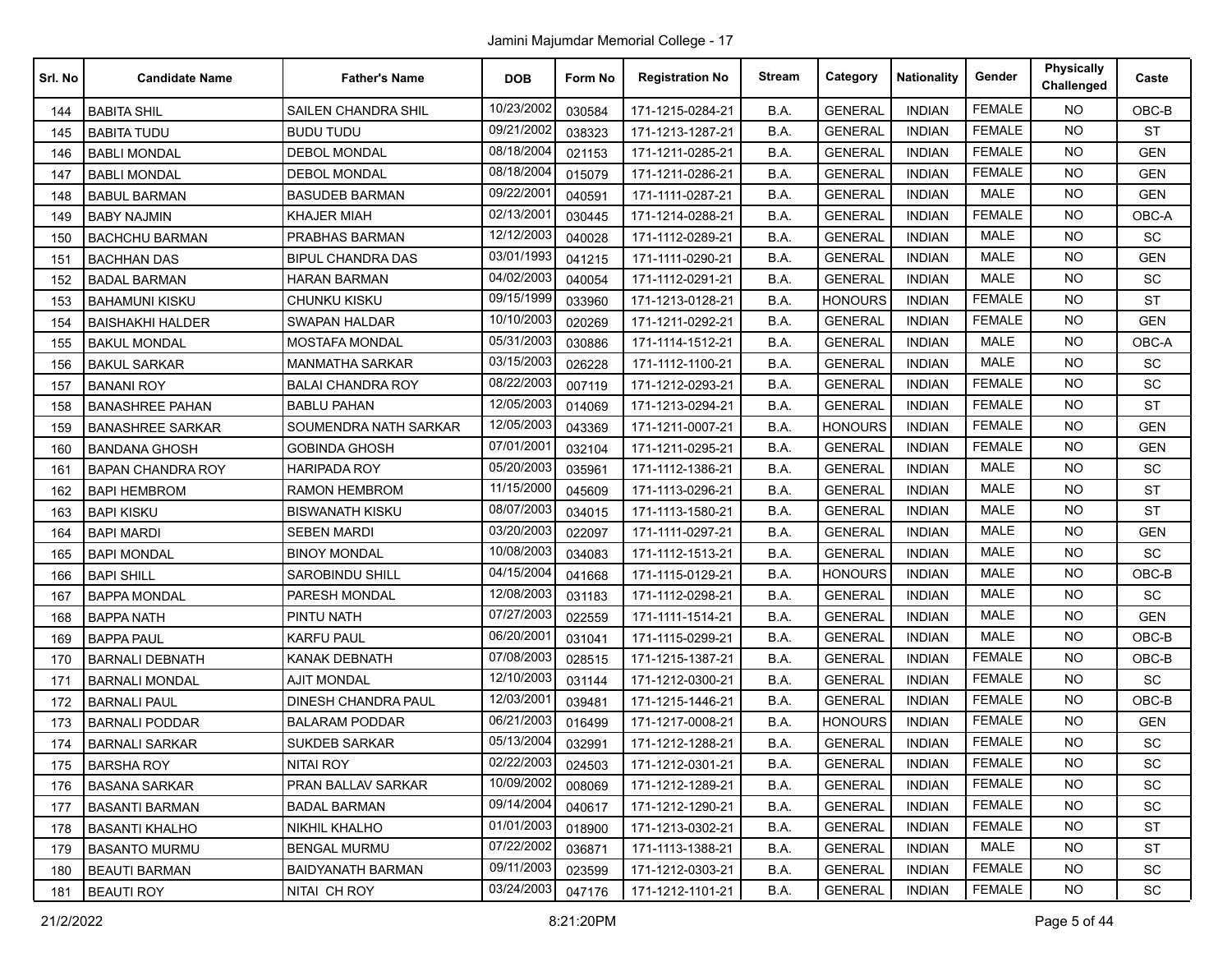| Srl. No | <b>Candidate Name</b>        | <b>Father's Name</b>         | <b>DOB</b> | Form No | <b>Registration No</b> | <b>Stream</b> | Category       | <b>Nationality</b> | Gender        | <b>Physically</b><br>Challenged | Caste      |
|---------|------------------------------|------------------------------|------------|---------|------------------------|---------------|----------------|--------------------|---------------|---------------------------------|------------|
| 182     | <b>BEAUTY MONDAL</b>         | <b>SUDAY MONDAL</b>          | 08/12/2003 | 049148  | 171-1212-1632-21       | B.A.          | <b>GENERAL</b> | <b>INDIAN</b>      | <b>FEMALE</b> | <b>NO</b>                       | SC         |
| 183     | <b>BEGAM DIL AFRUJA</b>      | <b>AZAD ALI MIAH</b>         | 12/31/2003 | 023143  | 171-1211-1291-21       | B.A.          | <b>GENERAL</b> | <b>INDIAN</b>      | <b>FEMALE</b> | <b>NO</b>                       | <b>GEN</b> |
| 184     | <b>BHABESH PAUL</b>          | SUDHU PAUL                   | 01/02/2002 | 033247  | 171-1117-1102-21       | B.A.          | <b>GENERAL</b> | <b>INDIAN</b>      | <b>MALE</b>   | <b>NO</b>                       | GEN        |
| 185     | <b>BHAGYASHREE BARMAN</b>    | <b>RAJKUMAR BARMAN</b>       | 02/02/2003 | 019236  | 171-1212-0304-21       | B.A.          | <b>GENERAL</b> | <b>INDIAN</b>      | <b>FEMALE</b> | <b>NO</b>                       | SC         |
| 186     | <b>BHAIRABI MAHANTA</b>      | KAMAL MAHANTA                | 07/12/2003 | 038666  | 171-1211-0305-21       | B.A.          | <b>GENERAL</b> | <b>INDIAN</b>      | <b>FEMALE</b> | <b>NO</b>                       | <b>GEN</b> |
| 187     | <b>BHANUPRIYA ROY</b>        | <b>SWAPAN ROY</b>            | 11/25/2003 | 042213  | 171-1212-0306-21       | B.A.          | <b>GENERAL</b> | <b>INDIAN</b>      | <b>FEMALE</b> | <b>NO</b>                       | <b>SC</b>  |
| 188     | <b>BHARAT ROY</b>            | NIRANJAN ROY                 | 03/18/2001 | 012805  | 171-1112-0307-21       | B.A.          | <b>GENERAL</b> | <b>INDIAN</b>      | <b>MALE</b>   | <b>NO</b>                       | SC         |
| 189     | <b>BHARATI ROY</b>           | <b>MUKUL ROY</b>             | 04/21/2003 | 032112  | 171-1212-0308-21       | B.A.          | <b>GENERAL</b> | <b>INDIAN</b>      | <b>FEMALE</b> | <b>NO</b>                       | SC         |
| 190     | <b>BHAROTI PAHAN</b>         | <b>SUNIL PAHAN</b>           | 05/30/2000 | 029187  | 171-1213-0309-21       | B.A.          | <b>GENERAL</b> | <b>INDIAN</b>      | <b>FEMALE</b> | <b>NO</b>                       | <b>ST</b>  |
| 191     | <b>BHASKAR BARMAN</b>        | <b>SARESH BARMAN</b>         | 02/13/2002 | 024423  | 171-1112-1103-21       | B.A.          | <b>GENERAL</b> | <b>INDIAN</b>      | <b>MALE</b>   | <b>NO</b>                       | SC         |
| 192     | <b>BHASKAR MONDAL</b>        | <b>BHABESH MONDAL</b>        | 10/30/2002 | 027710  | 171-1111-0310-21       | B.A.          | <b>GENERAL</b> | <b>INDIAN</b>      | <b>MALE</b>   | <b>NO</b>                       | <b>GEN</b> |
| 193     | <b>BHASKAR ROY</b>           | <b>UPENDRA NATH ROY</b>      | 05/02/2002 | 033457  | 171-1112-1515-21       | B.A.          | <b>GENERAL</b> | <b>INDIAN</b>      | <b>MALE</b>   | <b>NO</b>                       | SC         |
| 194     | <b>BHASWATI BARMAN</b>       | <b>DHALU BARMAN</b>          | 12/24/2003 | 007321  | 171-1212-0009-21       | B.A.          | <b>HONOURS</b> | <b>INDIAN</b>      | <b>FEMALE</b> | <b>NO</b>                       | SC         |
| 195     | <b>BHOLA DAS</b>             | <b>JATIN DAS</b>             | 03/04/2003 | 027282  | 171-1117-0311-21       | B.A.          | <b>GENERAL</b> | <b>INDIAN</b>      | <b>MALE</b>   | <b>NO</b>                       | <b>GEN</b> |
| 196     | <b>BHUBAN DAS</b>            | <b>LATE GOUTAM DAS</b>       | 04/01/2003 | 041727  | 171-1112-0130-21       | B.A.          | <b>HONOURS</b> | <b>INDIAN</b>      | MALE          | <b>NO</b>                       | SC         |
| 197     | <b>BHUBAN MONDAL</b>         | <b>AJIT MONDAL</b>           | 11/07/2003 | 039603  | 171-1111-1292-21       | B.A.          | <b>GENERAL</b> | <b>INDIAN</b>      | <b>MALE</b>   | <b>NO</b>                       | <b>GEN</b> |
| 198     | <b>BHUBAN SARKAR</b>         | <b>DHARANI SARKAR</b>        | 10/12/2002 | 029005  | 171-1112-0312-21       | B.A.          | <b>GENERAL</b> | <b>INDIAN</b>      | <b>MALE</b>   | <b>NO</b>                       | SC         |
| 199     | <b>BHUMITA ROY</b>           | <b>MADAN KUMAR ROY</b>       | 04/25/2002 | 014227  | 171-1212-1447-21       | B.A.          | <b>GENERAL</b> | <b>INDIAN</b>      | <b>FEMALE</b> | <b>NO</b>                       | SC         |
| 200     | <b>BHUPATI BARMAN</b>        | NIRANJAN BARMAN              | 03/05/2003 | 041862  | 171-1112-0313-21       | B.A.          | <b>GENERAL</b> | <b>INDIAN</b>      | <b>MALE</b>   | <b>NO</b>                       | SC         |
| 201     | <b>BIDHAN ORAW</b>           | LATE BAIDYA ORAW             | 06/16/2002 | 033285  | 171-1113-0314-21       | B.A.          | <b>GENERAL</b> | <b>INDIAN</b>      | <b>MALE</b>   | <b>NO</b>                       | <b>ST</b>  |
| 202     | <b>BIDYUT ROY</b>            | <b>BABUN ROY</b>             | 03/27/2003 | 024759  | 171-1112-0315-21       | B.A.          | <b>GENERAL</b> | <b>INDIAN</b>      | <b>MALE</b>   | <b>NO</b>                       | SC         |
| 203     | <b>BIJAY DAS</b>             | <b>BIDYUT DAS</b>            | 08/15/2004 | 017880  | 171-1111-0316-21       | B.A.          | <b>GENERAL</b> | <b>INDIAN</b>      | <b>MALE</b>   | <b>NO</b>                       | <b>GEN</b> |
| 204     | <b>BIJOY BARMAN</b>          | KRISHNAPADA BARMAN           | 09/11/2003 | 032618  | 171-1112-1389-21       | B.A.          | <b>GENERAL</b> | <b>INDIAN</b>      | <b>MALE</b>   | <b>NO</b>                       | SC         |
| 205     | <b>BIJOY SHIL</b>            | PRAFULLA SHIL                | 07/07/2003 | 049025  | 171-1111-1569-21       | B.A.          | <b>GENERAL</b> | <b>INDIAN</b>      | <b>MALE</b>   | <b>NO</b>                       | <b>GEN</b> |
| 206     | <b>BIKASH MARDI</b>          | <b>BINOD MARDI</b>           | 02/21/2001 | 032185  | 171-1111-0317-21       | B.A.          | <b>GENERAL</b> | <b>INDIAN</b>      | <b>MALE</b>   | <b>NO</b>                       | <b>GEN</b> |
| 207     | <b>BIKASH PROSAD</b>         | RAM CHANDRA PROSAD           | 01/18/2003 | 031263  | 171-1112-0318-21       | B.A.          | <b>GENERAL</b> | <b>INDIAN</b>      | <b>MALE</b>   | <b>NO</b>                       | SC         |
| 208     | <b>BIKASH ROY</b>            | <b>BHARAT ROY</b>            | 01/04/2004 | 035030  | 171-1112-0319-21       | B.A.          | <b>GENERAL</b> | <b>INDIAN</b>      | <b>MALE</b>   | <b>NO</b>                       | SC         |
| 209     | <b>BIKI DAS</b>              | PRODIP DAS                   | 06/01/2003 | 014403  | 171-1111-0131-21       | B.A.          | <b>HONOURS</b> | <b>INDIAN</b>      | <b>MALE</b>   | <b>NO</b>                       | <b>GEN</b> |
| 210     | <b>BIKI ROY</b>              | PRATUL ROY                   | 12/25/2003 | 014902  | 171-1112-1516-21       | B.A.          | <b>GENERAL</b> | <b>INDIAN</b>      | <b>MALE</b>   | <b>NO</b>                       | SC         |
| 211     | <b>BIKRAM BARMAN</b>         | DIPAK BARMAN                 | 08/14/2004 | 008909  | 171-1112-0132-21       | B.A.          | <b>HONOURS</b> | <b>INDIAN</b>      | <b>MALE</b>   | <b>NO</b>                       | SC         |
| 212     | <b>BIKRAM CHANDRA SARKAR</b> | <b>BIKASH CHANDRA SARKAR</b> | 03/28/2003 | 041718  | 171-1112-0320-21       | B.A.          | <b>GENERAL</b> | <b>INDIAN</b>      | <b>MALE</b>   | NO.                             | SC         |
| 213     | <b>BIKRAM HASDA</b>          | SWAPAN HASDA                 | 02/20/2002 | 038923  | 171-1113-0321-21       | B.A.          | <b>GENERAL</b> | <b>INDIAN</b>      | MALE          | NO.                             | ST         |
| 214     | <b>BIKRAM MONDAL</b>         | NITAI MONDAL                 | 08/07/2003 | 028414  | 171-1117-0322-21       | B.A.          | <b>GENERAL</b> | <b>INDIAN</b>      | <b>MALE</b>   | <b>NO</b>                       | <b>GEN</b> |
| 215     | <b>BIKRAM ROY</b>            | PINTU ROY                    | 12/18/2003 | 021311  | 171-1112-0010-21       | B.A.          | <b>HONOURS</b> | <b>INDIAN</b>      | MALE          | <b>NO</b>                       | <b>SC</b>  |
| 216     | <b>BIKRAM TUDU</b>           | SUBHASH TUDU                 | 11/10/2003 | 032903  | 171-1113-1293-21       | B.A.          | <b>GENERAL</b> | <b>INDIAN</b>      | MALE          | <b>NO</b>                       | <b>ST</b>  |
| 217     | <b>BIKU DAS</b>              | LATE BIPAD DAS               | 02/11/2004 | 031693  | 171-1115-1581-21       | B.A.          | <b>GENERAL</b> | INDIAN             | MALE          | NO.                             | OBC-B      |
| 218     | <b>BILTU DAS</b>             | <b>BISNUPADA DAS</b>         | 05/28/2003 | 044452  | 171-1111-0068-21       | B.A.          | <b>HONOURS</b> | INDIAN             | MALE          | <b>NO</b>                       | <b>GEN</b> |
| 219     | <b>BIMAN HALDAR</b>          | PARITOSH HALDAR              | 01/12/2002 | 036117  | 171-1112-0323-21       | B.A.          | <b>GENERAL</b> | INDIAN             | MALE          | <b>NO</b>                       | <b>SC</b>  |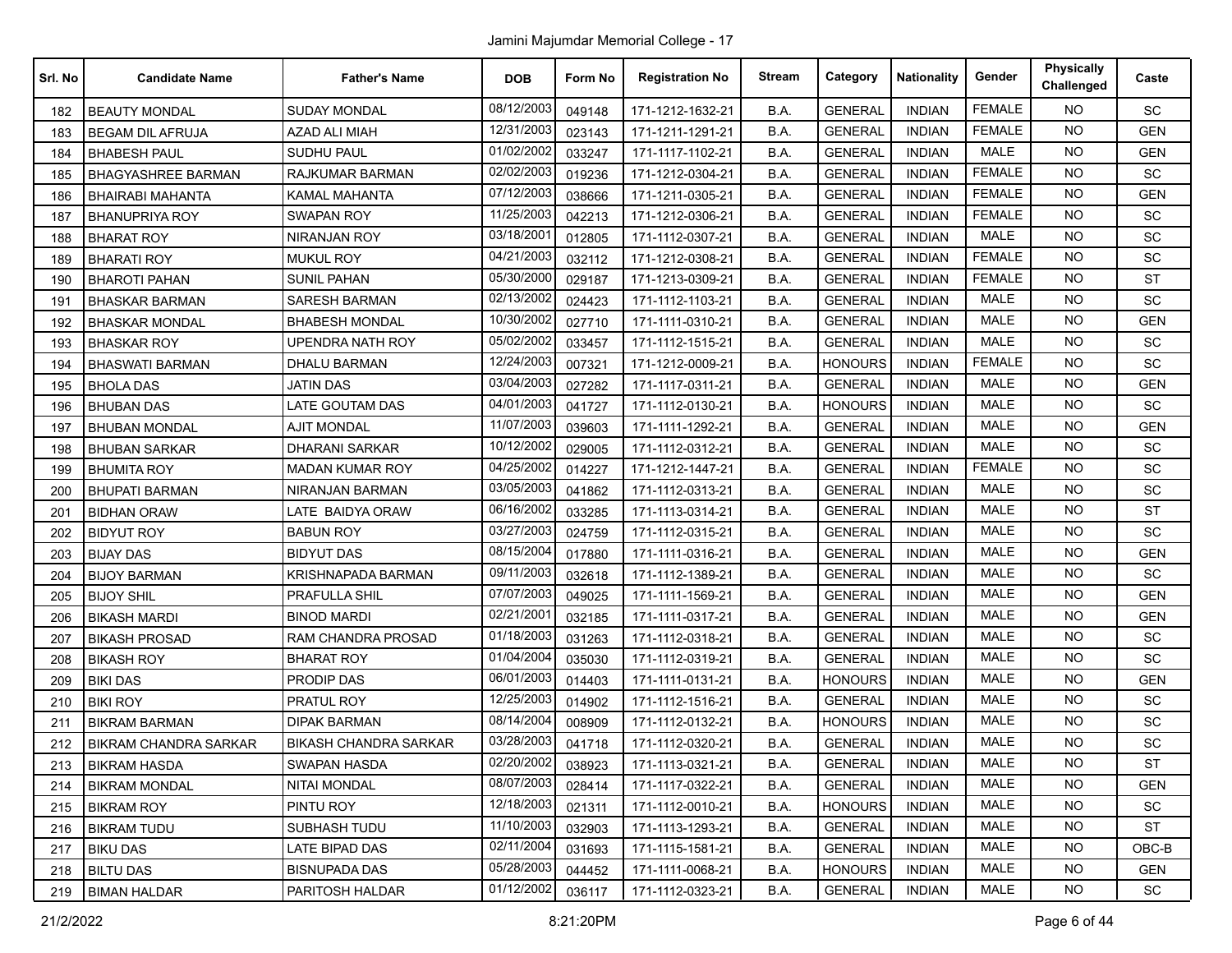| Srl. No | <b>Candidate Name</b>        | <b>Father's Name</b>       | <b>DOB</b> | Form No | <b>Registration No</b> | <b>Stream</b> | Category       | <b>Nationality</b> | Gender        | <b>Physically</b><br>Challenged | Caste      |
|---------|------------------------------|----------------------------|------------|---------|------------------------|---------------|----------------|--------------------|---------------|---------------------------------|------------|
| 220     | <b>BIPASHA BASAK</b>         | <b>TAPAS KUMAR BASAK</b>   | 06/04/2004 | 022982  | 171-1215-1294-21       | B.A.          | <b>GENERAL</b> | <b>INDIAN</b>      | <b>FEMALE</b> | <b>NO</b>                       | OBC-B      |
| 221     | <b>BIPASHA KHATUN</b>        | MOSLEM MONDOL              | 01/31/2001 | 033027  | 171-1211-0324-21       | B.A.          | <b>GENERAL</b> | <b>INDIAN</b>      | <b>FEMALE</b> | <b>NO</b>                       | <b>GEN</b> |
| 222     | <b>BIPASHA KUNDU</b>         | <b>BIKASH KUNDU</b>        | 01/18/2004 | 016745  | 171-1217-0011-21       | B.A.          | <b>HONOURS</b> | <b>INDIAN</b>      | <b>FEMALE</b> | <b>NO</b>                       | <b>GEN</b> |
| 223     | <b>BIPASHA SARKAR</b>        | <b>BIKASH SARKAR</b>       | 02/16/2004 | 031420  | 171-1211-0325-21       | B.A.          | <b>GENERAL</b> | <b>INDIAN</b>      | <b>FEMALE</b> | <b>NO</b>                       | <b>GEN</b> |
| 224     | <b>BIPIN BARMAN</b>          | <b>SUBAL BARMAN</b>        | 08/13/2003 | 039965  | 171-1111-1448-21       | B.A.          | <b>GENERAL</b> | <b>INDIAN</b>      | <b>MALE</b>   | <b>NO</b>                       | <b>GEN</b> |
| 225     | <b>BIPLAB DAS</b>            | <b>NITAI DAS</b>           | 09/11/2003 | 043809  | 171-1111-1449-21       | B.A.          | <b>GENERAL</b> | <b>INDIAN</b>      | <b>MALE</b>   | <b>NO</b>                       | <b>GEN</b> |
| 226     | <b>BIPLAB PROSAD</b>         | <b>JANAK PROSAD</b>        | 03/02/2003 | 025457  | 171-1112-1390-21       | B.A.          | <b>GENERAL</b> | <b>INDIAN</b>      | <b>MALE</b>   | <b>NO</b>                       | <b>SC</b>  |
| 227     | <b>BIPLOB ADHIKARI</b>       | <b>BISWAJIT ADHIKARI</b>   | 05/12/2003 | 045227  | 171-1112-0095-21       | B.A.          | <b>HONOURS</b> | <b>INDIAN</b>      | <b>MALE</b>   | <b>NO</b>                       | <b>SC</b>  |
| 228     | <b>BIPUL CHANDRA MAHANTA</b> | <b>BISWAJIT MAHANTA</b>    | 12/20/2002 | 036521  | 171-1111-0326-21       | B.A.          | <b>GENERAL</b> | <b>INDIAN</b>      | <b>MALE</b>   | <b>NO</b>                       | <b>GEN</b> |
| 229     | <b>BIPUL DEBNATH</b>         | <b>BIREN DEBNATH</b>       | 03/17/2003 | 033339  | 171-1117-1450-21       | B.A.          | <b>GENERAL</b> | <b>INDIAN</b>      | <b>MALE</b>   | <b>NO</b>                       | <b>GEN</b> |
| 230     | <b>BISAKHA ROY</b>           | PARITOSH ROY               | 03/27/2003 | 033377  | 171-1212-0327-21       | B.A.          | <b>GENERAL</b> | <b>INDIAN</b>      | <b>FEMALE</b> | <b>NO</b>                       | <b>SC</b>  |
| 231     | <b>BISHAKHA PAUL</b>         | <b>MANARANJAN PAUL</b>     | 05/22/2003 | 018763  | 171-1211-0328-21       | B.A.          | <b>GENERAL</b> | <b>INDIAN</b>      | <b>FEMALE</b> | <b>NO</b>                       | <b>GEN</b> |
| 232     | <b>BISHAL BANDHU MOHANTA</b> | <b>BISHNU PADA MOHANTA</b> | 12/20/2002 | 013057  | 171-1111-0096-21       | B.A.          | <b>HONOURS</b> | <b>INDIAN</b>      | <b>MALE</b>   | <b>NO</b>                       | <b>GEN</b> |
| 233     | <b>BISHAL BARMAN</b>         | SANTOSH BARMAN             | 01/14/2001 | 043258  | 171-1112-1104-21       | B.A.          | <b>GENERAL</b> | <b>INDIAN</b>      | <b>MALE</b>   | <b>NO</b>                       | <b>SC</b>  |
| 234     | <b>BISHAL SAHA</b>           | <b>BISWAJIT SAHA</b>       | 03/25/2003 | 014348  | 171-1111-1391-21       | B.A.          | <b>GENERAL</b> | <b>INDIAN</b>      | <b>MALE</b>   | NO.                             | <b>GEN</b> |
| 235     | <b>BISHNU BISWAS</b>         | <b>DULAL BISWAS</b>        | 08/13/2002 | 014192  | 171-1115-1105-21       | B.A.          | <b>GENERAL</b> | <b>INDIAN</b>      | <b>MALE</b>   | <b>NO</b>                       | OBC-B      |
| 236     | <b>BISHNU PAUL</b>           | <b>BASUDEB PAUL</b>        | 11/04/2003 | 022690  | 171-1115-0329-21       | B.A.          | <b>GENERAL</b> | <b>INDIAN</b>      | <b>MALE</b>   | <b>NO</b>                       | OBC-B      |
| 237     | <b>BISHNU SINGH</b>          | <b>SUKUMAR SINGH</b>       | 11/20/2002 | 021159  | 171-1111-0330-21       | B.A.          | <b>GENERAL</b> | <b>INDIAN</b>      | <b>MALE</b>   | <b>NO</b>                       | <b>GEN</b> |
| 238     | <b>BISWAJIT BASAK</b>        | <b>KAMAL BASAK</b>         | 08/08/2002 | 020318  | 171-1111-0331-21       | B.A.          | <b>GENERAL</b> | <b>INDIAN</b>      | <b>MALE</b>   | NO.                             | <b>GEN</b> |
| 239     | <b>BISWAJIT MAHATO</b>       | <b>SANTOSH MAHATO</b>      | 02/27/2003 | 033039  | 171-1111-0332-21       | B.A.          | <b>GENERAL</b> | <b>INDIAN</b>      | MALE          | <b>NO</b>                       | <b>GEN</b> |
| 240     | <b>BISWAJIT MALI</b>         | <b>BIPUL MALI</b>          | 12/13/2003 | 048810  | 171-1112-0333-21       | B.A.          | <b>GENERAL</b> | <b>INDIAN</b>      | <b>MALE</b>   | <b>NO</b>                       | <b>SC</b>  |
| 241     | <b>BISWAJIT MURMU</b>        | <b>BIMAL MURMU</b>         | 01/06/2002 | 042810  | 171-1113-1106-21       | B.A.          | <b>GENERAL</b> | <b>INDIAN</b>      | <b>MALE</b>   | <b>NO</b>                       | <b>ST</b>  |
| 242     | <b>BISWAJIT SARKAR</b>       | <b>BAPI SARKAR</b>         | 04/17/2003 | 019452  | 171-1111-0097-21       | B.A.          | <b>HONOURS</b> | <b>INDIAN</b>      | <b>MALE</b>   | NO.                             | <b>GEN</b> |
| 243     | <b>BISWAJIT SARKAR</b>       | <b>MADANMOHAN SARKAR</b>   | 12/03/2002 | 017032  | 171-1112-1107-21       | B.A.          | <b>GENERAL</b> | <b>INDIAN</b>      | <b>MALE</b>   | <b>NO</b>                       | <b>SC</b>  |
| 244     | <b>BISWALOCHAN HANSDA</b>    | RAMSUJAN HANSDA            | 02/04/2000 | 021173  | 171-1113-1392-21       | B.A.          | <b>GENERAL</b> | <b>INDIAN</b>      | <b>MALE</b>   | <b>NO</b>                       | <b>ST</b>  |
| 245     | <b>BITHIKA SARKAR</b>        | ANIL SARKAR                | 04/16/2003 | 044328  | 171-1212-0133-21       | B.A.          | <b>HONOURS</b> | <b>INDIAN</b>      | <b>FEMALE</b> | <b>NO</b>                       | SC         |
| 246     | <b>BITTU MAHANTA</b>         | <b>BIMAN MAHANTA</b>       | 12/15/2003 | 034888  | 171-1111-1295-21       | B.A.          | <b>GENERAL</b> | <b>INDIAN</b>      | <b>MALE</b>   | <b>NO</b>                       | <b>GEN</b> |
| 247     | <b>BITTU SARKAR</b>          | LATE GOPAL SARKAR          | 11/07/2002 | 016265  | 171-1112-1393-21       | B.A.          | <b>GENERAL</b> | <b>INDIAN</b>      | <b>MALE</b>   | <b>NO</b>                       | SC         |
| 248     | <b>BITTU SARKAR</b>          | <b>SRIDAM SARKAR</b>       | 01/06/2002 | 019009  | 171-1117-0134-21       | B.A.          | <b>HONOURS</b> | <b>INDIAN</b>      | <b>MALE</b>   | <b>NO</b>                       | <b>GEN</b> |
| 249     | <b>BONI ISRAIL SARKAR</b>    | ABDUR RASHID SARKAR        | 02/01/1999 | 042736  | 171-1114-0334-21       | B.A.          | <b>GENERAL</b> | <b>INDIAN</b>      | <b>MALE</b>   | <b>NO</b>                       | OBC-A      |
| 250     | <b>BRAMMA SAREN</b>          | LATE LAXMAN SAREN          | 03/16/2001 | 026386  | 171-1113-1517-21       | B.A.          | <b>GENERAL</b> | <b>INDIAN</b>      | <b>MALE</b>   | <b>NO</b>                       | <b>ST</b>  |
| 251     | <b>BRISHTI SHIL</b>          | <b>CHITTARANJAN SHIL</b>   | 07/10/2003 | 006346  | 171-1215-0335-21       | B.A.          | <b>GENERAL</b> | <b>INDIAN</b>      | <b>FEMALE</b> | NO                              | OBC-B      |
| 252     | <b>BRISTI KHATUN</b>         | BIDYUT RAHMAN MONDAL       | 02/28/2004 | 014952  | 171-1217-1518-21       | B.A.          | <b>GENERAL</b> | <b>INDIAN</b>      | <b>FEMALE</b> | <b>NO</b>                       | <b>GEN</b> |
| 253     | <b>BRITI ROY</b>             | <b>BHABESH ROY</b>         | 02/15/2003 | 038731  | 171-1212-1394-21       | B.A.          | <b>GENERAL</b> | <b>INDIAN</b>      | <b>FEMALE</b> | <b>NO</b>                       | SC         |
| 254     | <b>BUBAI SAHA</b>            | <b>BIKASH SAHA</b>         | 06/01/2002 | 017114  | 171-1117-0336-21       | B.A.          | <b>GENERAL</b> | <b>INDIAN</b>      | MALE          | <b>NO</b>                       | <b>GEN</b> |
| 255     | <b>BUBLI DAS</b>             | <b>BABLU DAS</b>           | 03/30/2004 | 018195  | 171-1211-0337-21       | <b>B.A.</b>   | <b>GENERAL</b> | <b>INDIAN</b>      | <b>FEMALE</b> | <b>NO</b>                       | <b>GEN</b> |
| 256     | <b>BUDDHA SARKAR</b>         | <b>SUJAN SARKAR</b>        | 04/18/2002 | 044007  | 171-1112-0135-21       | B.A.          | <b>HONOURS</b> | <b>INDIAN</b>      | MALE          | <b>NO</b>                       | SC         |
| 257     | <b>BUDHYA BARMAN</b>         | <b>GOPAL BARMAN</b>        | 01/24/2003 | 012278  | 171-1112-0338-21       | B.A.          | <b>GENERAL</b> | <b>INDIAN</b>      | MALE          | NO.                             | SC         |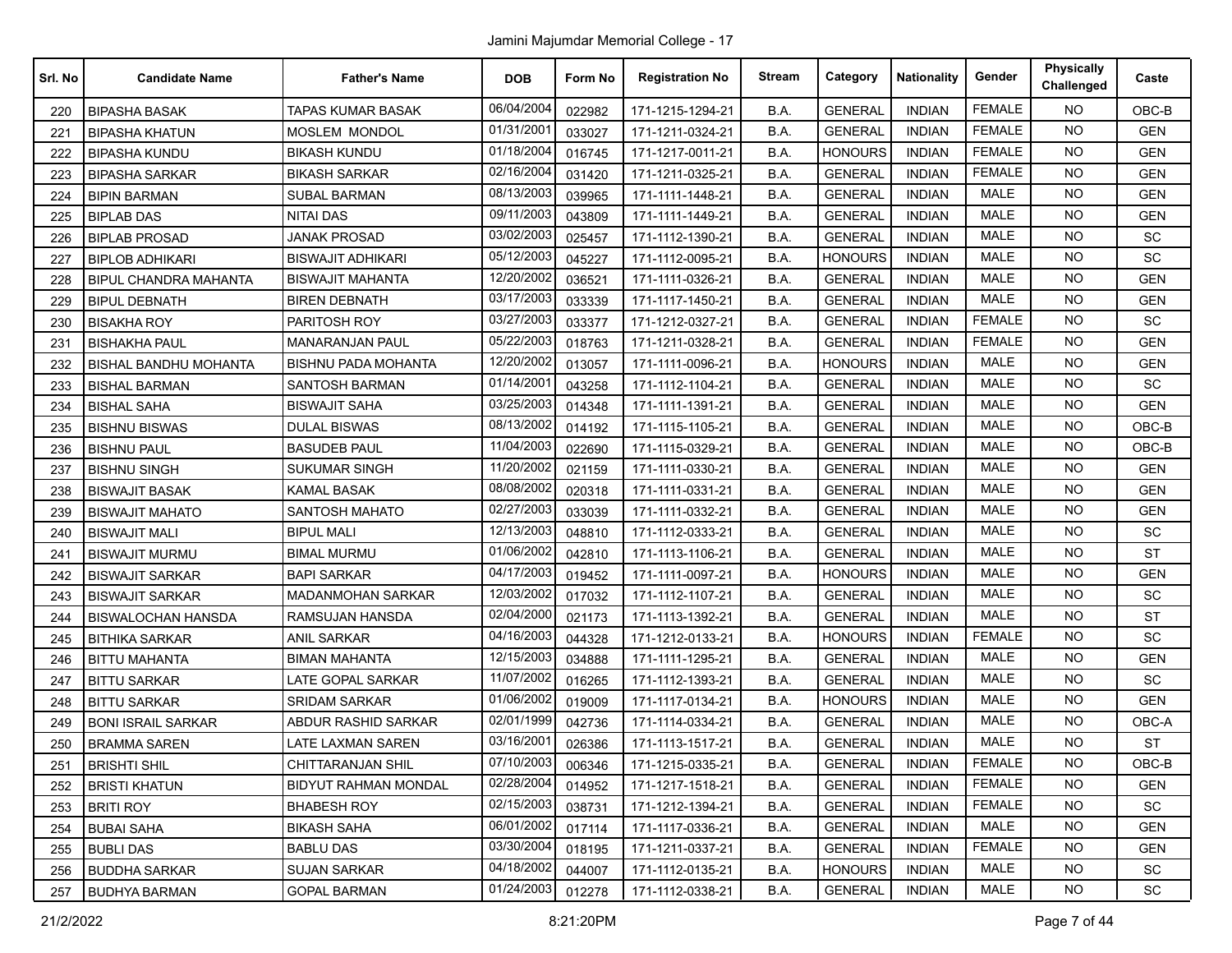| Srl. No | <b>Candidate Name</b>             | <b>Father's Name</b>     | <b>DOB</b> | Form No | <b>Registration No</b> | <b>Stream</b> | Category       | <b>Nationality</b> | Gender        | <b>Physically</b><br>Challenged | Caste      |
|---------|-----------------------------------|--------------------------|------------|---------|------------------------|---------------|----------------|--------------------|---------------|---------------------------------|------------|
| 258     | <b>BULBULI DAS</b>                | <b>BABLU DAS</b>         | 02/26/2003 | 026506  | 171-1212-0339-21       | B.A.          | <b>GENERAL</b> | <b>INDIAN</b>      | <b>FEMALE</b> | <b>NO</b>                       | SC         |
| 259     | <b>BULBULI YASMIN</b>             | <b>MANGLU MANDAL</b>     | 01/22/2004 | 014470  | 171-1211-0340-21       | B.A.          | <b>GENERAL</b> | <b>INDIAN</b>      | <b>FEMALE</b> | <b>NO</b>                       | <b>GEN</b> |
| 260     | <b>BULTI SARKAR</b>               | <b>GOUTAM SARKAR</b>     | 06/13/2003 | 016527  | 171-1211-0341-21       | B.A.          | <b>GENERAL</b> | <b>INDIAN</b>      | <b>FEMALE</b> | <b>NO</b>                       | <b>GEN</b> |
| 261     | <b>CHAINA SHIL</b>                | <b>ATUL SHIL</b>         | 11/03/2001 | 032360  | 171-1215-0342-21       | B.A.          | <b>GENERAL</b> | <b>INDIAN</b>      | <b>FEMALE</b> | NO.                             | OBC-B      |
| 262     | <b>CHAINUR KHATUN</b>             | <b>SAHAJAN MONDAL</b>    | 05/06/2004 | 022454  | 171-1211-1108-21       | B.A.          | <b>GENERAL</b> | INDIAN             | <b>FEMALE</b> | <b>NO</b>                       | <b>GEN</b> |
| 263     | <b>CHAITI PRAMANIK</b>            | NIRANJAN PRAMANIK        | 01/30/2004 | 016217  | 171-1215-0343-21       | B.A.          | <b>GENERAL</b> | <b>INDIAN</b>      | <b>FEMALE</b> | <b>NO</b>                       | OBC-B      |
| 264     | <b>CHAMPA MAHATO</b>              | LATE BISWAJIT MAHATO     | 01/19/2004 | 018768  | 171-1215-0344-21       | B.A.          | <b>GENERAL</b> | <b>INDIAN</b>      | <b>FEMALE</b> | <b>NO</b>                       | OBC-B      |
| 265     | <b>CHAMPA RAJAK</b>               | <b>SHASHANKA RAJAK</b>   | 12/04/2003 | 013715  | 171-1212-0345-21       | B.A.          | <b>GENERAL</b> | <b>INDIAN</b>      | <b>FEMALE</b> | NO.                             | SC         |
| 266     | <b>CHAMPAK ROY</b>                | DHARANI ROY              | 11/20/2001 | 048745  | 171-1112-1296-21       | B.A.          | <b>GENERAL</b> | <b>INDIAN</b>      | <b>MALE</b>   | <b>NO</b>                       | <b>SC</b>  |
| 267     | CHANCHAL BARMAN                   | <b>BAIDYANATH BARMAN</b> | 10/18/2002 | 024419  | 171-1112-1109-21       | B.A.          | <b>GENERAL</b> | <b>INDIAN</b>      | MALE          | NO                              | SC         |
| 268     | <b>CHANCHAL BHUIMALI</b>          | <b>FATIK BHUIMALI</b>    | 01/26/2004 | 043986  | 171-1111-1519-21       | B.A.          | <b>GENERAL</b> | <b>INDIAN</b>      | <b>MALE</b>   | <b>NO</b>                       | <b>GEN</b> |
| 269     | <b>CHANCHAL HEMRAM</b>            | <b>KRISHNA HEMRAM</b>    | 03/05/2002 | 046135  | 171-1113-0069-21       | B.A.          | <b>HONOURS</b> | <b>INDIAN</b>      | <b>MALE</b>   | <b>NO</b>                       | <b>ST</b>  |
| 270     | <b>CHANCHAL MONDAL</b>            | <b>BINAY MONDAL</b>      | 03/15/2002 | 030585  | 171-1112-0136-21       | B.A.          | <b>HONOURS</b> | <b>INDIAN</b>      | <b>MALE</b>   | <b>NO</b>                       | SC         |
| 271     | <b>CHANCHAL PAUL</b>              | <b>DHIREN PAUL</b>       | 08/16/2003 | 031289  | 171-1111-1110-21       | B.A.          | <b>GENERAL</b> | <b>INDIAN</b>      | <b>MALE</b>   | <b>NO</b>                       | <b>GEN</b> |
| 272     | CHANCHALA ROY<br><b>CHOUDHURY</b> | HIRU ROY CHOUDHURY       | 10/11/2003 | 011934  | 171-1212-0346-21       | B.A.          | <b>GENERAL</b> | <b>INDIAN</b>      | <b>FEMALE</b> | NO.                             | SC         |
| 273     | <b>CHANDA GHOSH</b>               | <b>CHANCHAL GHOSH</b>    | 10/21/2002 | 026755  | 171-1211-0347-21       | B.A.          | <b>GENERAL</b> | <b>INDIAN</b>      | <b>FEMALE</b> | <b>NO</b>                       | <b>GEN</b> |
| 274     | <b>CHANDAN BARMAN</b>             | <b>SATYA BARMAN</b>      | 03/02/2004 | 040592  | 171-1112-1111-21       | B.A.          | <b>GENERAL</b> | <b>INDIAN</b>      | <b>MALE</b>   | <b>NO</b>                       | SC         |
| 275     | <b>CHANDAN DAS</b>                | <b>BINAY DAS</b>         | 03/16/2002 | 022623  | 171-1112-0348-21       | B.A.          | <b>GENERAL</b> | <b>INDIAN</b>      | <b>MALE</b>   | <b>NO</b>                       | <b>SC</b>  |
| 276     | <b>CHANDAN GHOSH</b>              | <b>AKHIL GHOSH</b>       | 01/09/2003 | 042720  | 171-1111-1520-21       | B.A.          | <b>GENERAL</b> | <b>INDIAN</b>      | <b>MALE</b>   | <b>NO</b>                       | <b>GEN</b> |
| 277     | CHANDANA BARMAN                   | <b>ATUL BARMAN</b>       | 12/14/2002 | 032126  | 171-1212-1112-21       | B.A.          | <b>GENERAL</b> | INDIAN             | <b>FEMALE</b> | <b>NO</b>                       | SC         |
| 278     | CHANDANA MANDAL                   | <b>DWIJEN MANDAL</b>     | 02/05/2003 | 035767  | 171-1211-0349-21       | B.A.          | <b>GENERAL</b> | <b>INDIAN</b>      | <b>FEMALE</b> | NO                              | <b>GEN</b> |
| 279     | CHANDANA MONDAL                   | <b>RATAN MONDAL</b>      | 01/27/2003 | 038770  | 171-1215-0350-21       | B.A.          | <b>GENERAL</b> | <b>INDIAN</b>      | <b>FEMALE</b> | <b>NO</b>                       | OBC-B      |
| 280     | <b>CHANDANA ROY</b>               | <b>AMAL ROY</b>          | 09/09/2002 | 027830  | 171-1212-0351-21       | B.A.          | <b>GENERAL</b> | <b>INDIAN</b>      | <b>FEMALE</b> | <b>NO</b>                       | <b>SC</b>  |
| 281     | <b>CHANDRA MONDAL</b>             | <b>MANIK MONDAL</b>      | 04/20/2004 | 029826  | 171-1211-0352-21       | B.A.          | <b>GENERAL</b> | <b>INDIAN</b>      | <b>FEMALE</b> | <b>NO</b>                       | <b>GEN</b> |
| 282     | <b>CHAYAN HALDAR</b>              | <b>SWAPAN HALDAR</b>     | 05/14/2004 | 036505  | 171-1122-1297-21       | B.A.          | <b>GENERAL</b> | <b>INDIAN</b>      | <b>MALE</b>   | <b>YES</b>                      | SC         |
| 283     | CHHABBIR ALI DEWAN                | CHANDAN ALI DEWAN        | 06/19/2003 | 042082  | 171-1114-0353-21       | B.A.          | <b>GENERAL</b> | <b>INDIAN</b>      | <b>MALE</b>   | <b>NO</b>                       | OBC-A      |
| 284     | CHHABI MAHATO                     | LATE SOBAN MAHATO        | 03/12/2002 | 014692  | 171-1211-0354-21       | B.A.          | <b>GENERAL</b> | <b>INDIAN</b>      | <b>FEMALE</b> | <b>NO</b>                       | <b>GEN</b> |
| 285     | <b>CHHABITA RABIDAS</b>           | <b>TAPESH RABIDAS</b>    | 12/01/2002 | 043352  | 171-1212-1521-21       | B.A.          | <b>GENERAL</b> | <b>INDIAN</b>      | <b>FEMALE</b> | <b>NO</b>                       | SC         |
| 286     | <b>CHHAIUB SARKAR</b>             | <b>HAPIJADDIN SARKAR</b> | 01/26/2000 | 042246  | 171-1117-0355-21       | B.A.          | <b>GENERAL</b> | <b>INDIAN</b>      | <b>MALE</b>   | <b>NO</b>                       | <b>GEN</b> |
| 287     | <b>CHHANDA PAUL</b>               | PRADIP PAUL              | 05/05/2003 | 016282  | 171-1211-1451-21       | B.A.          | <b>GENERAL</b> | <b>INDIAN</b>      | <b>FEMALE</b> | NO                              | <b>GEN</b> |
| 288     | CHHAYA ROY                        | <b>BIJAY KUMAR ROY</b>   | 12/12/2002 | 026253  | 171-1212-1113-21       | B.A.          | <b>GENERAL</b> | <b>INDIAN</b>      | <b>FEMALE</b> | <b>NO</b>                       | SC         |
| 289     | <b>CHHOTAN MONDAL</b>             | <b>BIMAN MONDAL</b>      | 09/16/2003 | 027378  | 171-1111-1522-21       | B.A.          | <b>GENERAL</b> | INDIAN             | MALE          | NO.                             | GEN        |
| 290     | <b>CHHOTON BARMAN</b>             | <b>BIRESHWAR BARMAN</b>  | 10/18/2003 | 044220  | 171-1112-1298-21       | B.A.          | <b>GENERAL</b> | <b>INDIAN</b>      | MALE          | <b>NO</b>                       | <b>SC</b>  |
| 291     | CHHOTON CHANDRA PAUL              | PRAFULLA PAUL            | 07/06/2003 | 036431  | 171-1115-0356-21       | B.A.          | <b>GENERAL</b> | <b>INDIAN</b>      | <b>MALE</b>   | NO.                             | OBC-B      |
| 292     | <b>CHITRA SARKAR</b>              | NITYANANDA SARKAR        | 03/06/2003 | 018059  | 171-1212-0195-21       | B.A.          | <b>HONOURS</b> | <b>INDIAN</b>      | <b>FEMALE</b> | NO.                             | <b>SC</b>  |
| 293     | <b>CHOTON SARKAR</b>              | <b>DILIP SARKAR</b>      | 03/01/2004 | 035522  | 171-1111-0357-21       | B.A.          | <b>GENERAL</b> | <b>INDIAN</b>      | MALE          | <b>NO</b>                       | <b>GEN</b> |
| 294     | <b>CHUMKI BARMAN</b>              | <b>DULAL BARMAN</b>      | 06/10/2002 | 030921  | 171-1212-0358-21       | B.A.          | <b>GENERAL</b> | <b>INDIAN</b>      | <b>FEMALE</b> | <b>NO</b>                       | SC         |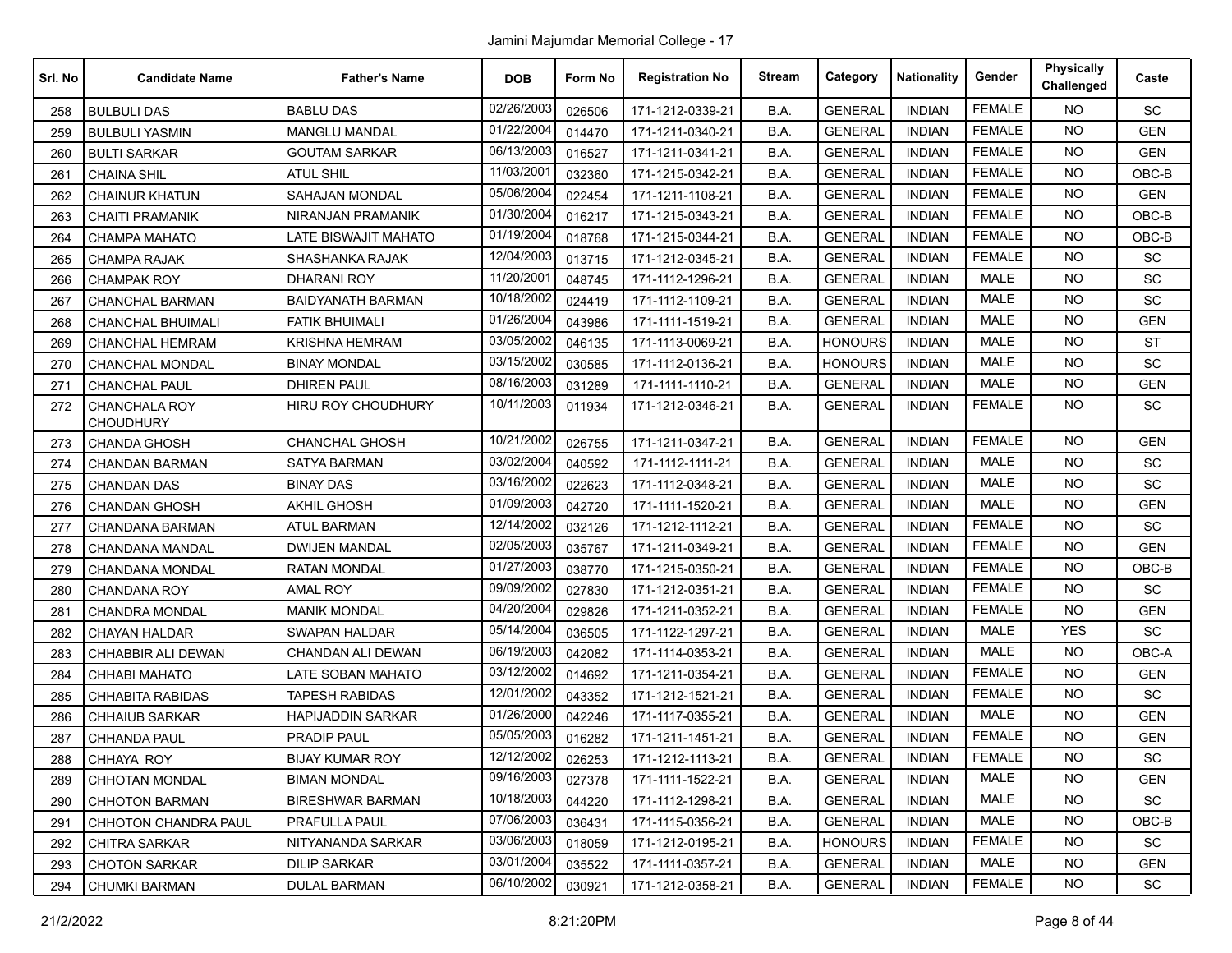| Srl. No | <b>Candidate Name</b>   | <b>Father's Name</b>        | <b>DOB</b> | Form No | <b>Registration No</b> | <b>Stream</b> | Category       | <b>Nationality</b> | Gender        | <b>Physically</b><br>Challenged | Caste      |
|---------|-------------------------|-----------------------------|------------|---------|------------------------|---------------|----------------|--------------------|---------------|---------------------------------|------------|
| 295     | <b>CHUMKI BARMAN</b>    | <b>SUSHEN BARMAN</b>        | 08/17/2002 | 015534  | 171-1212-0196-21       | B.A.          | <b>HONOURS</b> | <b>INDIAN</b>      | <b>FEMALE</b> | <b>NO</b>                       | <b>SC</b>  |
| 296     | <b>CHUMKI SARKAR</b>    | <b>BIPUL CHANDRA SARKAR</b> | 02/24/2000 | 040631  | 171-1212-1114-21       | B.A.          | <b>GENERAL</b> | <b>INDIAN</b>      | <b>FEMALE</b> | <b>NO</b>                       | <b>SC</b>  |
| 297     | <b>DALI BARMAN</b>      | <b>HEMANTA BARMAN</b>       | 08/06/2003 | 004680  | 171-1212-0359-21       | B.A.          | <b>GENERAL</b> | <b>INDIAN</b>      | <b>FEMALE</b> | NO.                             | <b>SC</b>  |
| 298     | <b>DEBAMITA MONDAL</b>  | <b>DIPAK MONDAL</b>         | 04/03/2003 | 015123  | 171-1211-0012-21       | B.A.          | <b>HONOURS</b> | <b>INDIAN</b>      | <b>FEMALE</b> | NO.                             | <b>GEN</b> |
| 299     | DEBANJALI DAS MAHANTA   | DEBASISH DAS MAHANTA        | 11/24/2003 | 001688  | 171-1211-0137-21       | B.A.          | <b>HONOURS</b> | <b>INDIAN</b>      | <b>FEMALE</b> | <b>NO</b>                       | <b>GEN</b> |
| 300     | <b>DEBASHIS PAUL</b>    | DINESH PAUL                 | 05/27/2002 | 018476  | 171-1111-0360-21       | B.A.          | <b>GENERAL</b> | <b>INDIAN</b>      | <b>MALE</b>   | <b>NO</b>                       | <b>GEN</b> |
| 301     | <b>DEBASHIS ROY</b>     | <b>GAJEN ROY</b>            | 11/07/2000 | 046562  | 171-1112-1395-21       | B.A.          | <b>GENERAL</b> | <b>INDIAN</b>      | <b>MALE</b>   | NO.                             | <b>SC</b>  |
| 302     | <b>DEBASHIS ROY</b>     | <b>HRIDAY ROY</b>           | 07/21/2001 | 040113  | 171-1112-0361-21       | B.A.          | <b>GENERAL</b> | <b>INDIAN</b>      | <b>MALE</b>   | NO.                             | <b>SC</b>  |
| 303     | <b>DEBASHIS ROY</b>     | <b>KAMAL ROY</b>            | 09/27/2002 | 021072  | 171-1111-1523-21       | B.A.          | <b>GENERAL</b> | <b>INDIAN</b>      | <b>MALE</b>   | NO.                             | <b>GEN</b> |
| 304     | <b>DEBASHIS SARKAR</b>  | <b>SUPAD SARKAR</b>         | 09/03/2003 | 028337  | 171-1117-0362-21       | B.A.          | <b>GENERAL</b> | <b>INDIAN</b>      | <b>MALE</b>   | NO.                             | <b>GEN</b> |
| 305     | <b>DEBASISH PAHAN</b>   | DULU PAHAN                  | 03/24/2003 | 040410  | 171-1113-0363-21       | B.A.          | <b>GENERAL</b> | INDIAN             | <b>MALE</b>   | NO.                             | <b>ST</b>  |
| 306     | <b>DEBASISH SARKAR</b>  | <b>BIKASH SARKAR</b>        | 02/06/2003 | 040797  | 171-1111-1115-21       | B.A.          | <b>GENERAL</b> | <b>INDIAN</b>      | <b>MALE</b>   | NO.                             | <b>GEN</b> |
| 307     | <b>DEBASISH SARKAR</b>  | DIBANANDA SARKAR            | 01/25/2004 | 035329  | 171-1111-0364-21       | B.A.          | <b>GENERAL</b> | <b>INDIAN</b>      | <b>MALE</b>   | <b>NO</b>                       | <b>GEN</b> |
| 308     | <b>DEBASRI HEMROM</b>   | <b>BISHU HEMROM</b>         | 12/28/2003 | 042823  | 171-1213-0365-21       | B.A.          | <b>GENERAL</b> | <b>INDIAN</b>      | <b>FEMALE</b> | <b>NO</b>                       | <b>ST</b>  |
| 309     | <b>DEBDAS SARKAR</b>    | PARIAML SARKAR              | 03/20/2003 | 042934  | 171-1115-1116-21       | B.A.          | <b>GENERAL</b> | INDIAN             | <b>MALE</b>   | <b>NO</b>                       | OBC-B      |
| 310     | <b>DEBDAS SARKAR</b>    | <b>SUSHANTA SARKAR</b>      | 01/10/2003 | 034218  | 171-1111-0138-21       | B.A.          | <b>HONOURS</b> | <b>INDIAN</b>      | <b>MALE</b>   | NO.                             | <b>GEN</b> |
| 311     | <b>DEBJANI MAHALI</b>   | <b>MOHAN MAHALI</b>         | 07/21/2001 | 029268  | 171-1213-1117-21       | B.A.          | <b>GENERAL</b> | <b>INDIAN</b>      | <b>FEMALE</b> | <b>NO</b>                       | <b>ST</b>  |
| 312     | DEBKUMAR SARKAR         | <b>SREEDAM SARKAR</b>       | 02/21/2000 | 021450  | 171-1112-1524-21       | B.A.          | <b>GENERAL</b> | <b>INDIAN</b>      | <b>MALE</b>   | NO.                             | <b>SC</b>  |
| 313     | <b>DEBOJIT PAUL</b>     | DILIP PAUL                  | 07/17/2002 | 034956  | 171-1115-1452-21       | B.A.          | <b>GENERAL</b> | INDIAN             | <b>MALE</b>   | <b>NO</b>                       | OBC-B      |
| 314     | <b>DEBRAJ SINGH</b>     | <b>BINOD SINGH</b>          | 10/10/2003 | 035086  | 171-1112-0366-21       | B.A.          | <b>GENERAL</b> | <b>INDIAN</b>      | <b>MALE</b>   | <b>NO</b>                       | SC         |
| 315     | <b>DEBU MARDI</b>       | <b>SUNIRAM MARDI</b>        | 05/28/2003 | 014617  | 171-1113-0367-21       | B.A.          | <b>GENERAL</b> | <b>INDIAN</b>      | <b>MALE</b>   | <b>NO</b>                       | <b>ST</b>  |
| 316     | <b>DEEP DAS</b>         | <b>GOLAK DAS</b>            | 01/02/2004 | 023832  | 171-1111-0368-21       | B.A.          | <b>GENERAL</b> | <b>INDIAN</b>      | <b>MALE</b>   | NO.                             | <b>GEN</b> |
| 317     | <b>DEEP MAHANTA</b>     | <b>DIPEN MAHANTA</b>        | 11/04/2003 | 028363  | 171-1111-1453-21       | B.A.          | <b>GENERAL</b> | INDIAN             | <b>MALE</b>   | NO.                             | <b>GEN</b> |
| 318     | <b>DEEP SAMRAT SAHA</b> | <b>BABLA SAHA</b>           | 03/17/2003 | 036343  | 171-1111-1454-21       | B.A.          | <b>GENERAL</b> | <b>INDIAN</b>      | <b>MALE</b>   | <b>NO</b>                       | <b>GEN</b> |
| 319     | <b>DEEP TUDU</b>        | <b>LUCAS TUDU</b>           | 11/22/2003 | 044751  | 171-1113-1299-21       | B.A.          | <b>GENERAL</b> | <b>INDIAN</b>      | <b>MALE</b>   | <b>NO</b>                       | <b>ST</b>  |
| 320     | DENY SARKAR             | PROBIN SARKAR               | 02/16/2003 | 016723  | 171-1112-0369-21       | B.A.          | <b>GENERAL</b> | <b>INDIAN</b>      | <b>MALE</b>   | NO.                             | SC         |
| 321     | <b>DEV SAHA</b>         | ASHOK SAHA                  | 08/04/2003 | 016780  | 171-1117-0370-21       | B.A.          | <b>GENERAL</b> | <b>INDIAN</b>      | <b>MALE</b>   | <b>NO</b>                       | <b>GEN</b> |
| 322     | DHANANJOY PROSAD        | <b>RAJDEV PROSAD</b>        | 07/07/2004 | 026939  | 171-1112-0371-21       | B.A.          | <b>GENERAL</b> | <b>INDIAN</b>      | <b>MALE</b>   | <b>NO</b>                       | SC         |
| 323     | DHRUBAJIT GHOSH         | <b>KALI CHARAN GHOSH</b>    | 06/29/2002 | 034681  | 171-1115-0372-21       | B.A.          | <b>GENERAL</b> | <b>INDIAN</b>      | <b>MALE</b>   | NO.                             | OBC-B      |
| 324     | <b>DIBYA ROY</b>        | SUNIL CHANDRA ROY           | 08/16/2002 | 028544  | 171-1212-0373-21       | B.A.          | <b>GENERAL</b> | <b>INDIAN</b>      | <b>FEMALE</b> | NO.                             | <b>SC</b>  |
| 325     | <b>DILARA KHATUN</b>    | <b>ENDADUL MONDAL</b>       | 03/23/2003 | 043230  | 171-1217-0013-21       | B.A.          | <b>HONOURS</b> | <b>INDIAN</b>      | <b>FEMALE</b> | NO.                             | <b>GEN</b> |
| 326     | DINABANDHU BARMAN       | <b>GOPAL BARMAN</b>         | 06/05/2002 | 020253  | 171-1112-0374-21       | B.A.          | <b>GENERAL</b> | INDIAN             | MALE          | NO.                             | SC         |
| 327     | <b>DIP GHOSH</b>        | <b>KHOKAN GHOSH</b>         | 01/05/2004 | 038056  | 171-1111-0375-21       | B.A.          | <b>GENERAL</b> | <b>INDIAN</b>      | MALE          | NO.                             | <b>GEN</b> |
| 328     | DIP GHOSH               | <b>NITAI GHOSH</b>          | 11/07/2003 | 046570  | 171-1115-1118-21       | B.A.          | <b>GENERAL</b> | <b>INDIAN</b>      | MALE          | <b>NO</b>                       | $OBC-B$    |
| 329     | <b>DIP KUMAR ROY</b>    | SHYAMAL KUMAR ROY           | 08/18/2001 | 034636  | 171-1112-0376-21       | B.A.          | <b>GENERAL</b> | <b>INDIAN</b>      | MALE          | NO.                             | SC         |
| 330     | <b>DIP SARKAR</b>       | <b>BIJAN SARKAR</b>         | 09/02/2003 | 014729  | 171-1111-0377-21       | B.A.          | <b>GENERAL</b> | <b>INDIAN</b>      | MALE          | NO.                             | <b>GEN</b> |
| 331     | DIPA BARMAN             | <b>SITI BARMAN</b>          | 06/16/2003 | 015224  | 171-1212-0197-21       | B.A.          | <b>HONOURS</b> | <b>INDIAN</b>      | <b>FEMALE</b> | NO.                             | SC         |
| 332     | DIPA BARMAN             | <b>SWADHIN BARMAN</b>       | 11/08/2002 | 019125  | 171-1211-0378-21       | B.A.          | <b>GENERAL</b> | INDIAN             | <b>FEMALE</b> | NO.                             | GEN        |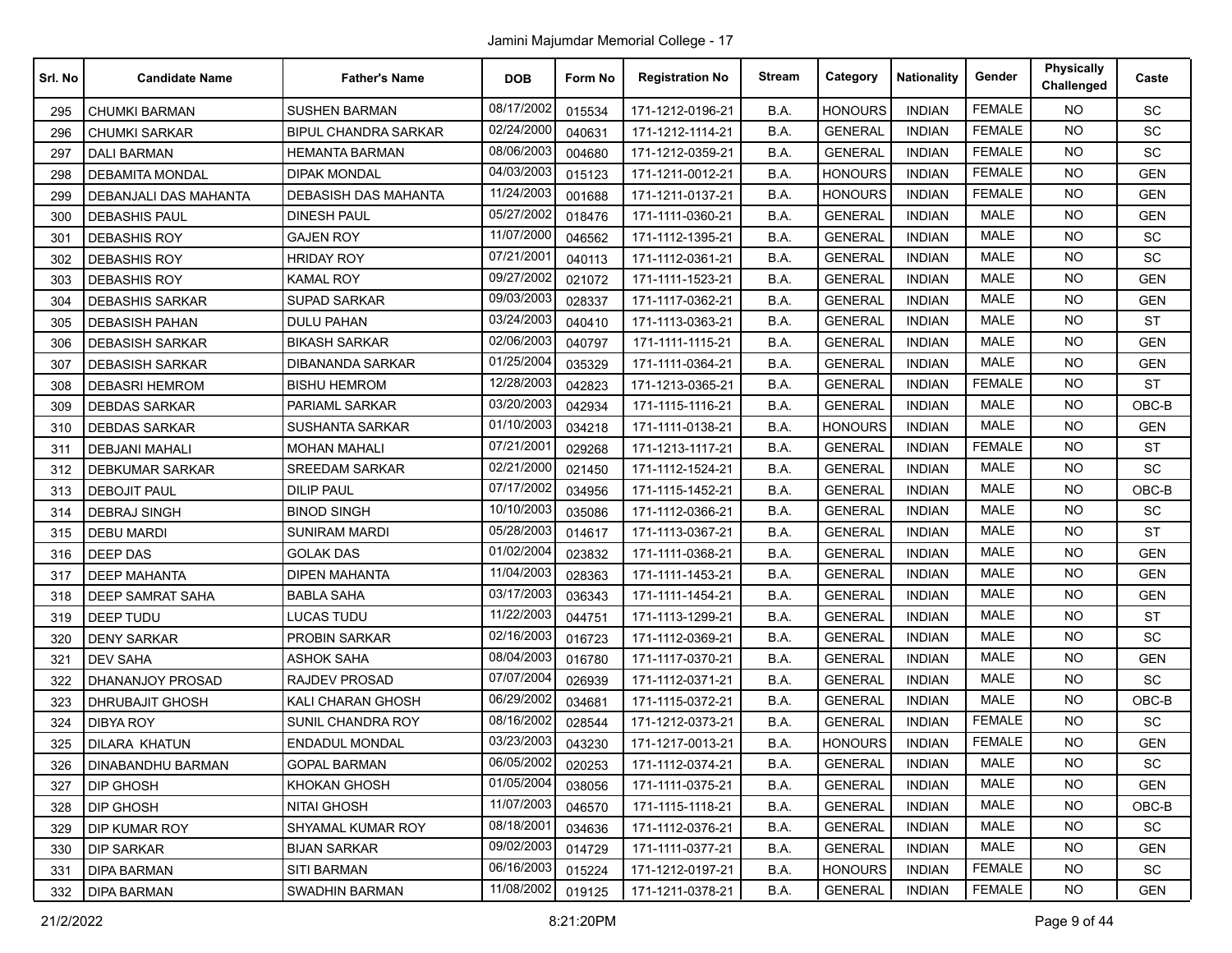| Srl. No | <b>Candidate Name</b>  | <b>Father's Name</b>     | <b>DOB</b> | Form No | <b>Registration No</b> | <b>Stream</b> | Category       | <b>Nationality</b> | Gender        | <b>Physically</b><br>Challenged | Caste      |
|---------|------------------------|--------------------------|------------|---------|------------------------|---------------|----------------|--------------------|---------------|---------------------------------|------------|
| 333     | <b>DIPA MONDAL</b>     | NIRMAL MONDAL            | 02/03/2004 | 032341  | 171-1211-0379-21       | B.A.          | <b>GENERAL</b> | <b>INDIAN</b>      | <b>FEMALE</b> | <b>NO</b>                       | <b>GEN</b> |
| 334     | <b>DIPA MONDAL</b>     | PINTU MONDAL             | 04/14/2004 | 019314  | 171-1211-0380-21       | B.A.          | <b>GENERAL</b> | <b>INDIAN</b>      | <b>FEMALE</b> | <b>NO</b>                       | <b>GEN</b> |
| 335     | <b>DIPA MONDAL</b>     | SHYAMAL MONDAL           | 12/13/2003 | 015823  | 171-1215-0014-21       | B.A.          | <b>HONOURS</b> | <b>INDIAN</b>      | <b>FEMALE</b> | <b>NO</b>                       | OBC-B      |
| 336     | <b>DIPA MURMU</b>      | RAMNANDAN MURMU          | 05/27/2002 | 036403  | 171-1213-0381-21       | B.A.          | <b>GENERAL</b> | <b>INDIAN</b>      | <b>FEMALE</b> | <b>NO</b>                       | <b>ST</b>  |
| 337     | <b>DIPA SARKAR</b>     | DINOBANDHU SARKAR        | 04/10/2003 | 026605  | 171-1212-1455-21       | B.A.          | <b>GENERAL</b> | <b>INDIAN</b>      | <b>FEMALE</b> | <b>NO</b>                       | SC         |
| 338     | <b>DIPA SARKAR</b>     | <b>KANU SARKAR</b>       | 07/05/2002 | 017385  | 171-1212-1119-21       | B.A.          | <b>GENERAL</b> | <b>INDIAN</b>      | <b>FEMALE</b> | <b>NO</b>                       | SC         |
| 339     | DIPAK HALDAR           | DILIP HALDAR             | 01/25/2003 | 017194  | 171-1112-0382-21       | B.A.          | <b>GENERAL</b> | <b>INDIAN</b>      | <b>MALE</b>   | <b>NO</b>                       | SC         |
| 340     | <b>DIPAK SHIL</b>      | <b>DILIP SHIL</b>        | 03/13/2003 | 008671  | 171-1111-0015-21       | B.A.          | <b>HONOURS</b> | <b>INDIAN</b>      | <b>MALE</b>   | <b>NO</b>                       | <b>GEN</b> |
| 341     | <b>DIPAK SINGH</b>     | <b>DINESH SINGH</b>      | 10/07/200  | 017292  | 171-1112-0383-21       | B.A.          | <b>GENERAL</b> | <b>INDIAN</b>      | <b>MALE</b>   | <b>NO</b>                       | <b>SC</b>  |
| 342     | <b>DIPAK TUDU</b>      | <b>LUKAS TUDU</b>        | 10/07/1999 | 044564  | 171-1113-1120-21       | B.A.          | <b>GENERAL</b> | <b>INDIAN</b>      | <b>MALE</b>   | <b>NO</b>                       | <b>ST</b>  |
| 343     | <b>DIPALI ROY</b>      | <b>GALIA ROY</b>         | 12/30/2000 | 021722  | 171-1212-0384-21       | B.A.          | <b>GENERAL</b> | <b>INDIAN</b>      | <b>FEMALE</b> | <b>NO</b>                       | <b>SC</b>  |
| 344     | DIPANKAR MAJUMDAR      | PRASHANTA MAJUMDAR       | 12/23/2001 | 043329  | 171-1111-1255-21       | B.A.          | <b>GENERAL</b> | <b>INDIAN</b>      | <b>MALE</b>   | <b>NO</b>                       | <b>GEN</b> |
| 345     | <b>DIPANKAR MONDAL</b> | <b>MANORANJAN MONDAL</b> | 01/13/2003 | 031679  | 171-1112-0070-21       | B.A.          | <b>HONOURS</b> | <b>INDIAN</b>      | <b>MALE</b>   | <b>NO</b>                       | SC         |
| 346     | <b>DIPANKAR ROY</b>    | PRATAP ROY               | 09/12/2003 | 025252  | 171-1117-1121-21       | B.A.          | <b>GENERAL</b> | <b>INDIAN</b>      | <b>MALE</b>   | <b>NO</b>                       | <b>GEN</b> |
| 347     | <b>DIPANKAR SARKAR</b> | <b>ALOK SARKAR</b>       | 01/18/2003 | 032221  | 171-1111-0385-21       | B.A.          | <b>GENERAL</b> | <b>INDIAN</b>      | <b>MALE</b>   | <b>NO</b>                       | <b>GEN</b> |
| 348     | <b>DIPIKA BARMAN</b>   | <b>MADHAB BARMAN</b>     | 04/04/2001 | 024675  | 171-1212-1396-21       | B.A.          | <b>GENERAL</b> | <b>INDIAN</b>      | <b>FEMALE</b> | <b>NO</b>                       | SC         |
| 349     | DIPIKA BARMAN          | <b>MANTOSH BARMAN</b>    | 03/10/2002 | 019050  | 171-1212-0386-21       | B.A.          | <b>GENERAL</b> | <b>INDIAN</b>      | <b>FEMALE</b> | <b>NO</b>                       | <b>SC</b>  |
| 350     | <b>DIPIKA BARMAN</b>   | <b>RATISH BARMAN</b>     | 03/25/2004 | 028526  | 171-1212-0387-21       | B.A.          | <b>GENERAL</b> | <b>INDIAN</b>      | <b>FEMALE</b> | <b>NO</b>                       | SC         |
| 351     | <b>DIPIKA DAS</b>      | <b>SUBODH DAS</b>        | 03/20/2003 | 029151  | 171-1211-1457-21       | B.A.          | <b>GENERAL</b> | <b>INDIAN</b>      | <b>FEMALE</b> | <b>NO</b>                       | <b>GEN</b> |
| 352     | <b>DIPIKA DAS</b>      | <b>BIPEN DAS</b>         | 03/24/2003 | 038516  | 171-1211-1456-21       | B.A.          | <b>GENERAL</b> | <b>INDIAN</b>      | <b>FEMALE</b> | <b>NO</b>                       | <b>GEN</b> |
| 353     | <b>DIPIKA ROY</b>      | <b>MAHADEB ROY</b>       | 11/18/2002 | 043893  | 171-1211-1300-21       | B.A.          | <b>GENERAL</b> | <b>INDIAN</b>      | <b>FEMALE</b> | <b>NO</b>                       | <b>GEN</b> |
| 354     | <b>DIPTI MALI</b>      | <b>DHANAJAY MALI</b>     | 12/31/2001 | 026448  | 171-1112-0388-21       | B.A.          | <b>GENERAL</b> | <b>INDIAN</b>      | <b>MALE</b>   | <b>NO</b>                       | SC         |
| 355     | <b>DIPU DAS</b>        | PRAKASH DAS              | 07/15/2003 | 035920  | 171-1112-0389-21       | B.A.          | <b>GENERAL</b> | <b>INDIAN</b>      | <b>MALE</b>   | <b>NO</b>                       | <b>SC</b>  |
| 356     | <b>DITI SARKAR</b>     | <b>DIPAK SARKAR</b>      | 07/06/2003 | 018314  | 171-1211-0098-21       | B.A.          | <b>HONOURS</b> | <b>INDIAN</b>      | <b>FEMALE</b> | <b>NO</b>                       | <b>GEN</b> |
| 357     | DIYA DARJEE            | DEB KUMAR DARJEE         | 04/04/2004 | 014743  | 171-1212-0390-21       | B.A.          | <b>GENERAL</b> | <b>INDIAN</b>      | <b>FEMALE</b> | <b>NO</b>                       | SC         |
| 358     | DOYEL ROY              | <b>DEPAK ROY</b>         | 12/05/2003 | 033063  | 171-1217-1458-21       | B.A.          | <b>GENERAL</b> | <b>INDIAN</b>      | <b>FEMALE</b> | <b>NO</b>                       | <b>GEN</b> |
| 359     | <b>EASMINE MONDAL</b>  | <b>EUNUS ALI MONDAL</b>  | 03/02/2004 | 030198  | 171-1211-0391-21       | B.A.          | <b>GENERAL</b> | <b>INDIAN</b>      | <b>FEMALE</b> | NO.                             | <b>GEN</b> |
| 360     | <b>EBNA MASUD RANA</b> | ABDUL CHHAYAD MONDAL     | 02/08/2004 | 044602  | 171-1111-0392-21       | B.A.          | <b>GENERAL</b> | <b>INDIAN</b>      | <b>MALE</b>   | <b>NO</b>                       | <b>GEN</b> |
| 361     | <b>EMRAN MONDAL</b>    | <b>MAHABUR MONDAL</b>    | 06/24/2001 | 041941  | 171-1111-1122-21       | B.A.          | <b>GENERAL</b> | <b>INDIAN</b>      | <b>MALE</b>   | <b>NO</b>                       | <b>GEN</b> |
| 362     | <b>ERFAN SARKAR</b>    | <b>MONAB SARKAR</b>      | 07/26/2003 | 018087  | 171-1117-0393-21       | B.A.          | <b>GENERAL</b> | <b>INDIAN</b>      | <b>MALE</b>   | <b>NO</b>                       | <b>GEN</b> |
| 363     | ETI MONDAL             | <b>SUJIT MONDAL</b>      | 06/03/2002 | 025295  | 171-1212-0394-21       | B.A.          | <b>GENERAL</b> | <b>INDIAN</b>      | <b>FEMALE</b> | <b>NO</b>                       | <b>SC</b>  |
| 364     | <b>EYACHHIN MANDAL</b> | <b>ABJAL MANDAL</b>      | 03/22/2003 | 024391  | 171-1114-1525-21       | B.A.          | <b>GENERAL</b> | <b>INDIAN</b>      | MALE          | <b>NO</b>                       | OBC-A      |
| 365     | FAISAL TALUKDAR        | ABDUL HANNAN TALUKDAR    | 10/14/2003 | 024624  | 171-1111-0395-21       | B.A.          | <b>GENERAL</b> | <b>INDIAN</b>      | <b>MALE</b>   | <b>NO</b>                       | <b>GEN</b> |
| 366     | <b>FARHANA MONDAL</b>  | <b>MOSTAFIJUR MONDAL</b> | 03/16/2004 | 037210  | 171-1211-0396-21       | B.A.          | <b>GENERAL</b> | <b>INDIAN</b>      | <b>FEMALE</b> | <b>NO</b>                       | <b>GEN</b> |
| 367     | <b>FARIDA KHATUN</b>   | FAJLUR RAHAMAN MONDAL    | 06/18/2002 | 023098  | 171-1214-0397-21       | B.A.          | <b>GENERAL</b> | <b>INDIAN</b>      | <b>FEMALE</b> | <b>NO</b>                       | OBC-A      |
| 368     | <b>FARUK HOSSAIN</b>   | CHHAYFAR RAHAMAN         | 05/25/2001 | 033462  | 171-1114-1526-21       | B.A.          | <b>GENERAL</b> | <b>INDIAN</b>      | MALE          | <b>NO</b>                       | OBC-A      |
| 369     | <b>FATEMA KHATUN</b>   | MAFIJ MIAH               | 10/05/2003 | 003795  | 171-1217-0398-21       | B.A.          | <b>GENERAL</b> | <b>INDIAN</b>      | <b>FEMALE</b> | <b>NO</b>                       | <b>GEN</b> |
| 370     | <b>FATEMA KHATUN</b>   | <b>ABDUL LATIF MOLLA</b> | 11/02/2002 | 040975  | 171-1214-0071-21       | B.A.          | <b>HONOURS</b> | <b>INDIAN</b>      | <b>FEMALE</b> | NO.                             | OBC-A      |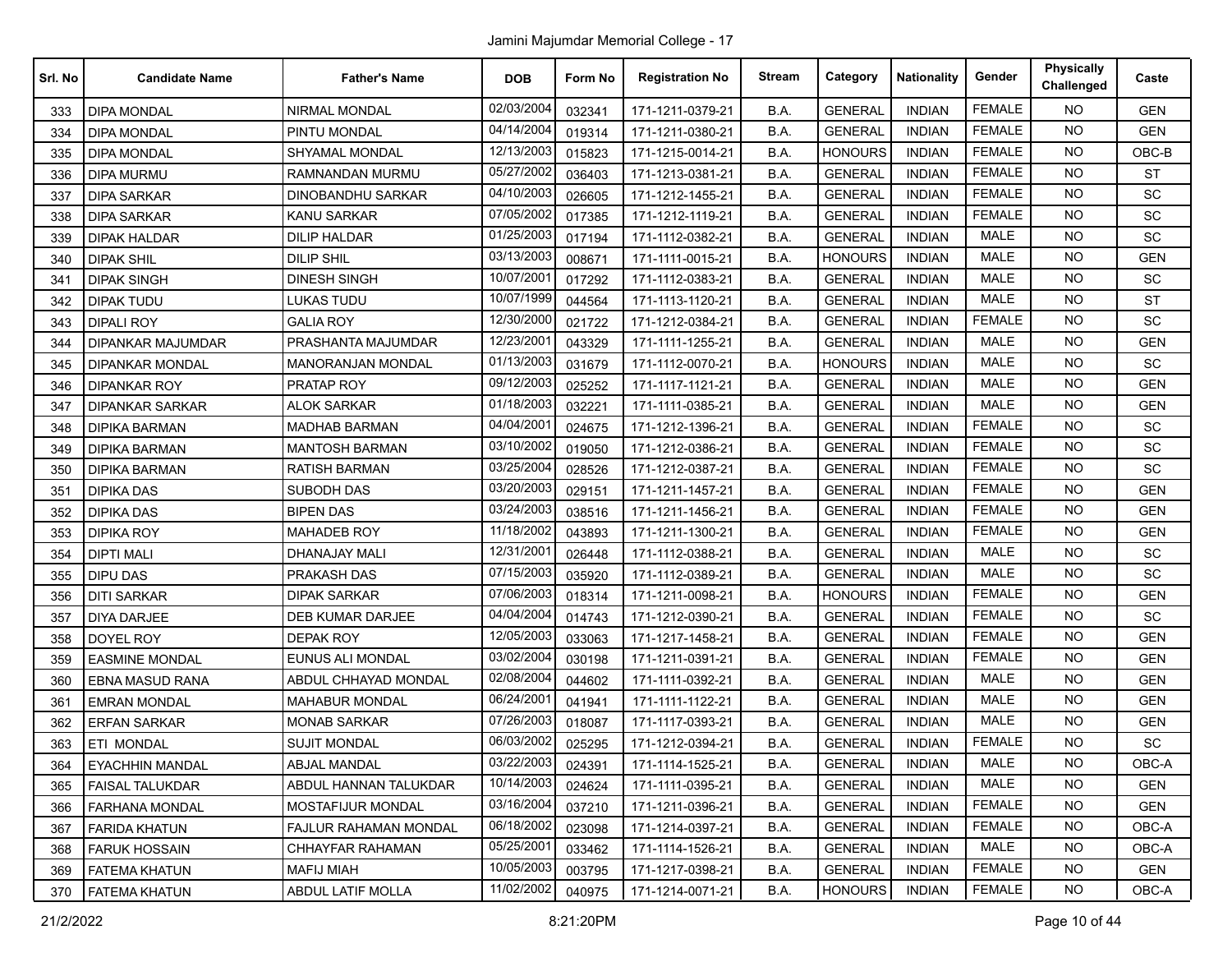| Srl. No | <b>Candidate Name</b>                     | <b>Father's Name</b>      | <b>DOB</b> | Form No | <b>Registration No</b> | <b>Stream</b> | Category       | <b>Nationality</b> | Gender        | <b>Physically</b><br>Challenged | Caste      |
|---------|-------------------------------------------|---------------------------|------------|---------|------------------------|---------------|----------------|--------------------|---------------|---------------------------------|------------|
| 371     | <b>FILIMAN SAREN</b>                      | <b>JATIN SAREN</b>        | 10/24/2000 | 032366  | 171-1111-0399-21       | B.A.          | <b>GENERAL</b> | <b>INDIAN</b>      | <b>MALE</b>   | <b>NO</b>                       | <b>GEN</b> |
| 372     | <b>FINKI SARKAR</b>                       | KAMAL CHANDRA SARKAR      | 11/20/2001 | 037423  | 171-1212-0400-21       | B.A.          | <b>GENERAL</b> | <b>INDIAN</b>      | <b>FEMALE</b> | <b>NO</b>                       | <b>SC</b>  |
| 373     | <b>FIRAJUL MOLLA</b>                      | SAFIUDDIN MOLLA           | 10/23/2002 | 017082  | 171-1111-1123-21       | B.A.          | <b>GENERAL</b> | <b>INDIAN</b>      | <b>MALE</b>   | <b>NO</b>                       | <b>GEN</b> |
| 374     | FIRJU MONDAL                              | NAJRUL MONDAL             | 08/18/2003 | 030066  | 171-1111-1301-21       | B.A.          | <b>GENERAL</b> | <b>INDIAN</b>      | <b>MALE</b>   | NO.                             | <b>GEN</b> |
| 375     | <b>FIROJ SARKAR</b>                       | JULFIKAR ALI SARKAR       | 12/25/2002 | 043539  | 171-1114-0401-21       | B.A.          | <b>GENERAL</b> | <b>INDIAN</b>      | <b>MALE</b>   | <b>NO</b>                       | OBC-A      |
| 376     | <b>FULI BARMAN</b>                        | <b>MADHAB BARMAN</b>      | 10/22/2001 | 030318  | 171-1212-0402-21       | B.A.          | <b>GENERAL</b> | <b>INDIAN</b>      | <b>FEMALE</b> | <b>NO</b>                       | SC         |
| 377     | <b>FULMALA BARMAN</b>                     | <b>ATUL BARMAN</b>        | 10/14/2002 | 044873  | 171-1212-0198-21       | B.A.          | <b>HONOURS</b> | <b>INDIAN</b>      | <b>FEMALE</b> | <b>NO</b>                       | SC         |
| 378     | <b>GANGA EKKA</b>                         | SUDHIR EKKA               | 05/14/2004 | 016504  | 171-1213-0403-21       | B.A.          | <b>GENERAL</b> | <b>INDIAN</b>      | <b>FEMALE</b> | <b>NO</b>                       | <b>ST</b>  |
| 379     | <b>GARGI MONDAL</b>                       | LATE PROVASH MONDAL       | 03/04/2003 | 007898  | 171-1212-1124-21       | B.A.          | <b>GENERAL</b> | <b>INDIAN</b>      | <b>FEMALE</b> | <b>NO</b>                       | SC         |
| 380     | <b>GAYATRI SOREN</b>                      | KALIDAS SOREN             | 06/28/2004 | 030997  | 171-1213-1527-21       | B.A.          | <b>GENERAL</b> | <b>INDIAN</b>      | <b>FEMALE</b> | <b>NO</b>                       | <b>ST</b>  |
| 381     | <b>GOBINDA SINGH</b>                      | JOGESH SINGH              | 07/16/2002 | 017061  | 171-1112-1125-21       | B.A.          | <b>GENERAL</b> | <b>INDIAN</b>      | <b>MALE</b>   | <b>NO</b>                       | <b>SC</b>  |
| 382     | <b>GOLA SOHARA WARDI</b><br><b>MONDAL</b> | <b>SULTAN MONDAL</b>      | 11/04/1998 | 038160  | 171-1114-0404-21       | B.A.          | <b>GENERAL</b> | <b>INDIAN</b>      | <b>MALE</b>   | <b>NO</b>                       | OBC-A      |
| 383     | <b>GOLAPI KHALKO</b>                      | <b>BIMAL KHALKO</b>       | 02/12/2001 | 025244  | 171-1213-1528-21       | B.A.          | <b>GENERAL</b> | <b>INDIAN</b>      | <b>FEMALE</b> | <b>NO</b>                       | <b>ST</b>  |
| 384     | <b>GOLAPI SARKAR</b>                      | <b>NIREN SARKAR</b>       | 05/17/2003 | 038512  | 171-1211-0405-21       | B.A.          | <b>GENERAL</b> | <b>INDIAN</b>      | <b>FEMALE</b> | <b>NO</b>                       | <b>GEN</b> |
| 385     | <b>GOPAL MONDAL</b>                       | SUDHANSHU MONDAL          | 11/12/2002 | 048478  | 171-1111-0406-21       | B.A.          | <b>GENERAL</b> | <b>INDIAN</b>      | <b>MALE</b>   | <b>NO</b>                       | <b>GEN</b> |
| 386     | <b>GOPAL ROY</b>                          | JATIN ROY                 | 09/21/2002 | 036643  | 171-1111-0407-21       | B.A.          | <b>GENERAL</b> | <b>INDIAN</b>      | <b>MALE</b>   | <b>NO</b>                       | <b>GEN</b> |
| 387     | <b>GOUR BHUIYA</b>                        | PRODIP BHUIYA             | 04/09/2002 | 009247  | 171-1112-0408-21       | B.A.          | <b>GENERAL</b> | <b>INDIAN</b>      | <b>MALE</b>   | NO.                             | SC         |
| 388     | <b>GOUR ROY</b>                           | SANJIT KUMAR ROY          | 05/25/2002 | 019331  | 171-1112-1126-21       | B.A.          | <b>GENERAL</b> | <b>INDIAN</b>      | <b>MALE</b>   | <b>NO</b>                       | SC         |
| 389     | <b>GOURAB ADHIKARY</b>                    | <b>BIPLAB ADHIKARY</b>    | 04/18/2002 | 018365  | 171-1117-0409-21       | B.A.          | <b>GENERAL</b> | <b>INDIAN</b>      | <b>MALE</b>   | <b>NO</b>                       | <b>GEN</b> |
| 390     | <b>GOURAB PAUL</b>                        | GOPI NATH PAUL            | 01/21/2004 | 035025  | 171-1115-0410-21       | B.A.          | <b>GENERAL</b> | <b>INDIAN</b>      | <b>MALE</b>   | <b>NO</b>                       | OBC-B      |
| 391     | <b>GOURAB SAHA</b>                        | <b>GOPAL SAHA</b>         | 07/12/2002 | 034702  | 171-1117-0411-21       | B.A.          | <b>GENERAL</b> | <b>INDIAN</b>      | <b>MALE</b>   | <b>NO</b>                       | <b>GEN</b> |
| 392     | <b>GYOSNARA KHATUN</b>                    | LATE JOYENUDDIN MONDAL    | 03/17/2000 | 030126  | 171-1211-0412-21       | B.A.          | <b>GENERAL</b> | <b>INDIAN</b>      | <b>FEMALE</b> | <b>NO</b>                       | <b>GEN</b> |
| 393     | <b>HABIBUR MIAH</b>                       | <b>MOKLECHH MIAH</b>      | 08/05/2002 | 021544  | 171-1114-1302-21       | B.A.          | <b>GENERAL</b> | <b>INDIAN</b>      | <b>MALE</b>   | <b>NO</b>                       | OBC-A      |
| 394     | <b>HABIBUR MIYA</b>                       | MOBARAK ALI MIYA          | 03/07/2002 | 024034  | 171-1111-1127-21       | B.A.          | <b>GENERAL</b> | <b>INDIAN</b>      | <b>MALE</b>   | <b>NO</b>                       | <b>GEN</b> |
| 395     | <b>HAIMANTI SARKAR</b>                    | <b>AKSHAY SARKAR</b>      | 08/26/2003 | 025523  | 171-1212-0413-21       | B.A.          | <b>GENERAL</b> | <b>INDIAN</b>      | <b>FEMALE</b> | <b>NO</b>                       | SC         |
| 396     | <b>HARIHAR ADHIKARY</b>                   | CHITTA RANJAN ADHIKARY    | 02/07/2001 | 013080  | 171-1112-1303-21       | B.A.          | <b>GENERAL</b> | <b>INDIAN</b>      | <b>MALE</b>   | <b>NO</b>                       | <b>SC</b>  |
| 397     | <b>HARISH ROY</b>                         | <b>BHASANU ROY</b>        | 05/07/2003 | 012920  | 171-1112-1529-21       | B.A.          | <b>GENERAL</b> | <b>INDIAN</b>      | <b>MALE</b>   | <b>NO</b>                       | <b>SC</b>  |
| 398     | <b>HARNATH HALDAR</b>                     | <b>HAREKRISHNA HALDAR</b> | 01/26/2004 | 016511  | 171-1111-0414-21       | B.A.          | <b>GENERAL</b> | <b>INDIAN</b>      | <b>MALE</b>   | NO.                             | <b>GEN</b> |
| 399     | <b>HARUN MONDAL</b>                       | LATE ABDUR RAHAMAN MONDA  | 02/10/1999 | 049199  | 171-1121-1633-21       | B.A.          | <b>GENERAL</b> | <b>INDIAN</b>      | <b>MALE</b>   | <b>YES</b>                      | <b>GEN</b> |
| 400     | <b>HASIUR SHAH</b>                        | <b>ABUTALEB SHAH</b>      | 10/10/2001 | 041846  | 171-1111-1530-21       | B.A.          | <b>GENERAL</b> | <b>INDIAN</b>      | <b>MALE</b>   | <b>NO</b>                       | <b>GEN</b> |
| 401     | HAYATUN KHATUN                            | ABU BAKKAR SARKAR         | 02/22/2002 | 040566  | 171-1215-1582-21       | B.A.          | <b>GENERAL</b> | <b>INDIAN</b>      | FEMALE        | <b>NO</b>                       | OBC-B      |
| 402     | <b>HAYATUN KHATUN</b>                     | <b>HOBIBOR MONDAL</b>     | 05/04/2002 | 049170  | 171-1211-1630-21       | B.A.          | <b>GENERAL</b> | <b>INDIAN</b>      | <b>FEMALE</b> | NO.                             | <b>GEN</b> |
| 403     | <b>HEMLATA ROY</b>                        | <b>GANESH ROY</b>         | 01/11/2003 | 019158  | 171-1212-0415-21       | B.A.          | <b>GENERAL</b> | <b>INDIAN</b>      | <b>FEMALE</b> | <b>NO</b>                       | <b>SC</b>  |
| 404     | HIMANGSHU MANDAL                          | LATE JHANTU MANDAL        | 05/15/2002 | 030568  | 171-1112-0416-21       | B.A.          | <b>GENERAL</b> | <b>INDIAN</b>      | MALE          | NO.                             | <b>SC</b>  |
| 405     | <b>HIMANI SARKAR</b>                      | JAYANTA SARKAR            | 07/12/2002 | 023291  | 171-1212-1397-21       | B.A.          | <b>GENERAL</b> | <b>INDIAN</b>      | <b>FEMALE</b> | <b>NO</b>                       | SC         |
| 406     | <b>HIMANSHU ROY</b>                       | <b>BAPI ROY</b>           | 05/10/2003 | 021798  | 171-1111-0417-21       | B.A.          | <b>GENERAL</b> | <b>INDIAN</b>      | MALE          | <b>NO</b>                       | <b>GEN</b> |
| 407     | <b>HIRA BABU ROY</b>                      | <b>BIMAL ROY</b>          | 04/11/2003 | 039778  | 171-1112-1531-21       | B.A.          | <b>GENERAL</b> | <b>INDIAN</b>      | MALE          | NO.                             | SC         |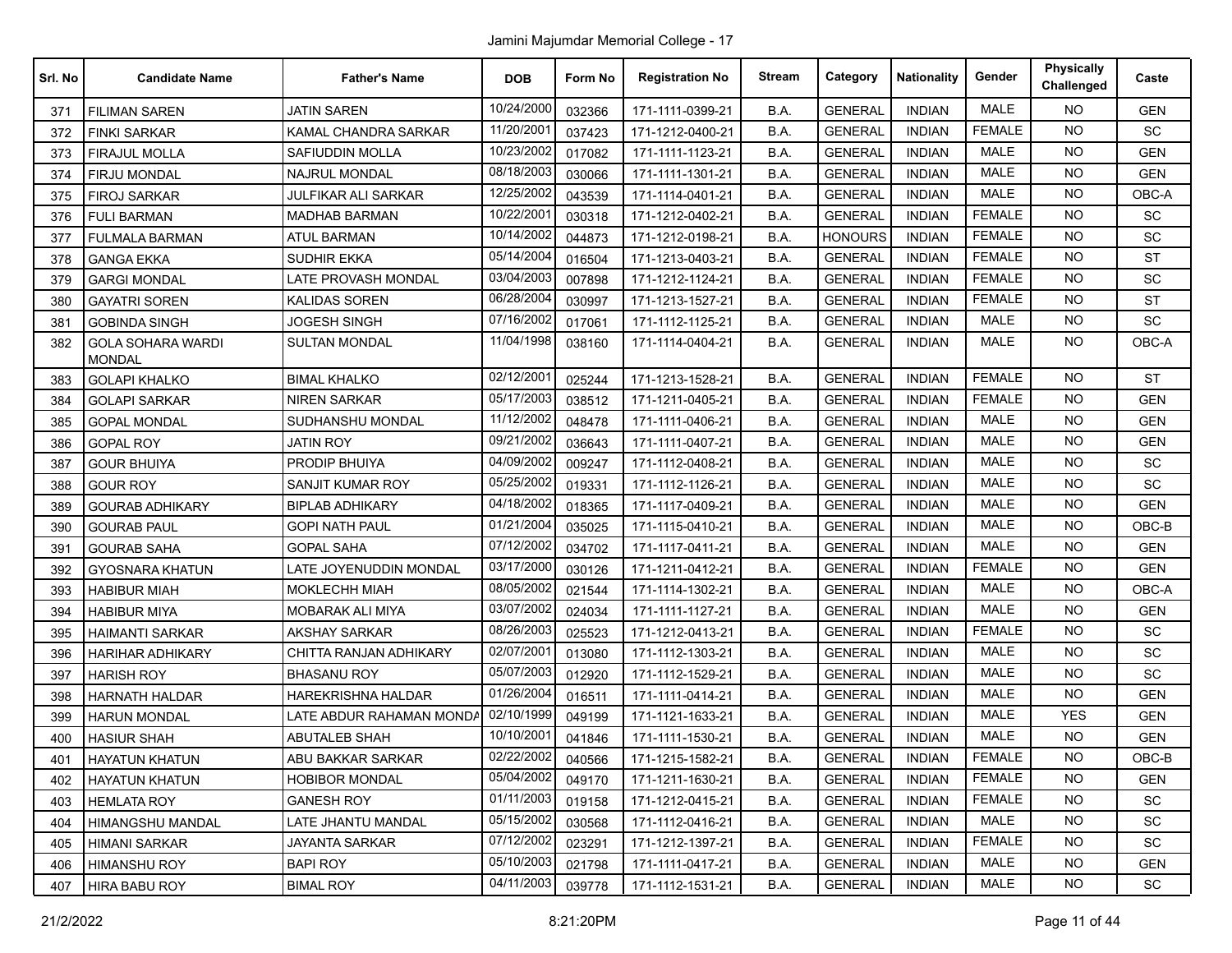| Srl. No | <b>Candidate Name</b>     | <b>Father's Name</b>       | <b>DOB</b> | Form No | <b>Registration No</b> | <b>Stream</b> | Category       | <b>Nationality</b> | Gender        | <b>Physically</b><br>Challenged | Caste      |
|---------|---------------------------|----------------------------|------------|---------|------------------------|---------------|----------------|--------------------|---------------|---------------------------------|------------|
| 408     | <b>HIRA MAHANTA</b>       | <b>RATAN MAHANTA</b>       | 02/01/2004 | 027821  | 171-1111-1128-21       | B.A.          | <b>GENERAL</b> | <b>INDIAN</b>      | <b>MALE</b>   | <b>NO</b>                       | <b>GEN</b> |
| 409     | <b>HRIDAY ROY</b>         | <b>MANTU ROY</b>           | 06/30/2002 | 015008  | 171-1111-0072-21       | B.A.          | <b>HONOURS</b> | <b>INDIAN</b>      | <b>MALE</b>   | <b>NO</b>                       | <b>GEN</b> |
| 410     | <b>IMRAN HOSSAIN</b>      | <b>KAMAL HOSSAIN</b>       | 05/16/2002 | 016763  | 171-1114-1129-21       | B.A.          | <b>GENERAL</b> | <b>INDIAN</b>      | MALE          | <b>NO</b>                       | OBC-A      |
| 411     | <b>IMRAN MOLLA</b>        | SAIDUR RAHAMAN MOLLA       | 07/16/2002 | 006420  | 171-1111-1304-21       | B.A.          | <b>GENERAL</b> | <b>INDIAN</b>      | <b>MALE</b>   | <b>NO</b>                       | <b>GEN</b> |
| 412     | <b>IMRAN MONDAL</b>       | <b>KHARIJUL MONDAL</b>     | 12/17/2001 | 017749  | 171-1111-1130-21       | B.A.          | <b>GENERAL</b> | <b>INDIAN</b>      | <b>MALE</b>   | <b>NO</b>                       | <b>GEN</b> |
| 413     | <b>IMROJ SHAH</b>         | <b>SAJAHAN SHAH</b>        | 04/16/2001 | 043318  | 171-1114-0179-21       | B.A.          | <b>HONOURS</b> | <b>INDIAN</b>      | <b>MALE</b>   | <b>NO</b>                       | OBC-A      |
| 414     | <b>INDIRA HALDER</b>      | PROTAP CHANDRA HALDER      | 08/31/2003 | 029375  | 171-1212-0418-21       | B.A.          | <b>GENERAL</b> | <b>INDIAN</b>      | <b>FEMALE</b> | <b>NO</b>                       | <b>SC</b>  |
| 415     | <b>INDRA DAS</b>          | <b>SUNDAR DAS</b>          | 10/09/2002 | 014144  | 171-1212-0139-21       | B.A.          | <b>HONOURS</b> | <b>INDIAN</b>      | <b>FEMALE</b> | <b>NO</b>                       | SC         |
| 416     | <b>ISHIKA SARKAR</b>      | <b>SAJAL SARKAR</b>        | 01/16/2004 | 000093  | 171-1215-0140-21       | B.A.          | <b>HONOURS</b> | <b>INDIAN</b>      | <b>FEMALE</b> | <b>NO</b>                       | $OBC-B$    |
| 417     | <b>ITIMA SARKAR</b>       | LATE SUSHIL CHANDRA SARKAI | 01/02/2003 | 038891  | 171-1212-0419-21       | B.A.          | <b>GENERAL</b> | <b>INDIAN</b>      | <b>FEMALE</b> | <b>NO</b>                       | <b>SC</b>  |
| 418     | <b>JABA SINGH</b>         | <b>HAREN SINGH</b>         | 12/04/2003 | 012285  | 171-1217-1532-21       | B.A.          | <b>GENERAL</b> | <b>INDIAN</b>      | <b>FEMALE</b> | <b>NO</b>                       | <b>GEN</b> |
| 419     | <b>JAHID HASSAN MOLLA</b> | SAIDUL MOLLA               | 01/01/2004 | 041573  | 171-1114-0420-21       | B.A.          | <b>GENERAL</b> | <b>INDIAN</b>      | <b>MALE</b>   | <b>NO</b>                       | OBC-A      |
| 420     | <b>JAHID MONDAL</b>       | ANICHHUR MONDAL            | 02/15/2001 | 033959  | 171-1111-1256-21       | B.A.          | <b>GENERAL</b> | <b>INDIAN</b>      | MALE          | <b>NO</b>                       | <b>GEN</b> |
| 421     | <b>JAHIDUL MONDAL</b>     | <b>MAJID MANDAL</b>        | 03/09/2002 | 038469  | 171-1111-0421-21       | B.A.          | <b>GENERAL</b> | <b>INDIAN</b>      | <b>MALE</b>   | <b>NO</b>                       | <b>GEN</b> |
| 422     | <b>JAKIA SHAH</b>         | <b>JAHANGIR SHAH</b>       | 11/08/2001 | 022582  | 171-1214-1570-21       | B.A.          | <b>GENERAL</b> | <b>INDIAN</b>      | <b>FEMALE</b> | <b>NO</b>                       | OBC-A      |
| 423     | <b>JAKIR HOSSAIN</b>      | <b>SARIFUDDIN MIAH</b>     | 12/06/2000 | 044046  | 171-1111-1583-21       | B.A.          | <b>GENERAL</b> | <b>INDIAN</b>      | <b>MALE</b>   | <b>NO</b>                       | <b>GEN</b> |
| 424     | <b>JALESWER RABIDAS</b>   | <b>SAHEBA RABIDAS</b>      | 04/08/2004 | 035113  | 171-1111-0422-21       | B.A.          | <b>GENERAL</b> | <b>INDIAN</b>      | MALE          | <b>NO</b>                       | <b>GEN</b> |
| 425     | <b>JANAKI HEMBROM</b>     | <b>JAGAT HEMBRAM</b>       | 01/20/2003 | 048399  | 171-1211-0423-21       | B.A.          | <b>GENERAL</b> | <b>INDIAN</b>      | <b>FEMALE</b> | <b>NO</b>                       | <b>GEN</b> |
| 426     | <b>JANHABI ROY</b>        | <b>BIKASH ROY</b>          | 07/25/2002 | 013805  | 171-1212-1305-21       | B.A.          | <b>GENERAL</b> | <b>INDIAN</b>      | <b>FEMALE</b> | <b>NO</b>                       | <b>SC</b>  |
| 427     | <b>JAYA CHHATRI</b>       | <b>SREEDAM CHHATRI</b>     | 03/06/2003 | 015791  | 171-1212-1131-21       | B.A.          | <b>GENERAL</b> | <b>INDIAN</b>      | <b>FEMALE</b> | <b>NO</b>                       | SC         |
| 428     | <b>JAYA KIKISKU</b>       | LATE GANESH KISKU          | 11/08/2002 | 026885  | 171-1213-0424-21       | B.A.          | <b>GENERAL</b> | <b>INDIAN</b>      | <b>FEMALE</b> | <b>NO</b>                       | <b>ST</b>  |
| 429     | <b>JAYA SARKAR</b>        | <b>BISWANATH SARKAR</b>    | 07/17/2003 | 029735  | 171-1211-1459-21       | B.A.          | <b>GENERAL</b> | <b>INDIAN</b>      | <b>FEMALE</b> | <b>NO</b>                       | <b>GEN</b> |
| 430     | <b>JAYA SHIL</b>          | <b>MANENDRA SHIL</b>       | 01/03/2003 | 018460  | 171-1217-0425-21       | B.A.          | <b>GENERAL</b> | <b>INDIAN</b>      | <b>FEMALE</b> | <b>NO</b>                       | <b>GEN</b> |
| 431     | <b>JAYANTA BASKEY</b>     | <b>MANO BASKEY</b>         | 08/25/2002 | 041489  | 171-1111-0426-21       | B.A.          | <b>GENERAL</b> | <b>INDIAN</b>      | <b>MALE</b>   | <b>NO</b>                       | <b>GEN</b> |
| 432     | <b>JAYANTA ROY</b>        | <b>BIPUL ROY</b>           | 02/07/2002 | 040626  | 171-1112-0427-21       | B.A.          | <b>GENERAL</b> | <b>INDIAN</b>      | <b>MALE</b>   | <b>NO</b>                       | SC         |
| 433     | <b>JAYANTI HANSDA</b>     | <b>BIMAL HANSDA</b>        | 01/03/2002 | 030530  | 171-1213-1533-21       | B.A.          | <b>GENERAL</b> | <b>INDIAN</b>      | <b>FEMALE</b> | <b>NO</b>                       | <b>ST</b>  |
| 434     | <b>JAYANTI PAHAN</b>      | <b>RAKHAL PAHAN</b>        | 10/27/2002 | 036037  | 171-1213-0428-21       | B.A.          | <b>GENERAL</b> | <b>INDIAN</b>      | <b>FEMALE</b> | <b>NO</b>                       | <b>ST</b>  |
| 435     | <b>JAYANTI SARKAR</b>     | <b>RATAN SARKAR</b>        | 02/07/2004 | 032338  | 171-1211-0429-21       | B.A.          | <b>GENERAL</b> | <b>INDIAN</b>      | <b>FEMALE</b> | <b>NO</b>                       | <b>GEN</b> |
| 436     | JAYASHREE BARMAN          | <b>BIRESH BARMAN</b>       | 12/08/2002 | 017241  | 171-1212-0430-21       | B.A.          | <b>GENERAL</b> | <b>INDIAN</b>      | <b>FEMALE</b> | <b>NO</b>                       | SC         |
| 437     | <b>JAYDEB DAS</b>         | HEMANTA DAS                | 08/14/2002 | 022917  | 171-1111-0431-21       | B.A.          | <b>GENERAL</b> | <b>INDIAN</b>      | <b>MALE</b>   | <b>NO</b>                       | <b>GEN</b> |
| 438     | <b>JAYNAB SIDDIKA</b>     | <b>NURUL ISLAM</b>         | 03/25/2003 | 043296  | 171-1211-1461-21       | B.A.          | <b>GENERAL</b> | <b>INDIAN</b>      | <b>FEMALE</b> | <b>NO</b>                       | <b>GEN</b> |
| 439     | JAYSHREE ROY              | <b>JAGADISH ROY</b>        | 12/07/2003 | 033550  | 171-1212-1534-21       | B.A.          | <b>GENERAL</b> | <b>INDIAN</b>      | <b>FEMALE</b> | NO                              | SC         |
| 440     | JAYSHREE SARKAR           | <b>KARTICK SARKAR</b>      | 11/28/2001 | 026608  | 171-1211-0432-21       | B.A.          | <b>GENERAL</b> | <b>INDIAN</b>      | <b>FEMALE</b> | <b>NO</b>                       | <b>GEN</b> |
| 441     | <b>JECHMIN KHATUN</b>     | JAKHIR HOSSEIN MONDAL      | 05/04/2004 | 018853  | 171-1217-0433-21       | B.A.          | <b>GENERAL</b> | <b>INDIAN</b>      | <b>FEMALE</b> | <b>NO</b>                       | <b>GEN</b> |
| 442     | <b>JEET DAS</b>           | <b>ANANDA DAS</b>          | 01/12/2004 | 030440  | 171-1111-1132-21       | B.A.          | <b>GENERAL</b> | <b>INDIAN</b>      | MALE          | <b>NO</b>                       | <b>GEN</b> |
| 443     | <b>JEET SARKAR</b>        | RAJU SARKAR                | 08/26/2003 | 040015  | 171-1111-1462-21       | B.A.          | <b>GENERAL</b> | <b>INDIAN</b>      | MALE          | <b>NO</b>                       | <b>GEN</b> |
| 444     | <b>JEMS KISKU</b>         | SANTOSH KISKU              | 10/31/2003 | 037907  | 171-1113-1133-21       | B.A.          | <b>GENERAL</b> | <b>INDIAN</b>      | MALE          | <b>NO</b>                       | <b>ST</b>  |
| 445     | <b>JESMIN KHATUN</b>      | <b>CHHAIDUR SARKAR</b>     | 06/12/2003 | 028875  | 171-1215-0434-21       | B.A.          | <b>GENERAL</b> | <b>INDIAN</b>      | <b>FEMALE</b> | NO.                             | OBC-B      |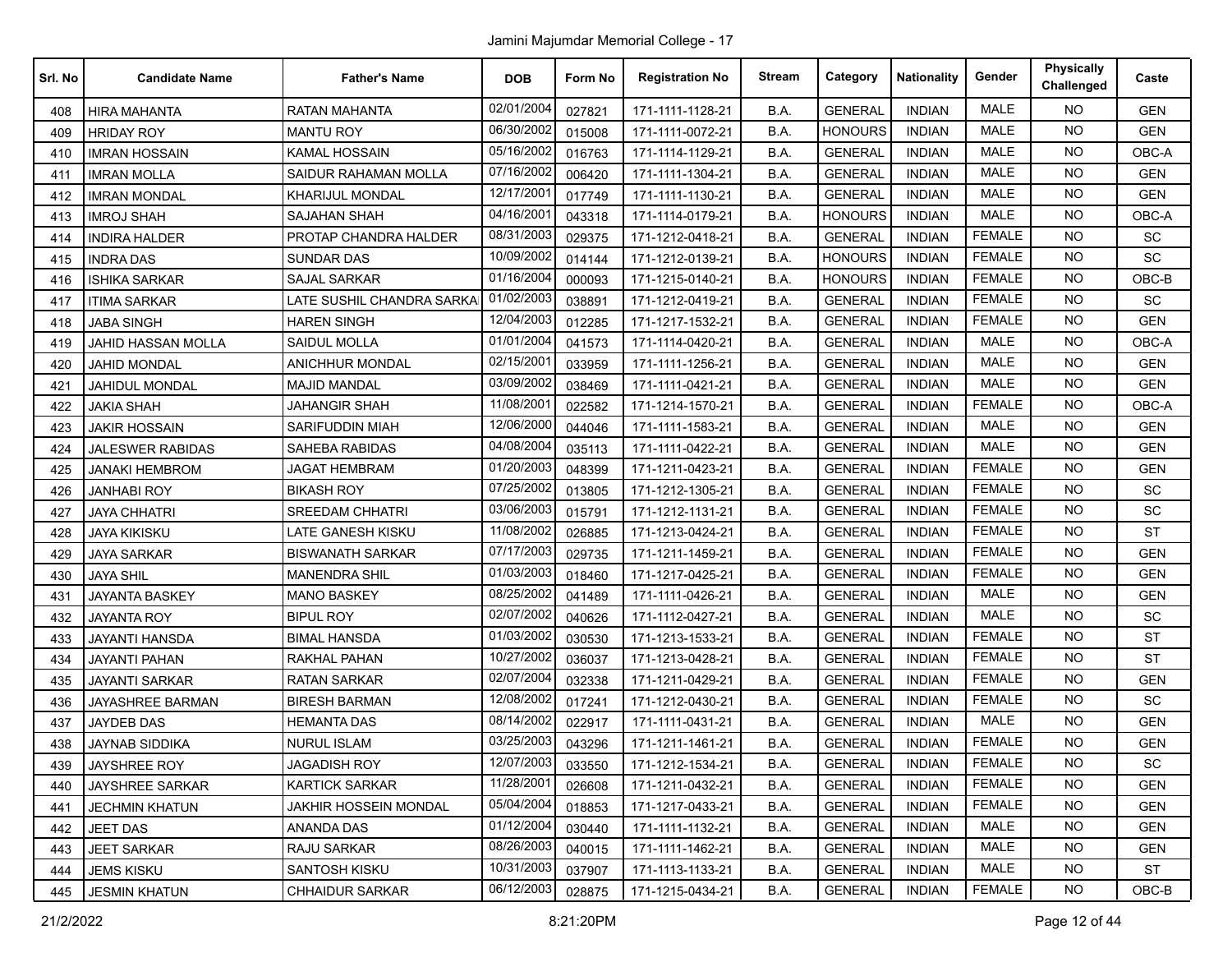| Srl. No | <b>Candidate Name</b> | <b>Father's Name</b>      | <b>DOB</b> | Form No | <b>Registration No</b> | <b>Stream</b> | Category       | <b>Nationality</b> | Gender        | <b>Physically</b><br>Challenged | Caste      |
|---------|-----------------------|---------------------------|------------|---------|------------------------|---------------|----------------|--------------------|---------------|---------------------------------|------------|
| 446     | <b>JHARNA MAHATO</b>  | <b>LAL BAHADUR MAHATO</b> | 10/12/2003 | 026739  | 171-1212-0435-21       | B.A.          | <b>GENERAL</b> | <b>INDIAN</b>      | <b>FEMALE</b> | <b>NO</b>                       | SC         |
| 447     | <b>JHARNA SARKAR</b>  | ANIL CHANDRA SARKAR       | 11/02/2001 | 020018  | 171-1211-0436-21       | B.A.          | <b>GENERAL</b> | <b>INDIAN</b>      | <b>FEMALE</b> | <b>NO</b>                       | <b>GEN</b> |
| 448     | JHUMA HALDAR          | <b>BIMAL HALDAR</b>       | 11/27/2003 | 014094  | 171-1212-0141-21       | B.A.          | <b>HONOURS</b> | <b>INDIAN</b>      | <b>FEMALE</b> | <b>NO</b>                       | SC         |
| 449     | <b>JHUMA MALI</b>     | <b>LATE BIPLAB MALI</b>   | 03/05/2002 | 037028  | 171-1212-0437-21       | B.A.          | <b>GENERAL</b> | <b>INDIAN</b>      | <b>FEMALE</b> | <b>NO</b>                       | SC         |
| 450     | <b>JHUMA MINJI</b>    | <b>BISWANATH MINJI</b>    | 01/14/2001 | 044350  | 171-1213-0438-21       | B.A.          | <b>GENERAL</b> | <b>INDIAN</b>      | <b>FEMALE</b> | <b>NO</b>                       | <b>ST</b>  |
| 451     | <b>JHUMA MINJI</b>    | <b>MARIYUS MINJI</b>      | 05/03/2003 | 015604  | 171-1213-1134-21       | B.A.          | <b>GENERAL</b> | <b>INDIAN</b>      | <b>FEMALE</b> | <b>NO</b>                       | <b>ST</b>  |
| 452     | <b>JHUMKI SARKAR</b>  | SANTU SARKAR              | 08/02/2003 | 033204  | 171-1211-0439-21       | B.A.          | <b>GENERAL</b> | <b>INDIAN</b>      | <b>FEMALE</b> | <b>NO</b>                       | <b>GEN</b> |
| 453     | <b>JHUMUR SARKAR</b>  | <b>UTTAM SARKAR</b>       | 12/10/2002 | 033723  | 171-1211-0440-21       | B.A.          | <b>GENERAL</b> | <b>INDIAN</b>      | <b>FEMALE</b> | <b>NO</b>                       | <b>GEN</b> |
| 454     | <b>JIBAN BARMAN</b>   | <b>BIKASH BARMAN</b>      | 02/01/2003 | 032796  | 171-1112-1135-21       | B.A.          | <b>GENERAL</b> | <b>INDIAN</b>      | <b>MALE</b>   | <b>NO</b>                       | SC         |
| 455     | JINNATARA SARKAR      | <b>GAJIBUR RAHAMAN</b>    | 03/06/2002 | 035933  | 171-1211-1463-21       | B.A.          | <b>GENERAL</b> | <b>INDIAN</b>      | <b>FEMALE</b> | <b>NO</b>                       | <b>GEN</b> |
| 456     | <b>JIT KARMAKAR</b>   | <b>KAMAL KARMAKAR</b>     | 03/11/2003 | 043024  | 171-1111-1398-21       | B.A.          | <b>GENERAL</b> | <b>INDIAN</b>      | MALE          | <b>NO</b>                       | <b>GEN</b> |
| 457     | <b>JIT KUMAR DAS</b>  | PRAFULLA KUMAR DAS        | 06/14/2003 | 016049  | 171-1111-0441-21       | B.A.          | <b>GENERAL</b> | <b>INDIAN</b>      | <b>MALE</b>   | <b>NO</b>                       | <b>GEN</b> |
| 458     | <b>JIT PRAMANIK</b>   | <b>SUBHAS PRAMANIK</b>    | 12/12/2003 | 043670  | 171-1111-1464-21       | B.A.          | <b>GENERAL</b> | <b>INDIAN</b>      | <b>MALE</b>   | <b>NO</b>                       | <b>GEN</b> |
| 459     | <b>JITRAJ HANSDA</b>  | <b>KABIRAJ HANSDA</b>     | 11/20/2003 | 042570  | 171-1113-1136-21       | B.A.          | <b>GENERAL</b> | <b>INDIAN</b>      | <b>MALE</b>   | <b>NO</b>                       | <b>ST</b>  |
| 460     | <b>JOGESH SINGH</b>   | <b>ANIL SINGH</b>         | 11/03/1999 | 044619  | 171-1112-0442-21       | B.A.          | <b>GENERAL</b> | <b>INDIAN</b>      | MALE          | <b>NO</b>                       | SC         |
| 461     | <b>JOY BARMAN</b>     | <b>MOHIT BARMAN</b>       | 05/10/2001 | 025698  | 171-1112-1306-21       | B.A.          | <b>GENERAL</b> | <b>INDIAN</b>      | <b>MALE</b>   | <b>NO</b>                       | SC         |
| 462     | <b>JOY DAS</b>        | <b>ARUN DAS</b>           | 02/08/2004 | 042982  | 171-1112-1399-21       | B.A.          | <b>GENERAL</b> | <b>INDIAN</b>      | <b>MALE</b>   | <b>NO</b>                       | SC         |
| 463     | JOY ROY               | MRIGENDRA NATH ROY        | 01/05/2003 | 040459  | 171-1112-0443-21       | B.A.          | <b>GENERAL</b> | <b>INDIAN</b>      | <b>MALE</b>   | <b>NO</b>                       | SC         |
| 464     | <b>JOYANTI SOREN</b>  | <b>RAJKUMAR SOREN</b>     | 09/08/2004 | 029305  | 171-1213-1260-21       | B.A.          | <b>GENERAL</b> | <b>INDIAN</b>      | <b>FEMALE</b> | <b>NO</b>                       | <b>ST</b>  |
| 465     | <b>JOYDEB ROY</b>     | PABAN KUMAR ROY           | 03/11/2002 | 026961  | 171-1112-0444-21       | B.A.          | <b>GENERAL</b> | <b>INDIAN</b>      | <b>MALE</b>   | <b>NO</b>                       | SC         |
| 466     | <b>JOYDEV MAHANTA</b> | <b>SUBAL MAHANTA</b>      | 01/14/2002 | 037993  | 171-1111-0445-21       | B.A.          | <b>GENERAL</b> | <b>INDIAN</b>      | <b>MALE</b>   | <b>NO</b>                       | <b>GEN</b> |
| 467     | JOYDIP ROY            | <b>JIBAN ROY</b>          | 05/07/2003 | 024623  | 171-1112-0446-21       | B.A.          | <b>GENERAL</b> | <b>INDIAN</b>      | <b>MALE</b>   | <b>NO</b>                       | SC         |
| 468     | JOYNAB KHATUN         | MOKCHHED ALI MIAH         | 11/18/2003 | 031769  | 171-1214-1465-21       | B.A.          | <b>GENERAL</b> | <b>INDIAN</b>      | <b>FEMALE</b> | <b>NO</b>                       | OBC-A      |
| 469     | <b>JUHITHA ROY</b>    | <b>JOYANTA ROY</b>        | 01/10/2000 | 025896  | 171-1212-1571-21       | B.A.          | <b>GENERAL</b> | <b>INDIAN</b>      | <b>FEMALE</b> | <b>NO</b>                       | SC         |
| 470     | <b>JUI PARVIN</b>     | <b>FAIZUL MONDAL</b>      | 01/20/2004 | 018394  | 171-1211-1307-21       | B.A.          | <b>GENERAL</b> | <b>INDIAN</b>      | <b>FEMALE</b> | <b>NO</b>                       | <b>GEN</b> |
| 471     | JUI ROY               | PHULKUMAR ROY             | 07/15/2002 | 029029  | 171-1212-0447-21       | B.A.          | <b>GENERAL</b> | <b>INDIAN</b>      | <b>FEMALE</b> | <b>NO</b>                       | SC         |
| 472     | <b>JUTHIKA PAHAN</b>  | <b>RAM PAHAN</b>          | 04/24/2002 | 040550  | 171-1213-1257-21       | B.A.          | <b>GENERAL</b> | <b>INDIAN</b>      | <b>FEMALE</b> | <b>NO</b>                       | <b>ST</b>  |
| 473     | <b>JUTHIKA ROY</b>    | <b>SURESH ROY</b>         | 12/07/2002 | 041001  | 171-1212-1584-21       | B.A.          | <b>GENERAL</b> | <b>INDIAN</b>      | <b>FEMALE</b> | <b>NO</b>                       | SC         |
| 474     | <b>JUTIKA PAHAN</b>   | SUDARSHAN PAHAN           | 01/04/2002 | 015710  | 171-1213-0448-21       | B.A.          | <b>GENERAL</b> | <b>INDIAN</b>      | <b>FEMALE</b> | <b>NO</b>                       | <b>ST</b>  |
| 475     | <b>JUYEL SARKAR</b>   | RABIUL SARKAR             | 01/15/2002 | 018836  | 171-1111-0142-21       | B.A.          | <b>HONOURS</b> | <b>INDIAN</b>      | <b>MALE</b>   | <b>NO</b>                       | <b>GEN</b> |
| 476     | <b>JYOTSNA KHATUN</b> | <b>SULTAN MONDAL</b>      | 02/28/2002 | 008680  | 171-1211-0449-21       | B.A.          | <b>GENERAL</b> | <b>INDIAN</b>      | <b>FEMALE</b> | NO.                             | <b>GEN</b> |
| 477     | KABITA ROY            | NIMAI ROY                 | 01/08/2004 | 002488  | 171-1212-0450-21       | B.A.          | <b>GENERAL</b> | <b>INDIAN</b>      | <b>FEMALE</b> | NO.                             | SC         |
| 478     | KAJAL LOHAR KARMAKAR  | BHABASH LOHAR KARMAKAR    | 08/07/2002 | 019807  | 171-1111-0451-21       | B.A.          | <b>GENERAL</b> | <b>INDIAN</b>      | MALE          | <b>NO</b>                       | <b>GEN</b> |
| 479     | <b>KAJAL PARVIN</b>   | KUTUBUDDIN MONDAL         | 05/14/2003 | 013776  | 171-1214-0143-21       | B.A.          | <b>HONOURS</b> | INDIAN             | <b>FEMALE</b> | <b>NO</b>                       | OBC-A      |
| 480     | <b>KAJAL PROSAD</b>   | DALUYA PROSAD             | 11/02/2003 | 027591  | 171-1112-0452-21       | B.A.          | <b>GENERAL</b> | <b>INDIAN</b>      | MALE          | <b>NO</b>                       | <b>SC</b>  |
| 481     | <b>KAKALI BARMAN</b>  | ANU BARMAN                | 08/25/2002 | 017666  | 171-1212-0199-21       | B.A.          | <b>HONOURS</b> | INDIAN             | <b>FEMALE</b> | NO.                             | SC         |
| 482     | <b>KAKALI DAS</b>     | <b>KANAI LAL DAS</b>      | 09/20/2003 | 045273  | 171-1212-1308-21       | B.A.          | <b>GENERAL</b> | INDIAN             | <b>FEMALE</b> | <b>NO</b>                       | SC         |
| 483     | <b>KAKALI MONDAL</b>  | RANJIT MONDAL             | 08/04/2002 | 026058  | 171-1211-0453-21       | B.A.          | <b>GENERAL</b> | INDIAN             | <b>FEMALE</b> | <b>NO</b>                       | <b>GEN</b> |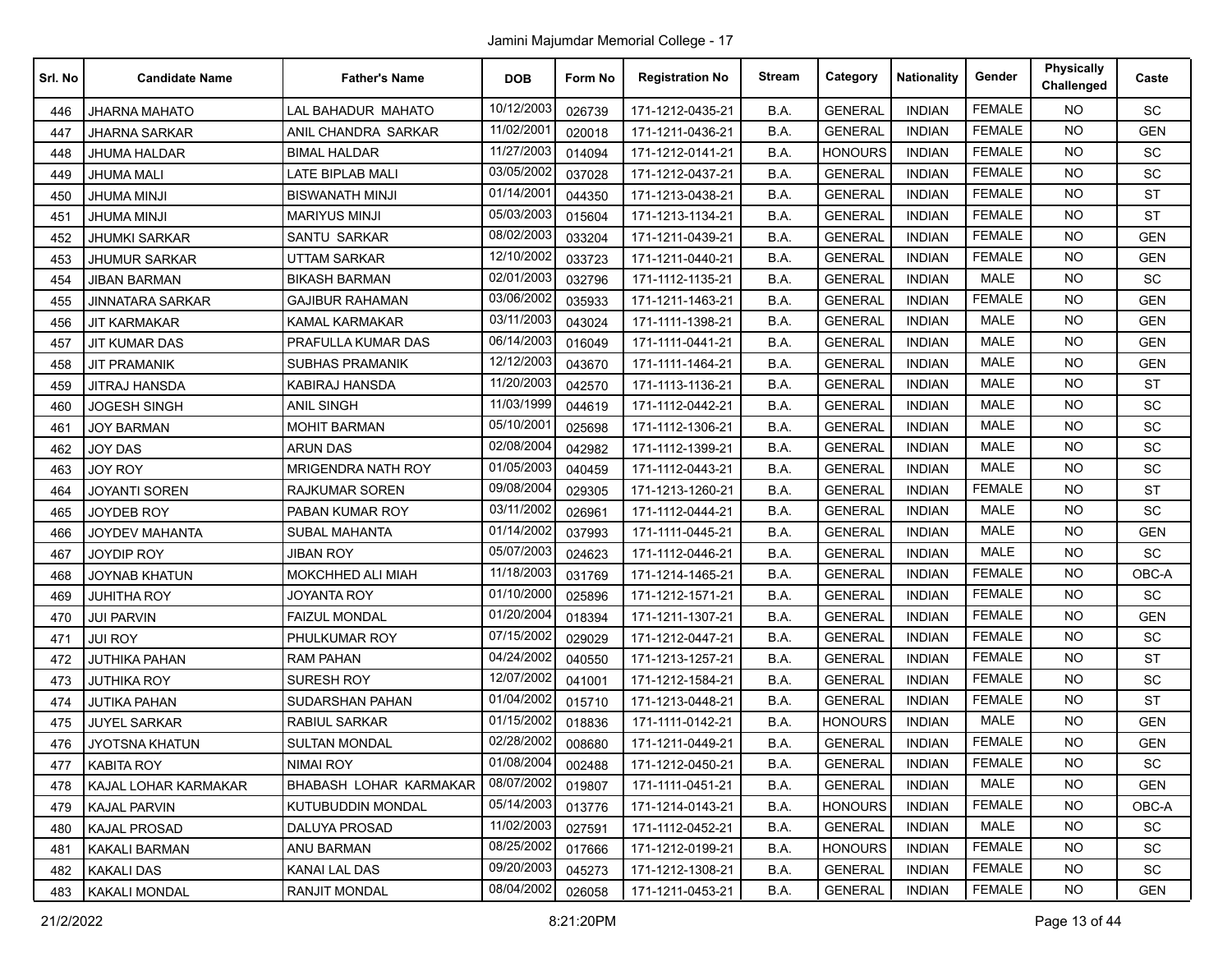| Srl. No | <b>Candidate Name</b>    | <b>Father's Name</b>     | <b>DOB</b> | Form No | <b>Registration No</b> | <b>Stream</b> | Category       | <b>Nationality</b> | Gender        | <b>Physically</b><br>Challenged | Caste      |
|---------|--------------------------|--------------------------|------------|---------|------------------------|---------------|----------------|--------------------|---------------|---------------------------------|------------|
| 484     | <b>KAKOLI ROY</b>        | <b>BISHWAJIT ROY</b>     | 11/03/2003 | 042638  | 171-1212-0454-21       | B.A.          | <b>GENERAL</b> | <b>INDIAN</b>      | <b>FEMALE</b> | <b>NO</b>                       | SC         |
| 485     | <b>KAKULI PAUL</b>       | <b>SURESH PAUL</b>       | 04/17/2001 | 037122  | 171-1211-0455-21       | B.A.          | <b>GENERAL</b> | <b>INDIAN</b>      | <b>FEMALE</b> | <b>NO</b>                       | <b>GEN</b> |
| 486     | <b>KALLYAN BARMAN</b>    | <b>MONIGOPAL BARMAN</b>  | 11/14/2003 | 031107  | 171-1112-1137-21       | B.A.          | <b>GENERAL</b> | <b>INDIAN</b>      | MALE          | <b>NO</b>                       | SC         |
| 487     | <b>KALPANA HALDAR</b>    | <b>DOLAN HALDAR</b>      | 01/11/2003 | 008351  | 171-1212-0456-21       | B.A.          | <b>GENERAL</b> | <b>INDIAN</b>      | <b>FEMALE</b> | <b>NO</b>                       | SC         |
| 488     | <b>KAMALA TUDU</b>       | <b>ANTALAL TUDU</b>      | 01/14/2001 | 033650  | 171-1213-0457-21       | B.A.          | <b>GENERAL</b> | <b>INDIAN</b>      | <b>FEMALE</b> | <b>NO</b>                       | <b>ST</b>  |
| 489     | <b>KAMALESH SARKAR</b>   | <b>NARAYAN SARKAR</b>    | 06/05/2003 | 047772  | 171-1112-0200-21       | B.A.          | <b>HONOURS</b> | <b>INDIAN</b>      | <b>MALE</b>   | <b>NO</b>                       | <b>SC</b>  |
| 490     | <b>KAMANA ROY</b>        | <b>KSHITISH ROY</b>      | 10/28/2002 | 032268  | 171-1212-1585-21       | B.A.          | <b>GENERAL</b> | <b>INDIAN</b>      | <b>FEMALE</b> | <b>NO</b>                       | SC         |
| 491     | <b>KANA MONDAL</b>       | <b>AKHIL MONDAL</b>      | 04/21/2003 | 023331  | 171-1211-1466-21       | B.A.          | <b>GENERAL</b> | <b>INDIAN</b>      | <b>FEMALE</b> | <b>NO</b>                       | <b>GEN</b> |
| 492     | <b>KANCHAN BARMAN</b>    | <b>BARUN BARMAN</b>      | 11/13/2003 | 013835  | 171-1112-0201-21       | B.A.          | <b>HONOURS</b> | <b>INDIAN</b>      | <b>MALE</b>   | <b>NO</b>                       | <b>SC</b>  |
| 493     | KANIKA KOL               | NIMAI KOL                | 01/29/2004 | 029871  | 171-1213-1138-21       | B.A.          | <b>GENERAL</b> | <b>INDIAN</b>      | <b>FEMALE</b> | <b>NO</b>                       | <b>ST</b>  |
| 494     | <b>KANISHTA PAHAN</b>    | DHANIYA PAHAN            | 08/02/2000 | 032037  | 171-1113-0458-21       | B.A.          | <b>GENERAL</b> | <b>INDIAN</b>      | <b>MALE</b>   | <b>NO</b>                       | <b>ST</b>  |
| 495     | <b>KAOCHAR MOLLA</b>     | <b>MAKLES MOLLA</b>      | 02/03/2002 | 049172  | 171-1114-1624-21       | B.A.          | <b>GENERAL</b> | <b>INDIAN</b>      | <b>MALE</b>   | <b>NO</b>                       | OBC-A      |
| 496     | <b>KARIMA KHATUN</b>     | <b>KARIM MONDAL</b>      | 10/18/2003 | 048857  | 171-1211-0459-21       | B.A.          | <b>GENERAL</b> | <b>INDIAN</b>      | <b>FEMALE</b> | <b>NO</b>                       | <b>GEN</b> |
| 497     | <b>KARISMA SARKAR</b>    | <b>JAGABANDHU SARKAR</b> | 05/07/2003 | 026423  | 171-1212-0460-21       | B.A.          | <b>GENERAL</b> | <b>INDIAN</b>      | <b>FEMALE</b> | <b>NO</b>                       | SC         |
| 498     | <b>KARNADEV DAS</b>      | <b>BASUDEV DAS</b>       | 01/25/2003 | 046844  | 171-1111-0461-21       | B.A.          | <b>GENERAL</b> | <b>INDIAN</b>      | <b>MALE</b>   | <b>NO</b>                       | <b>GEN</b> |
| 499     | <b>KARTIK KACHHUYA</b>   | PAREYA KACHHUYA          | 01/01/2002 | 033657  | 171-1113-0462-21       | B.A.          | <b>GENERAL</b> | <b>INDIAN</b>      | <b>MALE</b>   | <b>NO</b>                       | <b>ST</b>  |
| 500     | <b>KARTIK TUDU</b>       | <b>RABIN TUDU</b>        | 08/26/2000 | 034366  | 171-1113-1535-21       | B.A.          | <b>GENERAL</b> | <b>INDIAN</b>      | <b>MALE</b>   | <b>NO</b>                       | <b>ST</b>  |
| 501     | <b>KAUSHIK BARMAN</b>    | <b>KAMAL BARMAN</b>      | 10/05/2000 | 031101  | 171-1111-0463-21       | B.A.          | <b>GENERAL</b> | <b>INDIAN</b>      | <b>MALE</b>   | <b>NO</b>                       | <b>GEN</b> |
| 502     | <b>KAUSHIK SARKAR</b>    | <b>TAPAN SARKAR</b>      | 09/02/2002 | 026265  | 171-1112-1467-21       | B.A.          | <b>GENERAL</b> | <b>INDIAN</b>      | <b>MALE</b>   | <b>NO</b>                       | SC         |
| 503     | <b>KEYA MONDAL</b>       | <b>GOUTAM MONDAL</b>     | 08/24/2003 | 030906  | 171-1212-0144-21       | B.A.          | <b>HONOURS</b> | <b>INDIAN</b>      | <b>FEMALE</b> | <b>NO</b>                       | SC         |
| 504     | <b>KHADIJA KHATUN</b>    | LATE NUR ALAM SARKAR     | 10/13/2002 | 025149  | 171-1211-0464-21       | B.A.          | <b>GENERAL</b> | <b>INDIAN</b>      | <b>FEMALE</b> | <b>NO</b>                       | <b>GEN</b> |
| 505     | <b>KHAJANUR MOLLA</b>    | <b>ISMAIL MOLLA</b>      | 12/26/2002 | 046132  | 171-1111-0180-21       | B.A.          | <b>HONOURS</b> | <b>INDIAN</b>      | <b>MALE</b>   | <b>NO</b>                       | <b>GEN</b> |
| 506     | <b>KHOKAN BARMAN</b>     | <b>RASEN BARMAN</b>      | 08/22/2002 | 006866  | 171-1112-1139-21       | B.A.          | <b>GENERAL</b> | <b>INDIAN</b>      | <b>MALE</b>   | <b>NO</b>                       | SC         |
| 507     | <b>KHOKAN SARKAR</b>     | <b>GOLAK SARKAR</b>      | 11/24/2002 | 034524  | 171-1111-1261-21       | B.A.          | <b>GENERAL</b> | <b>INDIAN</b>      | <b>MALE</b>   | <b>NO</b>                       | <b>GEN</b> |
| 508     | <b>KHRISTENSEN TUDU</b>  | <b>LATE CHARLS TUDU</b>  | 01/08/1997 | 042929  | 171-1113-0465-21       | B.A.          | <b>GENERAL</b> | <b>INDIAN</b>      | <b>MALE</b>   | <b>NO</b>                       | <b>ST</b>  |
| 509     | KHUSHI KHATUN            | <b>KHORSED FAKIR</b>     | 09/21/2002 | 014394  | 171-1211-0466-21       | B.A.          | <b>GENERAL</b> | <b>INDIAN</b>      | <b>FEMALE</b> | <b>NO</b>                       | <b>GEN</b> |
| 510     | <b>KIRAN PAHAN</b>       | <b>KRISHNA PAHAN</b>     | 08/07/2002 | 018275  | 171-1113-0467-21       | B.A.          | <b>GENERAL</b> | <b>INDIAN</b>      | <b>MALE</b>   | <b>NO</b>                       | <b>ST</b>  |
| 511     | <b>KISHOR BARMAN</b>     | <b>GIRISH BARMAN</b>     | 06/28/1999 | 048457  | 171-1112-0468-21       | B.A.          | <b>GENERAL</b> | <b>INDIAN</b>      | <b>MALE</b>   | <b>NO</b>                       | SC         |
| 512     | <b>KISHORE SAHA</b>      | NIRENDRA NATH SAHA       | 10/14/2000 | 038452  | 171-1111-0469-21       | B.A.          | <b>GENERAL</b> | <b>INDIAN</b>      | <b>MALE</b>   | <b>NO</b>                       | <b>GEN</b> |
| 513     | KOHINUR KHATUN           | SIRAJUDDIN MONDAL        | 03/10/2004 | 040469  | 171-1211-0470-21       | B.A.          | <b>GENERAL</b> | <b>INDIAN</b>      | <b>FEMALE</b> | <b>NO</b>                       | <b>GEN</b> |
| 514     | <b>KOUSHIK BARMAN</b>    | <b>MOLIN BARMAN</b>      | 08/23/2003 | 041455  | 171-1112-0471-21       | B.A.          | <b>GENERAL</b> | <b>INDIAN</b>      | <b>MALE</b>   | NO.                             | SC         |
| 515     | KOUSHIK BASAK            | <b>DIPAK BASAK</b>       | 09/23/2003 | 029189  | 171-1111-1309-21       | B.A.          | <b>GENERAL</b> | <b>INDIAN</b>      | MALE          | NO.                             | GEN        |
| 516     | KOUSHIK ROY              | <b>BIPLAB ROY</b>        | 10/26/2002 | 032384  | 171-1112-0472-21       | B.A.          | <b>GENERAL</b> | <b>INDIAN</b>      | MALE          | <b>NO</b>                       | SC         |
| 517     | <b>KOUSHIK SAHA</b>      | <b>BIKASH SAHA</b>       | 07/26/2004 | 019789  | 171-1111-0473-21       | B.A.          | <b>GENERAL</b> | <b>INDIAN</b>      | MALE          | <b>NO</b>                       | <b>GEN</b> |
| 518     | <b>KOYEL ROY</b>         | <b>AMAL ROY</b>          | 12/20/2002 | 014250  | 171-1212-1140-21       | B.A.          | <b>GENERAL</b> | <b>INDIAN</b>      | <b>FEMALE</b> | <b>NO</b>                       | SC         |
| 519     | <b>KRISHNA BARMAN</b>    | <b>NAKUL BARMAN</b>      | 12/15/2003 | 008773  | 171-1212-0474-21       | B.A.          | <b>GENERAL</b> | INDIAN             | <b>FEMALE</b> | <b>NO</b>                       | <b>SC</b>  |
| 520     | <b>KRISHNA PADA ROY</b>  | <b>NEPAL ROY</b>         | 06/21/2003 | 041791  | 171-1112-0475-21       | B.A.          | <b>GENERAL</b> | INDIAN             | MALE          | <b>NO</b>                       | SC         |
| 521     | <b>KRISHNADEB MONDAL</b> | <b>BABLU MONDAL</b>      | 12/15/2003 | 049180  | 171-1112-1625-21       | B.A.          | <b>GENERAL</b> | INDIAN             | MALE          | <b>NO</b>                       | SC         |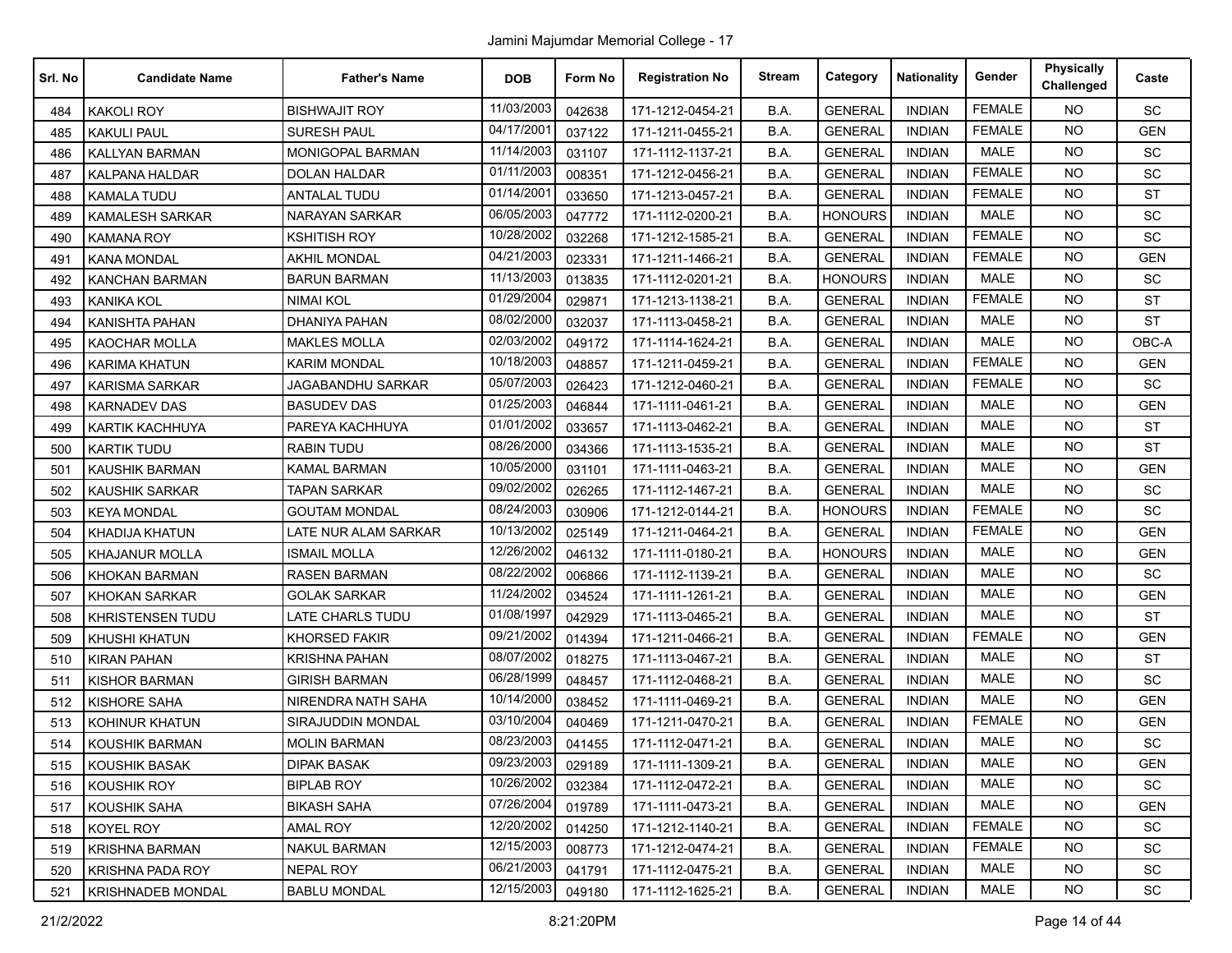| Srl. No | <b>Candidate Name</b>     | <b>Father's Name</b>           | <b>DOB</b> | Form No | <b>Registration No</b> | <b>Stream</b> | Category       | <b>Nationality</b> | Gender        | <b>Physically</b><br>Challenged | Caste      |
|---------|---------------------------|--------------------------------|------------|---------|------------------------|---------------|----------------|--------------------|---------------|---------------------------------|------------|
| 522     | <b>KRISHNENDU GHOSH</b>   | <b>KAMAL GHOSH</b>             | 06/19/2003 | 021131  | 171-1115-0016-21       | B.A.          | <b>HONOURS</b> | <b>INDIAN</b>      | <b>MALE</b>   | <b>NO</b>                       | OBC-B      |
| 523     | <b>KRISNA BASKEY</b>      | <b>KHARA BASKEY</b>            | 06/07/2001 | 038003  | 171-1213-1141-21       | B.A.          | <b>GENERAL</b> | <b>INDIAN</b>      | <b>FEMALE</b> | <b>NO</b>                       | <b>ST</b>  |
| 524     | KUHELI CHOUDHURY          | KALYAN CHOUDHURY               | 05/23/2003 | 004611  | 171-1215-0476-21       | B.A.          | <b>GENERAL</b> | <b>INDIAN</b>      | <b>FEMALE</b> | <b>NO</b>                       | OBC-B      |
| 525     | <b>KUHELI ROY</b>         | <b>BISHWAJIT ROY</b>           | 11/04/2003 | 042582  | 171-1212-0477-21       | B.A.          | <b>GENERAL</b> | <b>INDIAN</b>      | <b>FEMALE</b> | <b>NO</b>                       | SC         |
| 526     | <b>KUMAR SHANU DAS</b>    | <b>CHANDAN DAS</b>             | 01/24/2003 | 032410  | 171-1117-0478-21       | B.A.          | <b>GENERAL</b> | <b>INDIAN</b>      | <b>MALE</b>   | <b>NO</b>                       | <b>GEN</b> |
| 527     | <b>KUNTAL KUMAR DAS</b>   | DHIRAJ KUMAR DAS               | 09/08/2002 | 041688  | 171-1112-0099-21       | B.A.          | <b>HONOURS</b> | <b>INDIAN</b>      | <b>MALE</b>   | <b>NO</b>                       | <b>SC</b>  |
| 528     | <b>KUNTAL ROY</b>         | JITENDRA NATH ROY              | 05/05/2003 | 037172  | 171-1112-0479-21       | B.A.          | <b>GENERAL</b> | <b>INDIAN</b>      | <b>MALE</b>   | <b>NO</b>                       | <b>SC</b>  |
| 529     | <b>KUSH SARKAR</b>        | <b>BIPED SARKAR</b>            | 11/12/2003 | 027812  | 171-1117-0480-21       | B.A.          | <b>GENERAL</b> | <b>INDIAN</b>      | <b>MALE</b>   | <b>NO</b>                       | <b>GEN</b> |
| 530     | <b>LABANI BARMAN</b>      | <b>HRISHIKESH BARMAN</b>       | 05/07/2003 | 042703  | 171-1212-0481-21       | B.A.          | <b>GENERAL</b> | <b>INDIAN</b>      | <b>FEMALE</b> | <b>NO</b>                       | SC         |
| 531     | LABANI DAS                | NIMAI CHANDRA DAS              | 12/18/2002 | 014822  | 171-1211-0482-21       | B.A.          | <b>GENERAL</b> | <b>INDIAN</b>      | <b>FEMALE</b> | <b>NO</b>                       | <b>GEN</b> |
| 532     | <b>LABANI DAS</b>         | <b>SAJAL DAS</b>               | 03/04/2004 | 036011  | 171-1211-0017-21       | B.A.          | <b>HONOURS</b> | <b>INDIAN</b>      | <b>FEMALE</b> | <b>NO</b>                       | <b>GEN</b> |
| 533     | <b>LABANI SARKAR</b>      | <b>BIPLAB SARKAR</b>           | 02/19/2004 | 038942  | 171-1212-0483-21       | B.A.          | <b>GENERAL</b> | <b>INDIAN</b>      | <b>FEMALE</b> | <b>NO</b>                       | SC         |
| 534     | <b>LABANI SARKAR</b>      | <b>LATE NIRANJAN SARKAR</b>    | 12/05/2000 | 036180  | 171-1212-0484-21       | B.A.          | <b>GENERAL</b> | <b>INDIAN</b>      | <b>FEMALE</b> | <b>NO</b>                       | SC         |
| 535     | <b>LABONI PAUL</b>        | <b>JITEN PAUL</b>              | 07/11/2004 | 031695  | 171-1211-0485-21       | B.A.          | <b>GENERAL</b> | <b>INDIAN</b>      | <b>FEMALE</b> | <b>NO</b>                       | <b>GEN</b> |
| 536     | <b>LACHI PARVIN</b>       | <b>LUTFAR MONDAL</b>           | 03/12/2003 | 014778  | 171-1211-0486-21       | B.A.          | <b>GENERAL</b> | <b>INDIAN</b>      | <b>FEMALE</b> | <b>NO</b>                       | <b>GEN</b> |
| 537     | <b>LAKSHMI KARMOKAR</b>   | NITAI KARMOKAR                 | 10/16/2001 | 041090  | 171-1215-1536-21       | B.A.          | <b>GENERAL</b> | <b>INDIAN</b>      | <b>FEMALE</b> | <b>NO</b>                       | $OBC-B$    |
| 538     | <b>LALITA BARMAN</b>      | RABINDRANATH BARMAN            | 03/05/2004 | 029304  | 171-1212-1142-21       | B.A.          | <b>GENERAL</b> | <b>INDIAN</b>      | <b>FEMALE</b> | <b>NO</b>                       | <b>SC</b>  |
| 539     | <b>LALITA BASKEY</b>      | SAM BASKEY                     | 02/21/2002 | 017843  | 171-1213-0487-21       | B.A.          | <b>GENERAL</b> | <b>INDIAN</b>      | <b>FEMALE</b> | <b>NO</b>                       | <b>ST</b>  |
| 540     | <b>LALITA MAHATA</b>      | <b>BISWAJIT MAHATA</b>         | 04/25/2000 | 012114  | 171-1215-0018-21       | B.A.          | <b>HONOURS</b> | <b>INDIAN</b>      | <b>FEMALE</b> | NO.                             | OBC-B      |
| 541     | <b>LALITA MANDAL</b>      | <b>MANTU MANDAL</b>            | 08/05/2002 | 022596  | 171-1211-1537-21       | B.A.          | <b>GENERAL</b> | <b>INDIAN</b>      | <b>FEMALE</b> | <b>NO</b>                       | <b>GEN</b> |
| 542     | <b>LATA PAHAN</b>         | JOGINDRA NATH PAHAN            | 12/24/2003 | 015479  | 171-1213-0488-21       | B.A.          | <b>GENERAL</b> | <b>INDIAN</b>      | <b>FEMALE</b> | <b>NO</b>                       | <b>ST</b>  |
| 543     | <b>LATA ROY</b>           | <b>SUSHANTA ROY</b>            | 12/06/2003 | 010132  | 171-1212-0145-21       | B.A.          | <b>HONOURS</b> | <b>INDIAN</b>      | <b>FEMALE</b> | <b>NO</b>                       | SC         |
| 544     | <b>LATIFUR SARKAR</b>     | <b>KAMAL SARKAR</b>            | 09/01/2003 | 035908  | 171-1111-1586-21       | B.A.          | <b>GENERAL</b> | <b>INDIAN</b>      | <b>MALE</b>   | <b>NO</b>                       | <b>GEN</b> |
| 545     | <b>LATIKA SOREN</b>       | <b>LATE SOM SOREN</b>          | 05/01/2002 | 033235  | 171-1213-0489-21       | B.A.          | <b>GENERAL</b> | <b>INDIAN</b>      | <b>FEMALE</b> | <b>NO</b>                       | <b>ST</b>  |
| 546     | LAXMI MOHANTA             | <b>BIKASH MAHANTA</b>          | 02/08/2002 | 046479  | 171-1211-1626-21       | B.A.          | <b>GENERAL</b> | <b>INDIAN</b>      | <b>FEMALE</b> | <b>NO</b>                       | <b>GEN</b> |
| 547     | <b>LAXMI BASAK</b>        | RABINDRA NATH BASAK            | 10/30/2003 | 034188  | 171-1211-1310-21       | B.A.          | <b>GENERAL</b> | <b>INDIAN</b>      | <b>FEMALE</b> | <b>NO</b>                       | <b>GEN</b> |
| 548     | <b>LAXMI HASDA</b>        | <b>NAKUL HASDA</b>             | 07/01/2003 | 025767  | 171-1213-0490-21       | B.A.          | <b>GENERAL</b> | <b>INDIAN</b>      | <b>FEMALE</b> | <b>NO</b>                       | <b>ST</b>  |
| 549     | <b>LAXMI KISKU</b>        | <b>MAIKEL KISKU</b>            | 08/06/2002 | 021219  | 171-1213-0491-21       | B.A.          | <b>GENERAL</b> | <b>INDIAN</b>      | <b>FEMALE</b> | <b>NO</b>                       | <b>ST</b>  |
| 550     | <b>LAXMI ORAW</b>         | <b>JOGESH ORAW</b>             | 08/13/2003 | 014627  | 171-1213-0492-21       | B.A.          | <b>GENERAL</b> | <b>INDIAN</b>      | <b>FEMALE</b> | <b>NO</b>                       | <b>ST</b>  |
| 551     | <b>LAXMI PRASAD</b>       | SAMRAJ PRASAD                  | 01/19/2001 | 034782  | 171-1211-0493-21       | B.A.          | <b>GENERAL</b> | <b>INDIAN</b>      | <b>FEMALE</b> | <b>NO</b>                       | <b>GEN</b> |
| 552     | <b>LAXMI PRIYA MONDAL</b> | <b>BIPUL MONDAL</b>            | 11/17/2002 | 017403  | 171-1211-1468-21       | B.A.          | <b>GENERAL</b> | <b>INDIAN</b>      | <b>FEMALE</b> | <b>NO</b>                       | <b>GEN</b> |
| 553     | LAXMIMUNI KISKU           | CHUNKU KISKU                   | 03/02/1999 | 034103  | 171-1213-1572-21       | B.A.          | <b>GENERAL</b> | <b>INDIAN</b>      | <b>FEMALE</b> | NO                              | ST         |
| 554     | <b>LIJA DAS</b>           | <b>SUJIT DAS</b>               | 09/05/2002 | 033100  | 171-1211-0494-21       | B.A.          | <b>GENERAL</b> | <b>INDIAN</b>      | <b>FEMALE</b> | <b>NO</b>                       | <b>GEN</b> |
| 555     | <b>LIJA PARVIN</b>        | JONAB ALI MONDAL               | 04/10/2003 | 025884  | 171-1211-0181-21       | B.A.          | <b>HONOURS</b> | <b>INDIAN</b>      | <b>FEMALE</b> | <b>NO</b>                       | GEN        |
| 556     | <b>LILIFA KHATUN</b>      | <b>MD GOLAB RABBANI SARKAR</b> | 08/06/2003 | 029326  | 171-1211-0495-21       | B.A.          | <b>GENERAL</b> | <b>INDIAN</b>      | <b>FEMALE</b> | <b>NO</b>                       | <b>GEN</b> |
| 557     | <b>LIPI PARVIN</b>        | <b>ALTAB HOSSEN</b>            | 04/10/2003 | 045208  | 171-1217-1143-21       | B.A.          | <b>GENERAL</b> | <b>INDIAN</b>      | <b>FEMALE</b> | <b>NO</b>                       | <b>GEN</b> |
| 558     | LIPIKA DUTTA              | <b>DINESH CHANDRA DUTTA</b>    | 01/02/2002 | 030863  | 171-1211-0496-21       | B.A.          | <b>GENERAL</b> | <b>INDIAN</b>      | <b>FEMALE</b> | <b>NO</b>                       | <b>GEN</b> |
| 559     | <b>LISHA SHARMA ROY</b>   | <b>ALOK SHARMA ROY</b>         | 06/06/2003 | 030262  | 171-1211-0182-21       | B.A.          | <b>HONOURS</b> | <b>INDIAN</b>      | <b>FEMALE</b> | NO.                             | GEN        |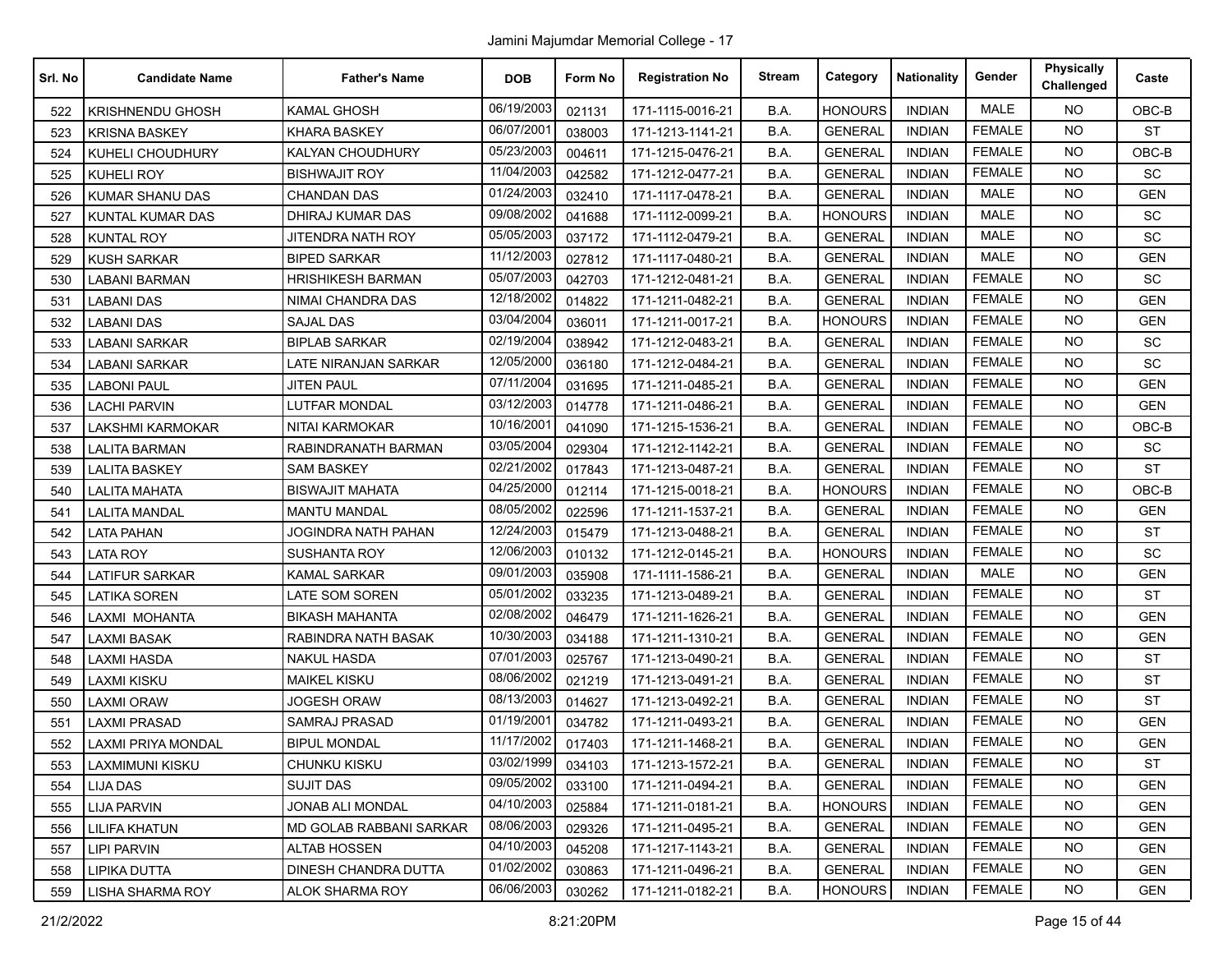| Srl. No | <b>Candidate Name</b>     | <b>Father's Name</b>         | <b>DOB</b> | Form No | <b>Registration No</b> | <b>Stream</b> | Category       | <b>Nationality</b> | Gender        | <b>Physically</b><br>Challenged | Caste      |
|---------|---------------------------|------------------------------|------------|---------|------------------------|---------------|----------------|--------------------|---------------|---------------------------------|------------|
| 560     | <b>LITAN MONDAL</b>       | MUNCHHUR ALI MONDAL          | 04/09/2003 | 021180  | 171-1111-1144-21       | B.A.          | <b>GENERAL</b> | <b>INDIAN</b>      | <b>MALE</b>   | <b>NO</b>                       | <b>GEN</b> |
| 561     | <b>LITON LAKRA</b>        | SOMA LAKRA                   | 01/05/2002 | 022933  | 171-1113-0497-21       | B.A.          | <b>GENERAL</b> | <b>INDIAN</b>      | <b>MALE</b>   | <b>NO</b>                       | <b>ST</b>  |
| 562     | LOB ROY                   | <b>BISHNU PADA ROY</b>       | 11/23/2001 | 034013  | 171-1112-0498-21       | B.A.          | <b>GENERAL</b> | <b>INDIAN</b>      | MALE          | <b>NO</b>                       | <b>SC</b>  |
| 563     | <b>LOKMAN SARKAR</b>      | <b>LATIFAR SARKAR</b>        | 02/24/2004 | 017901  | 171-1117-0499-21       | B.A.          | <b>GENERAL</b> | <b>INDIAN</b>      | <b>MALE</b>   | <b>NO</b>                       | <b>GEN</b> |
| 564     | <b>LOPA SAHA</b>          | <b>NIRMAL SAHA</b>           | 12/01/2003 | 029094  | 171-1211-1469-21       | B.A.          | <b>GENERAL</b> | <b>INDIAN</b>      | <b>FEMALE</b> | <b>NO</b>                       | <b>GEN</b> |
| 565     | <b>LOVELY MAHATA</b>      | <b>KAILASH MAHATA</b>        | 12/15/2003 | 041144  | 171-1212-0500-21       | B.A.          | <b>GENERAL</b> | <b>INDIAN</b>      | <b>FEMALE</b> | <b>NO</b>                       | <b>SC</b>  |
| 566     | <b>LUCKY KHATUN</b>       | <b>ALAMGIR MOLLA</b>         | 04/13/2003 | 023993  | 171-1211-0501-21       | B.A.          | <b>GENERAL</b> | <b>INDIAN</b>      | <b>FEMALE</b> | <b>NO</b>                       | <b>GEN</b> |
| 567     | <b>MACHHUD MONDAL</b>     | KHARIJUL MONDAL              | 02/02/2004 | 042475  | 171-1111-1145-21       | B.A.          | <b>GENERAL</b> | <b>INDIAN</b>      | <b>MALE</b>   | <b>NO</b>                       | <b>GEN</b> |
| 568     | <b>MACHUMA BEGAM</b>      | <b>GOLAM MOSTAFA MOLLA</b>   | 05/07/2002 | 008546  | 171-1211-0502-21       | B.A.          | <b>GENERAL</b> | <b>INDIAN</b>      | <b>FEMALE</b> | <b>NO</b>                       | <b>GEN</b> |
| 569     | <b>MADHUMITA SARKAR</b>   | LATE ANANTA SARKAR           | 09/24/2002 | 033041  | 171-1212-0503-21       | B.A.          | <b>GENERAL</b> | <b>INDIAN</b>      | <b>FEMALE</b> | <b>NO</b>                       | <b>SC</b>  |
| 570     | <b>MADHUMITA SARKAR</b>   | UDAY SARKAR                  | 09/15/2003 | 001415  | 171-1217-0019-21       | B.A.          | <b>HONOURS</b> | <b>INDIAN</b>      | <b>FEMALE</b> | <b>NO</b>                       | <b>GEN</b> |
| 571     | <b>MADHURI TUDU</b>       | <b>BIJOY TUDU</b>            | 10/22/2003 | 030464  | 171-1213-1400-21       | B.A.          | <b>GENERAL</b> | <b>INDIAN</b>      | <b>FEMALE</b> | <b>NO</b>                       | <b>ST</b>  |
| 572     | <b>MADHURIMA SARKAR</b>   | <b>MRINMOY SARKAR</b>        | 01/06/2002 | 008442  | 171-1215-0020-21       | B.A.          | <b>HONOURS</b> | <b>INDIAN</b>      | <b>FEMALE</b> | <b>NO</b>                       | OBC-B      |
| 573     | <b>MAFUJ SARKAR</b>       | LATE AMINUDDIN SARKAR        | 01/02/2003 | 046535  | 171-1111-0504-21       | B.A.          | <b>GENERAL</b> | <b>INDIAN</b>      | <b>MALE</b>   | <b>NO</b>                       | <b>GEN</b> |
| 574     | <b>MAFUJA KHATUN</b>      | <b>AMJAD SARKAR</b>          | 01/20/2003 | 023712  | 171-1214-0208-21       | B.A.          | <b>GENERAL</b> | <b>INDIAN</b>      | <b>FEMALE</b> | <b>NO</b>                       | OBC-A      |
| 575     | <b>MAFUJA KHATUN</b>      | <b>MAFCHHAR ALI MOLLA</b>    | 05/07/2003 | 004668  | 171-1214-0021-21       | B.A.          | <b>HONOURS</b> | <b>INDIAN</b>      | <b>FEMALE</b> | <b>NO</b>                       | OBC-A      |
| 576     | <b>MAFUJA KHATUN</b>      | <b>MAHABUR MONDAL</b>        | 07/15/2003 | 022733  | 171-1211-0505-21       | B.A.          | <b>GENERAL</b> | <b>INDIAN</b>      | <b>FEMALE</b> | <b>NO</b>                       | <b>GEN</b> |
| 577     | MAHABBAT ALI MONDAL       | LATE MOKLES MONDAL           | 02/05/2004 | 022944  | 171-1111-1311-21       | B.A.          | <b>GENERAL</b> | <b>INDIAN</b>      | <b>MALE</b>   | <b>NO</b>                       | <b>GEN</b> |
| 578     | MAHABUBA KHATUN           | <b>MIJANUR SARKAR</b>        | 12/14/2002 | 014758  | 171-1215-1146-21       | B.A.          | <b>GENERAL</b> | <b>INDIAN</b>      | <b>FEMALE</b> | NO.                             | $OBC-B$    |
| 579     | <b>MAHABUR ALI MIAH</b>   | <b>DHALU MIAH</b>            | 02/05/2001 | 036868  | 171-1114-1538-21       | B.A.          | <b>GENERAL</b> | <b>INDIAN</b>      | <b>MALE</b>   | <b>NO</b>                       | OBC-A      |
| 580     | <b>MAHADEB BARMAN</b>     | <b>KRISHNA BARMAN</b>        | 05/21/2003 | 034154  | 171-1112-1539-21       | B.A.          | <b>GENERAL</b> | <b>INDIAN</b>      | <b>MALE</b>   | <b>NO</b>                       | SC         |
| 581     | <b>MAHAMUD AKTAR</b>      | <b>SALEMAN MOLLA</b>         | 05/07/2003 | 030531  | 171-1111-0506-21       | B.A.          | <b>GENERAL</b> | <b>INDIAN</b>      | <b>MALE</b>   | <b>NO</b>                       | <b>GEN</b> |
| 582     | <b>MAHAMUD SARKAR</b>     | <b>MOMIN SARKAR</b>          | 01/20/2004 | 046235  | 171-1111-0073-21       | B.A.          | <b>HONOURS</b> | <b>INDIAN</b>      | <b>MALE</b>   | NO.                             | <b>GEN</b> |
| 583     | <b>MAHEBUBA KHATUN</b>    | <b>MAHABUR MONDAL</b>        | 01/30/2002 | 037387  | 171-1211-0074-21       | B.A.          | <b>HONOURS</b> | <b>INDIAN</b>      | <b>FEMALE</b> | <b>NO</b>                       | <b>GEN</b> |
| 584     | <b>MAIMUNA KHATUN</b>     | <b>MIJANUR RAHAMAN</b>       | 12/03/2003 | 025851  | 171-1211-0507-21       | B.A.          | <b>GENERAL</b> | <b>INDIAN</b>      | <b>FEMALE</b> | <b>NO</b>                       | <b>GEN</b> |
| 585     | <b>MAITRAYEE KARMAKAR</b> | GANESH CHANDRA KARMAKAR      | 10/20/2003 | 002811  | 171-1211-0022-21       | B.A.          | <b>HONOURS</b> | <b>INDIAN</b>      | <b>FEMALE</b> | <b>NO</b>                       | <b>GEN</b> |
| 586     | <b>MAITRI BARMAN</b>      | LT.BIJAY KUMAR BARMAN        | 09/24/2003 | 031803  | 171-1212-1401-21       | B.A.          | <b>GENERAL</b> | <b>INDIAN</b>      | <b>FEMALE</b> | <b>NO</b>                       | SC         |
| 587     | <b>MAJIDUR SHAH</b>       | <b>ABDUL MALEK SHAH</b>      | 12/01/2002 | 012002  | 171-1114-1587-21       | B.A.          | <b>GENERAL</b> | <b>INDIAN</b>      | <b>MALE</b>   | <b>NO</b>                       | OBC-A      |
| 588     | <b>MALATI BARMAN</b>      | <b>VIDESH BARMAN</b>         | 10/08/2003 | 018334  | 171-1212-0172-21       | B.A.          | <b>HONOURS</b> | <b>INDIAN</b>      | <b>FEMALE</b> | <b>NO</b>                       | SC         |
| 589     | <b>MALAY MONDAL</b>       | DIPAK MONDAL                 | 11/08/2003 | 049186  | 171-1112-1635-21       | B.A.          | <b>GENERAL</b> | <b>INDIAN</b>      | <b>MALE</b>   | <b>NO</b>                       | SC         |
| 590     | <b>MALLIKA ORAW</b>       | LATE SOMRA ORAW              | 07/02/2002 | 012007  | 171-1213-0508-21       | B.A.          | <b>GENERAL</b> | <b>INDIAN</b>      | <b>FEMALE</b> | <b>NO</b>                       | <b>ST</b>  |
| 591     | <b>MAMANI KHATUN</b>      | <b>MAJIDUR RAHAMAN MOLLA</b> | 05/02/2001 | 019198  | 171-1221-0509-21       | B.A.          | <b>GENERAL</b> | <b>INDIAN</b>      | <b>FEMALE</b> | <b>YES</b>                      | <b>GEN</b> |
| 592     | <b>MAMANI ROY</b>         | <b>JAGADISH ROY</b>          | 11/29/2003 | 033409  | 171-1212-0510-21       | B.A.          | <b>GENERAL</b> | <b>INDIAN</b>      | <b>FEMALE</b> | <b>NO</b>                       | SC         |
| 593     | <b>MAMATA BARMAN</b>      | PARIMAL BARMAN               | 09/15/2002 | 015930  | 171-1212-1588-21       | B.A.          | <b>GENERAL</b> | <b>INDIAN</b>      | <b>FEMALE</b> | <b>NO</b>                       | SC         |
| 594     | <b>MAMATA BARMAN</b>      | <b>RANJIT BARMAN</b>         | 10/05/2002 | 036724  | 171-1212-1147-21       | B.A.          | <b>GENERAL</b> | <b>INDIAN</b>      | <b>FEMALE</b> | <b>NO</b>                       | SC         |
| 595     | <b>MAMI DAS</b>           | <b>SUSHANTA DAS</b>          | 02/25/2003 | 032575  | 171-1211-0511-21       | <b>B.A.</b>   | <b>GENERAL</b> | <b>INDIAN</b>      | <b>FEMALE</b> | <b>NO</b>                       | <b>GEN</b> |
| 596     | <b>MAMITA PAHAN</b>       | LALMON PAHAN                 | 01/27/2002 | 011941  | 171-1213-0512-21       | B.A.          | <b>GENERAL</b> | <b>INDIAN</b>      | <b>FEMALE</b> | <b>NO</b>                       | <b>ST</b>  |
| 597     | <b>MAMONI MAHATO</b>      | <b>SUREN MAHATO</b>          | 06/14/2003 | 017643  | 171-1211-1312-21       | B.A.          | <b>GENERAL</b> | <b>INDIAN</b>      | <b>FEMALE</b> | <b>NO</b>                       | <b>GEN</b> |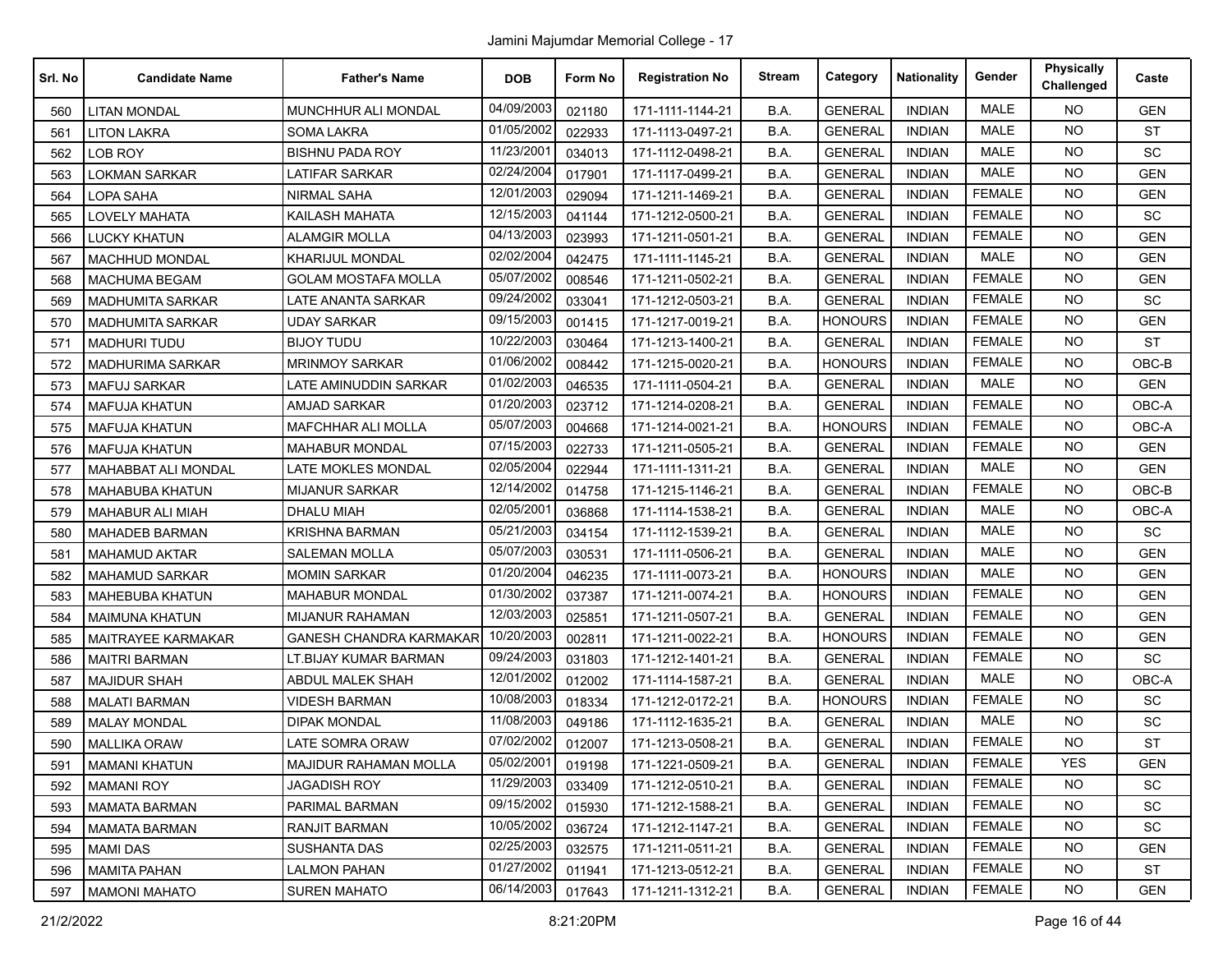| Srl. No | <b>Candidate Name</b>   | <b>Father's Name</b>         | <b>DOB</b> | Form No | <b>Registration No</b> | <b>Stream</b> | Category       | <b>Nationality</b> | Gender        | <b>Physically</b><br>Challenged | Caste      |
|---------|-------------------------|------------------------------|------------|---------|------------------------|---------------|----------------|--------------------|---------------|---------------------------------|------------|
| 598     | <b>MAMONI PARVIN</b>    | <b>MONSUR ALI MONDAL</b>     | 04/18/2003 | 040511  | 171-1211-0513-21       | B.A.          | <b>GENERAL</b> | <b>INDIAN</b>      | <b>FEMALE</b> | <b>NO</b>                       | <b>GEN</b> |
| 599     | <b>MAMONI ROY</b>       | <b>AMULYA ROY</b>            | 06/04/2003 | 019373  | 171-1212-0514-21       | B.A.          | <b>GENERAL</b> | <b>INDIAN</b>      | <b>FEMALE</b> | <b>NO</b>                       | SC         |
| 600     | <b>MAMPI HEMRAM</b>     | KABIRAJ HEMBRAM              | 07/23/2002 | 023080  | 171-1213-0515-21       | B.A.          | <b>GENERAL</b> | <b>INDIAN</b>      | <b>FEMALE</b> | <b>NO</b>                       | <b>ST</b>  |
| 601     | <b>MAMPI KHATUN</b>     | <b>FAJLAR RAHAMAN MONDAL</b> | 10/28/2003 | 017204  | 171-1211-0023-21       | B.A.          | <b>HONOURS</b> | <b>INDIAN</b>      | <b>FEMALE</b> | <b>NO</b>                       | <b>GEN</b> |
| 602     | <b>MAMPI KHATUN</b>     | <b>MOSLEM MANDAL</b>         | 01/06/2003 | 023069  | 171-1211-0516-21       | B.A.          | <b>GENERAL</b> | <b>INDIAN</b>      | <b>FEMALE</b> | <b>NO</b>                       | <b>GEN</b> |
| 603     | <b>MAMPI KISKU</b>      | <b>RAM KISKU</b>             | 02/24/2002 | 013779  | 171-1213-1148-21       | B.A.          | <b>GENERAL</b> | <b>INDIAN</b>      | <b>FEMALE</b> | <b>NO</b>                       | <b>ST</b>  |
| 604     | <b>MAMPI MONDAL</b>     | <b>HAFEJ MONDAL</b>          | 01/11/2003 | 042258  | 171-1214-0173-21       | B.A.          | <b>HONOURS</b> | <b>INDIAN</b>      | <b>FEMALE</b> | <b>NO</b>                       | OBC-A      |
| 605     | <b>MAMPI TIRKI</b>      | <b>NIRMAL TIRKI</b>          | 01/14/2003 | 014297  | 171-1213-0517-21       | B.A.          | <b>GENERAL</b> | <b>INDIAN</b>      | <b>FEMALE</b> | <b>NO</b>                       | <b>ST</b>  |
| 606     | <b>MAMUDA KHATUN</b>    | MD MOZAMMEL MANDAL           | 12/25/2002 | 042236  | 171-1211-0209-21       | B.A.          | <b>GENERAL</b> | <b>INDIAN</b>      | <b>FEMALE</b> | <b>NO</b>                       | <b>GEN</b> |
| 607     | <b>MAMUN MOLLA</b>      | ABBAS MOLLA                  | 06/22/2003 | 020615  | 171-1111-0518-21       | B.A.          | <b>GENERAL</b> | <b>INDIAN</b>      | <b>MALE</b>   | <b>NO</b>                       | <b>GEN</b> |
| 608     | <b>MAMUNI BARMAN</b>    | <b>SUDHA BARMAN</b>          | 12/25/2002 | 017835  | 171-1212-0519-21       | B.A.          | <b>GENERAL</b> | <b>INDIAN</b>      | <b>FEMALE</b> | <b>NO</b>                       | <b>SC</b>  |
| 609     | <b>MANAB BARMAN</b>     | LATE TINKARI BARMAN          | 07/25/2003 | 024993  | 171-1112-1149-21       | B.A.          | <b>GENERAL</b> | <b>INDIAN</b>      | <b>MALE</b>   | <b>NO</b>                       | SC         |
| 610     | <b>MANAB ROY</b>        | AKHIL CHANDRA ROY            | 04/17/1998 | 043350  | 171-1112-0520-21       | B.A.          | <b>GENERAL</b> | <b>INDIAN</b>      | MALE          | <b>NO</b>                       | SC         |
| 611     | <b>MANAJ DEBNATH</b>    | <b>BIMAL DEBNATH</b>         | 02/08/2004 | 015368  | 171-1115-0100-21       | B.A.          | <b>HONOURS</b> | <b>INDIAN</b>      | <b>MALE</b>   | <b>NO</b>                       | $OBC-B$    |
| 612     | <b>MANALI MURMU</b>     | <b>KRISHNA MURMU</b>         | 03/29/2002 | 037916  | 171-1213-1150-21       | B.A.          | <b>GENERAL</b> | <b>INDIAN</b>      | <b>FEMALE</b> | <b>NO</b>                       | <b>ST</b>  |
| 613     | <b>MANAS BARMAN</b>     | <b>BIMAL BARMAN</b>          | 09/25/2003 | 028158  | 171-1117-0521-21       | B.A.          | <b>GENERAL</b> | <b>INDIAN</b>      | <b>MALE</b>   | <b>NO</b>                       | <b>GEN</b> |
| 614     | <b>MANAS ORAW</b>       | <b>BANDHAN ORAW</b>          | 08/03/1999 | 025761  | 171-1113-1313-21       | B.A.          | <b>GENERAL</b> | <b>INDIAN</b>      | <b>MALE</b>   | <b>NO</b>                       | <b>ST</b>  |
| 615     | <b>MANASH DAS</b>       | <b>UTTAM DAS</b>             | 07/27/2003 | 018994  | 171-1117-0522-21       | B.A.          | <b>GENERAL</b> | <b>INDIAN</b>      | <b>MALE</b>   | <b>NO</b>                       | <b>GEN</b> |
| 616     | <b>MANASH ROY</b>       | <b>MALAN KUMAR ROY</b>       | 09/01/2003 | 024967  | 171-1112-0523-21       | B.A.          | <b>GENERAL</b> | <b>INDIAN</b>      | <b>MALE</b>   | <b>NO</b>                       | SC         |
| 617     | <b>MANASH SHIL</b>      | <b>AMULYA SHIL</b>           | 02/22/2001 | 025580  | 171-1115-1540-21       | B.A.          | <b>GENERAL</b> | <b>INDIAN</b>      | MALE          | <b>NO</b>                       | $OBC-B$    |
| 618     | <b>MANASI TIRKI</b>     | <b>LATE BISHUA TIRKI</b>     | 06/07/1998 | 025455  | 171-1213-1541-21       | B.A.          | <b>GENERAL</b> | <b>INDIAN</b>      | <b>FEMALE</b> | <b>NO</b>                       | <b>ST</b>  |
| 619     | <b>MANDIRA KACHHUYA</b> | MANTU KACHHUYA               | 05/20/2002 | 015208  | 171-1213-0524-21       | B.A.          | <b>GENERAL</b> | <b>INDIAN</b>      | <b>FEMALE</b> | <b>NO</b>                       | <b>ST</b>  |
| 620     | <b>MANDIRA KISKU</b>    | <b>LATE AMIT KISKU</b>       | 01/20/2004 | 017981  | 171-1213-0525-21       | B.A.          | <b>GENERAL</b> | <b>INDIAN</b>      | <b>FEMALE</b> | <b>NO</b>                       | <b>ST</b>  |
| 621     | <b>MANIK DAS</b>        | <b>DIPAK DAS</b>             | 04/30/2004 | 039228  | 171-1112-1314-21       | B.A.          | <b>GENERAL</b> | <b>INDIAN</b>      | <b>MALE</b>   | <b>NO</b>                       | SC         |
| 622     | <b>MANIK MOHANTA</b>    | <b>GOPAL MOHANTA</b>         | 04/14/2003 | 015006  | 171-1111-1315-21       | B.A.          | <b>GENERAL</b> | <b>INDIAN</b>      | <b>MALE</b>   | <b>NO</b>                       | <b>GEN</b> |
| 623     | <b>MANIRA SARKAR</b>    | <b>MANCHHUR SARKAR</b>       | 04/17/2001 | 021200  | 171-1211-0526-21       | B.A.          | <b>GENERAL</b> | <b>INDIAN</b>      | <b>FEMALE</b> | <b>NO</b>                       | <b>GEN</b> |
| 624     | <b>MANJILA SARDAR</b>   | <b>MANJURUL SARDAR</b>       | 08/27/2003 | 023213  | 171-1211-0527-21       | B.A.          | <b>GENERAL</b> | <b>INDIAN</b>      | <b>FEMALE</b> | <b>NO</b>                       | <b>GEN</b> |
| 625     | <b>MANJIRUL MONDAL</b>  | ABUBAKKAR MONDAL             | 12/09/2003 | 037933  | 171-1111-0528-21       | B.A.          | <b>GENERAL</b> | <b>INDIAN</b>      | <b>MALE</b>   | <b>NO</b>                       | <b>GEN</b> |
| 626     | <b>MANJIT ORAW</b>      | SOMNATH ORAW                 | 12/03/2002 | 029614  | 171-1113-1402-21       | B.A.          | <b>GENERAL</b> | <b>INDIAN</b>      | <b>MALE</b>   | <b>NO</b>                       | <b>ST</b>  |
| 627     | <b>MANOJ DAS</b>        | UTTAM DAS                    | 06/25/2003 | 036464  | 171-1111-0529-21       | B.A.          | <b>GENERAL</b> | <b>INDIAN</b>      | <b>MALE</b>   | <b>NO</b>                       | <b>GEN</b> |
| 628     | <b>MANOJ KERKETTA</b>   | SIDU KERKETTA                | 03/05/2002 | 023577  | 171-1113-0530-21       | B.A.          | <b>GENERAL</b> | <b>INDIAN</b>      | <b>MALE</b>   | <b>NO</b>                       | <b>ST</b>  |
| 629     | <b>MANOJ MAHATO</b>     | SHIB PUJON MAHATO            | 12/13/2000 | 044555  | 171-1111-0531-21       | B.A.          | <b>GENERAL</b> | <b>INDIAN</b>      | MALE          | NO                              | <b>GEN</b> |
| 630     | <b>MANOJ MALI</b>       | <b>KHAGEN MALI</b>           | 09/25/2003 | 044466  | 171-1112-0532-21       | B.A.          | <b>GENERAL</b> | <b>INDIAN</b>      | MALE          | <b>NO</b>                       | SC         |
| 631     | <b>MANORA KHATUN</b>    | MD MACHIRUDDIN MONDAL        | 06/22/2002 | 037770  | 171-1211-0533-21       | B.A.          | <b>GENERAL</b> | <b>INDIAN</b>      | <b>FEMALE</b> | <b>NO</b>                       | <b>GEN</b> |
| 632     | <b>MANTI MANDAL</b>     | SUDHANSHU MANDAL             | 04/30/2004 | 021015  | 171-1211-0101-21       | B.A.          | <b>HONOURS</b> | <b>INDIAN</b>      | <b>FEMALE</b> | <b>NO</b>                       | <b>GEN</b> |
| 633     | <b>MANTI SAHA</b>       | <b>BIBHASH SAHA</b>          | 04/27/2001 | 030311  | 171-1211-0534-21       | B.A.          | <b>GENERAL</b> | <b>INDIAN</b>      | <b>FEMALE</b> | <b>NO</b>                       | <b>GEN</b> |
| 634     | <b>MANTOSH SAHA</b>     | LATE MRITYUNJOY SAHA         | 04/19/2003 | 015701  | 171-1111-1470-21       | B.A.          | <b>GENERAL</b> | <b>INDIAN</b>      | MALE          | <b>NO</b>                       | <b>GEN</b> |
| 635     | <b>MANTU KOL</b>        | RAMANANDA KOL                | 04/02/1999 | 019276  | 171-1113-1151-21       | B.A.          | <b>GENERAL</b> | <b>INDIAN</b>      | MALE          | NO.                             | ST         |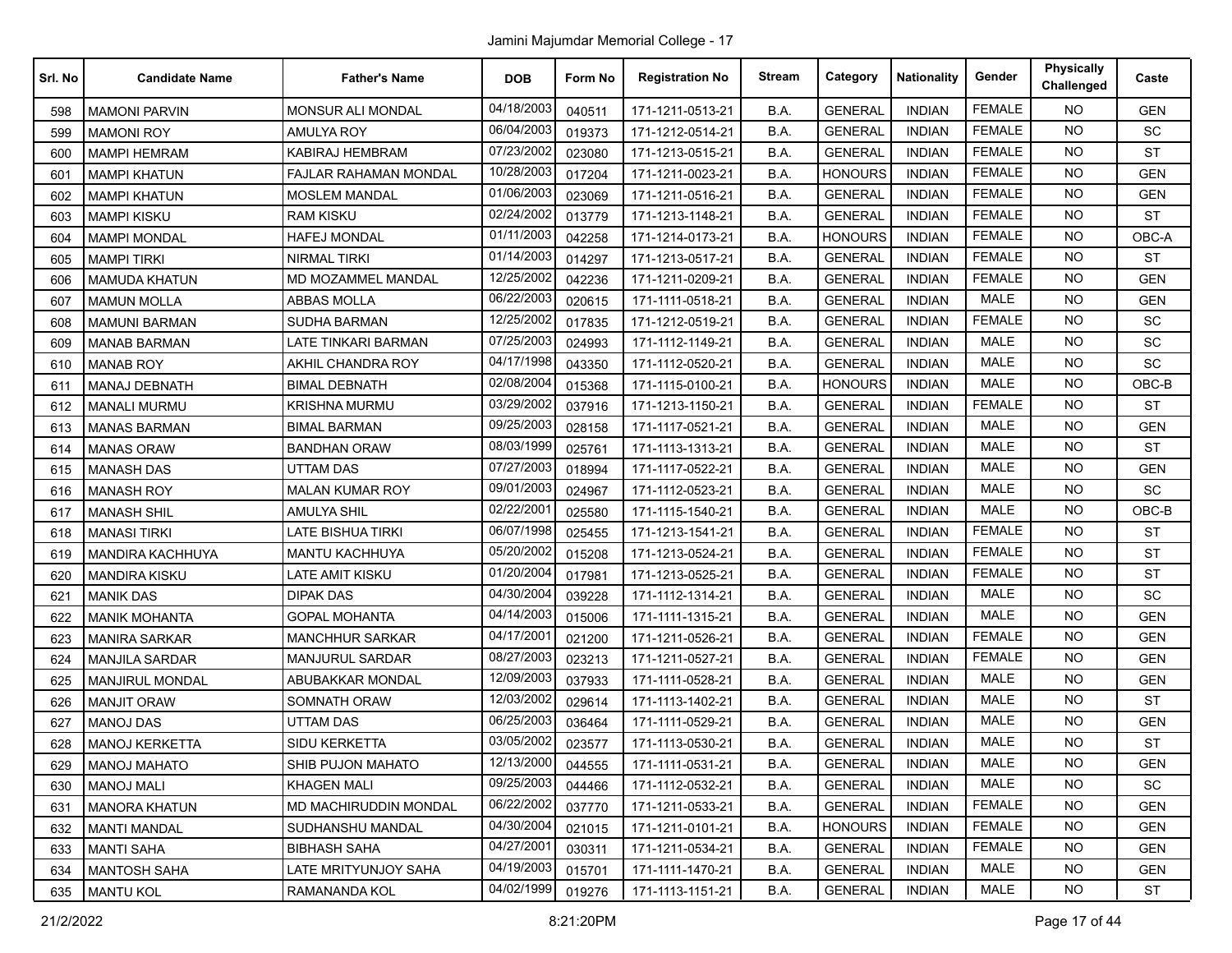| Srl. No | <b>Candidate Name</b>        | <b>Father's Name</b>     | <b>DOB</b> | Form No | <b>Registration No</b> | <b>Stream</b> | Category       | <b>Nationality</b> | Gender        | <b>Physically</b><br>Challenged | Caste      |
|---------|------------------------------|--------------------------|------------|---------|------------------------|---------------|----------------|--------------------|---------------|---------------------------------|------------|
| 636     | <b>MASUD RAHAMAN</b>         | <b>SIRAJUL RAHAMAN</b>   | 12/30/2003 | 013087  | 171-1111-1542-21       | B.A.          | <b>GENERAL</b> | <b>INDIAN</b>      | MALE          | <b>NO</b>                       | <b>GEN</b> |
| 637     | <b>MASUM SHEKH</b>           | <b>MOSARAF SHEKH</b>     | 12/15/2003 | 023120  | 171-1114-0535-21       | B.A.          | <b>GENERAL</b> | <b>INDIAN</b>      | <b>MALE</b>   | <b>NO</b>                       | OBC-A      |
| 638     | <b>MASUMA KHATUN</b>         | <b>BELALUDDIN MONDAL</b> | 12/08/2002 | 037264  | 171-1214-0075-21       | B.A.          | <b>HONOURS</b> | <b>INDIAN</b>      | <b>FEMALE</b> | <b>NO</b>                       | OBC-A      |
| 639     | <b>MASUMA KHATUN</b>         | <b>OMAR ALI MOLLA</b>    | 08/26/2002 | 048364  | 171-1211-0536-21       | B.A.          | <b>GENERAL</b> | <b>INDIAN</b>      | <b>FEMALE</b> | <b>NO</b>                       | <b>GEN</b> |
| 640     | <b>MAYA HANSDA</b>           | NARAYAN HANSDA           | 05/22/200  | 038330  | 171-1223-0537-21       | B.A.          | <b>GENERAL</b> | <b>INDIAN</b>      | <b>FEMALE</b> | <b>YES</b>                      | <b>ST</b>  |
| 641     | MD ALI MORTUJA MONDAL        | <b>MAHASIN MONDAL</b>    | 06/13/2003 | 014728  | 171-1111-0538-21       | B.A.          | <b>GENERAL</b> | <b>INDIAN</b>      | <b>MALE</b>   | <b>NO</b>                       | <b>GEN</b> |
| 642     | <b>MD IMRAN MOLLA</b>        | MD HOSSAIN MOLLA         | 11/25/2003 | 048342  | 171-1111-0539-21       | B.A.          | <b>GENERAL</b> | <b>INDIAN</b>      | <b>MALE</b>   | <b>NO</b>                       | <b>GEN</b> |
| 643     | <b>MD YOUNUS ALI</b>         | <b>RABIUL ALAM</b>       | 10/06/2003 | 015045  | 171-1111-0076-21       | B.A.          | <b>HONOURS</b> | <b>INDIAN</b>      | MALE          | NO.                             | <b>GEN</b> |
| 644     | <b>MEGHA PANDEY</b>          | LATE DILIP PANDEY        | 01/19/2002 | 027042  | 171-1211-1589-21       | B.A.          | <b>GENERAL</b> | <b>INDIAN</b>      | <b>FEMALE</b> | NO.                             | <b>GEN</b> |
| 645     | <b>MEHEBUB HASSAN PAPPU</b>  | RAJJAK MONDAL            | 12/22/2003 | 018435  | 171-1114-0540-21       | B.A.          | <b>GENERAL</b> | <b>INDIAN</b>      | <b>MALE</b>   | <b>NO</b>                       | OBC-A      |
| 646     | <b>MEHEDI HASSAN</b>         | GOFFAR MIYA              | 05/04/2000 | 029995  | 171-1111-0541-21       | B.A.          | <b>GENERAL</b> | <b>INDIAN</b>      | <b>MALE</b>   | <b>NO</b>                       | <b>GEN</b> |
| 647     | <b>MEHEJABIN ISLAM</b>       | <b>RAFIKUL ISLAM</b>     | 05/10/2002 | 038024  | 171-1211-1316-21       | B.A.          | <b>GENERAL</b> | <b>INDIAN</b>      | <b>FEMALE</b> | NO.                             | <b>GEN</b> |
| 648     | <b>MEHERAB SARKAR</b>        | <b>CHHIDDIK SARKAR</b>   | 12/02/2002 | 009550  | 171-1111-1590-21       | B.A.          | <b>GENERAL</b> | <b>INDIAN</b>      | <b>MALE</b>   | NO.                             | <b>GEN</b> |
| 649     | <b>MEHERAJ MONDAL</b>        | ABU BAKKAR SIDDIK MONDAL | 12/26/2003 | 036970  | 171-1111-0542-21       | B.A.          | <b>GENERAL</b> | <b>INDIAN</b>      | <b>MALE</b>   | <b>NO</b>                       | <b>GEN</b> |
| 650     | <b>MIJANUR SARKAR</b>        | <b>KASHEM SARKAR</b>     | 06/26/1994 | 046777  | 171-1117-0543-21       | B.A.          | <b>GENERAL</b> | <b>INDIAN</b>      | <b>MALE</b>   | NO.                             | <b>GEN</b> |
| 651     | <b>MILI MAHATO</b>           | <b>SUNIL MAHATO</b>      | 05/20/2002 | 023053  | 171-1211-0544-21       | B.A.          | <b>GENERAL</b> | <b>INDIAN</b>      | <b>FEMALE</b> | NO.                             | <b>GEN</b> |
| 652     | <b>MILON TUDU</b>            | SAMBHUNATH TUDU          | 04/22/2000 | 032572  | 171-1111-0545-21       | B.A.          | <b>GENERAL</b> | <b>INDIAN</b>      | <b>MALE</b>   | <b>NO</b>                       | <b>GEN</b> |
| 653     | <b>MINAKSHI SARKAR</b>       | <b>NRIPEN SARKAR</b>     | 03/23/2003 | 043672  | 171-1212-0546-21       | B.A.          | <b>GENERAL</b> | <b>INDIAN</b>      | <b>FEMALE</b> | <b>NO</b>                       | SC         |
| 654     | <b>MINARA BEGUM</b>          | MIZANUR RAHAMAN MOLLA    | 07/16/2003 | 018736  | 171-1214-0547-21       | B.A.          | <b>GENERAL</b> | <b>INDIAN</b>      | <b>FEMALE</b> | <b>NO</b>                       | OBC-A      |
| 655     | <b>MINARA KHATUN</b>         | <b>MAKBUL HASSAIN</b>    | 11/17/2003 | 037003  | 171-1217-1317-21       | B.A.          | <b>GENERAL</b> | <b>INDIAN</b>      | <b>FEMALE</b> | <b>NO</b>                       | <b>GEN</b> |
| 656     | <b>MINTU BARMAN</b>          | PARIMAL BARMAN           | 03/08/2002 | 041478  | 171-1112-1403-21       | B.A.          | <b>GENERAL</b> | <b>INDIAN</b>      | <b>MALE</b>   | NO.                             | <b>SC</b>  |
| 657     | <b>MINTU MALI</b>            | <b>MANTOSH MALI</b>      | 03/05/2002 | 011860  | 171-1112-1404-21       | B.A.          | <b>GENERAL</b> | <b>INDIAN</b>      | <b>MALE</b>   | NO.                             | <b>SC</b>  |
| 658     | <b>MINTU SARKAR</b>          | <b>MANIK SARKAR</b>      | 02/15/2001 | 034048  | 171-1112-0548-21       | B.A.          | <b>GENERAL</b> | <b>INDIAN</b>      | <b>MALE</b>   | NO.                             | SC         |
| 659     | <b>MINTU SINGH</b>           | <b>FOUJDARI SINGH</b>    | 12/23/2002 | 035377  | 171-1111-1318-21       | B.A.          | <b>GENERAL</b> | <b>INDIAN</b>      | <b>MALE</b>   | <b>NO</b>                       | <b>GEN</b> |
| 660     | <b>MIRA PAHAN</b>            | LATE BACHCHU PAHAN       | 04/11/2003 | 018466  | 171-1213-0549-21       | B.A.          | <b>GENERAL</b> | <b>INDIAN</b>      | <b>FEMALE</b> | NO.                             | <b>ST</b>  |
| 661     | <b>MIRASH ROY</b>            | <b>LATE MILAN ROY</b>    | 11/05/2001 | 041246  | 171-1112-0550-21       | B.A.          | <b>GENERAL</b> | <b>INDIAN</b>      | <b>MALE</b>   | NO.                             | SC         |
| 662     | <b>MISBA MANDAL</b>          | <b>MIJANUR MANDAL</b>    | 08/27/2002 | 041219  | 171-1211-0183-21       | B.A.          | <b>HONOURS</b> | <b>INDIAN</b>      | <b>FEMALE</b> | <b>NO</b>                       | <b>GEN</b> |
| 663     | <b>MISTU MONDAL</b>          | <b>BHABESH MONDAL</b>    | 09/13/2003 | 030645  | 171-1211-0551-21       | B.A.          | <b>GENERAL</b> | <b>INDIAN</b>      | <b>FEMALE</b> | <b>NO</b>                       | <b>GEN</b> |
| 664     | <b>MITA SARKAR</b>           | <b>NIRMAL SARKAR</b>     | 04/02/2002 | 041016  | 171-1212-0077-21       | B.A.          | <b>HONOURS</b> | <b>INDIAN</b>      | <b>FEMALE</b> | <b>NO</b>                       | SC         |
| 665     | <b>MITALI KUNDU</b>          | RANAJIT KUNDU            | 03/24/2004 | 036775  | 171-1211-0146-21       | B.A.          | <b>HONOURS</b> | <b>INDIAN</b>      | <b>FEMALE</b> | <b>NO</b>                       | <b>GEN</b> |
| 666     | <b>MITHU MONDAL</b>          | SADHAN MONDAL            | 06/07/2003 | 031447  | 171-1111-0552-21       | B.A.          | <b>GENERAL</b> | <b>INDIAN</b>      | <b>MALE</b>   | NO.                             | <b>GEN</b> |
| 667     | MITHU SARKAR                 | <b>NIRMAL SARKAR</b>     | 09/24/2002 | 016216  | 171-1211-0553-21       | B.A.          | <b>GENERAL</b> | <b>INDIAN</b>      | FEMALE        | NO.                             | <b>GEN</b> |
| 668     | <b>MITHUN HASDA</b>          | <b>GULU HASDA</b>        | 09/12/2003 | 032080  | 171-1113-1471-21       | B.A.          | <b>GENERAL</b> | <b>INDIAN</b>      | <b>MALE</b>   | <b>NO</b>                       | <b>ST</b>  |
| 669     | <b>MITHUN SHIL</b>           | MADHU CHANDRA SHIL       | 07/28/2003 | 038581  | 171-1115-0184-21       | B.A.          | <b>HONOURS</b> | <b>INDIAN</b>      | MALE          | NO.                             | OBC-B      |
| 670     | <b>MOBARAK SARKAR</b>        | <b>HABIBAR SARKAR</b>    | 03/19/2001 | 045215  | 171-1111-1152-21       | B.A.          | <b>GENERAL</b> | <b>INDIAN</b>      | MALE          | NO.                             | <b>GEN</b> |
| 671     | <b>MOHAN ROY</b>             | UTTAM ROY                | 04/06/2003 | 024394  | 171-1112-0554-21       | B.A.          | <b>GENERAL</b> | <b>INDIAN</b>      | MALE          | NO.                             | <b>SC</b>  |
| 672     | <b>MOHASENA KHATUN</b>       | MAKCHHEDUL MONDAL        | 07/10/2003 | 018688  | 171-1217-0555-21       | B.A.          | <b>GENERAL</b> | <b>INDIAN</b>      | <b>FEMALE</b> | <b>NO</b>                       | <b>GEN</b> |
| 673     | <b>MOJAHIDUL ISLAM MOLLA</b> | JEAUR RAHAMAN MOLLA      | 03/03/2004 | 045862  | 171-1111-0556-21       | B.A.          | <b>GENERAL</b> | <b>INDIAN</b>      | MALE          | NO.                             | <b>GEN</b> |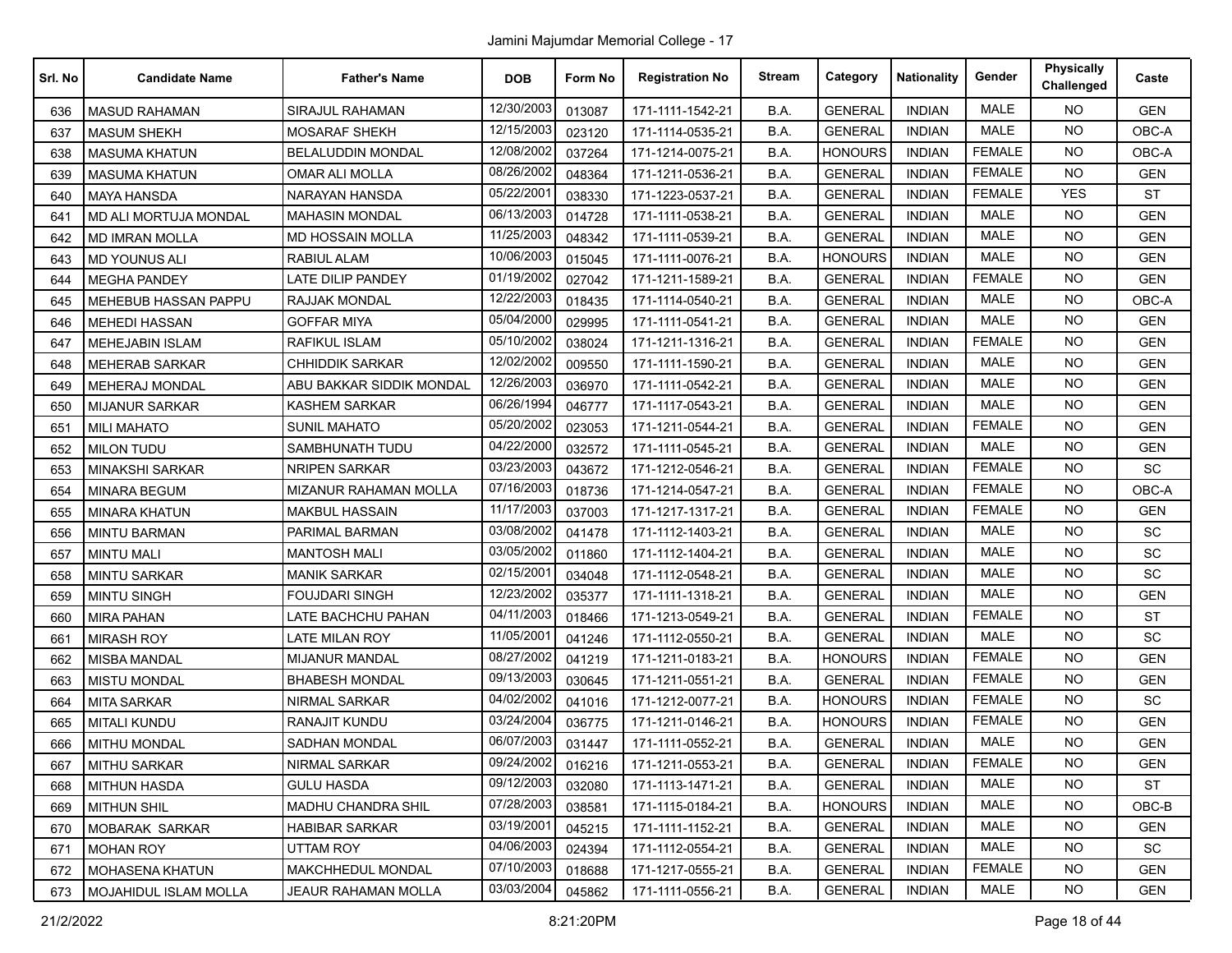| Srl. No | <b>Candidate Name</b>      | <b>Father's Name</b>        | <b>DOB</b> | Form No | <b>Registration No</b> | <b>Stream</b> | Category       | <b>Nationality</b> | Gender        | <b>Physically</b><br>Challenged | Caste      |
|---------|----------------------------|-----------------------------|------------|---------|------------------------|---------------|----------------|--------------------|---------------|---------------------------------|------------|
| 674     | <b>MOKADDASH ALAM</b>      | JAHANGIR ALI                | 03/14/2003 | 042072  | 171-1111-0557-21       | B.A.          | <b>GENERAL</b> | <b>INDIAN</b>      | <b>MALE</b>   | <b>NO</b>                       | <b>GEN</b> |
| 675     | <b>MOKEDA KHATUN</b>       | <b>DALILUDDIN SARKAR</b>    | 04/26/2004 | 025016  | 171-1211-1472-21       | B.A.          | <b>GENERAL</b> | <b>INDIAN</b>      | <b>FEMALE</b> | <b>NO</b>                       | <b>GEN</b> |
| 676     | <b>MOKTARUN KHATUN</b>     | <b>MOSTAKIM MONDAL</b>      | 12/02/2001 | 015146  | 171-1211-0558-21       | B.A.          | <b>GENERAL</b> | <b>INDIAN</b>      | <b>FEMALE</b> | <b>NO</b>                       | <b>GEN</b> |
| 677     | <b>MOMI MARDI</b>          | <b>KRISHNA MARDI</b>        | 10/20/2002 | 036273  | 171-1213-1591-21       | B.A.          | <b>GENERAL</b> | <b>INDIAN</b>      | <b>FEMALE</b> | <b>NO</b>                       | <b>ST</b>  |
| 678     | <b>MOMI MURARI</b>         | <b>NAGEN MURARI</b>         | 07/17/2001 | 038835  | 171-1213-0559-21       | B.A.          | <b>GENERAL</b> | <b>INDIAN</b>      | <b>FEMALE</b> | <b>NO</b>                       | <b>ST</b>  |
| 679     | <b>MONALISA BASAK</b>      | <b>MANAS BASAK</b>          | 06/01/2003 | 028919  | 171-1215-1473-21       | B.A.          | <b>GENERAL</b> | <b>INDIAN</b>      | <b>FEMALE</b> | <b>NO</b>                       | OBC-B      |
| 680     | <b>MONIKA MURMU</b>        | HAPNA MURMU                 | 01/21/2001 | 023219  | 171-1211-0560-21       | B.A.          | <b>GENERAL</b> | <b>INDIAN</b>      | <b>FEMALE</b> | <b>NO</b>                       | <b>GEN</b> |
| 681     | <b>MONNAB SARKAR</b>       | <b>LATE FARMAN SARKAR</b>   | 07/18/2003 | 025247  | 171-1111-0147-21       | B.A.          | <b>HONOURS</b> | <b>INDIAN</b>      | <b>MALE</b>   | <b>NO</b>                       | <b>GEN</b> |
| 682     | <b>MONOWARA KHATUN</b>     | ABDUL GOFFAR MOLLA          | 09/23/2003 | 034267  | 171-1211-0561-21       | B.A.          | <b>GENERAL</b> | <b>INDIAN</b>      | <b>FEMALE</b> | <b>NO</b>                       | <b>GEN</b> |
| 683     | <b>MONTI SARKAR</b>        | <b>BISHNUPADA SARKAR</b>    | 01/02/2004 | 031792  | 171-1211-0562-21       | B.A.          | <b>GENERAL</b> | <b>INDIAN</b>      | <b>FEMALE</b> | <b>NO</b>                       | <b>GEN</b> |
| 684     | <b>MORCHHLIMA KHATUN</b>   | <b>MAFIJUDDIN MONDAL</b>    | 05/05/2002 | 031415  | 171-1217-0563-21       | B.A.          | <b>GENERAL</b> | <b>INDIAN</b>      | <b>FEMALE</b> | <b>NO</b>                       | <b>GEN</b> |
| 685     | <b>MOSARAF ALI</b>         | <b>PIYAR ALI</b>            | 02/25/2002 | 021780  | 171-1111-1636-21       | B.A.          | <b>GENERAL</b> | <b>INDIAN</b>      | <b>MALE</b>   | <b>NO</b>                       | <b>GEN</b> |
| 686     | <b>MOSARAF ALI</b>         | PIYAR ALI                   | 02/25/2002 | 025499  | 171-1111-1319-21       | B.A.          | <b>GENERAL</b> | <b>INDIAN</b>      | <b>MALE</b>   | <b>NO</b>                       | <b>GEN</b> |
| 687     | <b>MOSARAF MONDAL</b>      | <b>TAFIUDDIN MONDAL</b>     | 06/20/2002 | 041083  | 171-1114-1320-21       | B.A.          | <b>GENERAL</b> | <b>INDIAN</b>      | <b>MALE</b>   | <b>NO</b>                       | OBC-A      |
| 688     | <b>MOSLEMA BANU KHATUN</b> | <b>MOSHARAF MONDAL</b>      | 06/30/2002 | 033194  | 171-1211-0564-21       | B.A.          | <b>GENERAL</b> | <b>INDIAN</b>      | <b>FEMALE</b> | <b>NO</b>                       | <b>GEN</b> |
| 689     | <b>MOSLEMA KHATUN</b>      | <b>MOKCHHED ALI</b>         | 10/07/2002 | 036727  | 171-1211-0565-21       | B.A.          | <b>GENERAL</b> | <b>INDIAN</b>      | <b>FEMALE</b> | <b>NO</b>                       | <b>GEN</b> |
| 690     | <b>MOSLEMA KHATUN</b>      | <b>MOKCHHED MOLLA</b>       | 03/05/2002 | 029333  | 171-1211-0566-21       | B.A.          | <b>GENERAL</b> | <b>INDIAN</b>      | <b>FEMALE</b> | <b>NO</b>                       | <b>GEN</b> |
| 691     | <b>MOSLEMA KHATUN</b>      | <b>IDRIS MOLLA</b>          | 03/14/2002 | 038660  | 171-1211-0210-21       | B.A.          | <b>GENERAL</b> | <b>INDIAN</b>      | <b>FEMALE</b> | <b>NO</b>                       | <b>GEN</b> |
| 692     | <b>MOSLEMINA KHATUN</b>    | MOHIDUL MONDAL              | 09/15/2003 | 042815  | 171-1211-1153-21       | B.A.          | <b>GENERAL</b> | <b>INDIAN</b>      | <b>FEMALE</b> | NO.                             | <b>GEN</b> |
| 693     | MOSTAFIJUR SARKAR          | <b>GAFUR SARKAR</b>         | 11/17/2002 | 030058  | 171-1111-0567-21       | B.A.          | <b>GENERAL</b> | <b>INDIAN</b>      | MALE          | <b>NO</b>                       | <b>GEN</b> |
| 694     | <b>MOSTAKIMA KHATUN</b>    | <b>NABANU MIAH</b>          | 03/16/2003 | 015426  | 171-1211-0568-21       | B.A.          | <b>GENERAL</b> | <b>INDIAN</b>      | <b>FEMALE</b> | <b>NO</b>                       | <b>GEN</b> |
| 695     | MOSTAKIMA SARKAR           | MOSTAFIJUR SARKAR           | 08/26/2003 | 037749  | 171-1211-0569-21       | B.A.          | <b>GENERAL</b> | <b>INDIAN</b>      | <b>FEMALE</b> | <b>NO</b>                       | <b>GEN</b> |
| 696     | <b>MOSTARIFA KHATUN</b>    | <b>GOLAM MOSTAFA SARKAR</b> | 04/06/2002 | 023735  | 171-1211-0570-21       | B.A.          | <b>GENERAL</b> | <b>INDIAN</b>      | <b>FEMALE</b> | NO.                             | <b>GEN</b> |
| 697     | <b>MOSTARIFA KHATUN</b>    | MOSARAF HOSSAIN MONDAL      | 02/22/2004 | 007921  | 171-1211-0571-21       | B.A.          | <b>GENERAL</b> | <b>INDIAN</b>      | <b>FEMALE</b> | <b>NO</b>                       | <b>GEN</b> |
| 698     | <b>MOSTARINA KHATUN</b>    | <b>MAJIDAR MIYA</b>         | 08/08/2002 | 036228  | 171-1211-1321-21       | B.A.          | <b>GENERAL</b> | <b>INDIAN</b>      | <b>FEMALE</b> | <b>NO</b>                       | <b>GEN</b> |
| 699     | <b>MOSTARINA KHATUN</b>    | MOHAJJEN HOSSAIN MONDAL     | 04/09/2003 | 041021  | 171-1211-0572-21       | B.A.          | <b>GENERAL</b> | <b>INDIAN</b>      | <b>FEMALE</b> | <b>NO</b>                       | <b>GEN</b> |
| 700     | MOSTARINA MONDAL           | MAKCHHEDUL MONDAL           | 08/06/2003 | 021881  | 171-1211-0573-21       | B.A.          | <b>GENERAL</b> | <b>INDIAN</b>      | <b>FEMALE</b> | <b>NO</b>                       | <b>GEN</b> |
| 701     | <b>MOU MAHANTA</b>         | PINTU MAHANTA               | 08/17/2000 | 015740  | 171-1217-1154-21       | B.A.          | <b>GENERAL</b> | <b>INDIAN</b>      | <b>FEMALE</b> | <b>NO</b>                       | <b>GEN</b> |
| 702     | <b>MOU ROY</b>             | ARJUN CHANDRA ROY           | 03/05/2003 | 021339  | 171-1212-0185-21       | B.A.          | <b>HONOURS</b> | <b>INDIAN</b>      | <b>FEMALE</b> | <b>NO</b>                       | SC         |
| 703     | <b>MOU SARKAR</b>          | <b>BIJAN KUMAR SARKAR</b>   | 10/05/2003 | 032545  | 171-1211-0574-21       | B.A.          | <b>GENERAL</b> | <b>INDIAN</b>      | <b>FEMALE</b> | <b>NO</b>                       | <b>GEN</b> |
| 704     | <b>MOUMITA BARMAN</b>      | <b>MANO RANJAN BARMAN</b>   | 04/20/2003 | 036532  | 171-1211-1155-21       | B.A.          | <b>GENERAL</b> | <b>INDIAN</b>      | <b>FEMALE</b> | <b>NO</b>                       | <b>GEN</b> |
| 705     | MOUMITA CHOWDHURY          | <b>RATAN CHOWDHURY</b>      | 02/14/2004 | 019496  | 171-1211-1156-21       | B.A.          | <b>GENERAL</b> | <b>INDIAN</b>      | <b>FEMALE</b> | NO                              | <b>GEN</b> |
| 706     | <b>MOUMITA DAS</b>         | SANTOSH DAS                 | 10/06/2002 | 044360  | 171-1212-0575-21       | B.A.          | <b>GENERAL</b> | <b>INDIAN</b>      | <b>FEMALE</b> | <b>NO</b>                       | SC         |
| 707     | <b>MOUMITA MAHANTA</b>     | NIHAR MAHANTA               | 09/24/2003 | 032927  | 171-1217-1474-21       | B.A.          | <b>GENERAL</b> | <b>INDIAN</b>      | <b>FEMALE</b> | <b>NO</b>                       | <b>GEN</b> |
| 708     | <b>MOUMITA MONDAL</b>      | <b>ASHIM MONDAL</b>         | 02/10/2004 | 010379  | 171-1215-0202-21       | B.A.          | <b>HONOURS</b> | <b>INDIAN</b>      | <b>FEMALE</b> | <b>NO</b>                       | OBC-B      |
| 709     | <b>MOUMITA MONDAL</b>      | <b>BIPAD MONDAL</b>         | 01/30/2004 | 031040  | 171-1211-0576-21       | B.A.          | <b>GENERAL</b> | <b>INDIAN</b>      | <b>FEMALE</b> | NO.                             | <b>GEN</b> |
| 710     | <b>MOUMITA MONDAL</b>      | <b>HALIM MONDAL</b>         | 01/08/2003 | 021666  | 171-1211-0577-21       | B.A.          | <b>GENERAL</b> | <b>INDIAN</b>      | <b>FEMALE</b> | <b>NO</b>                       | <b>GEN</b> |
| 711     | <b>MOUMITA PAUL</b>        | <b>ASIT PAUL</b>            | 11/10/2003 | 018508  | 171-1215-0578-21       | B.A.          | <b>GENERAL</b> | <b>INDIAN</b>      | <b>FEMALE</b> | NO.                             | OBC-B      |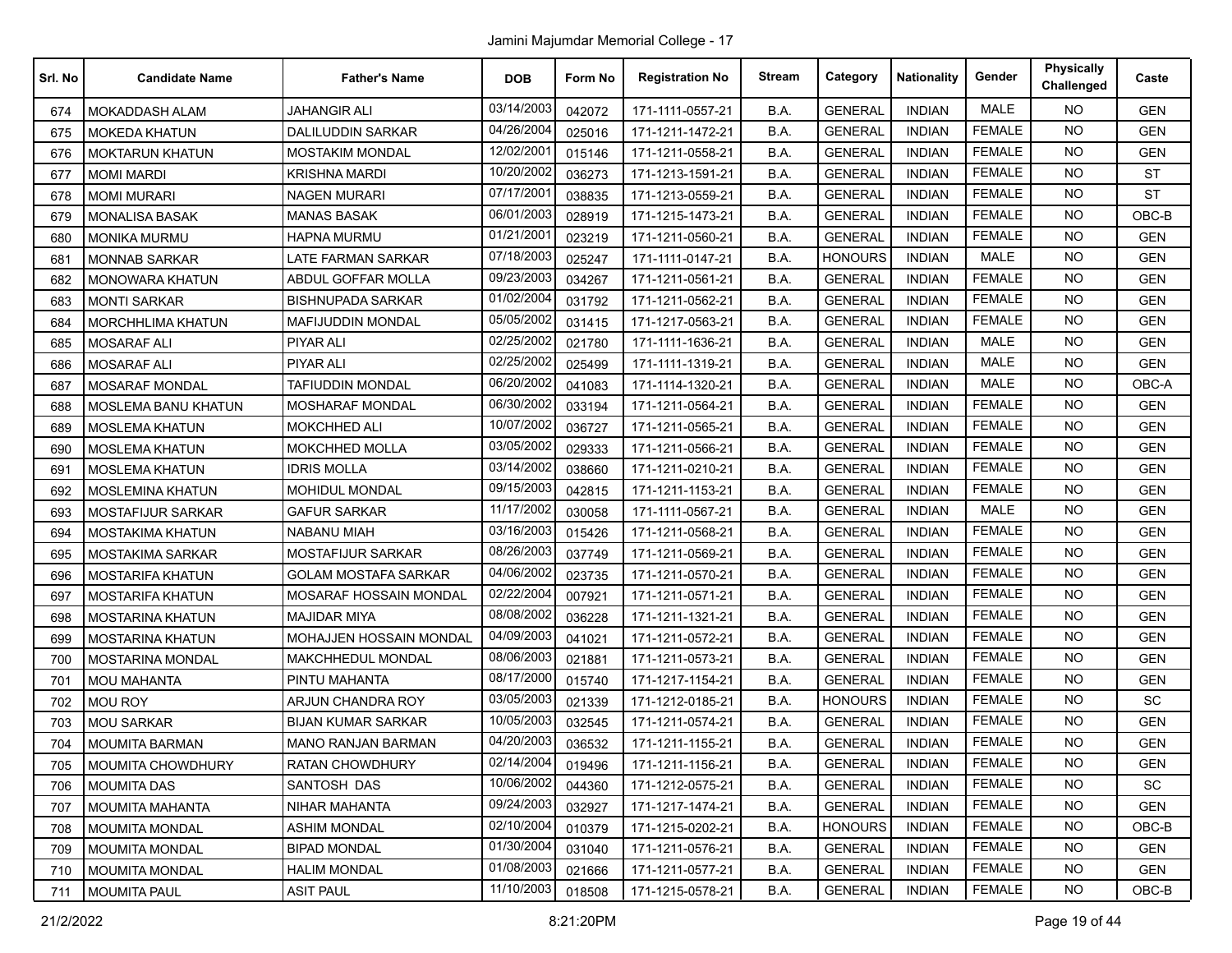| Srl. No | <b>Candidate Name</b>   | <b>Father's Name</b>      | <b>DOB</b> | Form No | <b>Registration No</b> | <b>Stream</b> | Category       | <b>Nationality</b> | Gender        | <b>Physically</b><br>Challenged | Caste      |
|---------|-------------------------|---------------------------|------------|---------|------------------------|---------------|----------------|--------------------|---------------|---------------------------------|------------|
| 712     | <b>MOUMITA SAHA</b>     | LAXMAN SAHA               | 12/13/2001 | 015176  | 171-1217-0024-21       | B.A.          | <b>HONOURS</b> | <b>INDIAN</b>      | <b>FEMALE</b> | <b>NO</b>                       | <b>GEN</b> |
| 713     | <b>MOUMITA SARKAR</b>   | <b>BHUDEB SARKAR</b>      | 03/02/2002 | 024690  | 171-1211-0580-21       | B.A.          | <b>GENERAL</b> | <b>INDIAN</b>      | <b>FEMALE</b> | <b>NO</b>                       | <b>GEN</b> |
| 714     | <b>MOUMITA SARKAR</b>   | MAYEJUDDIN MIYA           | 02/01/2003 | 015289  | 171-1214-0579-21       | B.A.          | <b>GENERAL</b> | <b>INDIAN</b>      | <b>FEMALE</b> | <b>NO</b>                       | OBC-A      |
| 715     | <b>MOUSUMI KHATUN</b>   | <b>JIYARUL SARKAR</b>     | 02/05/2001 | 038483  | 171-1211-0581-21       | B.A.          | <b>GENERAL</b> | <b>INDIAN</b>      | <b>FEMALE</b> | <b>NO</b>                       | <b>GEN</b> |
| 716     | MOUSUMI BEGUM           | <b>MAINUL ALAM MANDAL</b> | 01/31/2003 | 019755  | 171-1214-1322-21       | B.A.          | <b>GENERAL</b> | <b>INDIAN</b>      | <b>FEMALE</b> | <b>NO</b>                       | OBC-A      |
| 717     | <b>MOUSUMI BISWAS</b>   | <b>KARTICK BISWAS</b>     | 12/28/2002 | 034813  | 171-1211-0148-21       | B.A.          | <b>HONOURS</b> | <b>INDIAN</b>      | <b>FEMALE</b> | <b>NO</b>                       | <b>GEN</b> |
| 718     | <b>MOUSUMI HALDAR</b>   | SANTOSH HALDAR            | 11/27/2002 | 025961  | 171-1211-0582-21       | B.A.          | <b>GENERAL</b> | <b>INDIAN</b>      | <b>FEMALE</b> | <b>NO</b>                       | <b>GEN</b> |
| 719     | <b>MOUSUMI KARMAKAR</b> | <b>BIKASH KARMAKAR</b>    | 09/02/2003 | 029708  | 171-1211-0583-21       | B.A.          | <b>GENERAL</b> | <b>INDIAN</b>      | <b>FEMALE</b> | <b>NO</b>                       | <b>GEN</b> |
| 720     | <b>MOUSUMI KERKETTA</b> | JATRU KERKETTA            | 03/20/2002 | 011849  | 171-1213-1592-21       | B.A.          | <b>GENERAL</b> | <b>INDIAN</b>      | <b>FEMALE</b> | <b>NO</b>                       | <b>ST</b>  |
| 721     | <b>MOUSUMI KHATUN</b>   | <b>DELOYAR MONDAL</b>     | 05/30/2001 | 036131  | 171-1217-0584-21       | B.A.          | <b>GENERAL</b> | <b>INDIAN</b>      | <b>FEMALE</b> | <b>NO</b>                       | <b>GEN</b> |
| 722     | <b>MOUSUMI KHATUN</b>   | SIRAJ MAHALAT             | 01/26/2003 | 041995  | 171-1211-1323-21       | B.A.          | <b>GENERAL</b> | <b>INDIAN</b>      | <b>FEMALE</b> | <b>NO</b>                       | <b>GEN</b> |
| 723     | <b>MOUSUMI MAHATO</b>   | <b>DHIREN MAHATO</b>      | 09/27/2001 | 033528  | 171-1211-0585-21       | B.A.          | <b>GENERAL</b> | <b>INDIAN</b>      | <b>FEMALE</b> | <b>NO</b>                       | <b>GEN</b> |
| 724     | MOUSUMI MURMU           | LAXMIRAM MURMU            | 05/22/2003 | 042820  | 171-1213-0586-21       | B.A.          | <b>GENERAL</b> | <b>INDIAN</b>      | <b>FEMALE</b> | <b>NO</b>                       | <b>ST</b>  |
| 725     | <b>MOUSUMI ORAW</b>     | <b>DWIJEN ORAW</b>        | 09/18/2002 | 040870  | 171-1213-0587-21       | B.A.          | <b>GENERAL</b> | <b>INDIAN</b>      | <b>FEMALE</b> | <b>NO</b>                       | <b>ST</b>  |
| 726     | <b>MOUSUMI PAHAN</b>    | CHHABI PAHAN              | 03/10/2003 | 018130  | 171-1213-0203-21       | B.A.          | <b>HONOURS</b> | <b>INDIAN</b>      | <b>FEMALE</b> | <b>NO</b>                       | <b>ST</b>  |
| 727     | <b>MOUSUMI PARVIN</b>   | YOUNUS ALI                | 02/19/2002 | 046057  | 171-1211-0588-21       | B.A.          | <b>GENERAL</b> | <b>INDIAN</b>      | <b>FEMALE</b> | <b>NO</b>                       | <b>GEN</b> |
| 728     | <b>MOUSUMI ROY</b>      | <b>MAHENDRA ROY</b>       | 05/24/2003 | 009540  | 171-1212-0149-21       | B.A.          | <b>HONOURS</b> | <b>INDIAN</b>      | <b>FEMALE</b> | <b>NO</b>                       | <b>SC</b>  |
| 729     | <b>MOUSUMI SARKAR</b>   | <b>MAFIJUL SARKAR</b>     | 12/26/2003 | 030207  | 171-1211-0590-21       | B.A.          | <b>GENERAL</b> | <b>INDIAN</b>      | <b>FEMALE</b> | <b>NO</b>                       | <b>GEN</b> |
| 730     | <b>MOUSUMI SARKAR</b>   | <b>NARAYAN SARKAR</b>     | 12/09/2004 | 015848  | 171-1211-0591-21       | B.A.          | <b>GENERAL</b> | <b>INDIAN</b>      | <b>FEMALE</b> | NO.                             | <b>GEN</b> |
| 731     | <b>MOUSUMI SARKAR</b>   | <b>KAMAL SARKAR</b>       | 02/02/2003 | 043623  | 171-1211-0589-21       | B.A.          | <b>GENERAL</b> | <b>INDIAN</b>      | <b>FEMALE</b> | <b>NO</b>                       | <b>GEN</b> |
| 732     | <b>MOYALIMA KHATUN</b>  | MAKCHHEDUL MONDAL         | 11/10/2002 | 033481  | 171-1217-0592-21       | B.A.          | <b>GENERAL</b> | <b>INDIAN</b>      | <b>FEMALE</b> | <b>NO</b>                       | <b>GEN</b> |
| 733     | <b>MOYURI PARVIN</b>    | <b>MASUD ALAM MONDAL</b>  | 03/20/2004 | 022122  | 171-1211-0593-21       | B.A.          | <b>GENERAL</b> | <b>INDIAN</b>      | <b>FEMALE</b> | <b>NO</b>                       | <b>GEN</b> |
| 734     | <b>MRINMOY BISWAS</b>   | <b>MANIK BISWAS</b>       | 12/18/2002 | 044417  | 171-1111-0594-21       | B.A.          | <b>GENERAL</b> | <b>INDIAN</b>      | <b>MALE</b>   | NO.                             | <b>GEN</b> |
| 735     | <b>MUKESH PAUL</b>      | <b>AMARESH PAUL</b>       | 01/20/2003 | 041186  | 171-1111-1405-21       | B.A.          | <b>GENERAL</b> | <b>INDIAN</b>      | <b>MALE</b>   | <b>NO</b>                       | <b>GEN</b> |
| 736     | <b>MUKTA KHATUN</b>     | <b>MOSTAFA SARDAR</b>     | 06/01/2003 | 021115  | 171-1211-0595-21       | B.A.          | <b>GENERAL</b> | <b>INDIAN</b>      | <b>FEMALE</b> | <b>NO</b>                       | <b>GEN</b> |
| 737     | <b>MUKTA SARKAR</b>     | <b>MOSTAFIJUR SARKAR</b>  | 04/08/2003 | 025269  | 171-1211-1593-21       | B.A.          | <b>GENERAL</b> | <b>INDIAN</b>      | <b>FEMALE</b> | <b>NO</b>                       | <b>GEN</b> |
| 738     | <b>MUKTI SAHA</b>       | RAMAPADA SAHA             | 04/06/2001 | 027331  | 171-1211-1543-21       | B.A.          | <b>GENERAL</b> | <b>INDIAN</b>      | <b>FEMALE</b> | <b>NO</b>                       | <b>GEN</b> |
| 739     | <b>MUKUL KARMAKAR</b>   | JOGESH KARMAKAR           | 03/14/1989 | 023107  | 171-1112-0596-21       | B.A.          | <b>GENERAL</b> | <b>INDIAN</b>      | <b>MALE</b>   | <b>NO</b>                       | SC         |
| 740     | MUNJU ARA KHATUN        | <b>MOJAMMEL SARKAR</b>    | 02/05/2002 | 036366  | 171-1211-1475-21       | B.A.          | <b>GENERAL</b> | <b>INDIAN</b>      | <b>FEMALE</b> | <b>NO</b>                       | <b>GEN</b> |
| 741     | <b>MUNMUN DAS</b>       | JITEN DAS                 | 12/18/2002 | 041217  | 171-1212-0597-21       | B.A.          | <b>GENERAL</b> | <b>INDIAN</b>      | <b>FEMALE</b> | <b>NO</b>                       | SC         |
| 742     | <b>MUNMUN MONDAL</b>    | NAYAN KUMAR MONDAL        | 02/21/2002 | 031076  | 171-1211-0215-21       | B.A.          | <b>GENERAL</b> | <b>INDIAN</b>      | <b>FEMALE</b> | <b>NO</b>                       | <b>GEN</b> |
| 743     | <b>MUNMUN ROY</b>       | <b>GOUTAM CHANDA ROY</b>  | 05/11/2004 | 032475  | 171-1212-1157-21       | B.A.          | <b>GENERAL</b> | <b>INDIAN</b>      | <b>FEMALE</b> | NO                              | SC         |
| 744     | <b>MUNMUN SINGH</b>     | <b>HEMANTA SINGH</b>      | 08/14/2003 | 013707  | 171-1212-0598-21       | B.A.          | <b>GENERAL</b> | <b>INDIAN</b>      | <b>FEMALE</b> | <b>NO</b>                       | SC         |
| 745     | MUNNA AJIJ MONDAL       | <b>AJIJUL MONDAL</b>      | 03/29/2000 | 045129  | 171-1111-1158-21       | B.A.          | <b>GENERAL</b> | <b>INDIAN</b>      | MALE          | <b>NO</b>                       | <b>GEN</b> |
| 746     | <b>MUNNA BARMAN</b>     | <b>MUKUL BARMAN</b>       | 12/27/2003 | 045013  | 171-1112-0599-21       | B.A.          | <b>GENERAL</b> | <b>INDIAN</b>      | MALE          | <b>NO</b>                       | SC         |
| 747     | <b>MUNNA SARKAR</b>     | YEARAB SARKAR             | 10/18/2001 | 049149  | 171-1111-1627-21       | <b>B.A.</b>   | <b>GENERAL</b> | <b>INDIAN</b>      | MALE          | <b>NO</b>                       | <b>GEN</b> |
| 748     | <b>MUNNI PAUL</b>       | <b>KALIDAS PAUL</b>       | 08/24/2003 | 031462  | 171-1211-0600-21       | B.A.          | <b>GENERAL</b> | <b>INDIAN</b>      | <b>FEMALE</b> | <b>NO</b>                       | <b>GEN</b> |
| 749     | MUNNIKA KHATUN          | <b>MAMENUR MIA</b>        | 10/11/2003 | 015423  | 171-1211-0601-21       | B.A.          | <b>GENERAL</b> | <b>INDIAN</b>      | <b>FEMALE</b> | NO.                             | GEN        |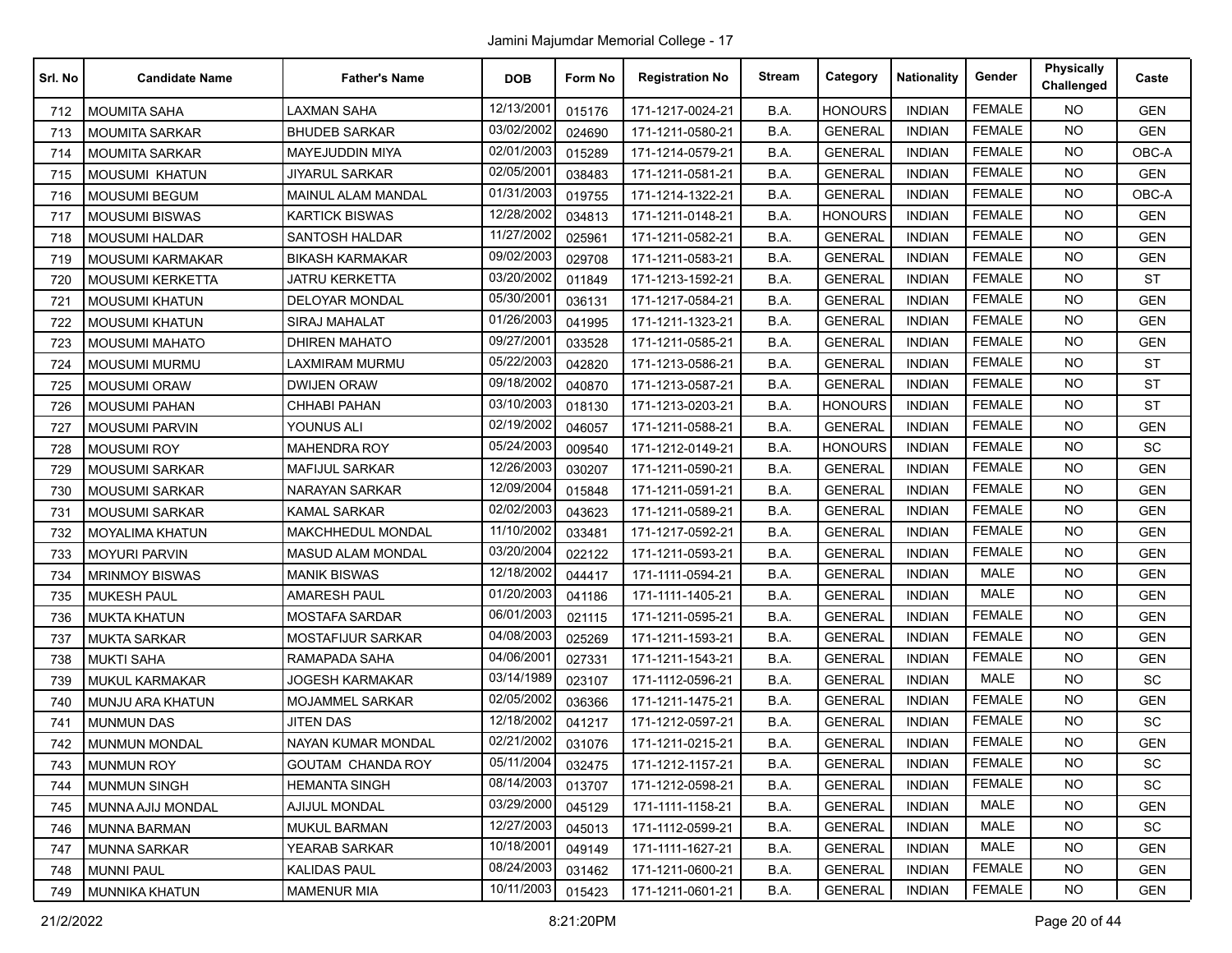Jamini Majumdar Memorial College - 17

| Srl. No | <b>Candidate Name</b>  | <b>Father's Name</b>          | <b>DOB</b> | Form No | <b>Registration No</b> | <b>Stream</b> | Category       | <b>Nationality</b> | Gender        | <b>Physically</b><br>Challenged | Caste      |
|---------|------------------------|-------------------------------|------------|---------|------------------------|---------------|----------------|--------------------|---------------|---------------------------------|------------|
| 750     | NACHHIMA KHATUN        | CHHAYED ALI SARKAR            | 05/10/2003 | 041583  | 171-1211-0602-21       | B.A.          | <b>GENERAL</b> | <b>INDIAN</b>      | <b>FEMALE</b> | <b>NO</b>                       | <b>GEN</b> |
| 751     | NACHHIR MAMUD MIAH     | AMJAD ALI                     | 01/15/2002 | 045769  | 171-1114-0603-21       | B.A.          | <b>GENERAL</b> | <b>INDIAN</b>      | <b>MALE</b>   | <b>NO</b>                       | OBC-A      |
| 752     | <b>NADIA PAHAN</b>     | <b>BARTTU PAHAN</b>           | 02/25/2002 | 028937  | 171-1213-0604-21       | B.A.          | <b>GENERAL</b> | <b>INDIAN</b>      | <b>FEMALE</b> | <b>NO</b>                       | <b>ST</b>  |
| 753     | <b>NADIM REJA</b>      | SAJEDER RAHAMAN               | 12/18/2001 | 018329  | 171-1114-1573-21       | B.A.          | <b>GENERAL</b> | <b>INDIAN</b>      | <b>MALE</b>   | <b>NO</b>                       | OBC-A      |
| 754     | <b>NAIM SAROWAR</b>    | <b>GOLAP RABBANI</b>          | 11/21/2002 | 041036  | 171-1111-0605-21       | B.A.          | <b>GENERAL</b> | <b>INDIAN</b>      | <b>MALE</b>   | NO.                             | <b>GEN</b> |
| 755     | NAJIBUR RAHAMAN        | NAJRUL ISLAM                  | 12/17/2002 | 043637  | 171-1111-0606-21       | B.A.          | <b>GENERAL</b> | <b>INDIAN</b>      | <b>MALE</b>   | <b>NO</b>                       | <b>GEN</b> |
| 756     | <b>NAJIRINA KHATUN</b> | <b>NABIUL MANDAL</b>          | 02/25/2003 | 038876  | 171-1214-0078-21       | B.A.          | <b>HONOURS</b> | <b>INDIAN</b>      | <b>FEMALE</b> | NO.                             | OBC-A      |
| 757     | NAJMA KHATUN           | TAIYAB ALI MOLLA              | 03/21/2002 | 043583  | 171-1211-0607-21       | B.A.          | <b>GENERAL</b> | <b>INDIAN</b>      | <b>FEMALE</b> | <b>NO</b>                       | <b>GEN</b> |
| 758     | NAJMIN KHATUN          | <b>GANIRUDDIN MONDAL</b>      | 12/25/2003 | 018238  | 171-1211-0608-21       | B.A.          | <b>GENERAL</b> | <b>INDIAN</b>      | <b>FEMALE</b> | NO.                             | <b>GEN</b> |
| 759     | <b>NAJMUN PARVIN</b>   | <b>LATE SAIDUR MONDAL</b>     | 06/25/2002 | 022846  | 171-1214-0609-21       | B.A.          | <b>GENERAL</b> | <b>INDIAN</b>      | <b>FEMALE</b> | <b>NO</b>                       | OBC-A      |
| 760     | NAJMUNNAHAR KHATUN     | <b>ENDADUR RAHAMAN SARKAR</b> | 05/15/2002 | 032611  | 171-1211-0610-21       | B.A.          | <b>GENERAL</b> | <b>INDIAN</b>      | <b>FEMALE</b> | <b>NO</b>                       | <b>GEN</b> |
| 761     | <b>NAMITA BASAK</b>    | SAMAR KUMAR BASAK             | 07/31/2003 | 007391  | 171-1211-1324-21       | B.A.          | <b>GENERAL</b> | <b>INDIAN</b>      | <b>FEMALE</b> | <b>NO</b>                       | <b>GEN</b> |
| 762     | <b>NAMITA SOREN</b>    | <b>AMIN SOREN</b>             | 01/03/2001 | 031206  | 171-1213-0611-21       | B.A.          | <b>GENERAL</b> | <b>INDIAN</b>      | <b>FEMALE</b> | NO.                             | <b>ST</b>  |
| 763     | NANDA RANI BARMAN      | HARIHAR BARMAN                | 11/30/2003 | 015134  | 171-1211-0612-21       | B.A.          | <b>GENERAL</b> | <b>INDIAN</b>      | <b>FEMALE</b> | <b>NO</b>                       | GEN        |
| 764     | NANDINI MURMU          | TIKARAM MURMU                 | 05/03/2003 | 018098  | 171-1213-0025-21       | B.A.          | <b>HONOURS</b> | <b>INDIAN</b>      | <b>FEMALE</b> | <b>NO</b>                       | <b>ST</b>  |
| 765     | NANDINI ROY            | PRADIP ROY                    | 04/08/2004 | 023531  | 171-1212-0026-21       | B.A.          | <b>HONOURS</b> | <b>INDIAN</b>      | <b>FEMALE</b> | <b>NO</b>                       | <b>SC</b>  |
| 766     | NANDITA PAUL           | <b>SWAPAN PAUL</b>            | 07/02/2002 | 029837  | 171-1211-0613-21       | B.A.          | <b>GENERAL</b> | <b>INDIAN</b>      | <b>FEMALE</b> | NO.                             | <b>GEN</b> |
| 767     | NANDITA ROY            | HARSHADEB ROY                 | 06/24/2002 | 049201  | 171-1212-1628-21       | B.A.          | <b>GENERAL</b> | <b>INDIAN</b>      | <b>FEMALE</b> | <b>NO</b>                       | SC         |
| 768     | NANDITA SARKAR         | <b>SUSHANTA SARKAR</b>        | 08/07/2003 | 006358  | 171-1212-0614-21       | B.A.          | <b>GENERAL</b> | <b>INDIAN</b>      | <b>FEMALE</b> | <b>NO</b>                       | SC         |
| 769     | NARAYAN MURMU          | <b>ANIL MURMU</b>             | 07/25/2001 | 044537  | 171-1113-1262-21       | B.A.          | <b>GENERAL</b> | <b>INDIAN</b>      | <b>MALE</b>   | <b>NO</b>                       | <b>ST</b>  |
| 770     | <b>NARAYAN ROY</b>     | <b>BASUDEB ROY</b>            | 11/13/2003 | 047220  | 171-1112-1159-21       | B.A.          | <b>GENERAL</b> | <b>INDIAN</b>      | <b>MALE</b>   | NO.                             | <b>SC</b>  |
| 771     | <b>NASHIRIN KHATUN</b> | AHEDUL MOLLA                  | 05/27/2002 | 026576  | 171-1211-0615-21       | B.A.          | <b>GENERAL</b> | <b>INDIAN</b>      | <b>FEMALE</b> | <b>NO</b>                       | <b>GEN</b> |
| 772     | <b>NASIFA KHATUN</b>   | <b>AMINUL ISLAM</b>           | 11/20/2003 | 040995  | 171-1211-0211-21       | B.A.          | <b>GENERAL</b> | <b>INDIAN</b>      | <b>FEMALE</b> | <b>NO</b>                       | <b>GEN</b> |
| 773     | NASIMA KHATUN          | <b>SHOUKAT SARKAR</b>         | 10/12/2002 | 040661  | 171-1211-0616-21       | B.A.          | <b>GENERAL</b> | <b>INDIAN</b>      | <b>FEMALE</b> | <b>NO</b>                       | <b>GEN</b> |
| 774     | <b>NAYAN BARMAN</b>    | <b>NARAYAN BARMAN</b>         | 12/01/2003 | 024654  | 171-1112-0102-21       | B.A.          | <b>HONOURS</b> | <b>INDIAN</b>      | <b>MALE</b>   | NO.                             | SC         |
| 775     | <b>NAYAN MIAH</b>      | <b>ANOWAR MIAH</b>            | 09/05/2003 | 028979  | 171-1114-1263-21       | B.A.          | <b>GENERAL</b> | <b>INDIAN</b>      | <b>MALE</b>   | <b>NO</b>                       | OBC-A      |
| 776     | <b>NAYAN MONDAL</b>    | CHINTARAM MONDAL              | 12/28/2002 | 014264  | 171-1111-1264-21       | B.A.          | <b>GENERAL</b> | <b>INDIAN</b>      | MALE          | <b>NO</b>                       | <b>GEN</b> |
| 777     | <b>NEHA ORAW</b>       | <b>MANGALA ORAW</b>           | 02/15/2003 | 014749  | 171-1213-0617-21       | B.A.          | <b>GENERAL</b> | <b>INDIAN</b>      | <b>FEMALE</b> | NO.                             | <b>ST</b>  |
| 778     | <b>NETAI SARKAR</b>    | NISHIKANTA SARKER             | 03/05/2003 | 044005  | 171-1112-0618-21       | B.A.          | <b>GENERAL</b> | <b>INDIAN</b>      | <b>MALE</b>   | <b>NO</b>                       | <b>SC</b>  |
| 779     | <b>NILADRI DAS</b>     | <b>NITAI DAS</b>              | 11/05/2001 | 041084  | 171-1111-0619-21       | B.A.          | <b>GENERAL</b> | <b>INDIAN</b>      | MALE          | <b>NO</b>                       | <b>GEN</b> |
| 780     | <b>NIPA ROY</b>        | <b>TAPAN ROY</b>              | 07/27/2004 | 013874  | 171-1212-1160-21       | B.A.          | <b>GENERAL</b> | <b>INDIAN</b>      | <b>FEMALE</b> | <b>NO</b>                       | SC         |
| 781     | NIRANJAN CH BARMAN     | <b>BASUDEB BARMAN</b>         | 09/13/2002 | 031008  | 171-1112-0620-21       | B.A.          | <b>GENERAL</b> | <b>INDIAN</b>      | MALE          | NO.                             | <b>SC</b>  |
| 782     | NIRMAL KISKU           | <b>ABIRAM KISKU</b>           | 02/02/2003 | 044890  | 171-1111-1161-21       | B.A.          | <b>GENERAL</b> | <b>INDIAN</b>      | MALE          | <b>NO</b>                       | <b>GEN</b> |
| 783     | <b>NISHA DAS</b>       | <b>RATAN DAS</b>              | 02/22/2004 | 040577  | 171-1212-0621-21       | B.A.          | <b>GENERAL</b> | <b>INDIAN</b>      | <b>FEMALE</b> | NO.                             | SC         |
| 784     | <b>NISHA SINGH</b>     | <b>RANJIT SINGH</b>           | 05/14/2004 | 016029  | 171-1212-0103-21       | B.A.          | <b>HONOURS</b> | <b>INDIAN</b>      | <b>FEMALE</b> | NO.                             | SC         |
| 785     | NISHAT TASNIM          | DABIRUL ISLAM MANDAL          | 06/12/2001 | 018456  | 171-1214-0622-21       | B.A.          | <b>GENERAL</b> | <b>INDIAN</b>      | <b>FEMALE</b> | NO.                             | OBC-A      |
| 786     | NISHITH RANJAN SAHA    | NITYA NANDA SAHA              | 10/26/2002 | 043801  | 171-1111-0623-21       | B.A.          | <b>GENERAL</b> | <b>INDIAN</b>      | MALE          | <b>NO</b>                       | <b>GEN</b> |
| 787     | NISITH JAHAN KHUSBU    | <b>NABIUL MANDAL</b>          | 03/02/2003 | 006340  | 171-1214-0624-21       | B.A.          | <b>GENERAL</b> | <b>INDIAN</b>      | <b>FEMALE</b> | NO.                             | OBC-A      |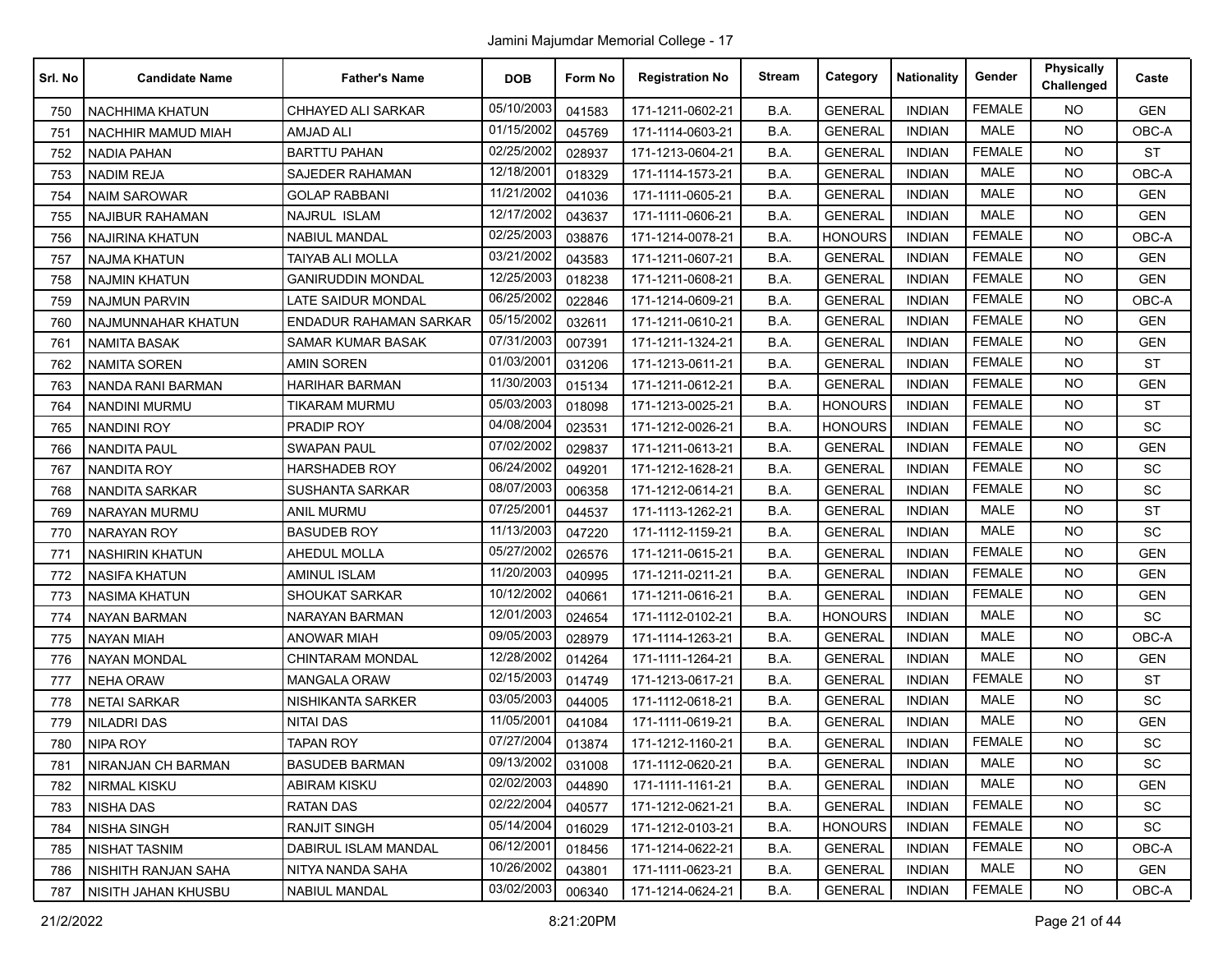| Srl. No | <b>Candidate Name</b>  | <b>Father's Name</b>        | <b>DOB</b> | Form No | <b>Registration No</b> | <b>Stream</b> | Category       | <b>Nationality</b> | Gender        | <b>Physically</b><br>Challenged | Caste      |
|---------|------------------------|-----------------------------|------------|---------|------------------------|---------------|----------------|--------------------|---------------|---------------------------------|------------|
| 788     | <b>NITAI PAUL</b>      | <b>BHABEN KANTA PAUL</b>    | 01/19/2004 | 040030  | 171-1115-0625-21       | B.A.          | <b>GENERAL</b> | <b>INDIAN</b>      | <b>MALE</b>   | <b>NO</b>                       | $OBC-B$    |
| 789     | <b>NITAI SARKAR</b>    | <b>KANAI SARKAR</b>         | 04/04/2004 | 026325  | 171-1112-0626-21       | B.A.          | <b>GENERAL</b> | <b>INDIAN</b>      | <b>MALE</b>   | <b>NO</b>                       | <b>SC</b>  |
| 790     | <b>NITI PAUL</b>       | <b>RANJIT PAUL</b>          | 10/15/2003 | 007729  | 171-1211-0627-21       | B.A.          | <b>GENERAL</b> | <b>INDIAN</b>      | <b>FEMALE</b> | <b>NO</b>                       | <b>GEN</b> |
| 791     | NITISH CHANDRA GHOSH   | <b>NIREN GHOSH</b>          | 08/28/2002 | 039576  | 171-1111-1162-21       | B.A.          | <b>GENERAL</b> | <b>INDIAN</b>      | <b>MALE</b>   | <b>NO</b>                       | <b>GEN</b> |
| 792     | <b>NIVA MURMU</b>      | <b>MANOJ MURMU</b>          | 12/02/2003 | 017518  | 171-1211-0628-21       | B.A.          | <b>GENERAL</b> | <b>INDIAN</b>      | <b>FEMALE</b> | <b>NO</b>                       | <b>GEN</b> |
| 793     | NOUSAD ALI MONDAL      | ATAUR RAHAMAN MONDAL        | 05/12/2002 | 016025  | 171-1111-1163-21       | B.A.          | <b>GENERAL</b> | <b>INDIAN</b>      | <b>MALE</b>   | <b>NO</b>                       | <b>GEN</b> |
| 794     | <b>NUPUR DAS</b>       | <b>DEBU DAS</b>             | 10/14/2003 | 024610  | 171-1211-0027-21       | B.A.          | <b>HONOURS</b> | <b>INDIAN</b>      | <b>FEMALE</b> | <b>NO</b>                       | <b>GEN</b> |
| 795     | <b>NUPUR KHATUN</b>    | <b>SAIDUL MOLLA</b>         | 03/02/2004 | 022036  | 171-1211-0629-21       | B.A.          | <b>GENERAL</b> | <b>INDIAN</b>      | <b>FEMALE</b> | <b>NO</b>                       | <b>GEN</b> |
| 796     | <b>NUPUR MANDAL</b>    | <b>HARIPADA MANDAL</b>      | 01/23/2004 | 037047  | 171-1211-0630-21       | B.A.          | <b>GENERAL</b> | <b>INDIAN</b>      | <b>FEMALE</b> | <b>NO</b>                       | <b>GEN</b> |
| 797     | <b>NUPUR MONDAL</b>    | <b>HRISIKESH MONDAL</b>     | 09/21/2002 | 014846  | 171-1215-0631-21       | B.A.          | <b>GENERAL</b> | <b>INDIAN</b>      | <b>FEMALE</b> | <b>NO</b>                       | OBC-B      |
| 798     | <b>NUPUR MONDAL</b>    | SWAPAN MONDAL               | 03/03/2004 | 018557  | 171-1217-0104-21       | B.A.          | HONOURS        | <b>INDIAN</b>      | <b>FEMALE</b> | <b>NO</b>                       | <b>GEN</b> |
| 799     | <b>NUPUR PAUL</b>      | <b>BISWANATH PAUL</b>       | 06/27/2003 | 036458  | 171-1211-0105-21       | B.A.          | <b>HONOURS</b> | <b>INDIAN</b>      | <b>FEMALE</b> | <b>NO</b>                       | <b>GEN</b> |
| 800     | <b>NUPUR PRAMANIK</b>  | SWADHIN PRAMANIK            | 10/20/2003 | 042747  | 171-1211-1476-21       | B.A.          | <b>GENERAL</b> | <b>INDIAN</b>      | <b>FEMALE</b> | <b>NO</b>                       | <b>GEN</b> |
| 801     | <b>NUPUR ROY</b>       | <b>KRISHNA ROY</b>          | 10/29/2003 | 017091  | 171-1212-1544-21       | B.A.          | <b>GENERAL</b> | <b>INDIAN</b>      | <b>FEMALE</b> | <b>NO</b>                       | <b>SC</b>  |
| 802     | <b>NUPUR SARKAR</b>    | LATE DHANESHWAR SARKAR      | 09/11/2003 | 014038  | 171-1112-0079-21       | B.A.          | <b>HONOURS</b> | <b>INDIAN</b>      | <b>MALE</b>   | <b>NO</b>                       | <b>SC</b>  |
| 803     | <b>NUPUR SARKAR</b>    | <b>RAOSHAN ALI SARKAR</b>   | 01/17/2002 | 029273  | 171-1215-0632-21       | B.A.          | <b>GENERAL</b> | <b>INDIAN</b>      | <b>FEMALE</b> | <b>NO</b>                       | OBC-B      |
| 804     | <b>NUR ALAM MIAH</b>   | <b>ISMAIL MIAH</b>          | 06/21/2001 | 041616  | 171-1111-0174-21       | B.A.          | <b>HONOURS</b> | <b>INDIAN</b>      | <b>MALE</b>   | <b>NO</b>                       | <b>GEN</b> |
| 805     | <b>NUR ISLAM MOLLA</b> | <b>JAHEDUL MOLLA</b>        | 11/07/2002 | 035362  | 171-1114-0633-21       | B.A.          | <b>GENERAL</b> | <b>INDIAN</b>      | <b>MALE</b>   | <b>NO</b>                       | OBC-A      |
| 806     | NURALAM MONDAL         | <b>FARUK MONDAL</b>         | 10/15/2002 | 047732  | 171-1111-1406-21       | B.A.          | <b>GENERAL</b> | <b>INDIAN</b>      | <b>MALE</b>   | NO.                             | <b>GEN</b> |
| 807     | <b>NURBANU</b>         | <b>SHUKRU MOLLA</b>         | 04/13/2001 | 026266  | 171-1211-0634-21       | B.A.          | <b>GENERAL</b> | <b>INDIAN</b>      | <b>FEMALE</b> | <b>NO</b>                       | <b>GEN</b> |
| 808     | <b>NURBANU KHATUN</b>  | ABUL KASHEM SHEK            | 03/10/2002 | 021749  | 171-1211-0635-21       | B.A.          | <b>GENERAL</b> | <b>INDIAN</b>      | <b>FEMALE</b> | <b>NO</b>                       | <b>GEN</b> |
| 809     | NURER NASHIMA KHATUN   | <b>MD RASIDUR RAHAMAN</b>   | 10/24/2003 | 036524  | 171-1211-0186-21       | B.A.          | <b>HONOURS</b> | <b>INDIAN</b>      | <b>FEMALE</b> | <b>NO</b>                       | <b>GEN</b> |
| 810     | <b>OSMABANU SARKAR</b> | <b>GOLAM MOSTAFA SARKAR</b> | 10/12/2001 | 023913  | 171-1211-0636-21       | B.A.          | <b>GENERAL</b> | <b>INDIAN</b>      | <b>FEMALE</b> | <b>NO</b>                       | <b>GEN</b> |
| 811     | PABAN KUMAR MARDI      | <b>MATIA MARDI</b>          | 10/24/2002 | 044913  | 171-1113-1265-21       | B.A.          | <b>GENERAL</b> | <b>INDIAN</b>      | <b>MALE</b>   | <b>NO</b>                       | <b>ST</b>  |
| 812     | PALASH MAHANTA         | PARESH MAHANTA              | 06/09/2003 | 038919  | 171-1117-1164-21       | B.A.          | <b>GENERAL</b> | <b>INDIAN</b>      | <b>MALE</b>   | <b>NO</b>                       | <b>GEN</b> |
| 813     | <b>PALI ROY</b>        | DINESH CH ROY               | 08/13/2002 | 041387  | 171-1212-0637-21       | B.A.          | <b>GENERAL</b> | <b>INDIAN</b>      | <b>FEMALE</b> | <b>NO</b>                       | SC         |
| 814     | PALLABI MONDAL         | <b>KAMAL MONDAL</b>         | 04/02/2001 | 033430  | 171-1212-0638-21       | B.A.          | <b>GENERAL</b> | <b>INDIAN</b>      | <b>FEMALE</b> | NO.                             | SC         |
| 815     | PALLOB DAS             | PROVASH DAS                 | 02/07/2002 | 046611  | 171-1111-1477-21       | B.A.          | <b>GENERAL</b> | <b>INDIAN</b>      | <b>MALE</b>   | <b>NO</b>                       | <b>GEN</b> |
| 816     | PALTA DAS              | LATE HULASU DAS             | 01/15/2001 | 039917  | 171-1212-0639-21       | B.A.          | <b>GENERAL</b> | <b>INDIAN</b>      | <b>FEMALE</b> | <b>NO</b>                       | SC         |
| 817     | PALTAN BARMAN          | <b>SUDEB BARMAN</b>         | 07/06/2003 | 027994  | 171-1112-0640-21       | B.A.          | <b>GENERAL</b> | <b>INDIAN</b>      | MALE          | <b>NO</b>                       | SC         |
| 818     | PAMPA BARMAN           | <b>PRADIP BARMAN</b>        | 02/17/2004 | 012609  | 171-1211-1478-21       | B.A.          | <b>GENERAL</b> | <b>INDIAN</b>      | <b>FEMALE</b> | <b>NO</b>                       | <b>GEN</b> |
| 819     | PAMPA HEMBRAM          | <b>MAIN HEMBRAM</b>         | 03/02/2000 | 038131  | 171-1213-1165-21       | B.A.          | <b>GENERAL</b> | <b>INDIAN</b>      | FEMALE        | NO.                             | ST         |
| 820     | PAMPA MONDAL           | <b>SANTOSH MONDAL</b>       | 05/15/2002 | 028664  | 171-1215-0641-21       | B.A.          | <b>GENERAL</b> | <b>INDIAN</b>      | <b>FEMALE</b> | NO.                             | OBC-B      |
| 821     | PAMPA MONDAL           | TAPAN MONDAL                | 04/03/1996 | 044603  | 171-1212-0642-21       | B.A.          | <b>GENERAL</b> | <b>INDIAN</b>      | <b>FEMALE</b> | <b>NO</b>                       | SC         |
| 822     | PAMPI BARMAN           | <b>KANAI BARMAN</b>         | 04/28/2002 | 021966  | 171-1212-0150-21       | B.A.          | <b>HONOURS</b> | <b>INDIAN</b>      | <b>FEMALE</b> | <b>NO</b>                       | SC         |
| 823     | PAMPI SARKAR           | JUGAL SARKAR                | 10/11/2003 | 014117  | 171-1212-1166-21       | B.A.          | <b>GENERAL</b> | <b>INDIAN</b>      | <b>FEMALE</b> | <b>NO</b>                       | SC         |
| 824     | PANCHAMI SARKAR        | GOUTAM SARKAR               | 01/15/2003 | 026115  | 171-1212-0106-21       | B.A.          | <b>HONOURS</b> | <b>INDIAN</b>      | <b>FEMALE</b> | <b>NO</b>                       | SC         |
| 825     | PANKAJ HALDAR          | KAMAL CHANDRA HALDAR        | 02/26/2002 | 020692  | 171-1112-0151-21       | B.A.          | <b>HONOURS</b> | <b>INDIAN</b>      | MALE          | NO                              | SC         |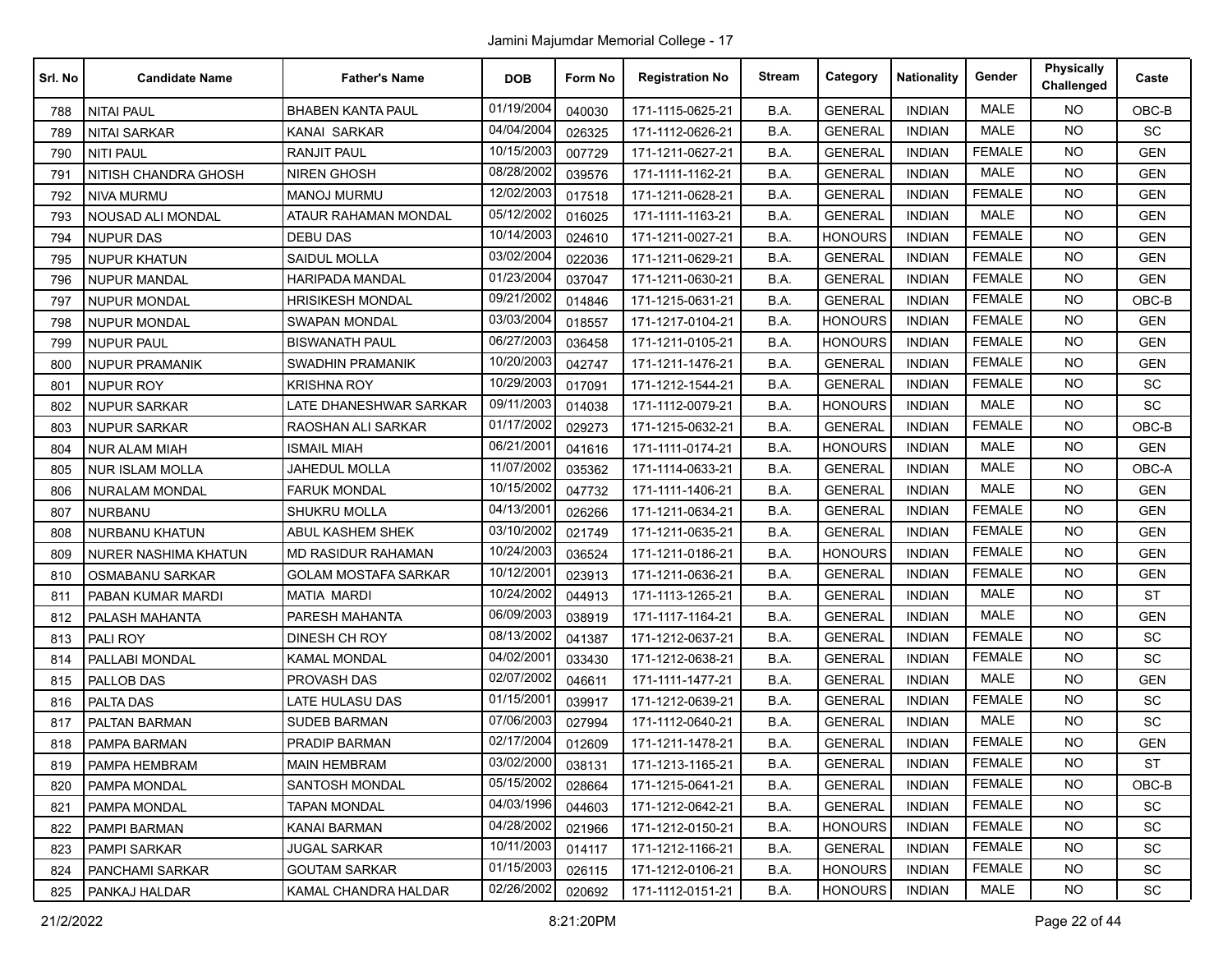| Srl. No | <b>Candidate Name</b> | <b>Father's Name</b>         | <b>DOB</b> | Form No | <b>Registration No</b> | <b>Stream</b> | Category       | <b>Nationality</b> | Gender        | <b>Physically</b><br>Challenged | Caste      |
|---------|-----------------------|------------------------------|------------|---------|------------------------|---------------|----------------|--------------------|---------------|---------------------------------|------------|
| 826     | PANKAJ ROY            | DHANANJAY ROY                | 06/25/2002 | 041336  | 171-1112-0643-21       | B.A.          | <b>GENERAL</b> | <b>INDIAN</b>      | <b>MALE</b>   | <b>NO</b>                       | SC         |
| 827     | <b>PAPAI DAS</b>      | <b>LABANYA DAS</b>           | 09/20/2003 | 036242  | 171-1111-0644-21       | B.A.          | <b>GENERAL</b> | <b>INDIAN</b>      | <b>MALE</b>   | <b>NO</b>                       | <b>GEN</b> |
| 828     | PAPAI PAUL            | BAPPA PAUL                   | 09/11/2003 | 035092  | 171-1111-0645-21       | B.A.          | <b>GENERAL</b> | <b>INDIAN</b>      | <b>MALE</b>   | <b>NO</b>                       | <b>GEN</b> |
| 829     | <b>PAPAI THAKUR</b>   | <b>SANKAR THAKUR</b>         | 08/02/2003 | 018928  | 171-1117-0646-21       | B.A.          | <b>GENERAL</b> | <b>INDIAN</b>      | <b>MALE</b>   | <b>NO</b>                       | <b>GEN</b> |
| 830     | PAPAN BARMAN          | <b>MAKHAN CHANDRA BARMAN</b> | 07/01/2003 | 029726  | 171-1111-1325-21       | B.A.          | <b>GENERAL</b> | <b>INDIAN</b>      | <b>MALE</b>   | <b>NO</b>                       | <b>GEN</b> |
| 831     | <b>PAPAN PAUL</b>     | PARTHA PAUL                  | 09/09/2003 | 030714  | 171-1111-0647-21       | B.A.          | <b>GENERAL</b> | <b>INDIAN</b>      | <b>MALE</b>   | <b>NO</b>                       | <b>GEN</b> |
| 832     | PAPIYA ROY            | PARESH ROY                   | 03/15/2003 | 032966  | 171-1212-1167-21       | B.A.          | <b>GENERAL</b> | <b>INDIAN</b>      | <b>FEMALE</b> | <b>NO</b>                       | SC         |
| 833     | PAPIYA SUTRADHAR      | LATE AMAL SUTRADHAR          | 02/19/2003 | 038140  | 171-1215-1168-21       | B.A.          | <b>GENERAL</b> | <b>INDIAN</b>      | <b>FEMALE</b> | <b>NO</b>                       | OBC-B      |
| 834     | PAPOLI BARMAN         | <b>RASEN BARMAN</b>          | 09/14/2003 | 018941  | 171-1212-0648-21       | B.A.          | <b>GENERAL</b> | <b>INDIAN</b>      | <b>FEMALE</b> | <b>NO</b>                       | SC         |
| 835     | PAPON CHANDRA DAS     | <b>RANJIT DAS</b>            | 02/01/2003 | 042832  | 171-1112-0649-21       | B.A.          | <b>GENERAL</b> | <b>INDIAN</b>      | <b>MALE</b>   | <b>NO</b>                       | <b>SC</b>  |
| 836     | PAPON SARKAR          | PROLOY SARKAR                | 11/01/2003 | 012379  | 171-1111-0080-21       | B.A.          | <b>HONOURS</b> | <b>INDIAN</b>      | <b>MALE</b>   | <b>NO</b>                       | GEN        |
| 837     | PAPPU KUMAR           | <b>NANDALAL KUMAR</b>        | 12/11/2002 | 012645  | 171-1117-1545-21       | B.A.          | <b>GENERAL</b> | <b>INDIAN</b>      | <b>MALE</b>   | <b>NO</b>                       | <b>GEN</b> |
| 838     | PAPPU ROY             | PURNO ROY                    | 12/08/2002 | 036831  | 171-1112-1546-21       | B.A.          | <b>GENERAL</b> | <b>INDIAN</b>      | <b>MALE</b>   | <b>NO</b>                       | SC         |
| 839     | PAPPU SARKAR          | <b>SUSHIL SARKAR</b>         | 07/28/2004 | 032211  | 171-1115-0650-21       | B.A.          | <b>GENERAL</b> | <b>INDIAN</b>      | <b>MALE</b>   | <b>NO</b>                       | OBC-B      |
| 840     | PARASH MOHANTA        | SUBHAS CHANDRA MOHANTA       | 07/06/2003 | 029941  | 171-1111-0651-21       | B.A.          | <b>GENERAL</b> | <b>INDIAN</b>      | <b>MALE</b>   | <b>NO</b>                       | <b>GEN</b> |
| 841     | PARBATI MONDAL        | <b>SUBRATA MONDAL</b>        | 08/15/2003 | 014252  | 171-1211-0652-21       | B.A.          | <b>GENERAL</b> | <b>INDIAN</b>      | <b>FEMALE</b> | <b>NO</b>                       | <b>GEN</b> |
| 842     | PARBATI PAHAN         | <b>NARESH PAHAN</b>          | 04/05/2002 | 031930  | 171-1213-0653-21       | B.A.          | <b>GENERAL</b> | <b>INDIAN</b>      | <b>FEMALE</b> | <b>NO</b>                       | <b>ST</b>  |
| 843     | PARINITA MANDAL       | <b>HIREN MANDAL</b>          | 06/25/2002 | 026528  | 171-1212-1479-21       | B.A.          | <b>GENERAL</b> | <b>INDIAN</b>      | <b>FEMALE</b> | NO                              | SC         |
| 844     | PARITOSH ROY          | GOUTAM ROY                   | 06/28/2001 | 040505  | 171-1112-1169-21       | B.A.          | <b>GENERAL</b> | <b>INDIAN</b>      | <b>MALE</b>   | <b>NO</b>                       | SC         |
| 845     | PARITOSH SARKAR       | LATE PARIMAL SARKAR          | 12/10/2002 | 044160  | 171-1112-0152-21       | B.A.          | <b>HONOURS</b> | <b>INDIAN</b>      | <b>MALE</b>   | <b>NO</b>                       | SC         |
| 846     | PARTHA BARMAN         | PRADIP BARMAN                | 05/20/2003 | 043366  | 171-1112-1170-21       | B.A.          | <b>GENERAL</b> | <b>INDIAN</b>      | <b>MALE</b>   | <b>NO</b>                       | SC         |
| 847     | PARTHA DEB            | <b>GOBINDA DEB</b>           | 11/19/2003 | 020041  | 171-1111-0654-21       | B.A.          | <b>GENERAL</b> | <b>INDIAN</b>      | <b>MALE</b>   | <b>NO</b>                       | <b>GEN</b> |
| 848     | PARTHADEV BARMAN      | <b>BIPUL BARMAN</b>          | 09/12/2003 | 021561  | 171-1112-0655-21       | B.A.          | <b>GENERAL</b> | <b>INDIAN</b>      | <b>MALE</b>   | <b>NO</b>                       | SC         |
| 849     | PAYEL BARMAN          | PRAKASH BARMAN               | 03/02/2002 | 004744  | 171-1212-0656-21       | B.A.          | <b>GENERAL</b> | <b>INDIAN</b>      | <b>FEMALE</b> | <b>NO</b>                       | SC         |
| 850     | PAYEL DAS             | <b>AMAL DAS</b>              | 04/09/2003 | 012709  | 171-1217-0153-21       | B.A.          | <b>HONOURS</b> | <b>INDIAN</b>      | <b>FEMALE</b> | <b>NO</b>                       | <b>GEN</b> |
| 851     | PAYEL DAS             | <b>GOBINDA DAS</b>           | 08/07/2003 | 036571  | 171-1215-0657-21       | B.A.          | <b>GENERAL</b> | <b>INDIAN</b>      | <b>FEMALE</b> | <b>NO</b>                       | OBC-B      |
| 852     | PAYEL MAHATO          | LATE NARENDRA NATH MAHATA    | 06/10/2000 | 026982  | 171-1211-1594-21       | B.A.          | <b>GENERAL</b> | <b>INDIAN</b>      | <b>FEMALE</b> | NO.                             | <b>GEN</b> |
| 853     | PAYEL MANDAL          | <b>BIJOY CHANDRA MANDAL</b>  | 12/18/2002 | 017524  | 171-1212-1171-21       | B.A.          | <b>GENERAL</b> | <b>INDIAN</b>      | <b>FEMALE</b> | <b>NO</b>                       | SC         |
| 854     | PAYEL SAHA            | <b>BISWAJIT SAHA</b>         | 03/24/2003 | 009069  | 171-1217-0028-21       | B.A.          | <b>HONOURS</b> | <b>INDIAN</b>      | <b>FEMALE</b> | <b>NO</b>                       | <b>GEN</b> |
| 855     | PAYEL SAHA            | PALASH SAHA                  | 03/13/2004 | 032583  | 171-1211-0658-21       | B.A.          | <b>GENERAL</b> | <b>INDIAN</b>      | <b>FEMALE</b> | <b>NO</b>                       | <b>GEN</b> |
| 856     | PAYEL SARKAR          | <b>LATE RANJIT SARKAR</b>    | 07/09/2002 | 035340  | 171-1211-0659-21       | B.A.          | <b>GENERAL</b> | <b>INDIAN</b>      | <b>FEMALE</b> | <b>NO</b>                       | <b>GEN</b> |
| 857     | PAYEL SING            | NIKHIL SING                  | 02/13/2001 | 015565  | 171-1211-0660-21       | B.A.          | <b>GENERAL</b> | INDIAN             | <b>FEMALE</b> | NO.                             | <b>GEN</b> |
| 858     | PIKAI SARKAR          | NARAYAN SARKAR               | 02/05/2001 | 032500  | 171-1111-0661-21       | B.A.          | <b>GENERAL</b> | <b>INDIAN</b>      | <b>MALE</b>   | NO.                             | <b>GEN</b> |
| 859     | PIKU ROY              | KALU ROY                     | 12/05/2003 | 043975  | 171-1212-0662-21       | B.A.          | <b>GENERAL</b> | <b>INDIAN</b>      | <b>FEMALE</b> | NO.                             | <b>SC</b>  |
| 860     | PINKI HALDAR          | <b>SUKUMAR HALDAR</b>        | 03/30/2001 | 029706  | 171-1212-0663-21       | B.A.          | <b>GENERAL</b> | <b>INDIAN</b>      | <b>FEMALE</b> | <b>NO</b>                       | SC         |
| 861     | PINKI MONDAL          | BIDUYAT MONDAL               | 07/17/2002 | 038332  | 171-1221-1326-21       | B.A.          | <b>GENERAL</b> | <b>INDIAN</b>      | <b>FEMALE</b> | <b>YES</b>                      | <b>GEN</b> |
| 862     | PINKI MONDAL          | PARITOSH MONDAL              | 04/26/2003 | 023918  | 171-1211-0664-21       | B.A.          | <b>GENERAL</b> | <b>INDIAN</b>      | <b>FEMALE</b> | NO.                             | <b>GEN</b> |
| 863     | PINKI MURMU           | SUNIL MURMU                  | 04/28/1999 | 003895  | 171-1213-1172-21       | B.A.          | <b>GENERAL</b> | <b>INDIAN</b>      | <b>FEMALE</b> | NO.                             | ST         |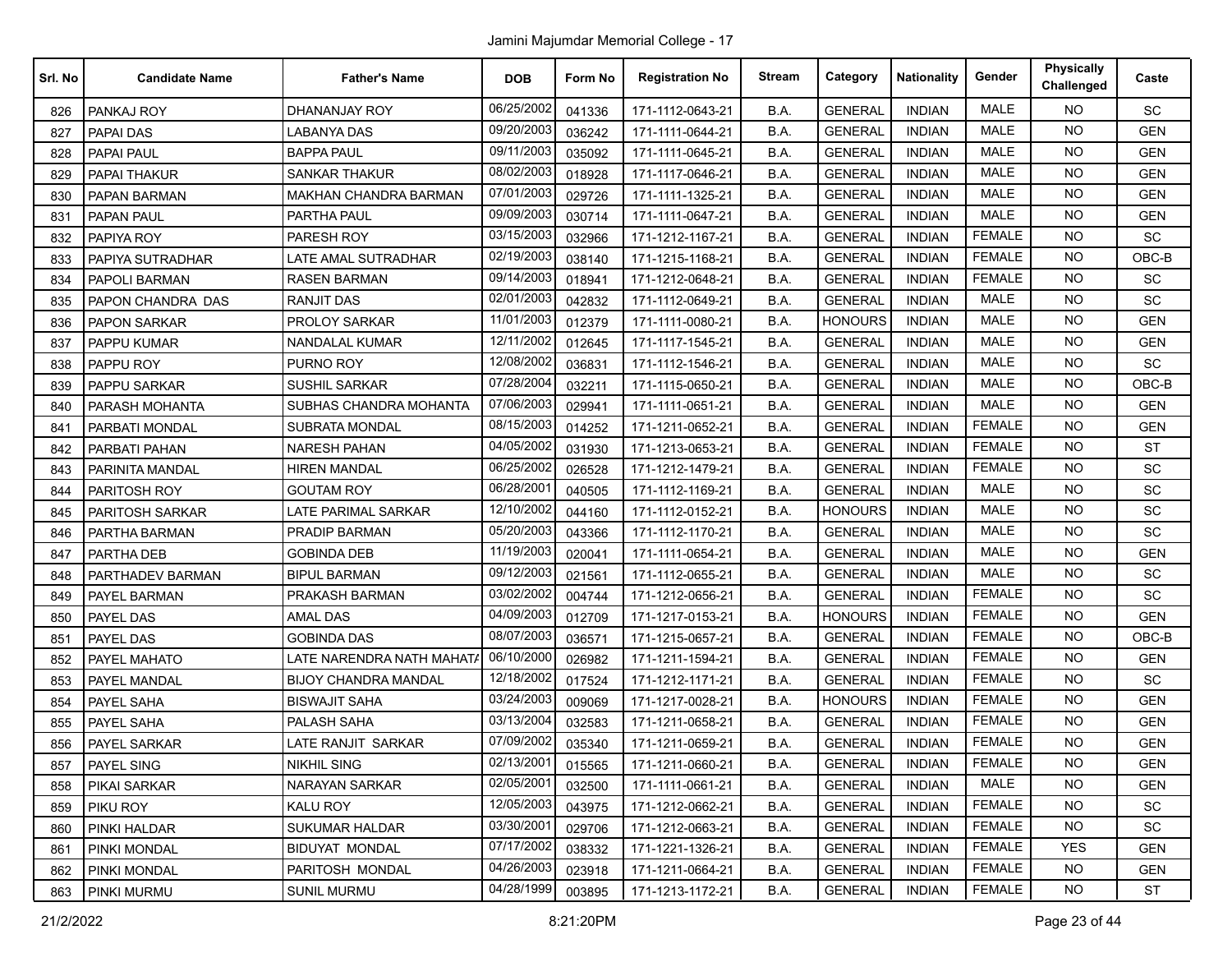| Srl. No | <b>Candidate Name</b> | <b>Father's Name</b>         | <b>DOB</b> | Form No | <b>Registration No</b> | <b>Stream</b> | Category       | <b>Nationality</b> | Gender        | <b>Physically</b><br>Challenged | Caste      |
|---------|-----------------------|------------------------------|------------|---------|------------------------|---------------|----------------|--------------------|---------------|---------------------------------|------------|
| 864     | <b>PINKI PAUL</b>     | <b>NIREN PAUL</b>            | 03/09/2003 | 031589  | 171-1211-1327-21       | B.A.          | <b>GENERAL</b> | <b>INDIAN</b>      | <b>FEMALE</b> | <b>NO</b>                       | <b>GEN</b> |
| 865     | PINKI SARKAR          | <b>RANJIT SARKAR</b>         | 08/25/2002 | 031876  | 171-1211-0666-21       | B.A.          | <b>GENERAL</b> | <b>INDIAN</b>      | <b>FEMALE</b> | <b>NO</b>                       | <b>GEN</b> |
| 866     | PINKI SARKAR          | DILIP SARKAR                 | 08/03/2003 | 016380  | 171-1211-0665-21       | B.A.          | <b>GENERAL</b> | <b>INDIAN</b>      | <b>FEMALE</b> | <b>NO</b>                       | <b>GEN</b> |
| 867     | PINKI SARKAR          | <b>DIPAK SARKAR</b>          | 06/04/1997 | 016128  | 171-1211-1173-21       | B.A.          | <b>GENERAL</b> | <b>INDIAN</b>      | <b>FEMALE</b> | <b>NO</b>                       | <b>GEN</b> |
| 868     | PINKU BARMAN          | <b>UTTAM BARMAN</b>          | 01/30/2004 | 014421  | 171-1112-0667-21       | B.A.          | <b>GENERAL</b> | <b>INDIAN</b>      | <b>MALE</b>   | <b>NO</b>                       | SC         |
| 869     | PINKU DEBNATH         | <b>SWAPAN DEBNATH</b>        | 12/07/2000 | 011191  | 171-1111-0668-21       | B.A.          | <b>GENERAL</b> | <b>INDIAN</b>      | <b>MALE</b>   | <b>NO</b>                       | <b>GEN</b> |
| 870     | PINTU MAJUMDER        | UTTAM MAJUMDER               | 11/17/2001 | 014186  | 171-1112-0669-21       | B.A.          | <b>GENERAL</b> | <b>INDIAN</b>      | <b>MALE</b>   | <b>NO</b>                       | SC         |
| 871     | PINTU MONDAL          | <b>NISHIT MONDAL</b>         | 10/02/2004 | 041715  | 171-1111-0670-21       | B.A.          | <b>GENERAL</b> | <b>INDIAN</b>      | <b>MALE</b>   | <b>NO</b>                       | <b>GEN</b> |
| 872     | PINTU RABIDAS         | <b>CHANAR RABIDAS</b>        | 10/15/2002 | 041474  | 171-1112-1407-21       | B.A.          | <b>GENERAL</b> | <b>INDIAN</b>      | <b>MALE</b>   | <b>NO</b>                       | SC         |
| 873     | PIU GHOSH             | <b>AJIT GHOSH</b>            | 11/26/2002 | 014575  | 171-1211-0671-21       | B.A.          | <b>GENERAL</b> | <b>INDIAN</b>      | <b>FEMALE</b> | <b>NO</b>                       | <b>GEN</b> |
| 874     | PIU SARKAR            | <b>SANJAY SARKAR</b>         | 02/23/2004 | 033813  | 171-1211-0672-21       | B.A.          | <b>GENERAL</b> | <b>INDIAN</b>      | <b>FEMALE</b> | <b>NO</b>                       | <b>GEN</b> |
| 875     | PIYALI BARMAN         | <b>ANIL BARMAN</b>           | 12/10/2003 | 026877  | 171-1212-0673-21       | B.A.          | <b>GENERAL</b> | <b>INDIAN</b>      | <b>FEMALE</b> | <b>NO</b>                       | SC         |
| 876     | <b>PIYALI BASAK</b>   | <b>BACHCHU BASAK</b>         | 08/21/2003 | 014533  | 171-1215-0107-21       | B.A.          | <b>HONOURS</b> | <b>INDIAN</b>      | <b>FEMALE</b> | <b>NO</b>                       | OBC-B      |
| 877     | PIYALI DAS            | <b>RANJIT DAS</b>            | 08/23/2004 | 009835  | 171-1211-0108-21       | B.A.          | <b>HONOURS</b> | <b>INDIAN</b>      | <b>FEMALE</b> | <b>NO</b>                       | <b>GEN</b> |
| 878     | PIYARA KHATUN         | <b>AJIJUL MONDAL</b>         | 03/10/2003 | 020986  | 171-1211-1574-21       | B.A.          | <b>GENERAL</b> | <b>INDIAN</b>      | <b>FEMALE</b> | <b>NO</b>                       | <b>GEN</b> |
| 879     | POLLAB MANDAL         | <b>BIKASH CHANDRA MANDAL</b> | 01/22/2002 | 035324  | 171-1112-0674-21       | B.A.          | <b>GENERAL</b> | <b>INDIAN</b>      | MALE          | <b>NO</b>                       | SC         |
| 880     | POPI KHATUN           | ANARUL HOQUE                 | 01/10/2004 | 021365  | 171-1211-0675-21       | B.A.          | <b>GENERAL</b> | <b>INDIAN</b>      | <b>FEMALE</b> | <b>NO</b>                       | <b>GEN</b> |
| 881     | POPI PAUL             | <b>UJJAL PAUL</b>            | 06/22/2004 | 018001  | 171-1211-0676-21       | B.A.          | <b>GENERAL</b> | <b>INDIAN</b>      | <b>FEMALE</b> | <b>NO</b>                       | <b>GEN</b> |
| 882     | POULAMI PRAMANIK      | LATE MINTU PRAMANIK          | 01/11/2004 | 028868  | 171-1215-1480-21       | B.A.          | <b>GENERAL</b> | <b>INDIAN</b>      | <b>FEMALE</b> | <b>NO</b>                       | $OBC-B$    |
| 883     | <b>PRADIP BARMAN</b>  | <b>BHUPEN BARMAN</b>         | 09/25/2003 | 042745  | 171-1112-0677-21       | B.A.          | <b>GENERAL</b> | <b>INDIAN</b>      | <b>MALE</b>   | <b>NO</b>                       | SC         |
| 884     | PRAGATI ROY           | LATE SUNIL CHANDRA ROY       | 11/30/2002 | 030155  | 171-1112-0678-21       | B.A.          | <b>GENERAL</b> | <b>INDIAN</b>      | <b>MALE</b>   | <b>NO</b>                       | SC         |
| 885     | PRAKASH DEBNATH       | PRADIP DEBNATH               | 08/23/2002 | 046054  | 171-1111-1174-21       | B.A.          | <b>GENERAL</b> | <b>INDIAN</b>      | <b>MALE</b>   | <b>NO</b>                       | <b>GEN</b> |
| 886     | <b>PRAMILA PAUL</b>   | PROMOD PAUL                  | 06/07/2002 | 033227  | 171-1215-0679-21       | B.A.          | <b>GENERAL</b> | <b>INDIAN</b>      | <b>FEMALE</b> | <b>NO</b>                       | $OBC-B$    |
| 887     | PRAMITA SARKAR        | <b>ASHOK KUMAR SARKAR</b>    | 12/20/2000 | 028536  | 171-1212-1481-21       | B.A.          | <b>GENERAL</b> | <b>INDIAN</b>      | <b>FEMALE</b> | <b>NO</b>                       | SC         |
| 888     | PRASANTA BARMAN       | AMAL CH BARMAN               | 06/08/2004 | 021788  | 171-1112-0680-21       | B.A.          | <b>GENERAL</b> | <b>INDIAN</b>      | <b>MALE</b>   | <b>NO</b>                       | SC         |
| 889     | PRASHANTA PAUL        | SAHARU PAUL                  | 03/15/2002 | 023117  | 171-1117-0681-21       | B.A.          | <b>GENERAL</b> | <b>INDIAN</b>      | <b>MALE</b>   | <b>NO</b>                       | <b>GEN</b> |
| 890     | <b>PRATIK BARMA</b>   | <b>ALOKE KR BARMA</b>        | 12/09/2003 | 028088  | 171-1112-0109-21       | B.A.          | <b>HONOURS</b> | <b>INDIAN</b>      | <b>MALE</b>   | <b>NO</b>                       | SC         |
| 891     | <b>PRATIK SAHA</b>    | <b>AJOY SAHA</b>             | 05/15/2003 | 030188  | 171-1111-1328-21       | B.A.          | <b>GENERAL</b> | <b>INDIAN</b>      | MALE          | <b>NO</b>                       | <b>GEN</b> |
| 892     | PRATIMA PAHAN         | RATILAL AHAN                 | 05/25/2002 | 029327  | 171-1213-0682-21       | B.A.          | <b>GENERAL</b> | <b>INDIAN</b>      | <b>FEMALE</b> | <b>NO</b>                       | <b>ST</b>  |
| 893     | <b>PRATIMA ROY</b>    | <b>BIMAL ROY</b>             | 05/02/2001 | 017506  | 171-1212-0683-21       | B.A.          | <b>GENERAL</b> | <b>INDIAN</b>      | <b>FEMALE</b> | <b>NO</b>                       | SC         |
| 894     | PRITAM KARMAKAR       | <b>JUDHISTHIR KARMAKAR</b>   | 09/12/2004 | 025312  | 171-1111-1547-21       | B.A.          | <b>GENERAL</b> | <b>INDIAN</b>      | <b>MALE</b>   | <b>NO</b>                       | <b>GEN</b> |
| 895     | PRITAM MONDAL         | <b>DEBABRATA MONDAL</b>      | 01/02/2004 | 013566  | 171-1115-0684-21       | B.A.          | <b>GENERAL</b> | <b>INDIAN</b>      | MALE          | NO                              | OBC-B      |
| 896     | PRITAM PRASAD         | <b>DINESH PRASAD</b>         | 05/06/2004 | 044727  | 171-1112-0110-21       | B.A.          | <b>HONOURS</b> | <b>INDIAN</b>      | MALE          | <b>NO</b>                       | <b>SC</b>  |
| 897     | PRITAM ROY            | <b>BIKASH ROY</b>            | 03/30/2003 | 032248  | 171-1111-0685-21       | B.A.          | <b>GENERAL</b> | <b>INDIAN</b>      | MALE          | <b>NO</b>                       | <b>GEN</b> |
| 898     | <b>PRITAM SAHA</b>    | PARESH SAHA                  | 03/23/2003 | 034771  | 171-1115-1266-21       | B.A.          | <b>GENERAL</b> | <b>INDIAN</b>      | MALE          | <b>NO</b>                       | OBC-B      |
| 899     | <b>PRITI BARMAN</b>   | <b>BIPUL BARMAN</b>          | 09/08/2003 | 014507  | 171-1212-0686-21       | B.A.          | <b>GENERAL</b> | <b>INDIAN</b>      | <b>FEMALE</b> | <b>NO</b>                       | SC         |
| 900     | PRITI DEBNATH         | <b>DILIP DEBNATH</b>         | 04/09/2003 | 014432  | 171-1211-0687-21       | B.A.          | <b>GENERAL</b> | <b>INDIAN</b>      | <b>FEMALE</b> | <b>NO</b>                       | <b>GEN</b> |
| 901     | <b>PRITI GHOSH</b>    | <b>NIKHIL GHOSH</b>          | 08/30/2003 | 020126  | 171-1221-1482-21       | B.A.          | <b>GENERAL</b> | <b>INDIAN</b>      | <b>FEMALE</b> | <b>YES</b>                      | GEN        |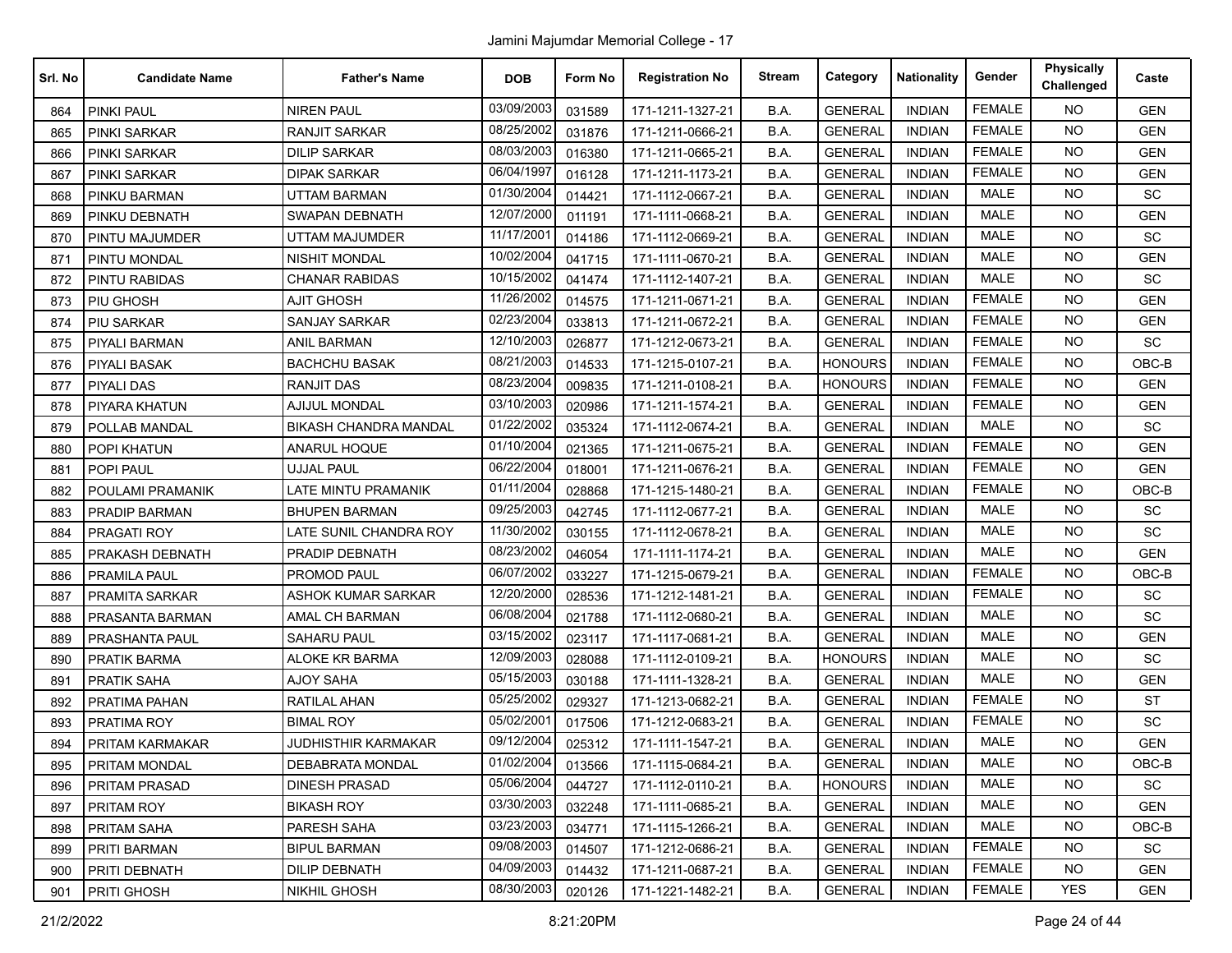| Srl. No | <b>Candidate Name</b>            | <b>Father's Name</b>         | <b>DOB</b> | Form No | <b>Registration No</b> | <b>Stream</b> | Category       | <b>Nationality</b> | Gender        | <b>Physically</b><br>Challenged | Caste      |
|---------|----------------------------------|------------------------------|------------|---------|------------------------|---------------|----------------|--------------------|---------------|---------------------------------|------------|
| 902     | <b>PRITI HAZRA</b>               | <b>ASHWINI HAZRA</b>         | 06/10/2003 | 025311  | 171-1212-1175-21       | B.A.          | <b>GENERAL</b> | <b>INDIAN</b>      | <b>FEMALE</b> | <b>NO</b>                       | SC         |
| 903     | PRITI PAUL                       | NAKUL PAUL                   | 06/17/2003 | 007252  | 171-1215-0029-21       | B.A.          | <b>HONOURS</b> | <b>INDIAN</b>      | <b>FEMALE</b> | <b>NO</b>                       | $OBC-B$    |
| 904     | PRITI ROY                        | TINKARI ROY                  | 09/30/2003 | 033511  | 171-1212-1483-21       | B.A.          | <b>GENERAL</b> | <b>INDIAN</b>      | <b>FEMALE</b> | <b>NO</b>                       | SC         |
| 905     | PRITILATA SARKAR                 | PROTAP CHANDRA SARKAR        | 05/08/2002 | 010034  | 171-1212-1329-21       | B.A.          | <b>GENERAL</b> | <b>INDIAN</b>      | <b>FEMALE</b> | <b>NO</b>                       | SC         |
| 906     | PRIYA BARMAN                     | LATE GOUTAM BARMAN           | 03/15/2004 | 032314  | 171-1212-1176-21       | B.A.          | <b>GENERAL</b> | <b>INDIAN</b>      | <b>FEMALE</b> | <b>NO</b>                       | SC         |
| 907     | PRIYA BARMAN                     | <b>TAPAN BARMAN</b>          | 02/26/2004 | 009389  | 171-1212-0030-21       | B.A.          | <b>HONOURS</b> | <b>INDIAN</b>      | <b>FEMALE</b> | <b>NO</b>                       | <b>SC</b>  |
| 908     | PRIYA BASAK                      | LATE NARAYAN BASAK           | 01/20/2003 | 007629  | 171-1211-1330-21       | B.A.          | <b>GENERAL</b> | <b>INDIAN</b>      | <b>FEMALE</b> | <b>NO</b>                       | <b>GEN</b> |
| 909     | <b>PRIYA BISWAS</b>              | PARITOSH BISWAS              | 03/04/2000 | 048428  | 171-1212-1575-21       | B.A.          | <b>GENERAL</b> | <b>INDIAN</b>      | <b>FEMALE</b> | <b>NO</b>                       | SC         |
| 910     | PRIYA DAS                        | <b>AMULYA DAS</b>            | 09/13/2001 | 028452  | 171-1212-1177-21       | B.A.          | <b>GENERAL</b> | <b>INDIAN</b>      | <b>FEMALE</b> | <b>NO</b>                       | SC         |
| 911     | PRIYA EKKA                       | LOBEN EKKA                   | 02/07/2003 | 029540  | 171-1213-0688-21       | B.A.          | <b>GENERAL</b> | <b>INDIAN</b>      | <b>FEMALE</b> | <b>NO</b>                       | <b>ST</b>  |
| 912     | PRIYA LAKRA                      | <b>AMALUS LAKRA</b>          | 08/10/2003 | 016273  | 171-1213-1178-21       | B.A.          | <b>GENERAL</b> | <b>INDIAN</b>      | <b>FEMALE</b> | <b>NO</b>                       | <b>ST</b>  |
| 913     | PRIYA MONDAL                     | <b>AKHIL MONDAL</b>          | 10/17/2002 | 032771  | 171-1211-0689-21       | B.A.          | <b>GENERAL</b> | <b>INDIAN</b>      | <b>FEMALE</b> | <b>NO</b>                       | <b>GEN</b> |
| 914     | PRIYA MONDAL                     | <b>AMAL MONDAL</b>           | 03/07/2003 | 030576  | 171-1211-0690-21       | B.A.          | <b>GENERAL</b> | <b>INDIAN</b>      | <b>FEMALE</b> | <b>NO</b>                       | <b>GEN</b> |
| 915     | PRIYA MONDAL                     | <b>BIBHUTI BHUSAN MONDAL</b> | 05/09/2003 | 043069  | 171-1211-1179-21       | B.A.          | <b>GENERAL</b> | <b>INDIAN</b>      | <b>FEMALE</b> | <b>NO</b>                       | <b>GEN</b> |
| 916     | PRIYA MONDAL                     | PARIMAL MONDAL               | 06/22/2004 | 018387  | 171-1215-0031-21       | B.A.          | <b>HONOURS</b> | <b>INDIAN</b>      | <b>FEMALE</b> | <b>NO</b>                       | OBC-B      |
| 917     | PRIYA ROY                        | PARITOSH ROY                 | 12/10/2002 | 033236  | 171-1212-0691-21       | B.A.          | <b>GENERAL</b> | <b>INDIAN</b>      | <b>FEMALE</b> | <b>NO</b>                       | SC         |
| 918     | PRIYA ROY                        | <b>KAMAL CH ROY</b>          | 03/10/2003 | 032206  | 171-1212-1408-21       | B.A.          | <b>GENERAL</b> | <b>INDIAN</b>      | <b>FEMALE</b> | <b>NO</b>                       | <b>SC</b>  |
| 919     | PRIYA SARKAR                     | LATE BIJAY SARKAR            | 04/22/2002 | 033196  | 171-1211-0692-21       | B.A.          | <b>GENERAL</b> | <b>INDIAN</b>      | <b>FEMALE</b> | <b>NO</b>                       | <b>GEN</b> |
| 920     | PRIYA SHIL                       | <b>RABI SHIL</b>             | 06/20/2002 | 040974  | 171-1211-1258-21       | B.A.          | <b>GENERAL</b> | <b>INDIAN</b>      | <b>FEMALE</b> | NO.                             | <b>GEN</b> |
| 921     | PRIYA SHIL                       | <b>SHANKAR SHIL</b>          | 12/16/2003 | 042579  | 171-1215-0693-21       | B.A.          | <b>GENERAL</b> | <b>INDIAN</b>      | <b>FEMALE</b> | <b>NO</b>                       | $OBC-B$    |
| 922     | PRIYANKA SAHA                    | PARITOSH SAHA                | 09/12/2003 | 015421  | 171-1217-0032-21       | B.A.          | <b>HONOURS</b> | <b>INDIAN</b>      | <b>FEMALE</b> | <b>NO</b>                       | <b>GEN</b> |
| 923     | PRIYANKA BARMAN                  | RAMANATH BARMAN              | 09/17/2003 | 004541  | 171-1212-0694-21       | B.A.          | <b>GENERAL</b> | <b>INDIAN</b>      | <b>FEMALE</b> | <b>NO</b>                       | SC         |
| 924     | PRIYANKA<br><b>BISWAKARMAKAR</b> | RABI BISWAKARMAKAR           | 04/15/2004 | 037085  | 171-1217-0695-21       | B.A.          | <b>GENERAL</b> | <b>INDIAN</b>      | <b>FEMALE</b> | <b>NO</b>                       | <b>GEN</b> |
| 925     | PRIYANKA DAS                     | PARTHA DAS                   | 06/15/2002 | 024819  | 171-1211-0696-21       | B.A.          | <b>GENERAL</b> | <b>INDIAN</b>      | <b>FEMALE</b> | <b>NO</b>                       | <b>GEN</b> |
| 926     | PRIYANKA DAS                     | <b>SUJIT DAS</b>             | 09/15/2001 | 017029  | 171-1221-0697-21       | B.A.          | <b>GENERAL</b> | <b>INDIAN</b>      | <b>FEMALE</b> | <b>YES</b>                      | <b>GEN</b> |
| 927     | PRIYANKA DAS                     | <b>UTTAM DAS</b>             | 12/25/2002 | 017477  | 171-1217-0698-21       | B.A.          | <b>GENERAL</b> | <b>INDIAN</b>      | <b>FEMALE</b> | <b>NO</b>                       | <b>GEN</b> |
| 928     | PRIYANKA GHOSH                   | <b>GOUR GHOSH</b>            | 11/08/2002 | 029881  | 171-1211-0699-21       | B.A.          | <b>GENERAL</b> | <b>INDIAN</b>      | <b>FEMALE</b> | <b>NO</b>                       | <b>GEN</b> |
| 929     | PRIYANKA GHOSH                   | <b>MINTU GHOSH</b>           | 09/19/2002 | 014784  | 171-1211-0700-21       | B.A.          | <b>GENERAL</b> | <b>INDIAN</b>      | <b>FEMALE</b> | <b>NO</b>                       | <b>GEN</b> |
| 930     | PRIYANKA KISKU                   | <b>BYADANATH KISKU</b>       | 02/05/2002 | 041453  | 171-1213-0701-21       | B.A.          | <b>GENERAL</b> | <b>INDIAN</b>      | <b>FEMALE</b> | <b>NO</b>                       | <b>ST</b>  |
| 931     | PRIYANKA OROW                    | <b>SANCHA OROW</b>           | 05/23/2002 | 023347  | 171-1213-1180-21       | B.A.          | <b>GENERAL</b> | <b>INDIAN</b>      | <b>FEMALE</b> | <b>NO</b>                       | <b>ST</b>  |
| 932     | <b>PRIYANKA ROY</b>              | PINTU ROY                    | 12/10/2003 | 031526  | 171-1212-0111-21       | B.A.          | <b>HONOURS</b> | <b>INDIAN</b>      | <b>FEMALE</b> | <b>NO</b>                       | <b>SC</b>  |
| 933     | PRIYANKA ROY                     | RANJAN ROY                   | 07/05/2003 | 042697  | 171-1212-0702-21       | B.A.          | <b>GENERAL</b> | <b>INDIAN</b>      | <b>FEMALE</b> | <b>NO</b>                       | SC         |
| 934     | PRIYANKA ROY                     | <b>SHACHIN ROY</b>           | 02/22/2003 | 014884  | 171-1212-0703-21       | B.A.          | <b>GENERAL</b> | <b>INDIAN</b>      | <b>FEMALE</b> | <b>NO</b>                       | SC         |
| 935     | <b>PRIYANKA SARKAR</b>           | ALOK SARKAR                  | 02/03/2003 | 017601  | 171-1212-0704-21       | B.A.          | <b>GENERAL</b> | <b>INDIAN</b>      | <b>FEMALE</b> | NO                              | <b>SC</b>  |
| 936     | PRIYANKA SARKAR                  | <b>BIKASH SARKAR</b>         | 08/13/2003 | 042606  | 171-1217-0705-21       | B.A.          | <b>GENERAL</b> | <b>INDIAN</b>      | <b>FEMALE</b> | <b>NO</b>                       | <b>GEN</b> |
| 937     | PRIYANKA SARKAR                  | <b>BIKASH SARKAR</b>         | 10/06/2002 | 036902  | 171-1211-0706-21       | B.A.          | <b>GENERAL</b> | <b>INDIAN</b>      | <b>FEMALE</b> | <b>NO</b>                       | <b>GEN</b> |
| 938     | <b>PRIYANKA SARKAR</b>           | NEPAL SARKAR                 | 05/01/2002 | 041443  | 171-1215-0707-21       | B.A.          | <b>GENERAL</b> | <b>INDIAN</b>      | <b>FEMALE</b> | <b>NO</b>                       | OBC-B      |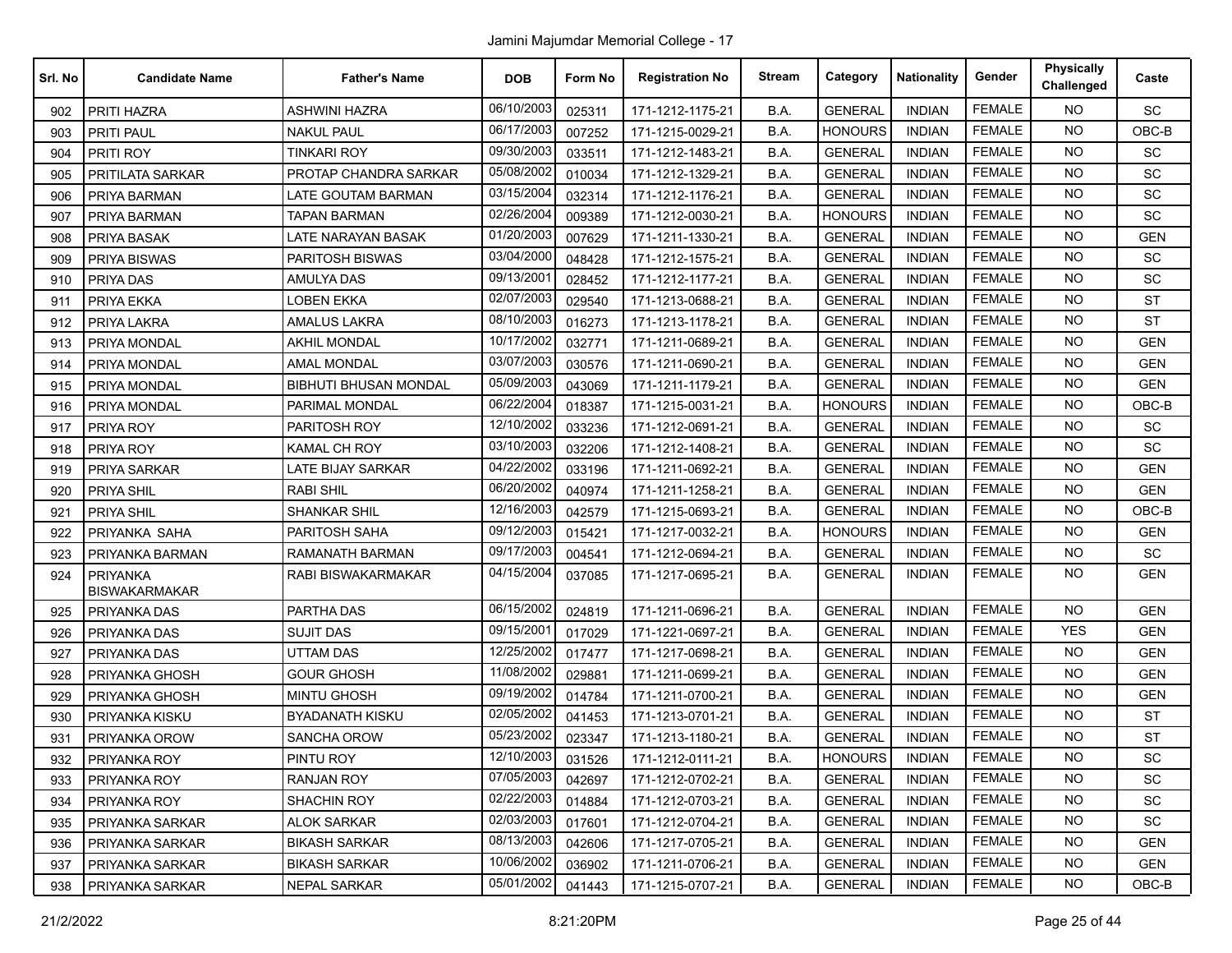Jamini Majumdar Memorial College - 17

| Srl. No | <b>Candidate Name</b> | <b>Father's Name</b>     | <b>DOB</b> | Form No | <b>Registration No</b> | <b>Stream</b> | Category       | <b>Nationality</b> | Gender        | Physically<br>Challenged | Caste      |
|---------|-----------------------|--------------------------|------------|---------|------------------------|---------------|----------------|--------------------|---------------|--------------------------|------------|
| 939     | PRIYANKA URAO         | <b>JOGAI URAO</b>        | 01/05/2003 | 015640  | 171-1213-0708-21       | B.A.          | <b>GENERAL</b> | <b>INDIAN</b>      | <b>FEMALE</b> | <b>NO</b>                | <b>ST</b>  |
| 940     | PRIYATOSH TUDU        | <b>MANTOSH TUDU</b>      | 10/18/2000 | 042708  | 171-1113-1409-21       | B.A.          | <b>GENERAL</b> | <b>INDIAN</b>      | MALE          | <b>NO</b>                | <b>ST</b>  |
| 941     | PRIYOTOSH TUDU        | <b>DURGA TUDU</b>        | 09/21/2003 | 027155  | 171-1113-1410-21       | B.A.          | <b>GENERAL</b> | <b>INDIAN</b>      | <b>MALE</b>   | NO.                      | <b>ST</b>  |
| 942     | <b>PRODIP PROSAD</b>  | <b>HARICHAN PROSAD</b>   | 04/20/2000 | 014145  | 171-1112-1331-21       | B.A.          | <b>GENERAL</b> | <b>INDIAN</b>      | <b>MALE</b>   | <b>NO</b>                | SC         |
| 943     | <b>PRODIP SOREN</b>   | SAMANAM SOREN            | 12/23/2000 | 046614  | 171-1113-0081-21       | B.A.          | <b>HONOURS</b> | <b>INDIAN</b>      | <b>MALE</b>   | <b>NO</b>                | <b>ST</b>  |
| 944     | PRODIPTA PAHAN        | <b>GOUR PAHAN</b>        | 12/31/2001 | 040618  | 171-1213-0709-21       | B.A.          | <b>GENERAL</b> | <b>INDIAN</b>      | <b>FEMALE</b> | <b>NO</b>                | <b>ST</b>  |
| 945     | PROSANTO HEMBROM      | PRADIP HEMBROM           | 07/07/2002 | 016668  | 171-1113-0710-21       | B.A.          | <b>GENERAL</b> | <b>INDIAN</b>      | <b>MALE</b>   | <b>NO</b>                | <b>ST</b>  |
| 946     | PROSENJIT DAS         | RANJIT DAS               | 02/15/2003 | 022978  | 171-1111-0711-21       | B.A.          | <b>GENERAL</b> | <b>INDIAN</b>      | <b>MALE</b>   | <b>NO</b>                | <b>GEN</b> |
| 947     | PROSHANTO MARDI       | <b>BIMAL MARDI</b>       | 06/01/2003 | 033449  | 171-1113-0154-21       | B.A.          | <b>HONOURS</b> | <b>INDIAN</b>      | <b>MALE</b>   | <b>NO</b>                | <b>ST</b>  |
| 948     | PROTIMA TUDU          | SHYAMAL TUDU             | 12/13/2002 | 030843  | 171-1213-0712-21       | B.A.          | <b>GENERAL</b> | <b>INDIAN</b>      | <b>FEMALE</b> | <b>NO</b>                | <b>ST</b>  |
| 949     | PUANM BARMAN          | <b>BINOD BARMAN</b>      | 05/15/2003 | 030485  | 171-1212-1181-21       | B.A.          | <b>GENERAL</b> | <b>INDIAN</b>      | <b>FEMALE</b> | <b>NO</b>                | SC         |
| 950     | <b>PUJA BARMAN</b>    | AMARESH CHANDRA BARMAN   | 06/16/2002 | 016888  | 171-1212-0714-21       | B.A.          | <b>GENERAL</b> | <b>INDIAN</b>      | <b>FEMALE</b> | <b>NO</b>                | SC         |
| 951     | <b>PUJA BARMAN</b>    | <b>DILIP BARMAN</b>      | 09/10/2002 | 040791  | 171-1212-0187-21       | B.A.          | <b>HONOURS</b> | <b>INDIAN</b>      | <b>FEMALE</b> | <b>NO</b>                | SC         |
| 952     | <b>PUJA BARMAN</b>    | <b>SUNIL BARMAN</b>      | 01/08/2003 | 019424  | 171-1212-0713-21       | B.A.          | <b>GENERAL</b> | <b>INDIAN</b>      | <b>FEMALE</b> | <b>NO</b>                | SC         |
| 953     | <b>PUJA BARMAN</b>    | <b>BALARAM BARMAN</b>    | 02/04/2001 | 038573  | 171-1212-1332-21       | B.A.          | <b>GENERAL</b> | <b>INDIAN</b>      | <b>FEMALE</b> | <b>NO</b>                | SC         |
| 954     | PUJA HANSDA           | <b>MONTOSH HANSDA</b>    | 12/20/2001 | 033465  | 171-1213-0715-21       | B.A.          | <b>GENERAL</b> | <b>INDIAN</b>      | <b>FEMALE</b> | <b>NO</b>                | <b>ST</b>  |
| 955     | PUJA MAHATO           | ASHOK NAHATO             | 07/07/2003 | 027110  | 171-1212-0716-21       | B.A.          | <b>GENERAL</b> | <b>INDIAN</b>      | <b>FEMALE</b> | <b>NO</b>                | SC         |
| 956     | PUJA ROY              | JHANTU ROY               | 03/27/2004 | 015596  | 171-1212-1595-21       | B.A.          | <b>GENERAL</b> | <b>INDIAN</b>      | <b>FEMALE</b> | NO.                      | SC         |
| 957     | PUJA ROY              | <b>SWAPAN ROY</b>        | 01/08/2004 | 014500  | 171-1212-1182-21       | B.A.          | <b>GENERAL</b> | <b>INDIAN</b>      | <b>FEMALE</b> | <b>NO</b>                | SC         |
| 958     | <b>PUJA SARKAR</b>    | <b>DILIP SARKAR</b>      | 06/15/2002 | 020698  | 171-1211-0033-21       | B.A.          | <b>HONOURS</b> | <b>INDIAN</b>      | <b>FEMALE</b> | <b>NO</b>                | <b>GEN</b> |
| 959     | <b>PUJA SARKAR</b>    | SANJOY SARKAR            | 10/08/2002 | 041133  | 171-1211-0112-21       | B.A.          | <b>HONOURS</b> | <b>INDIAN</b>      | <b>FEMALE</b> | <b>NO</b>                | <b>GEN</b> |
| 960     | <b>PULAK SARKAR</b>   | <b>DWIJEN SARKAR</b>     | 04/07/2003 | 041605  | 171-1111-0717-21       | B.A.          | <b>GENERAL</b> | <b>INDIAN</b>      | MALE          | NO.                      | <b>GEN</b> |
| 961     | <b>PURABI ROY</b>     | <b>UJJWAL ROY</b>        | 07/20/2003 | 018909  | 171-1212-0718-21       | B.A.          | <b>GENERAL</b> | <b>INDIAN</b>      | <b>FEMALE</b> | <b>NO</b>                | SC         |
| 962     | PURNIMA BARMAN        | <b>AKHIL BARMAN</b>      | 04/10/2004 | 016598  | 171-1212-0719-21       | B.A.          | <b>GENERAL</b> | <b>INDIAN</b>      | <b>FEMALE</b> | <b>NO</b>                | SC         |
| 963     | PURNIMA BARMAN        | <b>GOPAL BARMAN</b>      | 03/24/2002 | 001766  | 171-1212-0155-21       | B.A.          | <b>HONOURS</b> | <b>INDIAN</b>      | <b>FEMALE</b> | <b>NO</b>                | SC         |
| 964     | PURNIMA BARMAN        | <b>TARUN BARMAN</b>      | 07/01/2003 | 015849  | 171-1212-1333-21       | B.A.          | <b>GENERAL</b> | <b>INDIAN</b>      | <b>FEMALE</b> | NO.                      | SC         |
| 965     | PURNIMA CHAKRABORTY   | RANJAN CHAKRABORTY       | 08/11/2003 | 040755  | 171-1211-0720-21       | B.A.          | <b>GENERAL</b> | <b>INDIAN</b>      | <b>FEMALE</b> | <b>NO</b>                | <b>GEN</b> |
| 966     | PURNIMA DEY           | ADHIR KUMAR DEY          | 03/24/2004 | 031716  | 171-1211-0721-21       | B.A.          | <b>GENERAL</b> | <b>INDIAN</b>      | <b>FEMALE</b> | <b>NO</b>                | <b>GEN</b> |
| 967     | PURNIMA MURMU         | RABI MURMU               | 11/11/1999 | 042193  | 171-1211-1334-21       | B.A.          | <b>GENERAL</b> | <b>INDIAN</b>      | <b>FEMALE</b> | <b>NO</b>                | <b>GEN</b> |
| 968     | PURNIMA ROY           | <b>GYANENDRA ROY</b>     | 06/28/2002 | 033363  | 171-1212-0722-21       | B.A.          | <b>GENERAL</b> | <b>INDIAN</b>      | <b>FEMALE</b> | NO.                      | SC         |
| 969     | PURNIMA ROY           | <b>SHYAMAL ROY</b>       | 08/03/2001 | 036028  | 171-1212-0723-21       | B.A.          | <b>GENERAL</b> | <b>INDIAN</b>      | <b>FEMALE</b> | <b>NO</b>                | SC         |
| 970     | PUSPITA ROY           | JATINDRA NATH ROY        | 02/03/2002 | 039815  | 171-1212-0034-21       | B.A.          | <b>HONOURS</b> | <b>INDIAN</b>      | <b>FEMALE</b> | <b>NO</b>                | SC         |
| 971     | PUTUL LAKRA           | <b>TURIYA LAKRA</b>      | 03/02/1999 | 029771  | 171-1213-1183-21       | B.A.          | <b>GENERAL</b> | <b>INDIAN</b>      | <b>FEMALE</b> | <b>NO</b>                | <b>ST</b>  |
| 972     | PUTUL SHIL            | <b>BHABESH SHIL</b>      | 05/09/2004 | 031402  | 171-1215-0724-21       | B.A.          | <b>GENERAL</b> | <b>INDIAN</b>      | <b>FEMALE</b> | <b>NO</b>                | OBC-B      |
| 973     | RABBANI MONDAL        | <b>TOFAJJAL MONDAL</b>   | 01/10/2002 | 011981  | 171-1114-1548-21       | B.A.          | <b>GENERAL</b> | <b>INDIAN</b>      | MALE          | <b>NO</b>                | OBC-A      |
| 974     | RABBI SARKAR          | <b>RAJJAK SARKAR</b>     | 11/05/2002 | 043782  | 171-1111-1596-21       | B.A.          | <b>GENERAL</b> | <b>INDIAN</b>      | MALE          | <b>NO</b>                | <b>GEN</b> |
| 975     | RABEYA KHATUN         | <b>MANCHHUR ALI</b>      | 07/15/1999 | 003653  | 171-1211-0725-21       | B.A.          | <b>GENERAL</b> | <b>INDIAN</b>      | <b>FEMALE</b> | <b>NO</b>                | <b>GEN</b> |
| 976     | <b>RABIUL HOSSEN</b>  | <b>HACHAR ALI MONDAL</b> | 03/28/2001 | 035187  | 171-1111-1597-21       | B.A.          | <b>GENERAL</b> | <b>INDIAN</b>      | MALE          | <b>NO</b>                | <b>GEN</b> |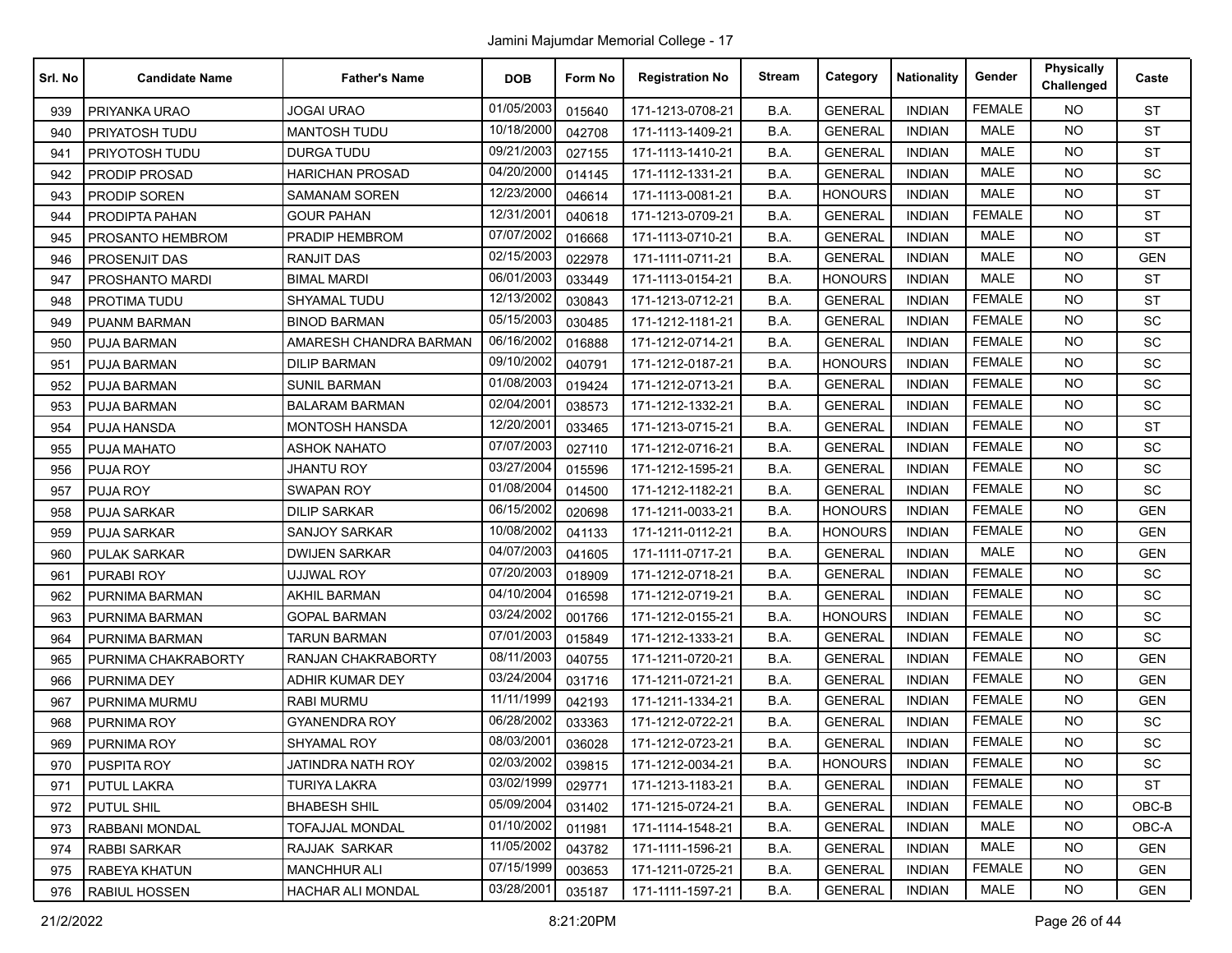| Srl. No | <b>Candidate Name</b>     | <b>Father's Name</b>          | <b>DOB</b> | Form No | <b>Registration No</b> | <b>Stream</b> | Category       | <b>Nationality</b> | Gender        | <b>Physically</b><br>Challenged | Caste      |
|---------|---------------------------|-------------------------------|------------|---------|------------------------|---------------|----------------|--------------------|---------------|---------------------------------|------------|
| 977     | <b>RABIUL MIAH</b>        | <b>SIRAJUL MIAH</b>           | 10/21/2002 | 043159  | 171-1111-1598-21       | B.A.          | <b>GENERAL</b> | <b>INDIAN</b>      | <b>MALE</b>   | <b>NO</b>                       | <b>GEN</b> |
| 978     | <b>RABIUL MONDAL</b>      | <b>MOTIJUR MONDAL</b>         | 01/01/2001 | 019348  | 171-1111-1184-21       | B.A.          | <b>GENERAL</b> | <b>INDIAN</b>      | <b>MALE</b>   | <b>NO</b>                       | <b>GEN</b> |
| 979     | <b>RACHANA ROY</b>        | PROBHAT KIRAN ROY             | 10/18/2001 | 019651  | 171-1212-0035-21       | B.A.          | <b>HONOURS</b> | <b>INDIAN</b>      | <b>FEMALE</b> | <b>NO</b>                       | SC         |
| 980     | <b>RADHA ROY</b>          | LT.SUJAN ROY                  | 09/04/2003 | 021885  | 171-1212-0726-21       | B.A.          | <b>GENERAL</b> | <b>INDIAN</b>      | <b>FEMALE</b> | <b>NO</b>                       | SC         |
| 981     | <b>RAFIKUL SARKAR</b>     | <b>TABIDUR SARKAR</b>         | 11/19/2003 | 030322  | 171-1111-0727-21       | B.A.          | <b>GENERAL</b> | <b>INDIAN</b>      | <b>MALE</b>   | <b>NO</b>                       | <b>GEN</b> |
| 982     | <b>RAHAMAN MONDAL</b>     | <b>NAJIBAR MONDAL</b>         | 08/13/2002 | 047233  | 171-1111-0728-21       | B.A.          | <b>GENERAL</b> | <b>INDIAN</b>      | <b>MALE</b>   | <b>NO</b>                       | <b>GEN</b> |
| 983     | <b>RAHAMAT ALI</b>        | RAFIKUL MIA                   | 11/21/2000 | 036823  | 171-1115-0729-21       | B.A.          | <b>GENERAL</b> | <b>INDIAN</b>      | <b>MALE</b>   | <b>NO</b>                       | OBC-B      |
| 984     | <b>RAHAMAT MONDAL</b>     | <b>SAHEBUDDIN MONDAL</b>      | 10/24/2003 | 027641  | 171-1111-0730-21       | B.A.          | <b>GENERAL</b> | <b>INDIAN</b>      | <b>MALE</b>   | <b>NO</b>                       | <b>GEN</b> |
| 985     | RAHAMAT ULLA ALAMIN       | RAFIKUL ISLAM MONDAL          | 10/09/2002 | 039157  | 171-1111-1185-21       | B.A.          | <b>GENERAL</b> | <b>INDIAN</b>      | <b>MALE</b>   | NO.                             | <b>GEN</b> |
| 986     | RAHAT SARKAR              | <b>HAIDAR ALI SARKAR</b>      | 03/18/2004 | 043846  | 171-1111-0731-21       | B.A.          | <b>GENERAL</b> | <b>INDIAN</b>      | <b>MALE</b>   | NO.                             | <b>GEN</b> |
| 987     | <b>RAHIMINA KHATUN</b>    | <b>RABBANI SARKAR</b>         | 04/24/1999 | 032845  | 171-1211-0732-21       | B.A.          | <b>GENERAL</b> | <b>INDIAN</b>      | <b>FEMALE</b> | <b>NO</b>                       | <b>GEN</b> |
| 988     | <b>RAHIT HOSSAIN</b>      | MOJAMMEL HOQUE                | 03/25/2002 | 037002  | 171-1111-0733-21       | B.A.          | <b>GENERAL</b> | <b>INDIAN</b>      | <b>MALE</b>   | <b>NO</b>                       | <b>GEN</b> |
| 989     | <b>RAHUL AMIN</b>         | <b>CHHAIDUL MIAH</b>          | 06/20/2003 | 040597  | 171-1114-0734-21       | B.A.          | <b>GENERAL</b> | <b>INDIAN</b>      | MALE          | NO.                             | OBC-A      |
| 990     | RAHUL BARMAN              | GOPESH CHANDRA BARMAN         | 12/08/2002 | 034695  | 171-1112-1267-21       | B.A.          | <b>GENERAL</b> | <b>INDIAN</b>      | <b>MALE</b>   | <b>NO</b>                       | <b>SC</b>  |
| 991     | <b>RAHUL BARMAN</b>       | KANAK CHANDRA BARMAN          | 02/23/2003 | 041155  | 171-1112-0735-21       | B.A.          | <b>GENERAL</b> | <b>INDIAN</b>      | <b>MALE</b>   | <b>NO</b>                       | <b>SC</b>  |
| 992     | <b>RAHUL BARMAN</b>       | <b>RUP BARMAN</b>             | 02/23/2004 | 015568  | 171-1112-0736-21       | B.A.          | <b>GENERAL</b> | <b>INDIAN</b>      | <b>MALE</b>   | <b>NO</b>                       | SC         |
| 993     | <b>RAHUL BESRA</b>        | <b>NAREN BESRA</b>            | 12/20/2001 | 012919  | 171-1113-0737-21       | B.A.          | <b>GENERAL</b> | <b>INDIAN</b>      | <b>MALE</b>   | NO.                             | <b>ST</b>  |
| 994     | RAHUL DAS                 | <b>PINTU DAS</b>              | 12/27/1998 | 019587  | 171-1111-0738-21       | B.A.          | <b>GENERAL</b> | <b>INDIAN</b>      | <b>MALE</b>   | <b>NO</b>                       | <b>GEN</b> |
| 995     | <b>RAHUL MONDAL</b>       | <b>EJARUL MONDAL</b>          | 01/21/2003 | 024459  | 171-1111-0739-21       | B.A.          | <b>GENERAL</b> | <b>INDIAN</b>      | <b>MALE</b>   | NO.                             | <b>GEN</b> |
| 996     | <b>RAHUL MONDAL</b>       | RAMANANDA MONDAL              | 12/17/2003 | 010083  | 171-1112-0113-21       | B.A.          | <b>HONOURS</b> | <b>INDIAN</b>      | <b>MALE</b>   | <b>NO</b>                       | SC         |
| 997     | <b>RAHUL MONDAL</b>       | <b>RINKU MONDAL</b>           | 04/06/2003 | 033032  | 171-1111-1186-21       | B.A.          | <b>GENERAL</b> | <b>INDIAN</b>      | <b>MALE</b>   | NO.                             | <b>GEN</b> |
| 998     | <b>RAHUL SARKAR</b>       | <b>BISHNU PADA SARKAR</b>     | 08/15/2002 | 021014  | 171-1111-0036-21       | B.A.          | <b>HONOURS</b> | <b>INDIAN</b>      | MALE          | <b>NO</b>                       | <b>GEN</b> |
| 999     | <b>RAHUL SARKAR</b>       | <b>HABIBUR RAHAMAN SARKAR</b> | 04/03/2001 | 042829  | 171-1114-0740-21       | B.A.          | <b>GENERAL</b> | <b>INDIAN</b>      | <b>MALE</b>   | NO.                             | OBC-A      |
| 1000    | <b>RAJ DAS</b>            | <b>NIKHIL DAS</b>             | 10/16/2002 | 032109  | 171-1111-1187-21       | B.A.          | <b>GENERAL</b> | <b>INDIAN</b>      | <b>MALE</b>   | <b>NO</b>                       | <b>GEN</b> |
| 1001    | <b>RAJ MONDAL</b>         | PARITOSH MONDAL               | 05/17/2003 | 023177  | 171-1117-0156-21       | B.A.          | <b>HONOURS</b> | <b>INDIAN</b>      | <b>MALE</b>   | NO.                             | <b>GEN</b> |
| 1002    | <b>RAJ SHEKH</b>          | MAJIBAR SHEKH                 | 04/22/2003 | 027499  | 171-1114-0741-21       | B.A.          | <b>GENERAL</b> | <b>INDIAN</b>      | <b>MALE</b>   | <b>NO</b>                       | OBC-A      |
| 1003    | <b>RAJASHREE BISWAS</b>   | <b>DEBABRATA BISWAS</b>       | 11/25/2003 | 020717  | 171-1212-0742-21       | B.A.          | <b>GENERAL</b> | <b>INDIAN</b>      | <b>FEMALE</b> | <b>NO</b>                       | SC         |
| 1004    | <b>RAJEN BHUIYA</b>       | KITAB BHUIYA                  | 10/04/2002 | 031776  | 171-1112-1549-21       | B.A.          | <b>GENERAL</b> | <b>INDIAN</b>      | <b>MALE</b>   | <b>NO</b>                       | SC         |
| 1005    | RAJESH LAKRA              | <b>SOMA LAKRA</b>             | 04/03/2001 | 023293  | 171-1113-0743-21       | B.A.          | <b>GENERAL</b> | <b>INDIAN</b>      | <b>MALE</b>   | NO.                             | <b>ST</b>  |
| 1006    | <b>RAJESH ROY</b>         | RAMESH ROY                    | 12/29/2002 | 026455  | 171-1112-0744-21       | B.A.          | <b>GENERAL</b> | <b>INDIAN</b>      | <b>MALE</b>   | <b>NO</b>                       | SC         |
| 1007    | RAJIB ALI SHAH FAKIR      | MOJAFFAR ALI SHAH FAKIR       | 10/08/2002 | 040608  | 171-1111-0745-21       | B.A.          | <b>GENERAL</b> | <b>INDIAN</b>      | <b>MALE</b>   | <b>NO</b>                       | <b>GEN</b> |
| 1008    | <b>RAJIB DAS</b>          | NIRANJAN DAS                  | 03/01/2003 | 029072  | 171-1111-1335-21       | B.A.          | <b>GENERAL</b> | <b>INDIAN</b>      | MALE          | NO.                             | <b>GEN</b> |
| 1009    | RAJIBUL SARDAR            | <b>MAJIDUR RAHAMAN SARDAR</b> | 12/30/2000 | 036654  | 171-1111-0746-21       | B.A.          | <b>GENERAL</b> | <b>INDIAN</b>      | MALE          | <b>NO</b>                       | <b>GEN</b> |
| 1010    | RAJIYA KHATUN             | <b>REJAUL MIAH</b>            | 02/15/2003 | 031712  | 171-1214-1484-21       | B.A.          | <b>GENERAL</b> | <b>INDIAN</b>      | <b>FEMALE</b> | <b>NO</b>                       | OBC-A      |
| 1011    | <b>RAJJAK SARKAR</b>      | <b>AMCHAR SARKAR</b>          | 05/17/2002 | 034156  | 171-1111-0747-21       | B.A.          | <b>GENERAL</b> | <b>INDIAN</b>      | MALE          | <b>NO</b>                       | <b>GEN</b> |
| 1012    | <b>RAJKUMAR SUTRADHAR</b> | KRISHNA CHANDRA SUTRADHA      | 12/28/2003 | 049022  | 171-1111-0082-21       | B.A.          | <b>HONOURS</b> | <b>INDIAN</b>      | MALE          | NO.                             | <b>GEN</b> |
| 1013    | RAJU BARMAN               | KANAK CHANDRA BARMAN          | 04/07/2002 | 041109  | 171-1112-0748-21       | B.A.          | <b>GENERAL</b> | INDIAN             | MALE          | NO.                             | SC         |
| 1014    | <b>RAJU DAS</b>           | <b>SANTOSH DAS</b>            | 06/25/2001 | 015016  | 171-1112-1188-21       | B.A.          | <b>GENERAL</b> | <b>INDIAN</b>      | MALE          | NO.                             | <b>SC</b>  |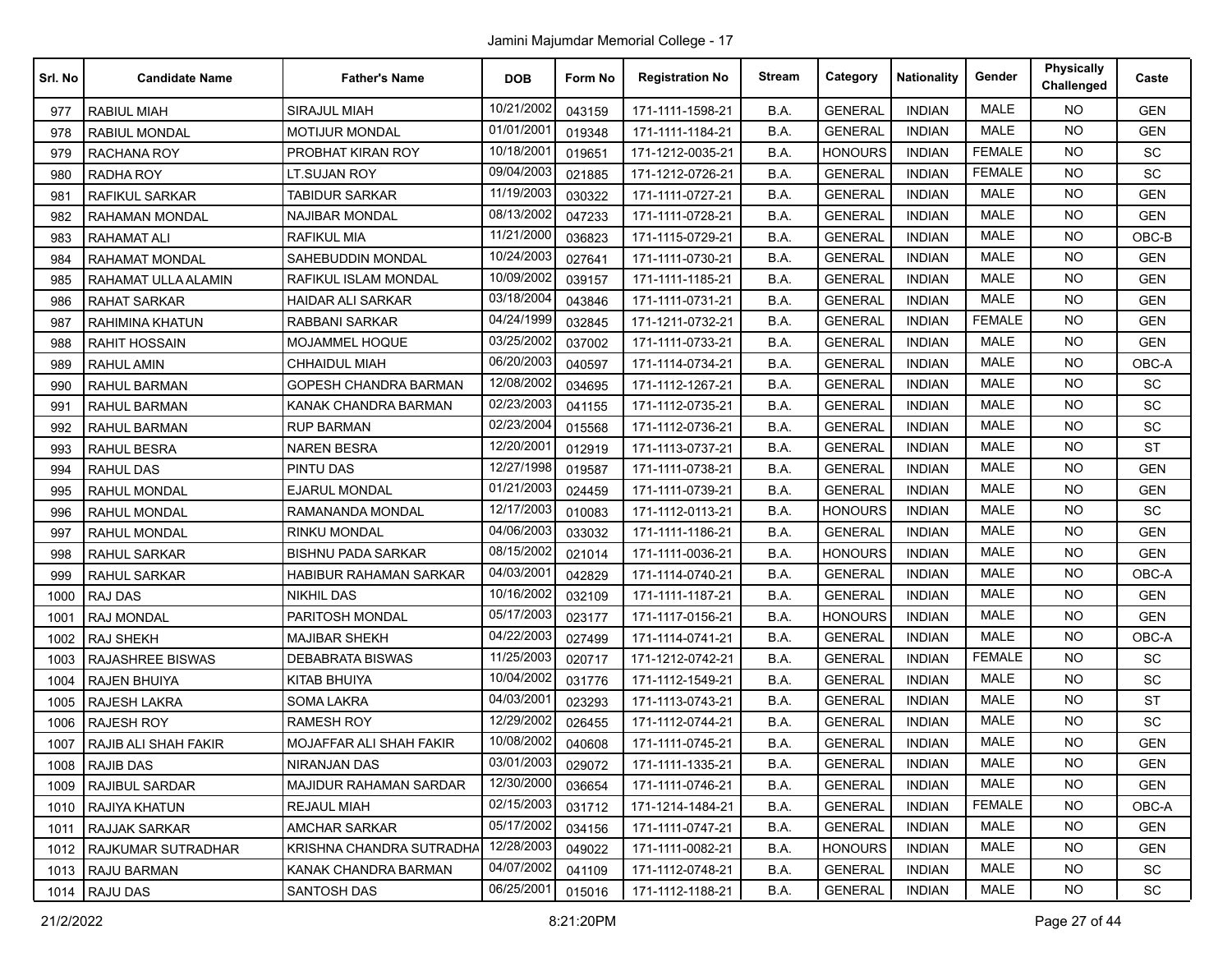| Srl. No | <b>Candidate Name</b>      | <b>Father's Name</b>    | <b>DOB</b> | Form No | <b>Registration No</b> | <b>Stream</b> | Category       | <b>Nationality</b> | Gender        | <b>Physically</b><br>Challenged | Caste      |
|---------|----------------------------|-------------------------|------------|---------|------------------------|---------------|----------------|--------------------|---------------|---------------------------------|------------|
| 1015    | <b>RAJU MONDAL</b>         | <b>DULAL MONDAL</b>     | 10/12/2003 | 035001  | 171-1111-0749-21       | B.A.          | <b>GENERAL</b> | <b>INDIAN</b>      | <b>MALE</b>   | <b>NO</b>                       | <b>GEN</b> |
| 1016    | RAJU MURMU                 | LATE JAGANNATH MURMU    | 09/13/2000 | 009681  | 171-1113-1411-21       | B.A.          | <b>GENERAL</b> | <b>INDIAN</b>      | <b>MALE</b>   | <b>NO</b>                       | <b>ST</b>  |
| 1017    | <b>RAJU PROSAD</b>         | SAMRAJ PROSAD           | 05/25/2004 | 034644  | 171-1111-0750-21       | B.A.          | <b>GENERAL</b> | <b>INDIAN</b>      | MALE          | <b>NO</b>                       | <b>GEN</b> |
| 1018    | <b>RAKESH BARMAN</b>       | PRADIP BARMAN           | 06/12/2003 | 012283  | 171-1112-0751-21       | B.A.          | <b>GENERAL</b> | <b>INDIAN</b>      | <b>MALE</b>   | <b>NO</b>                       | SC         |
| 1019    | <b>RAKESH BHUIMALI</b>     | RANJIT KUMAR BHUIMALI   | 10/01/2002 | 019476  | 171-1112-1550-21       | B.A.          | <b>GENERAL</b> | <b>INDIAN</b>      | <b>MALE</b>   | <b>NO</b>                       | SC         |
| 1020    | <b>RAKESH DAS</b>          | <b>SURESH DAS</b>       | 12/02/2003 | 019661  | 171-1111-0752-21       | B.A.          | <b>GENERAL</b> | <b>INDIAN</b>      | <b>MALE</b>   | <b>NO</b>                       | <b>GEN</b> |
| 1021    | <b>RAKESH MOHANTA</b>      | NITAI MOHANTA           | 04/08/2004 | 039522  | 171-1111-0753-21       | B.A.          | <b>GENERAL</b> | <b>INDIAN</b>      | <b>MALE</b>   | <b>NO</b>                       | <b>GEN</b> |
| 1022    | <b>RAKHI BARMAN</b>        | RABIN BARMAN            | 10/06/2002 | 031192  | 171-1212-0754-21       | B.A.          | <b>GENERAL</b> | <b>INDIAN</b>      | <b>FEMALE</b> | <b>NO</b>                       | SC         |
| 1023    | <b>RAKHI BARMAN</b>        | <b>SUJIT BARMAN</b>     | 08/29/2002 | 037269  | 171-1212-0755-21       | B.A.          | <b>GENERAL</b> | <b>INDIAN</b>      | <b>FEMALE</b> | <b>NO</b>                       | SC         |
| 1024    | RAKHI BASAK                | <b>JYOTISH BASAK</b>    | 12/17/2003 | 013702  | 171-1215-0756-21       | B.A.          | <b>GENERAL</b> | <b>INDIAN</b>      | <b>FEMALE</b> | <b>NO</b>                       | OBC-B      |
| 1025    | <b>RAKHI MAHATO</b>        | SANKAR MAHATO           | 05/09/2001 | 029951  | 171-1211-0757-21       | B.A.          | <b>GENERAL</b> | <b>INDIAN</b>      | <b>FEMALE</b> | <b>NO</b>                       | <b>GEN</b> |
| 1026    | <b>RAKHI ROY</b>           | <b>NABANU ROY</b>       | 02/01/2004 | 037536  | 171-1212-0758-21       | B.A.          | <b>GENERAL</b> | <b>INDIAN</b>      | <b>FEMALE</b> | <b>NO</b>                       | SC         |
| 1027    | <b>RAKHI ROY</b>           | <b>RANEN ROY</b>        | 08/12/2003 | 032670  | 171-1212-0759-21       | B.A.          | <b>GENERAL</b> | <b>INDIAN</b>      | <b>FEMALE</b> | <b>NO</b>                       | SC         |
| 1028    | <b>RAKHI ROY</b>           | SHYAMAL ROY             | 05/20/2002 | 041023  | 171-1212-1599-21       | B.A.          | <b>GENERAL</b> | <b>INDIAN</b>      | <b>FEMALE</b> | <b>NO</b>                       | <b>SC</b>  |
| 1029    | <b>RAKHIB SARKAR</b>       | RAHIMUDDIN SARKAR       | 08/28/2003 | 040540  | 171-1111-0760-21       | B.A.          | <b>GENERAL</b> | <b>INDIAN</b>      | <b>MALE</b>   | <b>NO</b>                       | <b>GEN</b> |
| 1030    | <b>RAKHIBA KHATUN</b>      | RAJJAK MIYA             | 10/27/2002 | 032587  | 171-1211-1600-21       | B.A.          | <b>GENERAL</b> | <b>INDIAN</b>      | <b>FEMALE</b> | <b>NO</b>                       | <b>GEN</b> |
| 1031    | <b>RAKIB HOSSAIN MOLLA</b> | <b>MAHABUR MOLLA</b>    | 02/18/2004 | 041892  | 171-1111-1551-21       | B.A.          | <b>GENERAL</b> | <b>INDIAN</b>      | <b>MALE</b>   | <b>NO</b>                       | <b>GEN</b> |
| 1032    | <b>RAKIB MANDAL</b>        | KHALILUR RAHAMAN MONDAL | 12/09/2002 | 023579  | 171-1111-1601-21       | B.A.          | <b>GENERAL</b> | <b>INDIAN</b>      | <b>MALE</b>   | <b>NO</b>                       | <b>GEN</b> |
| 1033    | <b>RAKIB SARKAR</b>        | <b>MOKTADIR SARKAR</b>  | 10/13/2001 | 035587  | 171-1111-0761-21       | B.A.          | <b>GENERAL</b> | <b>INDIAN</b>      | <b>MALE</b>   | <b>NO</b>                       | <b>GEN</b> |
| 1034    | <b>RAKIB SARKAR</b>        | <b>OHAB SARKAR</b>      | 10/02/2000 | 043164  | 171-1114-1336-21       | B.A.          | <b>GENERAL</b> | <b>INDIAN</b>      | MALE          | <b>NO</b>                       | OBC-A      |
| 1035    | <b>RAKIBUL ISLAM</b>       | KOCHHIRUDDIN MIAH       | 03/11/2001 | 049005  | 171-1111-0212-21       | B.A.          | <b>GENERAL</b> | <b>INDIAN</b>      | <b>MALE</b>   | <b>NO</b>                       | <b>GEN</b> |
| 1036    | <b>RAKIBUL ISLAM</b>       | <b>MAJIDUR ISLAM</b>    | 06/12/2002 | 020220  | 171-1111-1337-21       | B.A.          | <b>GENERAL</b> | <b>INDIAN</b>      | <b>MALE</b>   | <b>NO</b>                       | <b>GEN</b> |
| 1037    | <b>RAM MURMU</b>           | <b>BINOD MURMU</b>      | 11/04/2003 | 031917  | 171-1113-1602-21       | B.A.          | <b>GENERAL</b> | <b>INDIAN</b>      | <b>MALE</b>   | <b>NO</b>                       | <b>ST</b>  |
| 1038    | RAMA KARMAKAR              | <b>SISIR KARMAKAR</b>   | 05/03/2002 | 036061  | 171-1215-0762-21       | B.A.          | <b>GENERAL</b> | <b>INDIAN</b>      | <b>FEMALE</b> | <b>NO</b>                       | OBC-B      |
| 1039    | <b>RAMA MANDAL</b>         | <b>RANJIT MANDAL</b>    | 04/10/2004 | 018122  | 171-1212-0037-21       | B.A.          | <b>HONOURS</b> | <b>INDIAN</b>      | <b>FEMALE</b> | <b>NO</b>                       | SC         |
| 1040    | RAMGOPAL ADHIKARY          | RAMKRISHNA ADHIKARY     | 01/16/2004 | 039408  | 171-1111-1485-21       | B.A.          | <b>GENERAL</b> | <b>INDIAN</b>      | <b>MALE</b>   | <b>NO</b>                       | <b>GEN</b> |
| 1041    | <b>RAMITA BARMAN</b>       | RANJIT BARMAN           | 01/02/2003 | 020781  | 171-1212-0763-21       | B.A.          | <b>GENERAL</b> | <b>INDIAN</b>      | <b>FEMALE</b> | <b>NO</b>                       | SC         |
| 1042    | RAMJAN MANDAL              | RAICHUDDIN MANDAL       | 12/08/2000 | 022826  | 171-1111-0764-21       | B.A.          | <b>GENERAL</b> | <b>INDIAN</b>      | <b>MALE</b>   | <b>NO</b>                       | <b>GEN</b> |
| 1043    | <b>RANA MAHATO</b>         | SAHADEB MAHATO          | 10/17/2001 | 033156  | 171-1111-0765-21       | B.A.          | <b>GENERAL</b> | <b>INDIAN</b>      | <b>MALE</b>   | <b>NO</b>                       | <b>GEN</b> |
| 1044    | <b>RANA MONDAL</b>         | ARUN CHANDRA MONDAL     | 03/19/2003 | 020227  | 171-1111-0766-21       | B.A.          | <b>GENERAL</b> | <b>INDIAN</b>      | <b>MALE</b>   | <b>NO</b>                       | <b>GEN</b> |
| 1045    | <b>RANA MONDAL</b>         | <b>BIPUL MONDAL</b>     | 11/13/2002 | 030124  | 171-1112-1338-21       | B.A.          | <b>GENERAL</b> | <b>INDIAN</b>      | <b>MALE</b>   | <b>NO</b>                       | SC         |
|         | 1046   RANA ORAW           | <b>KALICHARAN ORAW</b>  | 01/04/2003 | 041857  | 171-1113-1189-21       | B.A.          | <b>GENERAL</b> | <b>INDIAN</b>      | MALE          | NO                              | <b>ST</b>  |
| 1047    | RANABRATA SARKAR           | <b>RANADHIR SARKAR</b>  | 03/13/2003 | 031329  | 171-1115-0767-21       | B.A.          | <b>GENERAL</b> | <b>INDIAN</b>      | MALE          | <b>NO</b>                       | OBC-B      |
| 1048    | <b>RANIMA ROY</b>          | SUSHIL ROY              | 04/16/2004 | 041198  | 171-1212-0175-21       | B.A.          | <b>HONOURS</b> | <b>INDIAN</b>      | <b>FEMALE</b> | <b>NO</b>                       | <b>SC</b>  |
| 1049    | <b>RANJAN DAS</b>          | <b>DINESH DAS</b>       | 05/31/2000 | 014489  | 171-1112-1486-21       | B.A.          | <b>GENERAL</b> | <b>INDIAN</b>      | MALE          | <b>NO</b>                       | SC         |
| 1050    | <b>RANJIT ROY</b>          | PRAFULLA CHANDRA ROY    | 05/15/2003 | 020142  | 171-1112-0768-21       | B.A.          | <b>GENERAL</b> | <b>INDIAN</b>      | MALE          | <b>NO</b>                       | <b>SC</b>  |
| 1051    | <b>RANTU DAS</b>           | RAJU DAS                | 07/10/2003 | 041040  | 171-1111-1603-21       | B.A.          | <b>GENERAL</b> | <b>INDIAN</b>      | MALE          | <b>NO</b>                       | <b>GEN</b> |
| 1052    | <b>RANU BARMAN</b>         | <b>DILIP BARMAN</b>     | 12/03/2003 | 048033  | 171-1212-0769-21       | B.A.          | <b>GENERAL</b> | <b>INDIAN</b>      | <b>FEMALE</b> | <b>NO</b>                       | <b>SC</b>  |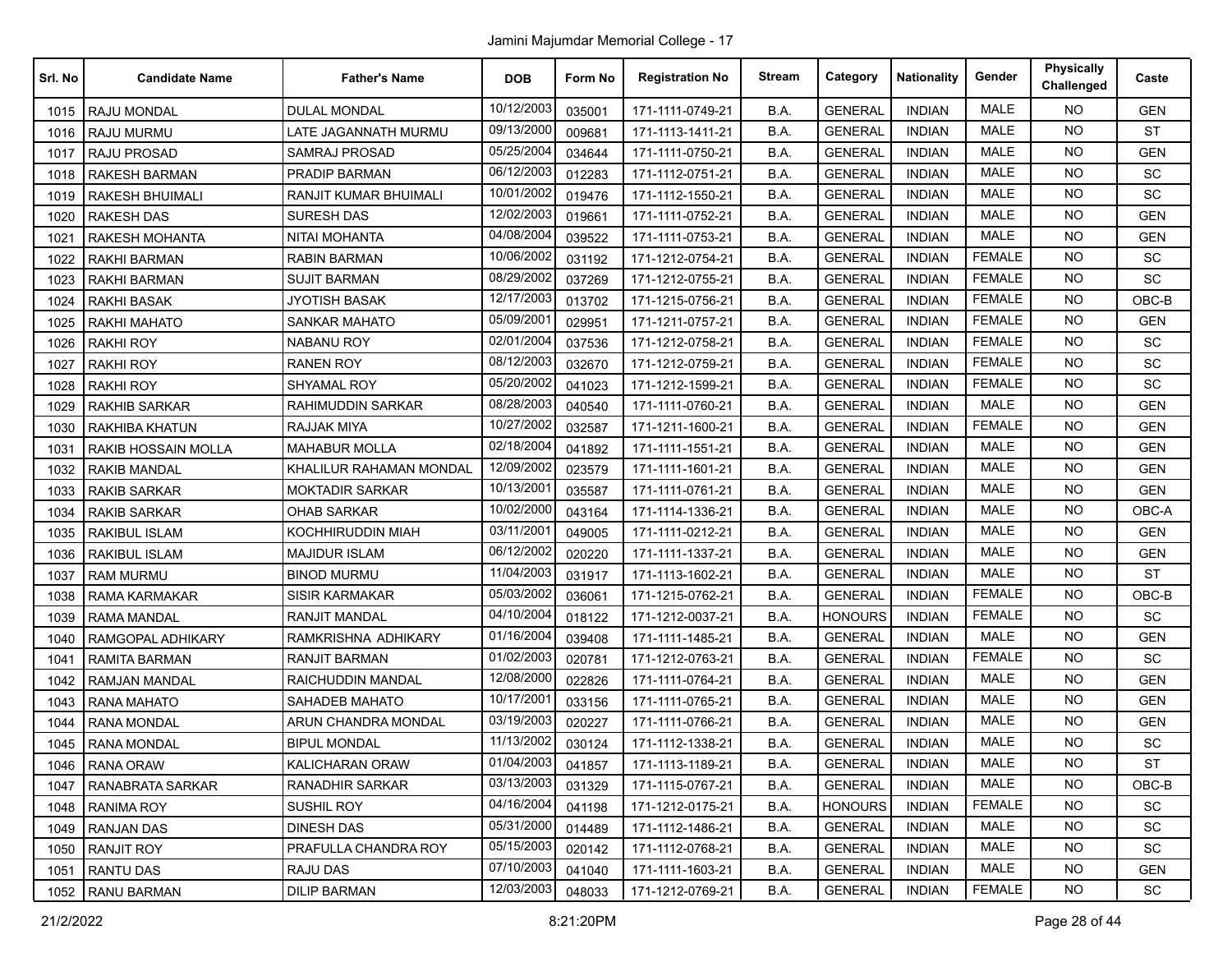| Srl. No | <b>Candidate Name</b>   | <b>Father's Name</b>        | <b>DOB</b>             | Form No | <b>Registration No</b> | <b>Stream</b> | Category       | <b>Nationality</b> | Gender        | <b>Physically</b><br>Challenged | Caste      |
|---------|-------------------------|-----------------------------|------------------------|---------|------------------------|---------------|----------------|--------------------|---------------|---------------------------------|------------|
| 1053    | <b>RASED ALI SARKAR</b> | <b>NUR ALAM SIDDIK</b>      | 12/24/2002             | 030391  | 171-1111-1190-21       | B.A.          | <b>GENERAL</b> | <b>INDIAN</b>      | <b>MALE</b>   | <b>NO</b>                       | <b>GEN</b> |
| 1054    | <b>RASEL MONDAL</b>     | <b>IDRIS MONDAL</b>         | 05/13/2000             | 041763  | 171-1117-0770-21       | B.A.          | <b>GENERAL</b> | <b>INDIAN</b>      | <b>MALE</b>   | NO.                             | <b>GEN</b> |
| 1055    | <b>RASIK BARMAN</b>     | SHAMBHU BARMAN              | 02/29/2004             | 007571  | 171-1112-0038-21       | B.A.          | <b>HONOURS</b> | <b>INDIAN</b>      | <b>MALE</b>   | <b>NO</b>                       | SC         |
| 1056    | RATAN CHANDRA PAUL      | <b>AVIRAM PAUL</b>          | 01/03/2003             | 046175  | 171-1115-1191-21       | B.A.          | <b>GENERAL</b> | <b>INDIAN</b>      | <b>MALE</b>   | <b>NO</b>                       | OBC-B      |
| 1057    | <b>RATAN KISKU</b>      | LATE GANESH KISKU           | 03/11/1998             | 038296  | 171-1111-1552-21       | B.A.          | <b>GENERAL</b> | <b>INDIAN</b>      | <b>MALE</b>   | <b>NO</b>                       | <b>GEN</b> |
| 1058    | <b>RATAN MISTRI</b>     | <b>SOPEN MISTRI</b>         | 03/18/2002             | 015258  | 171-1112-0771-21       | B.A.          | <b>GENERAL</b> | <b>INDIAN</b>      | <b>MALE</b>   | <b>NO</b>                       | <b>SC</b>  |
| 1059    | <b>RATNA DAS</b>        | <b>DINESH DAS</b>           | 12/25/2003             | 015360  | 171-1211-0039-21       | B.A.          | <b>HONOURS</b> | <b>INDIAN</b>      | <b>FEMALE</b> | <b>NO</b>                       | <b>GEN</b> |
| 1060    | <b>RATNA DAS</b>        | KHAGENDRA NATH DAS          | 04/18/2003             | 019846  | 171-1211-0772-21       | B.A.          | <b>GENERAL</b> | <b>INDIAN</b>      | <b>FEMALE</b> | NO.                             | <b>GEN</b> |
| 1061    | <b>RATNA DEY</b>        | SAGAR DEY                   | 06/22/2002             | 033254  | 171-1217-1339-21       | B.A.          | <b>GENERAL</b> | <b>INDIAN</b>      | <b>FEMALE</b> | <b>NO</b>                       | <b>GEN</b> |
| 1062    | <b>RATNA SINGH</b>      | <b>RAJEN SINGH</b>          | 05/04/2002             | 037921  | 171-1212-1192-21       | B.A.          | <b>GENERAL</b> | <b>INDIAN</b>      | <b>FEMALE</b> | NO.                             | <b>SC</b>  |
| 1063    | RATNESHWARI ADHIKARI    | <b>RAM KRISHNA ADHIKARI</b> | 10/28/2002             | 019899  | 171-1211-1193-21       | B.A.          | <b>GENERAL</b> | <b>INDIAN</b>      | <b>FEMALE</b> | NO.                             | <b>GEN</b> |
| 1064    | <b>RAYHAN CHOUDHURY</b> | LATE HAMIDUR CHOUDHURY      | 02/25/2002             | 042163  | 171-1117-0773-21       | B.A.          | <b>GENERAL</b> | <b>INDIAN</b>      | <b>MALE</b>   | NO.                             | <b>GEN</b> |
| 1065    | <b>RAYHAN MONDAL</b>    | <b>MINUR MONDAL</b>         | 10/25/2003             | 016040  | 171-1117-1604-21       | B.A.          | <b>GENERAL</b> | <b>INDIAN</b>      | <b>MALE</b>   | <b>NO</b>                       | <b>GEN</b> |
| 1066    | <b>REHANA KHATUN</b>    | <b>AJAHAR MONDAL</b>        | 11/01/2002             | 030912  | 171-1211-1194-21       | B.A.          | <b>GENERAL</b> | <b>INDIAN</b>      | <b>FEMALE</b> | <b>NO</b>                       | <b>GEN</b> |
| 1067    | <b>REHENA KHATUN</b>    | <b>ANARUL MONDAL</b>        | 05/25/2003             | 036498  | 171-1211-0774-21       | B.A.          | <b>GENERAL</b> | <b>INDIAN</b>      | <b>FEMALE</b> | NO.                             | <b>GEN</b> |
| 1068    | <b>REJAUL MONDAL</b>    | <b>MAHABUR MONDAL</b>       | 12/17/200 <sup>-</sup> | 041356  | 171-1111-0775-21       | B.A.          | <b>GENERAL</b> | <b>INDIAN</b>      | <b>MALE</b>   | NO.                             | <b>GEN</b> |
| 1069    | <b>REJAUL MONDAL</b>    | MD NURUL MONDAL             | 01/01/2003             | 026210  | 171-1111-1195-21       | B.A.          | <b>GENERAL</b> | <b>INDIAN</b>      | <b>MALE</b>   | NO.                             | <b>GEN</b> |
| 1070    | <b>REJINA KHATUN</b>    | <b>ANTAJ ALI MOLLA</b>      | 05/08/2003             | 007878  | 171-1211-1487-21       | B.A.          | <b>GENERAL</b> | <b>INDIAN</b>      | <b>FEMALE</b> | NO.                             | <b>GEN</b> |
| 1071    | <b>REJIYA KHATUN</b>    | <b>AFJAL MONDAL</b>         | 02/08/2002             | 031166  | 171-1214-0776-21       | B.A.          | <b>GENERAL</b> | INDIAN             | <b>FEMALE</b> | NO.                             | OBC-A      |
| 1072    | REKCHHANA KHATUN        | <b>MOMCHER MONDAL</b>       | 03/10/1999             | 031212  | 171-1214-1196-21       | B.A.          | <b>GENERAL</b> | <b>INDIAN</b>      | <b>FEMALE</b> | <b>NO</b>                       | OBC-A      |
| 1073    | <b>REKHA BARMAN</b>     | <b>BALAI BARMAN</b>         | 10/13/200              | 024527  | 171-1212-1340-21       | B.A.          | <b>GENERAL</b> | <b>INDIAN</b>      | <b>FEMALE</b> | NO.                             | SC         |
| 1074    | <b>REKHA HANSDA</b>     | DHENA HANSDA                | 04/01/2003             | 033760  | 171-1213-0777-21       | B.A.          | <b>GENERAL</b> | <b>INDIAN</b>      | <b>FEMALE</b> | NO.                             | <b>ST</b>  |
| 1075    | <b>REKHA ROY</b>        | TAPAS ROY                   | 11/18/2001             | 014014  | 171-1212-0778-21       | B.A.          | <b>GENERAL</b> | INDIAN             | <b>FEMALE</b> | <b>NO</b>                       | SC         |
| 1076    | <b>REKSANA KHATUN</b>   | <b>TOFAJJAL CHOUDHURY</b>   | 12/25/2003             | 031943  | 171-1211-1605-21       | B.A.          | <b>GENERAL</b> | <b>INDIAN</b>      | <b>FEMALE</b> | NO.                             | <b>GEN</b> |
| 1077    | <b>RENUKA HEMBROM</b>   | <b>BHABESH HEMBROM</b>      | 11/05/1999             | 033574  | 171-1213-1341-21       | B.A.          | <b>GENERAL</b> | <b>INDIAN</b>      | <b>FEMALE</b> | <b>NO</b>                       | <b>ST</b>  |
| 1078    | RENUKA PARVIN BEGAM     | RAFIKUL MIAH                | 03/01/2003             | 044591  | 171-1211-0040-21       | B.A.          | <b>HONOURS</b> | <b>INDIAN</b>      | <b>FEMALE</b> | <b>NO</b>                       | <b>GEN</b> |
| 1079    | <b>RENUKA PERVIN</b>    | RAFIKUL MIA                 | 04/05/2003             | 025144  | 171-1211-0114-21       | B.A.          | <b>HONOURS</b> | <b>INDIAN</b>      | <b>FEMALE</b> | <b>NO</b>                       | <b>GEN</b> |
| 1080    | <b>RENUKA SARKAR</b>    | <b>OHAB ALI SARKAR</b>      | 03/21/2003             | 041379  | 171-1211-0083-21       | B.A.          | <b>HONOURS</b> | <b>INDIAN</b>      | <b>FEMALE</b> | <b>NO</b>                       | <b>GEN</b> |
| 1081    | <b>RESHMA MONDAL</b>    | <b>MAKBUL MONDAL</b>        | 05/04/2004             | 029718  | 171-1211-0084-21       | B.A.          | HONOURS        | <b>INDIAN</b>      | <b>FEMALE</b> | NO.                             | <b>GEN</b> |
| 1082    | <b>RESHMI KHATUN</b>    | <b>HAKIM MOLLA</b>          | 02/11/2004             | 021854  | 171-1211-1197-21       | B.A.          | <b>GENERAL</b> | <b>INDIAN</b>      | <b>FEMALE</b> | NO.                             | <b>GEN</b> |
| 1083    | <b>RESMA SARKAR</b>     | <b>CHIDDIK SARKAR</b>       | 09/16/2003             | 014903  | 171-1214-0115-21       | B.A.          | HONOURS        | <b>INDIAN</b>      | <b>FEMALE</b> | NO.                             | OBC-A      |
| 1084    | <b>RESMI KHATUN</b>     | <b>UCHHUP SARDAR</b>        | 11/28/2003             | 042386  | 171-1211-1198-21       | B.A.          | <b>GENERAL</b> | <b>INDIAN</b>      | <b>FEMALE</b> | NO.                             | <b>GEN</b> |
| 1085    | <b>RESMIN SARKAR</b>    | <b>MOTAHAR SARKAR</b>       | 06/28/2003             | 040119  | 171-1211-0779-21       | B.A.          | <b>GENERAL</b> | <b>INDIAN</b>      | <b>FEMALE</b> | NO.                             | <b>GEN</b> |
| 1086    | <b>REYA ROY</b>         | SUVASHISH ROY               | 01/03/2003             | 018605  | 171-1212-1342-21       | B.A.          | <b>GENERAL</b> | <b>INDIAN</b>      | <b>FEMALE</b> | NO.                             | SC         |
| 1087    | RIBANA MONDAL           | <b>JALAL UDDIN MONDAL</b>   | 08/11/2003             | 045174  | 171-1211-0780-21       | B.A.          | <b>GENERAL</b> | <b>INDIAN</b>      | FEMALE        | NO.                             | <b>GEN</b> |
| 1088    | <b>RIFAH TASNIA</b>     | ABDURRAUF CHOUDHURI         | 03/29/2003             | 018400  | 171-1211-0781-21       | B.A.          | <b>GENERAL</b> | <b>INDIAN</b>      | <b>FEMALE</b> | <b>NO</b>                       | <b>GEN</b> |
| 1089    | <b>RIJU DAS</b>         | NIMAI DAS                   | 09/06/2004             | 001481  | 171-1117-0041-21       | B.A.          | <b>HONOURS</b> | <b>INDIAN</b>      | MALE          | NO.                             | <b>GEN</b> |
| 1090    | <b>RIKTA KHATUN</b>     | RAJIUL MONDAL               | 04/15/2002             | 041078  | 171-1211-1488-21       | B.A.          | <b>GENERAL</b> | <b>INDIAN</b>      | <b>FEMALE</b> | NO.                             | <b>GEN</b> |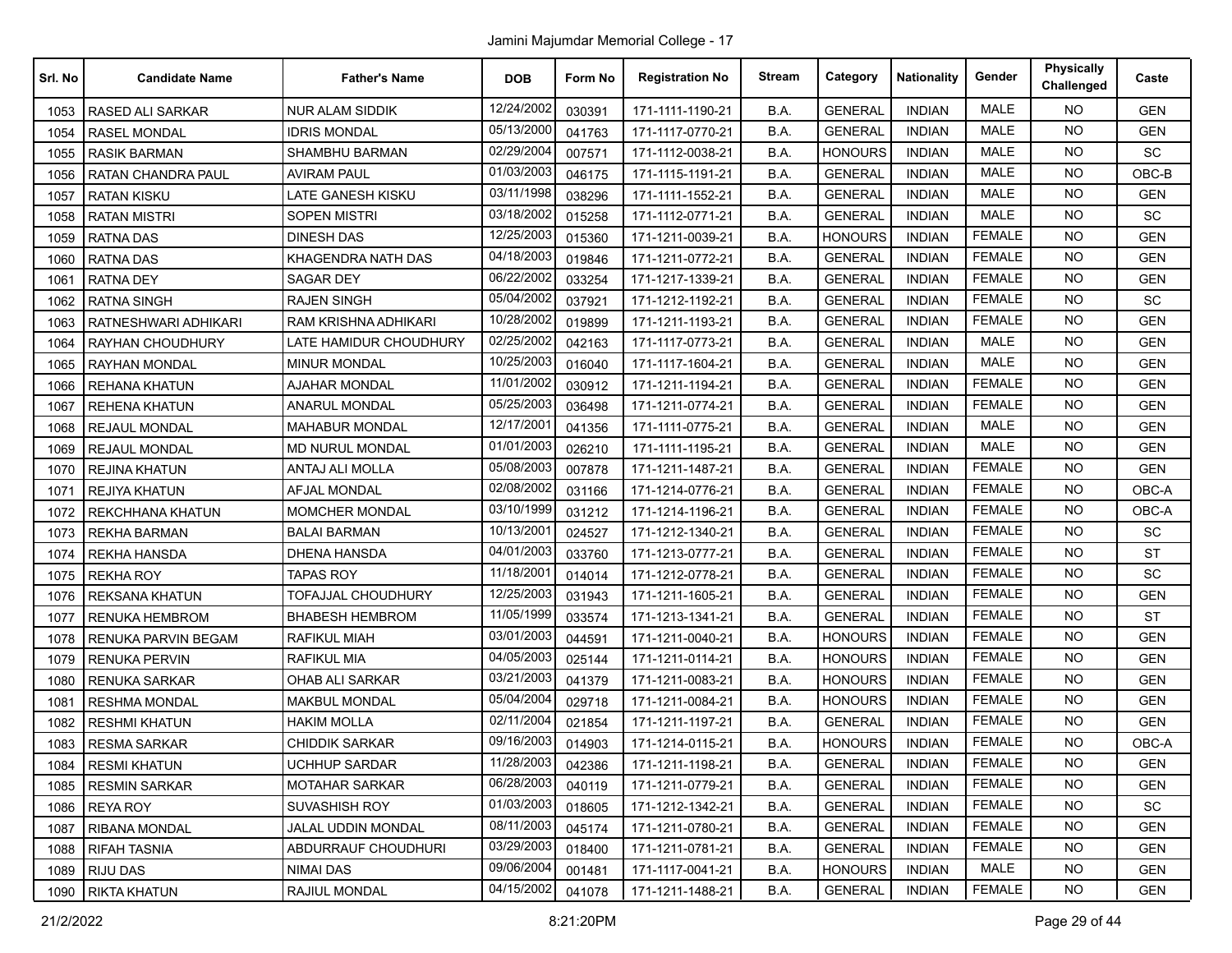| Srl. No | <b>Candidate Name</b> | <b>Father's Name</b>    | <b>DOB</b> | Form No | <b>Registration No</b> | <b>Stream</b> | Category       | <b>Nationality</b> | Gender        | <b>Physically</b><br>Challenged | Caste      |
|---------|-----------------------|-------------------------|------------|---------|------------------------|---------------|----------------|--------------------|---------------|---------------------------------|------------|
| 1091    | <b>RIMA DAS</b>       | <b>GOUTAM DAS</b>       | 10/30/2003 | 043883  | 171-1211-0782-21       | B.A.          | <b>GENERAL</b> | <b>INDIAN</b>      | <b>FEMALE</b> | <b>NO</b>                       | <b>GEN</b> |
| 1092    | <b>RIMALI HEMRAM</b>  | <b>NUNA HEMRAM</b>      | 08/02/2002 | 036748  | 171-1213-0783-21       | B.A.          | <b>GENERAL</b> | <b>INDIAN</b>      | <b>FEMALE</b> | <b>NO</b>                       | ST         |
| 1093    | <b>RIME DAS</b>       | <b>BIKASH DAS</b>       | 12/28/2002 | 030146  | 171-1211-0784-21       | B.A.          | <b>GENERAL</b> | <b>INDIAN</b>      | <b>FEMALE</b> | <b>NO</b>                       | <b>GEN</b> |
| 1094    | <b>RIMI DAS</b>       | <b>BIDYUT DAS</b>       | 10/15/2002 | 033126  | 171-1211-0785-21       | B.A.          | <b>GENERAL</b> | <b>INDIAN</b>      | <b>FEMALE</b> | <b>NO</b>                       | <b>GEN</b> |
| 1095    | <b>RIMI GHOSH</b>     | KAMAL KUMAR GHOSH       | 09/01/2003 | 016071  | 171-1211-1343-21       | B.A.          | <b>GENERAL</b> | <b>INDIAN</b>      | <b>FEMALE</b> | <b>NO</b>                       | <b>GEN</b> |
| 1096    | <b>RIMI GHOSH</b>     | <b>MAHADEV GHOSH</b>    | 03/30/2003 | 017123  | 171-1211-1553-21       | B.A.          | <b>GENERAL</b> | <b>INDIAN</b>      | <b>FEMALE</b> | <b>NO</b>                       | <b>GEN</b> |
| 1097    | <b>RIMI MONDAL</b>    | <b>MILAN MONDAL</b>     | 09/10/2003 | 029321  | 171-1211-0786-21       | B.A.          | <b>GENERAL</b> | <b>INDIAN</b>      | <b>FEMALE</b> | <b>NO</b>                       | <b>GEN</b> |
| 1098    | <b>RIMI MURMU</b>     | <b>BIKASHDEEP MURMU</b> | 04/10/2003 | 025055  | 171-1213-1412-21       | B.A.          | <b>GENERAL</b> | <b>INDIAN</b>      | <b>FEMALE</b> | <b>NO</b>                       | <b>ST</b>  |
| 1099    | RIMPI PAHAN           | SHUKLU PAHAN            | 12/10/2003 | 025920  | 171-1211-0787-21       | B.A.          | <b>GENERAL</b> | <b>INDIAN</b>      | <b>FEMALE</b> | <b>NO</b>                       | <b>GEN</b> |
| 1100    | <b>RINA KHATUN</b>    | <b>REJAUL MUNSI</b>     | 10/07/2003 | 014922  | 171-1211-0788-21       | B.A.          | <b>GENERAL</b> | <b>INDIAN</b>      | <b>FEMALE</b> | <b>NO</b>                       | <b>GEN</b> |
| 1101    | <b>RINA BARMAN</b>    | BIPUL BARMAN            | 10/26/2001 | 015114  | 171-1212-0789-21       | B.A.          | <b>GENERAL</b> | <b>INDIAN</b>      | <b>FEMALE</b> | <b>NO</b>                       | SC         |
| 1102    | <b>RINA BEGAM</b>     | LATIFUR MOLLA           | 11/10/2003 | 006351  | 171-1211-0790-21       | B.A.          | <b>GENERAL</b> | <b>INDIAN</b>      | <b>FEMALE</b> | <b>NO</b>                       | <b>GEN</b> |
| 1103    | <b>RINA MARDI</b>     | <b>DURGA MARDI</b>      | 06/26/2001 | 025660  | 171-1213-0791-21       | B.A.          | <b>GENERAL</b> | <b>INDIAN</b>      | <b>FEMALE</b> | <b>NO</b>                       | <b>ST</b>  |
| 1104    | <b>RINA ROY</b>       | KARTIK ROY              | 09/01/2003 | 018921  | 171-1212-0792-21       | B.A.          | <b>GENERAL</b> | <b>INDIAN</b>      | <b>FEMALE</b> | <b>NO</b>                       | SC         |
| 1105    | <b>RINA SARKAR</b>    | <b>BELAL SARKAR</b>     | 04/20/2003 | 010261  | 171-1211-1199-21       | B.A.          | <b>GENERAL</b> | <b>INDIAN</b>      | <b>FEMALE</b> | <b>NO</b>                       | <b>GEN</b> |
| 1106    | <b>RINI GHOSH</b>     | SHISHIR GHOSH           | 01/20/2002 | 025145  | 171-1215-0042-21       | B.A.          | <b>HONOURS</b> | <b>INDIAN</b>      | <b>FEMALE</b> | <b>NO</b>                       | OBC-B      |
| 1107    | <b>RINKI BARMAN</b>   | <b>KARTIK BARMAN</b>    | 02/14/2000 | 042800  | 171-1212-0793-21       | B.A.          | <b>GENERAL</b> | <b>INDIAN</b>      | <b>FEMALE</b> | <b>NO</b>                       | <b>SC</b>  |
| 1108    | <b>RINKI DAS</b>      | <b>GAUTAM DAS</b>       | 10/12/2003 | 033553  | 171-1212-0794-21       | B.A.          | <b>GENERAL</b> | <b>INDIAN</b>      | <b>FEMALE</b> | <b>NO</b>                       | SC         |
| 1109    | <b>RINKI MONDAL</b>   | DHIREN CHANDRA MONDAL   | 12/14/2002 | 030875  | 171-1211-0795-21       | B.A.          | <b>GENERAL</b> | <b>INDIAN</b>      | <b>FEMALE</b> | <b>NO</b>                       | <b>GEN</b> |
| 1110    | <b>RINKI PRAMANIK</b> | RANJIT PRAMANIK         | 10/23/2003 | 035790  | 171-1211-0796-21       | B.A.          | <b>GENERAL</b> | <b>INDIAN</b>      | <b>FEMALE</b> | <b>NO</b>                       | <b>GEN</b> |
| 1111    | <b>RINTU ROY</b>      | <b>SHANKAR ROY</b>      | 02/05/2001 | 028591  | 171-1112-0797-21       | B.A.          | <b>GENERAL</b> | <b>INDIAN</b>      | MALE          | <b>NO</b>                       | SC         |
| 1112    | <b>RIPA PRAMANIK</b>  | <b>SANKAR PRAMANIK</b>  | 06/27/2002 | 019342  | 171-1215-0798-21       | B.A.          | <b>GENERAL</b> | <b>INDIAN</b>      | <b>FEMALE</b> | <b>NO</b>                       | OBC-B      |
| 1113    | <b>RIPAN MAHANTA</b>  | <b>SUDAN MAHANTA</b>    | 10/05/2001 | 029858  | 171-1111-0799-21       | B.A.          | <b>GENERAL</b> | <b>INDIAN</b>      | MALE          | <b>NO</b>                       | <b>GEN</b> |
| 1114    | <b>RIPAN MIAH</b>     | <b>AIJUL MIAH</b>       | 01/20/2002 | 012216  | 171-1114-0157-21       | B.A.          | <b>HONOURS</b> | <b>INDIAN</b>      | MALE          | <b>NO</b>                       | OBC-A      |
| 1115    | <b>RIPON ROY</b>      | <b>MANOMOHAN ROY</b>    | 12/19/2003 | 042717  | 171-1112-0800-21       | B.A.          | <b>GENERAL</b> | <b>INDIAN</b>      | <b>MALE</b>   | <b>NO</b>                       | SC         |
| 1116    | <b>RITA BISWAS</b>    | <b>GOUTAM BISWAS</b>    | 10/14/2003 | 018613  | 171-1211-0801-21       | B.A.          | <b>GENERAL</b> | <b>INDIAN</b>      | <b>FEMALE</b> | <b>NO</b>                       | <b>GEN</b> |
| 1117    | <b>RITA MALLA</b>     | RADHANATH MALLA         | 11/12/2003 | 044164  | 171-1211-0802-21       | B.A.          | <b>GENERAL</b> | <b>INDIAN</b>      | <b>FEMALE</b> | <b>NO</b>                       | <b>GEN</b> |
| 1118    | <b>RITA MANDAL</b>    | <b>RATAN MANDAL</b>     | 07/23/2003 | 035647  | 171-1215-0803-21       | B.A.          | <b>GENERAL</b> | <b>INDIAN</b>      | <b>FEMALE</b> | <b>NO</b>                       | OBC-B      |
| 1119    | <b>RITA PAUL</b>      | SUBODH PAUL             | 04/01/2003 | 014207  | 171-1215-0804-21       | B.A.          | <b>GENERAL</b> | <b>INDIAN</b>      | <b>FEMALE</b> | <b>NO</b>                       | $OBC-B$    |
| 1120    | <b>RITAM MONDAL</b>   | <b>RATAN MONDAL</b>     | 09/22/2002 | 032862  | 171-1111-1489-21       | B.A.          | <b>GENERAL</b> | <b>INDIAN</b>      | <b>MALE</b>   | <b>NO</b>                       | <b>GEN</b> |
| 1121    | <b>RITESH MINJI</b>   | <b>KINA MINJI</b>       | 03/15/2004 | 040736  | 171-1113-1413-21       | B.A.          | <b>GENERAL</b> | <b>INDIAN</b>      | <b>MALE</b>   | <b>NO</b>                       | <b>ST</b>  |
|         | 1122   RITTIKA MONDAL | ROHIT MONDAL            | 12/27/2003 | 043200  | 171-1212-1606-21       | B.A.          | <b>GENERAL</b> | <b>INDIAN</b>      | FEMALE        | <b>NO</b>                       | SC         |
| 1123    | <b>RIYA DAS</b>       | <b>JUGAL DAS</b>        | 01/08/2003 | 031606  | 171-1211-0805-21       | B.A.          | <b>GENERAL</b> | <b>INDIAN</b>      | <b>FEMALE</b> | NO.                             | <b>GEN</b> |
| 1124    | <b>RIYA DAS</b>       | <b>BIRESH DAS</b>       | 11/20/2003 | 029345  | 171-1211-1200-21       | B.A.          | <b>GENERAL</b> | <b>INDIAN</b>      | <b>FEMALE</b> | <b>NO</b>                       | <b>GEN</b> |
| 1125    | <b>RIYA DAS</b>       | <b>BISWAJIT DAS</b>     | 07/19/2004 | 016741  | 171-1211-1201-21       | B.A.          | <b>GENERAL</b> | <b>INDIAN</b>      | <b>FEMALE</b> | <b>NO</b>                       | <b>GEN</b> |
| 1126    | <b>RIYA PAUL</b>      | <b>ASHIT PAUL</b>       | 10/31/2004 | 016467  | 171-1211-1202-21       | B.A.          | <b>GENERAL</b> | <b>INDIAN</b>      | <b>FEMALE</b> | <b>NO</b>                       | <b>GEN</b> |
| 1127    | <b>RIYA PAUL</b>      | SANJIT PAUL             | 11/07/2002 | 038214  | 171-1211-1203-21       | B.A.          | <b>GENERAL</b> | <b>INDIAN</b>      | <b>FEMALE</b> | <b>NO</b>                       | <b>GEN</b> |
|         | 1128 RIYA ROY         | PRAFULLA ROY            | 05/27/2004 | 036190  | 171-1212-0806-21       | B.A.          | <b>GENERAL</b> | <b>INDIAN</b>      | <b>FEMALE</b> | NO.                             | <b>SC</b>  |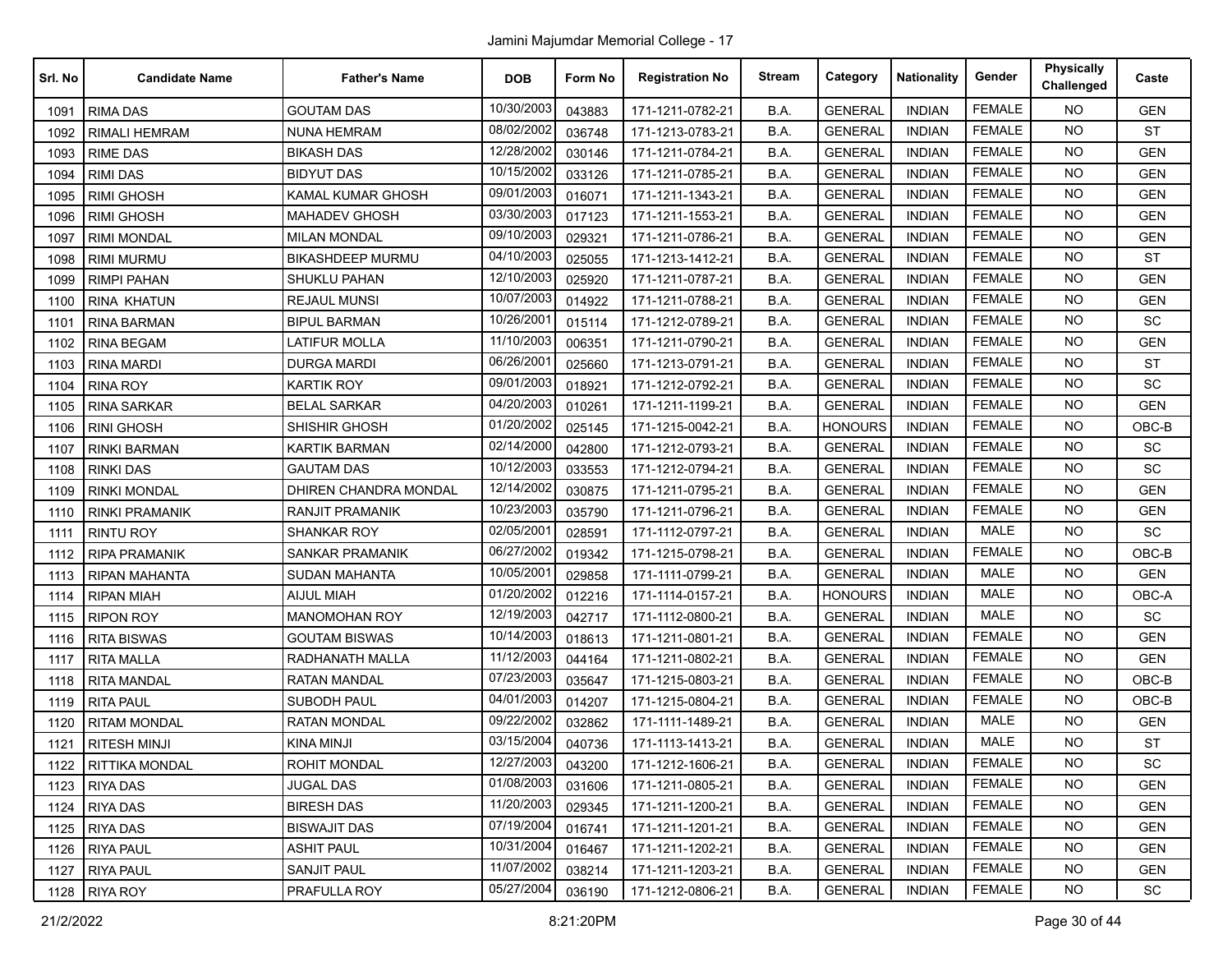| Srl. No | <b>Candidate Name</b>    | <b>Father's Name</b>     | <b>DOB</b> | Form No | <b>Registration No</b> | <b>Stream</b> | Category       | <b>Nationality</b> | Gender        | <b>Physically</b><br>Challenged | Caste      |
|---------|--------------------------|--------------------------|------------|---------|------------------------|---------------|----------------|--------------------|---------------|---------------------------------|------------|
| 1129    | <b>RIYA SARKAR</b>       | <b>DEBABRATA SARKAR</b>  | 06/20/2003 | 024550  | 171-1211-0807-21       | B.A.          | <b>GENERAL</b> | <b>INDIAN</b>      | <b>FEMALE</b> | <b>NO</b>                       | <b>GEN</b> |
| 1130    | <b>RIYA SARKAR</b>       | UTTAM SARKAR             | 08/14/2003 | 043836  | 171-1211-0809-21       | B.A.          | <b>GENERAL</b> | <b>INDIAN</b>      | <b>FEMALE</b> | <b>NO</b>                       | <b>GEN</b> |
| 1131    | <b>RIYA SARKAR</b>       | <b>SUBIR SARKAR</b>      | 09/07/2002 | 026198  | 171-1211-0808-21       | B.A.          | <b>GENERAL</b> | <b>INDIAN</b>      | <b>FEMALE</b> | <b>NO</b>                       | <b>GEN</b> |
| 1132    | <b>RIYA SATIAR</b>       | <b>DIPAK SATIAR</b>      | 10/14/2002 | 036324  | 171-1215-0810-21       | B.A.          | <b>GENERAL</b> | <b>INDIAN</b>      | <b>FEMALE</b> | <b>NO</b>                       | OBC-B      |
| 1133    | RIYEFCHUNA KHATUN        | <b>IUSUF ALI MOLLA</b>   | 04/17/2000 | 033632  | 171-1211-1490-21       | B.A.          | <b>GENERAL</b> | <b>INDIAN</b>      | <b>FEMALE</b> | <b>NO</b>                       | <b>GEN</b> |
| 1134    | ROBIJIT NARAYAN BAKSHI   | RAJIB NARAYAN BAKSHI     | 11/24/2003 | 026209  | 171-1111-1491-21       | B.A.          | <b>GENERAL</b> | <b>INDIAN</b>      | <b>MALE</b>   | NO.                             | <b>GEN</b> |
| 1135    | ROCKY MALPAHARIA         | NITAI CHANDRA MALPAHARIA | 04/25/2003 | 033543  | 171-1113-1204-21       | B.A.          | <b>GENERAL</b> | <b>INDIAN</b>      | <b>MALE</b>   | <b>NO</b>                       | <b>ST</b>  |
| 1136    | ROHAN CHOUDHURY          | NARAYAN CHOUDHURY        | 11/24/2002 | 041167  | 171-1117-0085-21       | B.A.          | <b>HONOURS</b> | <b>INDIAN</b>      | <b>MALE</b>   | <b>NO</b>                       | <b>GEN</b> |
| 1137    | <b>ROHIT SAHA</b>        | <b>RATAN SAHA</b>        | 03/30/2004 | 023192  | 171-1111-0043-21       | B.A.          | <b>HONOURS</b> | <b>INDIAN</b>      | <b>MALE</b>   | <b>NO</b>                       | <b>GEN</b> |
| 1138    | <b>ROHIT SARKAR</b>      | KAMALESH SARKAR          | 06/07/2004 | 011770  | 171-1112-0811-21       | B.A.          | <b>GENERAL</b> | <b>INDIAN</b>      | <b>MALE</b>   | NO.                             | <b>SC</b>  |
| 1139    | <b>ROKI BARMAN</b>       | <b>MOHAN BARMAN</b>      | 10/17/2002 | 036065  | 171-1112-1414-21       | B.A.          | <b>GENERAL</b> | <b>INDIAN</b>      | <b>MALE</b>   | <b>NO</b>                       | <b>SC</b>  |
| 1140    | <b>ROKI MONDAL</b>       | <b>AKHIL MONDAL</b>      | 10/14/2003 | 033594  | 171-1115-1268-21       | B.A.          | <b>GENERAL</b> | <b>INDIAN</b>      | <b>MALE</b>   | <b>NO</b>                       | OBC-B      |
| 1141    | <b>ROKY MONDAL</b>       | <b>MINTU MONDAL</b>      | 11/29/2003 | 032570  | 171-1115-0812-21       | B.A.          | <b>GENERAL</b> | <b>INDIAN</b>      | MALE          | <b>NO</b>                       | OBC-B      |
| 1142    | <b>RONIDAS</b>           | <b>AKHIL DAS</b>         | 04/05/2003 | 018724  | 171-1117-0813-21       | B.A.          | <b>GENERAL</b> | <b>INDIAN</b>      | <b>MALE</b>   | <b>NO</b>                       | <b>GEN</b> |
| 1143    | <b>RONI MAHANTA</b>      | <b>DADHI MAHANTA</b>     | 03/03/2003 | 028046  | 171-1117-0814-21       | B.A.          | <b>GENERAL</b> | <b>INDIAN</b>      | <b>MALE</b>   | NO.                             | <b>GEN</b> |
| 1144    | <b>RONI MONDAL</b>       | <b>BIPUL MONDAL</b>      | 03/19/2003 | 037624  | 171-1111-0815-21       | B.A.          | <b>GENERAL</b> | <b>INDIAN</b>      | <b>MALE</b>   | <b>NO</b>                       | <b>GEN</b> |
| 1145    | <b>RONI SARKAR</b>       | <b>RANJAN SARKAR</b>     | 08/12/2003 | 016209  | 171-1111-1554-21       | B.A.          | <b>GENERAL</b> | <b>INDIAN</b>      | MALE          | NO.                             | <b>GEN</b> |
| 1146    | ROUJATUN KHATUN          | <b>JALALUDDIN SARKAR</b> | 12/07/2001 | 042848  | 171-1211-0816-21       | B.A.          | <b>GENERAL</b> | <b>INDIAN</b>      | <b>FEMALE</b> | <b>NO</b>                       | <b>GEN</b> |
| 1147    | <b>ROUSAN ALI MONDAL</b> | <b>ALOMGIR MONDAL</b>    | 09/02/2002 | 023435  | 171-1114-0817-21       | B.A.          | <b>GENERAL</b> | <b>INDIAN</b>      | <b>MALE</b>   | NO.                             | OBC-A      |
| 1148    | <b>ROUSHIK SARDAR</b>    | <b>ANICHUR SARDAR</b>    | 03/14/2004 | 017890  | 171-1117-0818-21       | B.A.          | <b>GENERAL</b> | <b>INDIAN</b>      | <b>MALE</b>   | <b>NO</b>                       | <b>GEN</b> |
| 1149    | <b>RUBEL MANDAL</b>      | KHAIRUL ISLAM MANDAL     | 02/01/2002 | 014731  | 171-1111-1344-21       | B.A.          | <b>GENERAL</b> | <b>INDIAN</b>      | <b>MALE</b>   | <b>NO</b>                       | <b>GEN</b> |
| 1150    | <b>RUBEL MOLLA</b>       | CHAIFAR MOLLA            | 06/20/2002 | 016493  | 171-1111-0819-21       | B.A.          | <b>GENERAL</b> | <b>INDIAN</b>      | <b>MALE</b>   | <b>NO</b>                       | <b>GEN</b> |
| 1151    | <b>RUBEL SARKAR</b>      | RUHUL AMIN SARKAR        | 03/24/1997 | 016359  | 171-1111-0820-21       | B.A.          | <b>GENERAL</b> | <b>INDIAN</b>      | <b>MALE</b>   | NO.                             | <b>GEN</b> |
| 1152    | <b>RUBINA KHATUN</b>     | ANOWAR MONDAL            | 03/01/2003 | 014557  | 171-1214-0821-21       | B.A.          | <b>GENERAL</b> | <b>INDIAN</b>      | <b>FEMALE</b> | <b>NO</b>                       | OBC-A      |
| 1153    | <b>RUBINA MONDAL</b>     | OSMAN ALI MONDAL         | 04/02/2004 | 021524  | 171-1211-1269-21       | B.A.          | <b>GENERAL</b> | <b>INDIAN</b>      | <b>FEMALE</b> | NO.                             | <b>GEN</b> |
| 1154    | <b>RUBINA PARVEEN</b>    | IBRAHIM MIAH             | 04/05/2004 | 017676  | 171-1217-0822-21       | B.A.          | <b>GENERAL</b> | <b>INDIAN</b>      | <b>FEMALE</b> | NO.                             | <b>GEN</b> |
| 1155    | <b>RUJINA BEGAM</b>      | <b>JOYNAL MOLLA</b>      | 01/15/2001 | 021497  | 171-1211-0823-21       | B.A.          | <b>GENERAL</b> | <b>INDIAN</b>      | <b>FEMALE</b> | NO.                             | <b>GEN</b> |
| 1156    | <b>RUJINA KHATUN</b>     | RAJJAB ALI MOLLA         | 01/25/2003 | 008723  | 171-1211-1492-21       | B.A.          | <b>GENERAL</b> | <b>INDIAN</b>      | <b>FEMALE</b> | <b>NO</b>                       | <b>GEN</b> |
| 1157    | <b>RUMA DAS</b>          | <b>SWAPAN DAS</b>        | 03/30/2003 | 032856  | 171-1211-0824-21       | B.A.          | <b>GENERAL</b> | <b>INDIAN</b>      | <b>FEMALE</b> | NO.                             | <b>GEN</b> |
| 1158    | <b>RUMA HASDA</b>        | SOM HASDA                | 11/15/2001 | 029309  | 171-1213-1205-21       | B.A.          | <b>GENERAL</b> | <b>INDIAN</b>      | <b>FEMALE</b> | <b>NO</b>                       | <b>ST</b>  |
| 1159    | <b>RUMA MARDI</b>        | PARESH MARDI             | 12/14/1999 | 033615  | 171-1213-0825-21       | B.A.          | <b>GENERAL</b> | <b>INDIAN</b>      | <b>FEMALE</b> | NO.                             | <b>ST</b>  |
|         | 1160   RUMAIYA SARKAR    | MAHABUR RAHAMAN SARKAR   | 01/25/2002 | 042694  | 171-1211-0826-21       | B.A.          | <b>GENERAL</b> | <b>INDIAN</b>      | FEMALE        | NO.                             | <b>GEN</b> |
| 1161    | RUMANA KHATUN            | <b>GOLAP MOLLA</b>       | 12/07/2003 | 029167  | 171-1211-0827-21       | B.A.          | <b>GENERAL</b> | <b>INDIAN</b>      | FEMALE        | <b>NO</b>                       | <b>GEN</b> |
| 1162    | RUMANA PARVEEN           | REJAUL MONDAL            | 04/15/2002 | 045364  | 171-1211-0828-21       | B.A.          | <b>GENERAL</b> | <b>INDIAN</b>      | <b>FEMALE</b> | NO.                             | <b>GEN</b> |
| 1163    | <b>RUMANA PARVIN</b>     | ROSTAM ALI SARKAR        | 11/29/2001 | 008419  | 171-1211-1493-21       | B.A.          | <b>GENERAL</b> | <b>INDIAN</b>      | <b>FEMALE</b> | NO.                             | <b>GEN</b> |
| 1164    | RUMANA PARVIN SARKAR     | RAFIUDDIN SARKAR         | 05/24/2002 | 029950  | 171-1214-0829-21       | B.A.          | <b>GENERAL</b> | <b>INDIAN</b>      | <b>FEMALE</b> | NO.                             | OBC-A      |
| 1165    | <b>RUMI GHOSH</b>        | NITAI CHANDRA GHOSH      | 12/13/2003 | 019159  | 171-1211-0830-21       | B.A.          | <b>GENERAL</b> | <b>INDIAN</b>      | <b>FEMALE</b> | <b>NO</b>                       | <b>GEN</b> |
| 1166    | <b>RUMKI BISWAS</b>      | <b>RAMESH BISWAS</b>     | 11/24/2001 | 012374  | 171-1212-0831-21       | B.A.          | <b>GENERAL</b> | <b>INDIAN</b>      | <b>FEMALE</b> | NO.                             | SC         |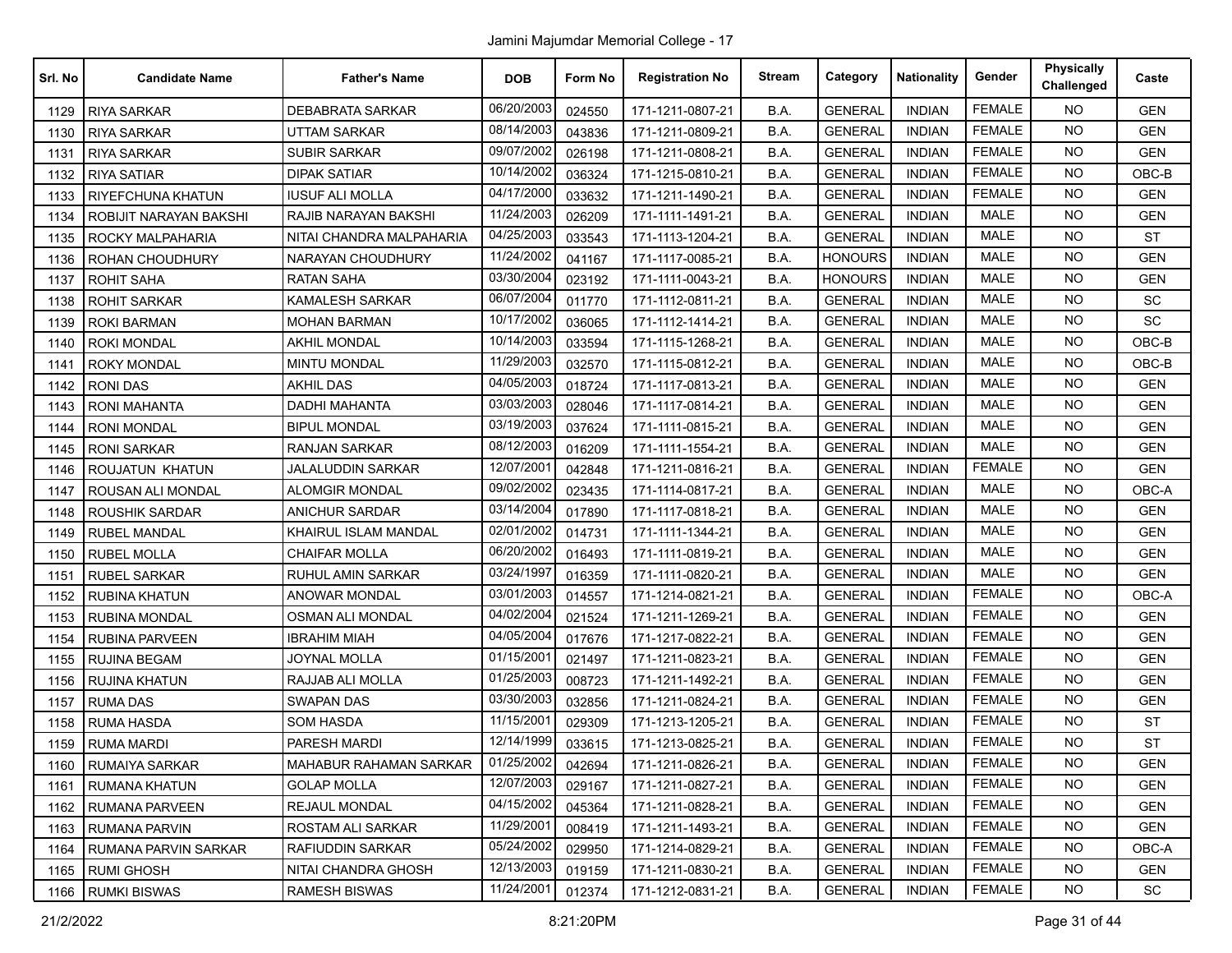| Srl. No | <b>Candidate Name</b> | <b>Father's Name</b>      | <b>DOB</b> | Form No | <b>Registration No</b> | <b>Stream</b> | Category       | <b>Nationality</b> | Gender        | <b>Physically</b><br>Challenged | Caste      |
|---------|-----------------------|---------------------------|------------|---------|------------------------|---------------|----------------|--------------------|---------------|---------------------------------|------------|
| 1167    | <b>RUMKI MONDAL</b>   | <b>MILAN MONDAL</b>       | 08/07/2003 | 015756  | 171-1215-1607-21       | B.A.          | <b>GENERAL</b> | <b>INDIAN</b>      | <b>FEMALE</b> | <b>NO</b>                       | OBC-B      |
| 1168    | <b>RUMPADAS</b>       | HARIPADA DAS              | 02/06/2000 | 046035  | 171-1212-1206-21       | B.A.          | <b>GENERAL</b> | <b>INDIAN</b>      | <b>FEMALE</b> | <b>NO</b>                       | SC         |
| 1169    | <b>RUMPA MAHATO</b>   | <b>SUBODH MAHATO</b>      | 08/16/2003 | 026268  | 171-1211-0832-21       | B.A.          | <b>GENERAL</b> | <b>INDIAN</b>      | <b>FEMALE</b> | <b>NO</b>                       | <b>GEN</b> |
| 1170    | <b>RUMPA MANDAL</b>   | <b>BIPUL MANDAL</b>       | 10/22/2001 | 016305  | 171-1212-0833-21       | B.A.          | <b>GENERAL</b> | <b>INDIAN</b>      | <b>FEMALE</b> | <b>NO</b>                       | SC         |
| 1171    | <b>RUMPA PAUL</b>     | <b>BIRESHWAR PAUL</b>     | 09/02/2003 | 016916  | 171-1211-1207-21       | B.A.          | <b>GENERAL</b> | <b>INDIAN</b>      | <b>FEMALE</b> | <b>NO</b>                       | <b>GEN</b> |
| 1172    | <b>RUMPA PAUL</b>     | <b>SUKUMAR PAUL</b>       | 03/03/2003 | 023166  | 171-1215-0834-21       | B.A.          | <b>GENERAL</b> | <b>INDIAN</b>      | <b>FEMALE</b> | <b>NO</b>                       | $OBC-B$    |
| 1173    | <b>RUMPA ROY</b>      | RAJKUMAR ROY              | 06/10/2004 | 018081  | 171-1212-0835-21       | B.A.          | <b>GENERAL</b> | <b>INDIAN</b>      | <b>FEMALE</b> | <b>NO</b>                       | SC         |
| 1174    | <b>RUMPA SARKAR</b>   | <b>ASIT SARKAR</b>        | 02/16/2003 | 024916  | 171-1211-0836-21       | B.A.          | <b>GENERAL</b> | <b>INDIAN</b>      | <b>FEMALE</b> | <b>NO</b>                       | <b>GEN</b> |
| 1175    | <b>RUMPI SHIL</b>     | <b>NIBASH SHIL</b>        | 10/18/2003 | 024713  | 171-1211-0837-21       | B.A.          | <b>GENERAL</b> | <b>INDIAN</b>      | <b>FEMALE</b> | <b>NO</b>                       | <b>GEN</b> |
| 1176    | RUPA ADHIKARI         | <b>HIREN ADHIKARI</b>     | 01/24/2004 | 014909  | 171-1212-0838-21       | B.A.          | <b>GENERAL</b> | <b>INDIAN</b>      | <b>FEMALE</b> | <b>NO</b>                       | SC         |
| 1177    | <b>RUPA DAS</b>       | PALASH DAS                | 03/10/2003 | 041076  | 171-1211-0176-21       | B.A.          | <b>HONOURS</b> | <b>INDIAN</b>      | <b>FEMALE</b> | <b>NO</b>                       | <b>GEN</b> |
| 1178    | <b>RUPA MANDAL</b>    | PARITOSH MANDAL           | 11/12/2002 | 033258  | 171-1211-0839-21       | B.A.          | <b>GENERAL</b> | <b>INDIAN</b>      | <b>FEMALE</b> | <b>NO</b>                       | <b>GEN</b> |
| 1179    | <b>RUPA MONDAL</b>    | <b>SUDIP MONDAL</b>       | 09/27/2003 | 032453  | 171-1211-0841-21       | B.A.          | <b>GENERAL</b> | <b>INDIAN</b>      | <b>FEMALE</b> | <b>NO</b>                       | <b>GEN</b> |
| 1180    | <b>RUPA MONDAL</b>    | SANJOY MONDAL             | 08/01/2002 | 033298  | 171-1211-0840-21       | B.A.          | <b>GENERAL</b> | <b>INDIAN</b>      | <b>FEMALE</b> | <b>NO</b>                       | <b>GEN</b> |
| 1181    | <b>RUPALI HALDER</b>  | <b>NIRU HALDER</b>        | 01/09/2003 | 037217  | 171-1212-0842-21       | B.A.          | <b>GENERAL</b> | <b>INDIAN</b>      | <b>FEMALE</b> | <b>NO</b>                       | SC         |
| 1182    | <b>RUPAM HANSDA</b>   | <b>JAGADISH HANSDA</b>    | 06/15/2003 | 026925  | 171-1113-1415-21       | B.A.          | <b>GENERAL</b> | <b>INDIAN</b>      | MALE          | <b>NO</b>                       | <b>ST</b>  |
| 1183    | <b>RUPAM MALI</b>     | <b>GOUR MALI</b>          | 09/25/2003 | 025440  | 171-1112-1345-21       | B.A.          | <b>GENERAL</b> | <b>INDIAN</b>      | <b>MALE</b>   | <b>NO</b>                       | <b>SC</b>  |
| 1184    | <b>RUPSENA KHATUN</b> | <b>HASHIRUDDIN MONDAL</b> | 11/10/2002 | 014053  | 171-1211-0843-21       | B.A.          | <b>GENERAL</b> | <b>INDIAN</b>      | <b>FEMALE</b> | <b>NO</b>                       | <b>GEN</b> |
| 1185    | <b>RUPTARA PARVIN</b> | <b>MOJAHAR MIAH</b>       | 01/25/2003 | 040853  | 171-1211-1494-21       | B.A.          | <b>GENERAL</b> | <b>INDIAN</b>      | <b>FEMALE</b> | <b>NO</b>                       | <b>GEN</b> |
| 1186    | <b>RUYEL MONDAL</b>   | <b>AJAHAR MONDAL</b>      | 01/08/2001 | 016909  | 171-1111-0844-21       | B.A.          | <b>GENERAL</b> | <b>INDIAN</b>      | MALE          | <b>NO</b>                       | <b>GEN</b> |
| 1187    | <b>SABANA KHATUN</b>  | <b>SAHIDUL MONDAL</b>     | 08/03/2003 | 014540  | 171-1211-1346-21       | B.A.          | <b>GENERAL</b> | <b>INDIAN</b>      | <b>FEMALE</b> | <b>NO</b>                       | <b>GEN</b> |
| 1188    | SABITA PAHAN          | <b>MANGLA PAHAN</b>       | 03/17/2004 | 014697  | 171-1213-0845-21       | B.A.          | <b>GENERAL</b> | <b>INDIAN</b>      | <b>FEMALE</b> | <b>NO</b>                       | <b>ST</b>  |
| 1189    | SABITA ROY            | <b>JAGADISH ROY</b>       | 12/30/2003 | 042551  | 171-1211-1347-21       | B.A.          | <b>GENERAL</b> | <b>INDIAN</b>      | <b>FEMALE</b> | <b>NO</b>                       | <b>GEN</b> |
| 1190    | <b>SABITA ROY</b>     | <b>KANCHAN ROY</b>        | 12/13/2002 | 024871  | 171-1212-0846-21       | B.A.          | <b>GENERAL</b> | <b>INDIAN</b>      | <b>FEMALE</b> | <b>NO</b>                       | SC         |
| 1191    | <b>SABITRI BARMAN</b> | <b>GOPEN BARMAN</b>       | 07/23/2001 | 013161  | 171-1212-0044-21       | B.A.          | <b>HONOURS</b> | <b>INDIAN</b>      | <b>FEMALE</b> | <b>NO</b>                       | SC         |
| 1192    | <b>SABITRI MURMU</b>  | BAGAN MURMU               | 01/27/2001 | 033296  | 171-1213-0847-21       | B.A.          | <b>GENERAL</b> | <b>INDIAN</b>      | <b>FEMALE</b> | <b>NO</b>                       | <b>ST</b>  |
| 1193    | <b>SABNAJ BEGAM</b>   | <b>IBRAHIM MONDAL</b>     | 02/01/2002 | 026208  | 171-1211-0848-21       | B.A.          | <b>GENERAL</b> | <b>INDIAN</b>      | <b>FEMALE</b> | <b>NO</b>                       | <b>GEN</b> |
| 1194    | <b>SABNAJ KHATUN</b>  | <b>ANARUL MOLLA</b>       | 06/11/2003 | 022279  | 171-1211-0849-21       | B.A.          | <b>GENERAL</b> | <b>INDIAN</b>      | <b>FEMALE</b> | <b>NO</b>                       | <b>GEN</b> |
| 1195    | <b>SABNAJ KHATUN</b>  | SEKENDAR ALI SARKAR       | 05/20/2003 | 015281  | 171-1211-0850-21       | B.A.          | <b>GENERAL</b> | <b>INDIAN</b>      | <b>FEMALE</b> | <b>NO</b>                       | <b>GEN</b> |
| 1196    | <b>SABNAM MASTARI</b> | RAOSHAN ALI SARKAR        | 05/03/2003 | 029391  | 171-1215-0851-21       | B.A.          | <b>GENERAL</b> | <b>INDIAN</b>      | <b>FEMALE</b> | <b>NO</b>                       | OBC-B      |
| 1197    | SABNAM MOSTARI KHATUN | SAHARAB ALI SARKAR        | 10/01/2002 | 042681  | 171-1211-0852-21       | B.A.          | <b>GENERAL</b> | <b>INDIAN</b>      | <b>FEMALE</b> | <b>NO</b>                       | <b>GEN</b> |
| 1198    | SABNUR BEGAM          | <b>MOHIBUL SARDAR</b>     | 05/04/2004 | 015173  | 171-1211-1208-21       | B.A.          | <b>GENERAL</b> | <b>INDIAN</b>      | <b>FEMALE</b> | <b>NO</b>                       | <b>GEN</b> |
| 1199    | SABNUR EASMIN         | <b>KHAIRUL ISLAM</b>      | 04/18/2004 | 048339  | 171-1211-0853-21       | B.A.          | <b>GENERAL</b> | <b>INDIAN</b>      | <b>FEMALE</b> | <b>NO</b>                       | <b>GEN</b> |
| 1200    | <b>SABNUR KHATUN</b>  | <b>EMAJUL SARDAR</b>      | 10/20/2003 | 013909  | 171-1211-0854-21       | B.A.          | <b>GENERAL</b> | <b>INDIAN</b>      | <b>FEMALE</b> | <b>NO</b>                       | <b>GEN</b> |
| 1201    | <b>SABNUR KHATUN</b>  | <b>JAYNUR MANDAL</b>      | 06/06/2004 | 022302  | 171-1211-0855-21       | B.A.          | <b>GENERAL</b> | <b>INDIAN</b>      | <b>FEMALE</b> | <b>NO</b>                       | <b>GEN</b> |
| 1202    | <b>SABNUR KHATUN</b>  | <b>MAJIBAR MANDAL</b>     | 03/31/2003 | 016886  | 171-1211-0856-21       | B.A.          | <b>GENERAL</b> | <b>INDIAN</b>      | <b>FEMALE</b> | NO.                             | <b>GEN</b> |
| 1203    | <b>SABNUR KHATUN</b>  | ABDUL SAMAD SARKAR        | 04/27/2001 | 048736  | 171-1211-0213-21       | B.A.          | <b>GENERAL</b> | <b>INDIAN</b>      | <b>FEMALE</b> | <b>NO</b>                       | <b>GEN</b> |
| 1204    | SABNUR PARVIN         | SAIDUL MONDAL             | 10/10/2003 | 029639  | 171-1211-0857-21       | B.A.          | <b>GENERAL</b> | <b>INDIAN</b>      | <b>FEMALE</b> | <b>NO</b>                       | <b>GEN</b> |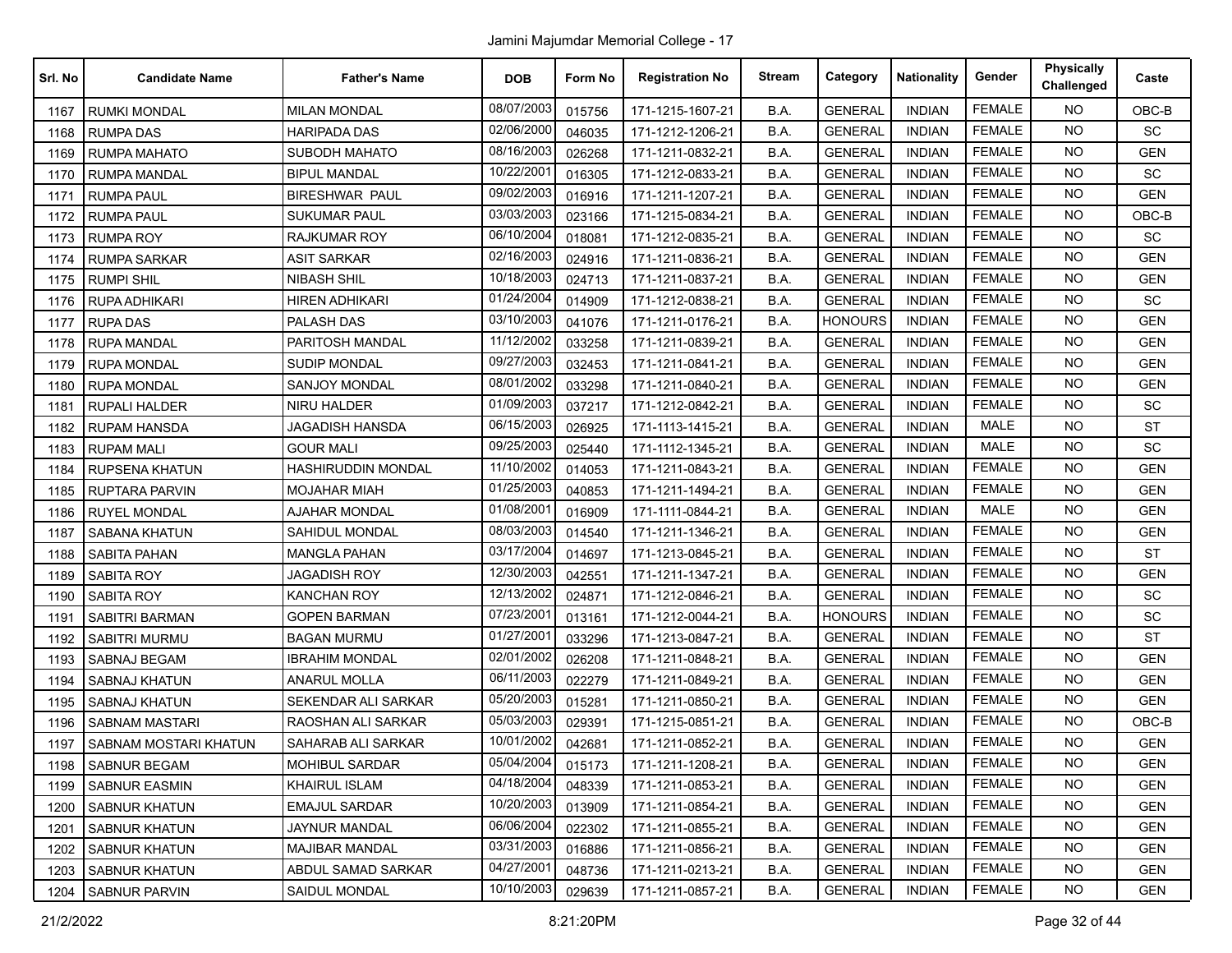| Srl. No | <b>Candidate Name</b>   | <b>Father's Name</b>      | <b>DOB</b> | Form No | <b>Registration No</b> | <b>Stream</b> | Category       | <b>Nationality</b> | Gender        | <b>Physically</b><br>Challenged | Caste      |
|---------|-------------------------|---------------------------|------------|---------|------------------------|---------------|----------------|--------------------|---------------|---------------------------------|------------|
| 1205    | <b>SABRIN BEGUM</b>     | SIDDIK RAHAMAN MOLLA      | 10/23/2003 | 021135  | 171-1211-0858-21       | B.A.          | <b>GENERAL</b> | <b>INDIAN</b>      | <b>FEMALE</b> | <b>NO</b>                       | <b>GEN</b> |
| 1206    | SABUJ BARMAN            | <b>LATE KARTIK BARMAN</b> | 07/02/2002 | 025399  | 171-1111-1555-21       | B.A.          | <b>GENERAL</b> | <b>INDIAN</b>      | <b>MALE</b>   | <b>NO</b>                       | <b>GEN</b> |
| 1207    | SADANANDA BARMAN        | <b>MANTU BARMAN</b>       | 02/21/2004 | 027085  | 171-1111-0859-21       | B.A.          | <b>GENERAL</b> | <b>INDIAN</b>      | <b>MALE</b>   | <b>NO</b>                       | <b>GEN</b> |
| 1208    | SADIKA KHATUN           | SADERUL ISLAM             | 12/03/2002 | 025142  | 171-1214-0860-21       | B.A.          | <b>GENERAL</b> | <b>INDIAN</b>      | <b>FEMALE</b> | NO.                             | OBC-A      |
| 1209    | <b>SAGAR ROY</b>        | <b>SUBHASH ROY</b>        | 08/28/2003 | 023465  | 171-1112-0861-21       | B.A.          | <b>GENERAL</b> | <b>INDIAN</b>      | MALE          | <b>NO</b>                       | SC         |
| 1210    | SAHABUN MURSHIDA        | ABUL CHHALAM MIA          | 07/20/2003 | 015608  | 171-1211-1209-21       | B.A.          | <b>GENERAL</b> | <b>INDIAN</b>      | <b>FEMALE</b> | <b>NO</b>                       | <b>GEN</b> |
| 1211    | SAHABUR ALI MONDAL      | KHALILUDDIN MONDAL        | 07/13/2003 | 046190  | 171-1111-0862-21       | B.A.          | <b>GENERAL</b> | <b>INDIAN</b>      | <b>MALE</b>   | <b>NO</b>                       | <b>GEN</b> |
| 1212    | SAHADEB HANSDA          | SOMNATH HANSDA            | 10/07/2002 | 021280  | 171-1113-1348-21       | B.A.          | <b>GENERAL</b> | <b>INDIAN</b>      | <b>MALE</b>   | NO.                             | ST         |
| 1213    | SAHAJALAL MONDAL        | <b>LITAN MONDAL</b>       | 12/26/2002 | 038342  | 171-1111-0863-21       | B.A.          | <b>GENERAL</b> | <b>INDIAN</b>      | <b>MALE</b>   | <b>NO</b>                       | <b>GEN</b> |
| 1214    | <b>SAHELI SARKAR</b>    | SHIKHIL SARKAR            | 02/29/2004 | 017080  | 171-1211-1210-21       | B.A.          | <b>GENERAL</b> | <b>INDIAN</b>      | <b>FEMALE</b> | <b>NO</b>                       | <b>GEN</b> |
| 1215    | SAHERBANU KHATUN        | SIRAJUL MONDAL            | 07/12/2002 | 015314  | 171-1211-0864-21       | B.A.          | <b>GENERAL</b> | <b>INDIAN</b>      | <b>FEMALE</b> | <b>NO</b>                       | <b>GEN</b> |
| 1216    | SAHIALAM SARKAR         | <b>NAJRUL SARKAR</b>      | 01/09/2002 | 025751  | 171-1111-0865-21       | B.A.          | <b>GENERAL</b> | <b>INDIAN</b>      | <b>MALE</b>   | <b>NO</b>                       | <b>GEN</b> |
| 1217    | <b>SAHID ROY</b>        | <b>GOUTAM ROY</b>         | 03/26/2003 | 043319  | 171-1112-1416-21       | B.A.          | <b>GENERAL</b> | <b>INDIAN</b>      | <b>MALE</b>   | <b>NO</b>                       | SC         |
| 1218    | <b>SAHIN MONDAL</b>     | JALAL MONDAL              | 11/02/2002 | 023601  | 171-1111-0866-21       | B.A.          | <b>GENERAL</b> | <b>INDIAN</b>      | <b>MALE</b>   | <b>NO</b>                       | <b>GEN</b> |
| 1219    | <b>SAHINUR KHATUN</b>   | SAHIDUL SARKAR            | 01/04/2002 | 029549  | 171-1211-0867-21       | B.A.          | <b>GENERAL</b> | <b>INDIAN</b>      | <b>FEMALE</b> | <b>NO</b>                       | <b>GEN</b> |
| 1220    | SAIKAT ALI AHAMED       | MUNSUR ALI AHAMED         | 01/17/2002 | 041044  | 171-1111-1495-21       | B.A.          | <b>GENERAL</b> | <b>INDIAN</b>      | <b>MALE</b>   | <b>NO</b>                       | <b>GEN</b> |
| 1221    | <b>SAIKAT SAHA</b>      | HARAN CHANDRA SAHA        | 11/06/2003 | 031614  | 171-1111-1211-21       | B.A.          | <b>GENERAL</b> | <b>INDIAN</b>      | <b>MALE</b>   | <b>NO</b>                       | <b>GEN</b> |
| 1222    | <b>SAIL RANA SARKAR</b> | HACHAN MIAH               | 01/02/2001 | 041592  | 171-1115-1556-21       | B.A.          | <b>GENERAL</b> | <b>INDIAN</b>      | <b>MALE</b>   | <b>NO</b>                       | OBC-B      |
| 1223    | <b>SAIM MONDAL</b>      | <b>SIRAJUL MONDAL</b>     | 04/25/2003 | 018096  | 171-1117-0868-21       | B.A.          | <b>GENERAL</b> | <b>INDIAN</b>      | MALE          | <b>NO</b>                       | <b>GEN</b> |
| 1224    | <b>SAIM SARKAR</b>      | <b>MAKLECHHUR SARKAR</b>  | 12/28/2002 | 029989  | 171-1111-0869-21       | B.A.          | <b>GENERAL</b> | <b>INDIAN</b>      | <b>MALE</b>   | NO.                             | <b>GEN</b> |
| 1225    | <b>SAJAL PAUL</b>       | <b>GOPAL CHANDRA PAUL</b> | 01/13/2003 | 015983  | 171-1111-0045-21       | B.A.          | <b>HONOURS</b> | <b>INDIAN</b>      | <b>MALE</b>   | <b>NO</b>                       | <b>GEN</b> |
| 1226    | SAKIB HOSSAIN MONDAL    | NUR MOHAMMAD MONDAL       | 10/02/2003 | 009212  | 171-1111-0116-21       | B.A.          | <b>HONOURS</b> | <b>INDIAN</b>      | <b>MALE</b>   | <b>NO</b>                       | <b>GEN</b> |
| 1227    | <b>SAKIB MANDAL</b>     | <b>FAJARUDDIN MANDAL</b>  | 07/06/2002 | 016691  | 171-1114-0870-21       | B.A.          | <b>GENERAL</b> | <b>INDIAN</b>      | MALE          | <b>NO</b>                       | OBC-A      |
| 1228    | <b>SAKIL MANDAL</b>     | <b>MAJIDUR RAHAMAN</b>    | 12/10/2002 | 011977  | 171-1111-1212-21       | B.A.          | <b>GENERAL</b> | <b>INDIAN</b>      | <b>MALE</b>   | NO.                             | <b>GEN</b> |
| 1229    | <b>SAKIL MONDAL</b>     | ANTAJ ALI MONDAL          | 04/12/2003 | 012128  | 171-1111-0871-21       | B.A.          | <b>GENERAL</b> | <b>INDIAN</b>      | MALE          | <b>NO</b>                       | <b>GEN</b> |
| 1230    | <b>SAKIL MONDAL</b>     | CHHAIDUL MONDAL           | 12/15/2002 | 029298  | 171-1111-1349-21       | B.A.          | <b>GENERAL</b> | <b>INDIAN</b>      | <b>MALE</b>   | <b>NO</b>                       | <b>GEN</b> |
| 1231    | <b>SAKIL MONDAL</b>     | <b>MIJANUR MONDAL</b>     | 02/10/2004 | 029754  | 171-1111-1417-21       | B.A.          | <b>GENERAL</b> | <b>INDIAN</b>      | MALE          | <b>NO</b>                       | <b>GEN</b> |
| 1232    | SAKIL SARKAR            | <b>MIJANUR SARKAR</b>     | 05/07/2003 | 045353  | 171-1111-0086-21       | B.A.          | <b>HONOURS</b> | <b>INDIAN</b>      | <b>MALE</b>   | <b>NO</b>                       | <b>GEN</b> |
| 1233    | <b>SAKINA KHATUN</b>    | SAMSUDDIN MONDAL          | 04/23/2001 | 037065  | 171-1211-0872-21       | B.A.          | <b>GENERAL</b> | <b>INDIAN</b>      | <b>FEMALE</b> | <b>NO</b>                       | <b>GEN</b> |
| 1234    | SAKIRUL SARKAR          | MOJAFFAR SARKAR           | 11/22/1999 | 038778  | 171-1114-1213-21       | B.A.          | <b>GENERAL</b> | <b>INDIAN</b>      | <b>MALE</b>   | <b>NO</b>                       | OBC-A      |
| 1235    | <b>SALAMA MONDAL</b>    | <b>TAIYABAR MONDAL</b>    | 05/05/2002 | 039809  | 171-1211-0873-21       | B.A.          | <b>GENERAL</b> | <b>INDIAN</b>      | <b>FEMALE</b> | NO.                             | <b>GEN</b> |
| 1236    | SAMAPTI ROY             | KANAI LAL ROY             | 03/19/2003 | 026701  | 171-1212-0874-21       | B.A.          | <b>GENERAL</b> | <b>INDIAN</b>      | FEMALE        | NO.                             | SC         |
| 1237    | SAMAR BISWAKARMAKAR     | SUNIL BISWAKARMAKAR       | 04/14/2001 | 040442  | 171-1113-1418-21       | B.A.          | <b>GENERAL</b> | <b>INDIAN</b>      | <b>MALE</b>   | <b>NO</b>                       | <b>ST</b>  |
| 1238    | <b>SAMARJIT MAHATO</b>  | SIDANGSHU MAHATO          | 09/19/2002 | 033103  | 171-1111-0875-21       | B.A.          | <b>GENERAL</b> | <b>INDIAN</b>      | <b>MALE</b>   | <b>NO</b>                       | <b>GEN</b> |
| 1239    | SAMIMUDDIN HOSSAIN      | ABUL HOSSAIN              | 03/15/2002 | 037392  | 171-1111-0876-21       | B.A.          | <b>GENERAL</b> | <b>INDIAN</b>      | MALE          | <b>NO</b>                       | <b>GEN</b> |
| 1240    | <b>SAMIR MALPAHARI</b>  | <b>SUBAL MALPAHARI</b>    | 09/14/2002 | 025270  | 171-1113-0877-21       | B.A.          | <b>GENERAL</b> | <b>INDIAN</b>      | MALE          | NO.                             | ST         |
| 1241    | <b>SAMIR TUDU</b>       | SANJIT TUDU               | 12/04/2003 | 031858  | 171-1113-1419-21       | B.A.          | <b>GENERAL</b> | <b>INDIAN</b>      | MALE          | NO.                             | <b>ST</b>  |
| 1242    | <b>SAMPA BARMAN</b>     | <b>NIKHIL BARMAN</b>      | 08/12/2001 | 041333  | 171-1212-0878-21       | B.A.          | <b>GENERAL</b> | <b>INDIAN</b>      | <b>FEMALE</b> | <b>NO</b>                       | <b>SC</b>  |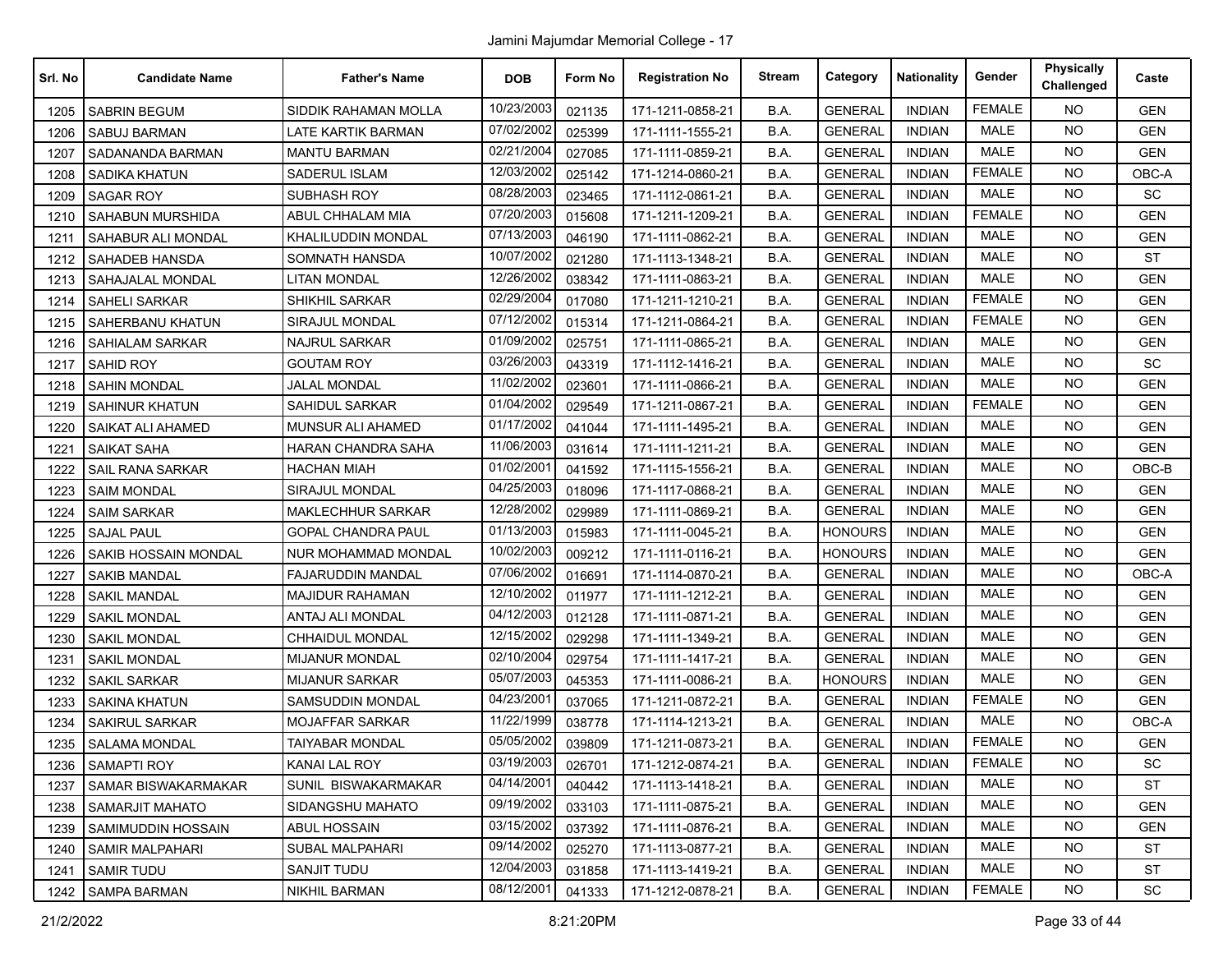| Srl. No | <b>Candidate Name</b>   | <b>Father's Name</b>       | <b>DOB</b> | Form No | <b>Registration No</b> | <b>Stream</b> | Category       | <b>Nationality</b> | Gender        | <b>Physically</b><br>Challenged | Caste      |
|---------|-------------------------|----------------------------|------------|---------|------------------------|---------------|----------------|--------------------|---------------|---------------------------------|------------|
| 1243    | <b>SAMPA HEMBROM</b>    | HAREN HEMBRAM              | 07/15/2001 | 025603  | 171-1213-0879-21       | B.A.          | <b>GENERAL</b> | <b>INDIAN</b>      | <b>FEMALE</b> | <b>NO</b>                       | <b>ST</b>  |
| 1244    | <b>SAMPA MAHATO</b>     | <b>NARESH MAHATO</b>       | 02/25/2002 | 030454  | 171-1211-0880-21       | B.A.          | <b>GENERAL</b> | <b>INDIAN</b>      | <b>FEMALE</b> | <b>NO</b>                       | <b>GEN</b> |
| 1245    | <b>SAMPA MARDI</b>      | <b>BUDHADEB MARDI</b>      | 03/11/2002 | 043877  | 171-1213-1420-21       | B.A.          | <b>GENERAL</b> | <b>INDIAN</b>      | <b>FEMALE</b> | <b>NO</b>                       | <b>ST</b>  |
| 1246    | <b>SAMPA RABIDAS</b>    | <b>HARESH RABIDAS</b>      | 01/07/2003 | 025888  | 171-1212-0881-21       | B.A.          | <b>GENERAL</b> | <b>INDIAN</b>      | <b>FEMALE</b> | <b>NO</b>                       | SC         |
| 1247    | <b>SAMPA ROY</b>        | <b>MANTU ROY</b>           | 06/08/2003 | 045153  | 171-1212-0882-21       | B.A.          | <b>GENERAL</b> | <b>INDIAN</b>      | <b>FEMALE</b> | <b>NO</b>                       | SC         |
| 1248    | <b>SAMPA SARKAR</b>     | LATE NARESH SARKAR         | 01/30/2003 | 029738  | 171-1211-0883-21       | B.A.          | <b>GENERAL</b> | <b>INDIAN</b>      | <b>FEMALE</b> | <b>NO</b>                       | <b>GEN</b> |
| 1249    | <b>SAMPI MALAKAR</b>    | <b>NEMAI MALAKAR</b>       | 03/23/2003 | 003004  | 171-1211-0046-21       | B.A.          | <b>HONOURS</b> | <b>INDIAN</b>      | <b>FEMALE</b> | <b>NO</b>                       | <b>GEN</b> |
| 1250    | <b>SAMPI TUDU</b>       | <b>JETHA TUDU</b>          | 07/09/2000 | 036625  | 171-1213-0884-21       | B.A.          | <b>GENERAL</b> | <b>INDIAN</b>      | <b>FEMALE</b> | <b>NO</b>                       | <b>ST</b>  |
| 1251    | <b>SAMRAT MANDAL</b>    | AMINUL ISLAM MANDAL        | 08/10/2000 | 021685  | 171-1111-1214-21       | B.A.          | <b>GENERAL</b> | <b>INDIAN</b>      | <b>MALE</b>   | <b>NO</b>                       | <b>GEN</b> |
| 1252    | <b>SANCHITA BEGAM</b>   | LOKMAN ALI MOLLA           | 02/13/2001 | 019280  | 171-1214-0885-21       | B.A.          | <b>GENERAL</b> | <b>INDIAN</b>      | <b>FEMALE</b> | <b>NO</b>                       | OBC-A      |
| 1253    | <b>SANCHITA MAHATO</b>  | <b>CHINMAY MAHATO</b>      | 09/30/2002 | 032269  | 171-1211-0886-21       | B.A.          | <b>GENERAL</b> | <b>INDIAN</b>      | <b>FEMALE</b> | <b>NO</b>                       | <b>GEN</b> |
| 1254    | <b>SANDHYA BISWAS</b>   | <b>SUNIL BISWAS</b>        | 08/14/2001 | 032285  | 171-1212-1215-21       | B.A.          | <b>GENERAL</b> | <b>INDIAN</b>      | <b>FEMALE</b> | <b>NO</b>                       | SC         |
| 1255    | SANDHYA HEMRAM          | <b>SOM HEMRAM</b>          | 01/26/2001 | 029251  | 171-1213-0887-21       | B.A.          | <b>GENERAL</b> | <b>INDIAN</b>      | <b>FEMALE</b> | <b>NO</b>                       | <b>ST</b>  |
| 1256    | SANDHYA PAHAN           | <b>TUFAN PAHAN</b>         | 02/02/2002 | 030314  | 171-1213-0888-21       | B.A.          | <b>GENERAL</b> | <b>INDIAN</b>      | <b>FEMALE</b> | <b>NO</b>                       | <b>ST</b>  |
| 1257    | SANDHYA RABIDAS         | <b>RAJEN RABIDAS</b>       | 11/05/2000 | 026490  | 171-1212-1350-21       | B.A.          | <b>GENERAL</b> | <b>INDIAN</b>      | <b>FEMALE</b> | <b>NO</b>                       | SC         |
| 1258    | <b>SANDIP BARMAN</b>    | <b>RANJIT BARMAN</b>       | 04/09/2002 | 048048  | 171-1112-0889-21       | B.A.          | <b>GENERAL</b> | <b>INDIAN</b>      | <b>MALE</b>   | <b>NO</b>                       | SC         |
| 1259    | SANDIP MARDI            | <b>NARAYAN MARDI</b>       | 01/04/2000 | 049166  | 171-1113-1631-21       | B.A.          | <b>GENERAL</b> | <b>INDIAN</b>      | MALE          | <b>NO</b>                       | <b>ST</b>  |
| 1260    | <b>SANGIT DAS</b>       | <b>BASUDEB DAS</b>         | 09/22/2002 | 041260  | 171-1112-0890-21       | B.A.          | <b>GENERAL</b> | <b>INDIAN</b>      | <b>MALE</b>   | <b>NO</b>                       | SC         |
| 1261    | <b>SANGITA BARMAN</b>   | PRATAP BARMAN              | 08/20/2003 | 025973  | 171-1212-0891-21       | B.A.          | <b>GENERAL</b> | <b>INDIAN</b>      | <b>FEMALE</b> | <b>NO</b>                       | SC         |
| 1262    | <b>SANGITA CHOWHAN</b>  | SUDAMA CHOWHAN             | 04/02/2003 | 031678  | 171-1112-0892-21       | B.A.          | <b>GENERAL</b> | <b>INDIAN</b>      | MALE          | <b>NO</b>                       | SC         |
| 1263    | <b>SANGITA MALO</b>     | <b>KSHUDIRAM MALO</b>      | 11/02/2003 | 021554  | 171-1212-0893-21       | B.A.          | <b>GENERAL</b> | <b>INDIAN</b>      | <b>FEMALE</b> | <b>NO</b>                       | SC         |
| 1264    | <b>SANGITA SAHA</b>     | <b>ANANDA SAHA</b>         | 05/08/2003 | 012453  | 171-1211-0894-21       | B.A.          | <b>GENERAL</b> | <b>INDIAN</b>      | <b>FEMALE</b> | <b>NO</b>                       | <b>GEN</b> |
| 1265    | <b>SANJAY MURARI</b>    | <b>BIMAL MURARI</b>        | 11/05/2002 | 029902  | 171-1113-1216-21       | B.A.          | <b>GENERAL</b> | <b>INDIAN</b>      | <b>MALE</b>   | <b>NO</b>                       | <b>ST</b>  |
| 1266    | <b>SANJIB PAUL</b>      | <b>SANTOSH PAUL</b>        | 11/04/2003 | 040089  | 171-1111-0895-21       | B.A.          | <b>GENERAL</b> | <b>INDIAN</b>      | <b>MALE</b>   | <b>NO</b>                       | <b>GEN</b> |
| 1267    | <b>SANJIT BARMAN</b>    | <b>SANATAN BARMAN</b>      | 06/09/2002 | 030594  | 171-1112-1351-21       | B.A.          | <b>GENERAL</b> | <b>INDIAN</b>      | <b>MALE</b>   | <b>NO</b>                       | SC         |
| 1268    | SANJIT KUMAR BARMAN     | KABIRATAN BARMAN           | 12/28/2003 | 042456  | 171-1112-0896-21       | B.A.          | <b>GENERAL</b> | <b>INDIAN</b>      | <b>MALE</b>   | <b>NO</b>                       | SC         |
| 1269    | <b>SANJITA MARDI</b>    | <b>BABULAL MARDI</b>       | 05/28/2003 | 041985  | 171-1213-0897-21       | B.A.          | <b>GENERAL</b> | <b>INDIAN</b>      | <b>FEMALE</b> | <b>NO</b>                       | <b>ST</b>  |
| 1270    | SANJOY MONDAL           | JUDHISTIR MONDAL           | 07/07/2003 | 048387  | 171-1115-0898-21       | B.A.          | <b>GENERAL</b> | <b>INDIAN</b>      | <b>MALE</b>   | <b>NO</b>                       | OBC-B      |
| 1271    | SANJOY CHANDRA ROY      | <b>ASHIS ROY</b>           | 06/02/2003 | 041377  | 171-1112-1217-21       | B.A.          | <b>GENERAL</b> | <b>INDIAN</b>      | <b>MALE</b>   | <b>NO</b>                       | SC         |
| 1272    | <b>SANJOY TIGGA</b>     | LATE JOYRAM TIGGA          | 06/05/2003 | 015245  | 171-1113-0899-21       | B.A.          | <b>GENERAL</b> | <b>INDIAN</b>      | <b>MALE</b>   | <b>NO</b>                       | <b>ST</b>  |
| 1273    | <b>SANJU SHIL</b>       | <b>SANTOSH SHIL</b>        | 11/15/2003 | 030170  | 171-1111-0900-21       | B.A.          | <b>GENERAL</b> | <b>INDIAN</b>      | <b>MALE</b>   | <b>NO</b>                       | <b>GEN</b> |
|         | 1274 SANKAR SHIL        | <b>SHARAT SHIL</b>         | 02/07/2004 | 026432  | 171-1111-1352-21       | B.A.          | <b>GENERAL</b> | <b>INDIAN</b>      | MALE          | NO                              | <b>GEN</b> |
| 1275    | SANKARI KARMAKAR        | KRISHNA CHANDRA KARMAKAFI  | 05/08/2002 | 027432  | 171-1215-1353-21       | B.A.          | <b>GENERAL</b> | <b>INDIAN</b>      | <b>FEMALE</b> | <b>NO</b>                       | OBC-B      |
| 1276    | <b>SANKET SAHA</b>      | RATAN SAHA                 | 01/10/2004 | 036240  | 171-1111-1608-21       | B.A.          | <b>GENERAL</b> | <b>INDIAN</b>      | MALE          | <b>NO</b>                       | GEN        |
| 1277    | SANOYAR HOSSEN SHAH     | SYED EDRIS ALI SHAH        | 04/25/2002 | 040817  | 171-1111-1609-21       | B.A.          | <b>GENERAL</b> | <b>INDIAN</b>      | MALE          | <b>NO</b>                       | <b>GEN</b> |
| 1278    | <b>SANTA KUMAR PAUL</b> | GOPESH CHANDRA PAUL        | 12/28/2003 | 029168  | 171-1111-1218-21       | B.A.          | <b>GENERAL</b> | <b>INDIAN</b>      | MALE          | <b>NO</b>                       | <b>GEN</b> |
| 1279    | SANTOSH KERKETTA        | <b>BISHWANATH KERKETTA</b> | 08/13/2001 | 041751  | 171-1113-0901-21       | B.A.          | <b>GENERAL</b> | <b>INDIAN</b>      | MALE          | <b>NO</b>                       | <b>ST</b>  |
| 1280    | <b>SANTOSHI ORAW</b>    | LETGA ORAW                 | 03/06/2003 | 016357  | 171-1213-0902-21       | B.A.          | <b>GENERAL</b> | <b>INDIAN</b>      | <b>FEMALE</b> | NO.                             | ST         |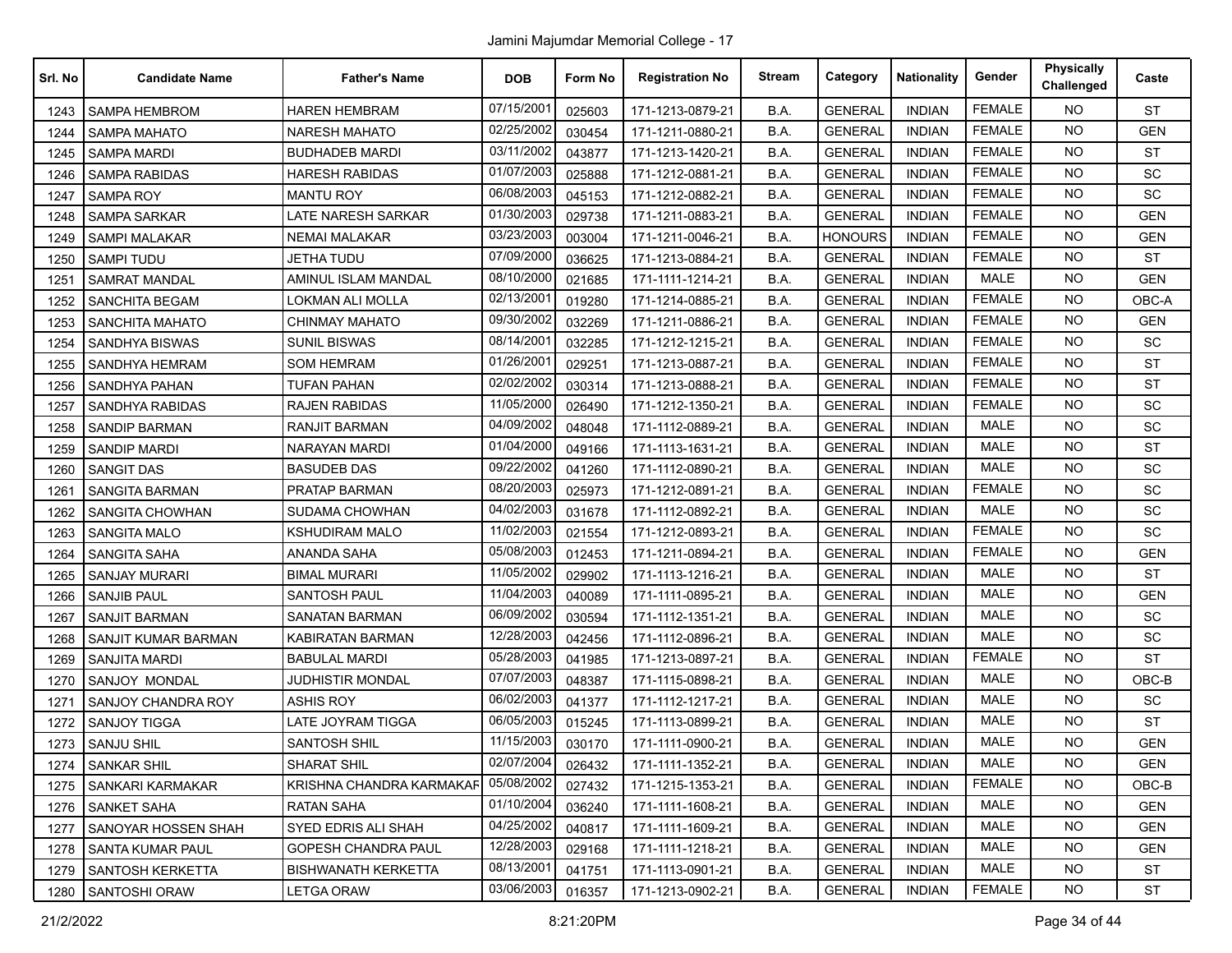| Srl. No | <b>Candidate Name</b>      | <b>Father's Name</b>      | <b>DOB</b> | Form No | <b>Registration No</b> | <b>Stream</b> | Category       | <b>Nationality</b> | Gender        | <b>Physically</b><br>Challenged | Caste      |
|---------|----------------------------|---------------------------|------------|---------|------------------------|---------------|----------------|--------------------|---------------|---------------------------------|------------|
| 1281    | SANTU GHOSH                | <b>RANJIT KUMAR GHOSH</b> | 06/10/2002 | 028890  | 171-1111-1610-21       | B.A.          | <b>GENERAL</b> | <b>INDIAN</b>      | <b>MALE</b>   | <b>NO</b>                       | <b>GEN</b> |
| 1282    | <b>SAPTAMI SARKAR</b>      | <b>ASHOKE SARKAR</b>      | 03/29/2003 | 032819  | 171-1211-0903-21       | B.A.          | <b>GENERAL</b> | <b>INDIAN</b>      | <b>FEMALE</b> | <b>NO</b>                       | <b>GEN</b> |
| 1283    | <b>SARASWATI BARMAN</b>    | TARUN BARMAN              | 11/20/2000 | 014735  | 171-1212-0904-21       | B.A.          | <b>GENERAL</b> | <b>INDIAN</b>      | <b>FEMALE</b> | <b>NO</b>                       | SC         |
| 1284    | SARASWATI SAREN            | <b>SHYAMAL SAREN</b>      | 01/30/2002 | 025708  | 171-1213-0905-21       | B.A.          | <b>GENERAL</b> | <b>INDIAN</b>      | <b>FEMALE</b> | <b>NO</b>                       | <b>ST</b>  |
| 1285    | <b>SARASWATI SOREN</b>     | <b>BUDAN SOREN</b>        | 02/25/2004 | 023374  | 171-1211-0906-21       | B.A.          | <b>GENERAL</b> | <b>INDIAN</b>      | <b>FEMALE</b> | <b>NO</b>                       | <b>GEN</b> |
| 1286    | <b>SARBANU KHATUN</b>      | SHUKRA MONDAL             | 04/09/2003 | 014646  | 171-1211-0907-21       | B.A.          | <b>GENERAL</b> | <b>INDIAN</b>      | <b>FEMALE</b> | <b>NO</b>                       | <b>GEN</b> |
| 1287    | <b>SARJINA BEGOM</b>       | SAHARAF ALI SARKAR        | 09/20/2003 | 007643  | 171-1211-0908-21       | B.A.          | <b>GENERAL</b> | <b>INDIAN</b>      | <b>FEMALE</b> | <b>NO</b>                       | <b>GEN</b> |
| 1288    | <b>SARJINA KHATUN</b>      | ABED ALI MOLLA            | 12/10/2003 | 027023  | 171-1211-1219-21       | B.A.          | <b>GENERAL</b> | <b>INDIAN</b>      | <b>FEMALE</b> | <b>NO</b>                       | <b>GEN</b> |
| 1289    | <b>SARMILA BARMAN</b>      | <b>SUBIR BARMAN</b>       | 09/24/2003 | 022616  | 171-1212-0909-21       | B.A.          | <b>GENERAL</b> | <b>INDIAN</b>      | <b>FEMALE</b> | <b>NO</b>                       | SC         |
| 1290    | <b>SARMIN BEGAM</b>        | AJOYAT HOSSAIN SARKAR     | 02/13/2003 | 041030  | 171-1214-1354-21       | B.A.          | <b>GENERAL</b> | <b>INDIAN</b>      | <b>FEMALE</b> | <b>NO</b>                       | OBC-A      |
| 1291    | <b>SARMIN BEGAM</b>        | SAIFUR MONDAL             | 04/24/2002 | 029171  | 171-1211-0910-21       | B.A.          | <b>GENERAL</b> | <b>INDIAN</b>      | <b>FEMALE</b> | <b>NO</b>                       | <b>GEN</b> |
| 1292    | <b>SARMIN KHATUN</b>       | JAHIRUDDIN MOLLA          | 12/01/2002 | 035457  | 171-1214-0912-21       | B.A.          | <b>GENERAL</b> | <b>INDIAN</b>      | <b>FEMALE</b> | <b>NO</b>                       | OBC-A      |
| 1293    | <b>SARMIN KHATUN</b>       | <b>CHATTAR MONDAL</b>     | 12/20/2002 | 037285  | 171-1211-0911-21       | B.A.          | <b>GENERAL</b> | <b>INDIAN</b>      | <b>FEMALE</b> | <b>NO</b>                       | <b>GEN</b> |
| 1294    | <b>SARMIN KHATUN</b>       | SARIFUDDIN MIAH           | 07/12/2002 | 032706  | 171-1211-1611-21       | B.A.          | <b>GENERAL</b> | <b>INDIAN</b>      | <b>FEMALE</b> | <b>NO</b>                       | <b>GEN</b> |
| 1295    | <b>SARMIN MONDAL</b>       | <b>ABUL MONDAL</b>        | 01/29/2003 | 015345  | 171-1214-0913-21       | B.A.          | <b>GENERAL</b> | <b>INDIAN</b>      | <b>FEMALE</b> | <b>NO</b>                       | OBC-A      |
| 1296    | <b>SARMITA ROY</b>         | <b>ARJUN ROY</b>          | 11/11/2002 | 036976  | 171-1211-0914-21       | B.A.          | <b>GENERAL</b> | <b>INDIAN</b>      | <b>FEMALE</b> | <b>NO</b>                       | <b>GEN</b> |
| 1297    | <b>SATHI BARMAN</b>        | <b>SUJIT BARMAN</b>       | 10/23/2002 | 037443  | 171-1212-1220-21       | B.A.          | <b>GENERAL</b> | <b>INDIAN</b>      | <b>FEMALE</b> | <b>NO</b>                       | <b>SC</b>  |
| 1298    | SATHI BASAK                | <b>BABLU BASAK</b>        | 03/05/2002 | 026350  | 171-1211-0915-21       | B.A.          | <b>GENERAL</b> | <b>INDIAN</b>      | <b>FEMALE</b> | <b>NO</b>                       | <b>GEN</b> |
| 1299    | <b>SATHI KARMAKAR</b>      | <b>TARUN KARMAKAR</b>     | 12/07/2003 | 015622  | 171-1211-1612-21       | B.A.          | <b>GENERAL</b> | <b>INDIAN</b>      | <b>FEMALE</b> | <b>NO</b>                       | <b>GEN</b> |
| 1300    | <b>SATHI ROY</b>           | <b>HRISHIKESH ROY</b>     | 08/03/2003 | 013870  | 171-1212-0916-21       | B.A.          | <b>GENERAL</b> | <b>INDIAN</b>      | <b>FEMALE</b> | <b>NO</b>                       | SC         |
| 1301    | <b>SATHI SAHA</b>          | NARAYAN SAHA              | 03/04/2004 | 000466  | 171-1217-0047-21       | B.A.          | <b>HONOURS</b> | <b>INDIAN</b>      | <b>FEMALE</b> | <b>NO</b>                       | <b>GEN</b> |
| 1302    | <b>SATYAJIT BARMAN</b>     | <b>LALTU BARMAN</b>       | 07/03/2001 | 030377  | 171-1112-0917-21       | B.A.          | <b>GENERAL</b> | <b>INDIAN</b>      | <b>MALE</b>   | <b>NO</b>                       | SC         |
| 1303    | <b>SATYAJIT SAHA</b>       | SWAPAN KUMAR SAHA         | 12/09/2001 | 037845  | 171-1111-0158-21       | B.A.          | <b>HONOURS</b> | <b>INDIAN</b>      | <b>MALE</b>   | <b>NO</b>                       | <b>GEN</b> |
| 1304    | SAUKAT ALI MONDAL          | <b>RAFIKUL MONDAL</b>     | 12/01/2003 | 034036  | 171-1111-1355-21       | B.A.          | <b>GENERAL</b> | <b>INDIAN</b>      | <b>MALE</b>   | <b>NO</b>                       | <b>GEN</b> |
| 1305    | <b>SAYAN NANDI</b>         | SHYAM NANDI               | 08/12/2003 | 037555  | 171-1111-1270-21       | B.A.          | <b>GENERAL</b> | <b>INDIAN</b>      | <b>MALE</b>   | <b>NO</b>                       | <b>GEN</b> |
| 1306    | SAYANTANI CHAKRABORTY      | SATYAJIT CHAKRABORTY      | 06/18/2003 | 007356  | 171-1211-0048-21       | B.A.          | <b>HONOURS</b> | <b>INDIAN</b>      | <b>FEMALE</b> | <b>NO</b>                       | <b>GEN</b> |
| 1307    | <b>SELIM ALI</b>           | <b>TAPSER ALI</b>         | 03/30/2002 | 048325  | 171-1111-1356-21       | B.A.          | <b>GENERAL</b> | <b>INDIAN</b>      | <b>MALE</b>   | <b>NO</b>                       | <b>GEN</b> |
| 1308    | <b>SELIM SARKAR</b>        | <b>SADEKUL SARKAR</b>     | 06/13/2001 | 018973  | 171-1111-1357-21       | B.A.          | <b>GENERAL</b> | <b>INDIAN</b>      | MALE          | <b>NO</b>                       | <b>GEN</b> |
| 1309    | <b>SERINA BEGAM</b>        | <b>GOLJAR MOLLA</b>       | 01/14/2004 | 040690  | 171-1211-0918-21       | B.A.          | <b>GENERAL</b> | <b>INDIAN</b>      | <b>FEMALE</b> | <b>NO</b>                       | <b>GEN</b> |
| 1310    | <b>SHAHANUR KHATUN</b>     | EMAJUL MONDAL             | 09/14/2001 | 015147  | 171-1214-0919-21       | B.A.          | <b>GENERAL</b> | <b>INDIAN</b>      | <b>FEMALE</b> | <b>NO</b>                       | OBC-A      |
| 1311    | <b>SHAIKH AFRIDI</b>       | RAFIKUL SHAIKH            | 05/09/2002 | 047725  | 171-1111-1613-21       | B.A.          | <b>GENERAL</b> | <b>INDIAN</b>      | <b>MALE</b>   | <b>NO</b>                       | <b>GEN</b> |
|         | 1312   SHAIYAB RANA MONDAL | <b>HAMIDUR MONDAL</b>     | 03/04/2002 | 000864  | 171-1111-1221-21       | B.A.          | <b>GENERAL</b> | <b>INDIAN</b>      | MALE          | NO                              | <b>GEN</b> |
| 1313    | <b>SHAKTI BARMAN</b>       | AMAL CHANDRA BARMAN       | 11/07/2002 | 024337  | 171-1112-1614-21       | B.A.          | <b>GENERAL</b> | <b>INDIAN</b>      | MALE          | <b>NO</b>                       | SC         |
| 1314    | SHAMPA BARMAN              | KAILASH BARMAN            | 02/28/2004 | 032528  | 171-1212-0920-21       | B.A.          | <b>GENERAL</b> | <b>INDIAN</b>      | <b>FEMALE</b> | <b>NO</b>                       | <b>SC</b>  |
| 1315    | SHANKARI ROY               | <b>BIPUL CHANDRA ROY</b>  | 04/14/2003 | 032987  | 171-1211-1222-21       | B.A.          | <b>GENERAL</b> | <b>INDIAN</b>      | <b>FEMALE</b> | <b>NO</b>                       | <b>GEN</b> |
| 1316    | <b>SHARMILA MARDI</b>      | SAIBAN MARDI              | 08/31/2001 | 042049  | 171-1213-0921-21       | B.A.          | <b>GENERAL</b> | <b>INDIAN</b>      | <b>FEMALE</b> | <b>NO</b>                       | ST         |
| 1317    | SHARMILA MURMU             | <b>JUMIN MURMU</b>        | 05/25/2003 | 036405  | 171-1217-0922-21       | B.A.          | <b>GENERAL</b> | <b>INDIAN</b>      | <b>FEMALE</b> | <b>NO</b>                       | <b>GEN</b> |
| 1318    | SHEKHAR KUNDU              | RABI KUNDU                | 01/07/2003 | 036484  | 171-1111-0159-21       | B.A.          | <b>HONOURS</b> | <b>INDIAN</b>      | MALE          | <b>NO</b>                       | GEN        |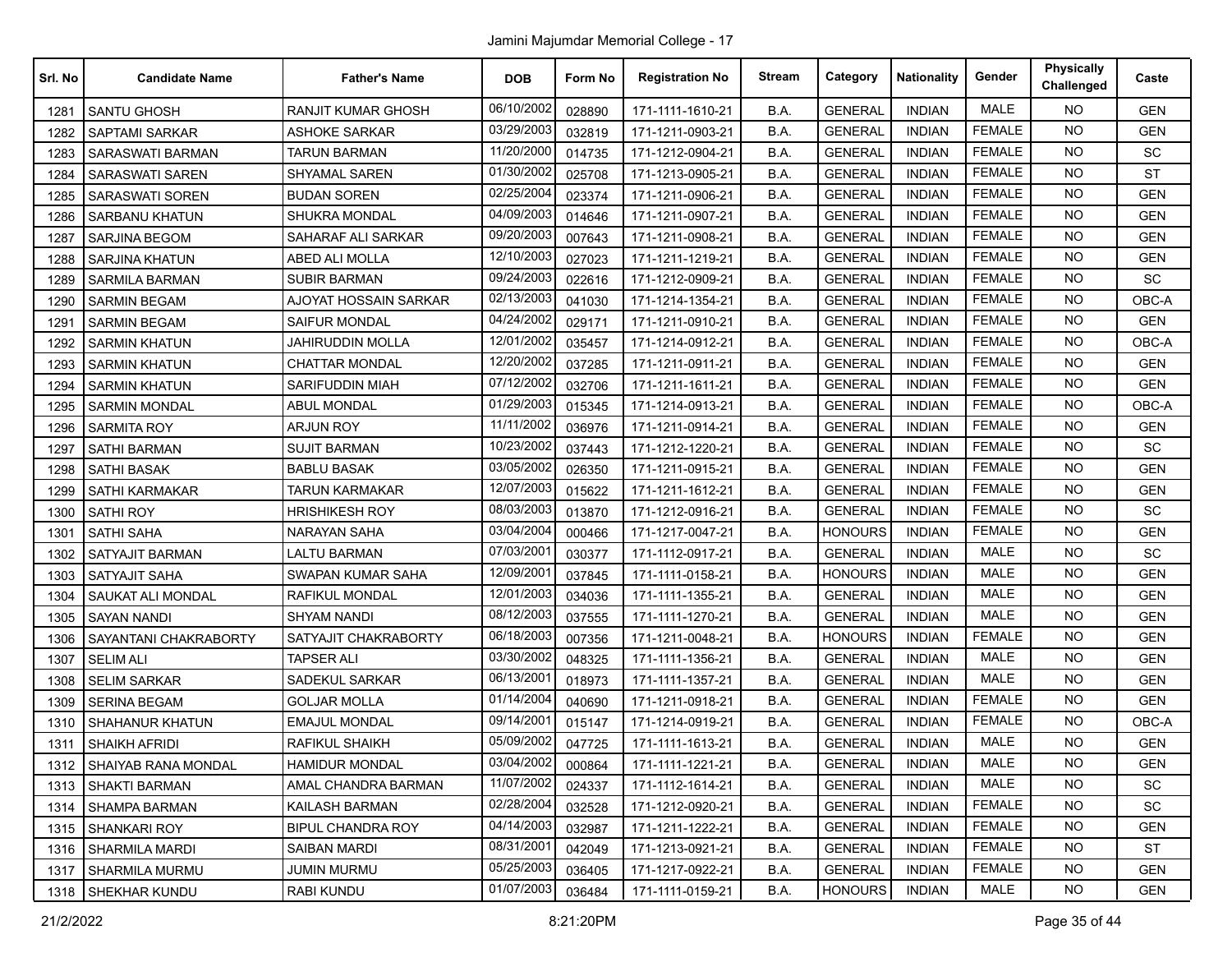| Srl. No | <b>Candidate Name</b>      | <b>Father's Name</b>        | <b>DOB</b> | Form No | <b>Registration No</b> | <b>Stream</b> | Category       | <b>Nationality</b> | Gender        | <b>Physically</b><br>Challenged | Caste      |
|---------|----------------------------|-----------------------------|------------|---------|------------------------|---------------|----------------|--------------------|---------------|---------------------------------|------------|
| 1319    | <b>SHEULI ROY</b>          | UJJWAL ROY                  | 12/12/2003 | 032648  | 171-1212-0923-21       | B.A.          | <b>GENERAL</b> | <b>INDIAN</b>      | <b>FEMALE</b> | <b>NO</b>                       | SC         |
| 1320    | SHEULI TIRKI               | PANCHANAN TIRKI             | 01/27/1997 | 030643  | 171-1213-1223-21       | B.A.          | <b>GENERAL</b> | <b>INDIAN</b>      | <b>FEMALE</b> | <b>NO</b>                       | <b>ST</b>  |
| 1321    | SHIBANI MARDI              | DEWAN MARDI                 | 10/03/2001 | 017558  | 171-1213-1421-21       | B.A.          | <b>GENERAL</b> | <b>INDIAN</b>      | <b>FEMALE</b> | <b>NO</b>                       | <b>ST</b>  |
| 1322    | SHIBANI MARDI              | <b>GANESH MARDI</b>         | 01/05/2002 | 033898  | 171-1213-1557-21       | B.A.          | <b>GENERAL</b> | <b>INDIAN</b>      | <b>FEMALE</b> | <b>NO</b>                       | <b>ST</b>  |
| 1323    | SHIBANI MURMU              | <b>KAMAL MURMU</b>          | 07/13/2002 | 018786  | 171-1213-0924-21       | B.A.          | <b>GENERAL</b> | <b>INDIAN</b>      | <b>FEMALE</b> | <b>NO</b>                       | ST         |
| 1324    | <b>SHIBANI PAHAN</b>       | <b>LAXMAN PAHAN</b>         | 03/11/2003 | 036633  | 171-1213-0925-21       | B.A.          | <b>GENERAL</b> | <b>INDIAN</b>      | <b>FEMALE</b> | <b>NO</b>                       | <b>ST</b>  |
| 1325    | SHIBANI PAHAN              | RABI PAHAN                  | 10/20/2001 | 016344  | 171-1213-0926-21       | B.A.          | <b>GENERAL</b> | <b>INDIAN</b>      | <b>FEMALE</b> | <b>NO</b>                       | <b>ST</b>  |
| 1326    | <b>SHIBANI SARKAR</b>      | <b>SHISHIR SARKAR</b>       | 01/17/2002 | 048955  | 171-1212-1358-21       | B.A.          | <b>GENERAL</b> | <b>INDIAN</b>      | <b>FEMALE</b> | <b>NO</b>                       | SC         |
| 1327    | <b>SHIBANI SOREN</b>       | <b>SUNIL SOREN</b>          | 01/16/2001 | 033219  | 171-1213-1224-21       | B.A.          | <b>GENERAL</b> | <b>INDIAN</b>      | <b>FEMALE</b> | <b>NO</b>                       | ST         |
| 1328    | <b>SHIBEN GHOSH</b>        | AMAL CHANDRA GHOSH          | 08/16/2003 | 014958  | 171-1111-0927-21       | B.A.          | <b>GENERAL</b> | <b>INDIAN</b>      | <b>MALE</b>   | <b>NO</b>                       | <b>GEN</b> |
| 1329    | <b>SHIBU PAUL</b>          | <b>NILKAMAL PAUL</b>        | 02/02/2003 | 035055  | 171-1111-0928-21       | B.A.          | <b>GENERAL</b> | <b>INDIAN</b>      | MALE          | <b>NO</b>                       | <b>GEN</b> |
| 1330    | <b>SHIBU PRAMANIK</b>      | <b>SANTOSH PRAMANIK</b>     | 01/18/2004 | 018023  | 171-1112-0929-21       | B.A.          | <b>GENERAL</b> | <b>INDIAN</b>      | <b>MALE</b>   | <b>NO</b>                       | SC         |
| 1331    | SHIBU SHIL                 | SHYAMAL SHIL                | 03/02/2003 | 025510  | 171-1115-1558-21       | B.A.          | <b>GENERAL</b> | <b>INDIAN</b>      | <b>MALE</b>   | <b>NO</b>                       | OBC-B      |
| 1332    | SHIKHA HANSDA              | <b>NEPAL HANSDA</b>         | 09/10/2003 | 032566  | 171-1213-0930-21       | B.A.          | <b>GENERAL</b> | <b>INDIAN</b>      | <b>FEMALE</b> | <b>NO</b>                       | <b>ST</b>  |
| 1333    | <b>SHILPI BARMAN</b>       | <b>PRADIP BARMAN</b>        | 03/01/2003 | 016136  | 171-1212-0931-21       | B.A.          | <b>GENERAL</b> | <b>INDIAN</b>      | <b>FEMALE</b> | <b>NO</b>                       | SC         |
| 1334    | SHILPI BEGAM               | <b>GULJAR MONDAL</b>        | 03/07/2003 | 031511  | 171-1211-0932-21       | B.A.          | <b>GENERAL</b> | <b>INDIAN</b>      | <b>FEMALE</b> | <b>NO</b>                       | <b>GEN</b> |
| 1335    | <b>SHILPI MAHATO</b>       | <b>SUMANTA MAHATO</b>       | 09/02/2000 | 029693  | 171-1211-1496-21       | B.A.          | <b>GENERAL</b> | <b>INDIAN</b>      | <b>FEMALE</b> | <b>NO</b>                       | <b>GEN</b> |
| 1336    | <b>SHILPI MONDAL</b>       | NIPUL MONDAL                | 02/27/2002 | 030748  | 171-1211-0933-21       | B.A.          | <b>GENERAL</b> | <b>INDIAN</b>      | <b>FEMALE</b> | <b>NO</b>                       | <b>GEN</b> |
| 1337    | <b>SHILPI SARKAR</b>       | <b>BILASH SARKAR</b>        | 02/21/2003 | 024790  | 171-1211-0934-21       | B.A.          | <b>GENERAL</b> | <b>INDIAN</b>      | <b>FEMALE</b> | NO                              | <b>GEN</b> |
| 1338    | SHIULI BARMAN              | <b>SUSHIL BARMAN</b>        | 11/05/2001 | 024954  | 171-1212-0935-21       | B.A.          | <b>GENERAL</b> | <b>INDIAN</b>      | <b>FEMALE</b> | <b>NO</b>                       | SC         |
| 1339    | SHIULI KHATUN              | <b>GOLAM MOSTAFA MONDAL</b> | 03/17/2001 | 036883  | 171-1211-0936-21       | B.A.          | <b>GENERAL</b> | <b>INDIAN</b>      | <b>FEMALE</b> | <b>NO</b>                       | <b>GEN</b> |
| 1340    | SHIULI KHATUN              | KALIMUDDIN MIYA             | 09/13/2003 | 032116  | 171-1211-1615-21       | B.A.          | <b>GENERAL</b> | <b>INDIAN</b>      | <b>FEMALE</b> | <b>NO</b>                       | <b>GEN</b> |
| 1341    | <b>SHIULI MAHANTA</b>      | PUTUL MAHANTA               | 10/23/2001 | 031179  | 171-1211-1359-21       | B.A.          | <b>GENERAL</b> | <b>INDIAN</b>      | <b>FEMALE</b> | <b>NO</b>                       | <b>GEN</b> |
| 1342    | <b>SHIULI SAKRAR</b>       | LATE SANJIT SARKAR          | 11/30/2002 | 025954  | 171-1212-1360-21       | B.A.          | <b>GENERAL</b> | <b>INDIAN</b>      | <b>FEMALE</b> | <b>NO</b>                       | SC         |
| 1343    | SHNAHASHISH DAS            | NAYAN DAS                   | 06/20/2002 | 022786  | 171-1111-1225-21       | B.A.          | <b>GENERAL</b> | <b>INDIAN</b>      | <b>MALE</b>   | <b>NO</b>                       | <b>GEN</b> |
| 1344    | <b>SHOHANA SARKAR</b>      | ANOWAR HOSSAIN SARKAR       | 12/23/2002 | 015627  | 171-1211-0937-21       | B.A.          | <b>GENERAL</b> | <b>INDIAN</b>      | <b>FEMALE</b> | <b>NO</b>                       | <b>GEN</b> |
| 1345    | <b>SHRABANI SARKAR</b>     | <b>KALIDAS SARKAR</b>       | 07/19/2003 | 032186  | 171-1212-0938-21       | B.A.          | <b>GENERAL</b> | <b>INDIAN</b>      | <b>FEMALE</b> | <b>NO</b>                       | SC         |
| 1346    | SHRABANI SHARMA            | <b>SADHAN SHARMA</b>        | 10/26/2003 | 046779  | 171-1211-0160-21       | B.A.          | <b>HONOURS</b> | <b>INDIAN</b>      | <b>FEMALE</b> | <b>NO</b>                       | <b>GEN</b> |
| 1347    | SHREYA PAUL                | RADHA RAMAN PAUL            | 08/24/2003 | 026298  | 171-1215-0117-21       | B.A.          | <b>HONOURS</b> | <b>INDIAN</b>      | <b>FEMALE</b> | <b>NO</b>                       | OBC-B      |
| 1348    | <b>SHRUTI BESRA</b>        | <b>RAMESH BESRA</b>         | 02/07/2002 | 033287  | 171-1213-0939-21       | B.A.          | <b>GENERAL</b> | <b>INDIAN</b>      | <b>FEMALE</b> | <b>NO</b>                       | <b>ST</b>  |
| 1349    | SHUBHA BISWAKARMAKAR       | SHYAMACHARAN BISWAKARM.     | 10/22/2001 | 038144  | 171-1113-1497-21       | B.A.          | <b>GENERAL</b> | <b>INDIAN</b>      | <b>MALE</b>   | NO.                             | <b>ST</b>  |
|         | 1350 SHUBHA TOPPO          | <b>MUKUL TOPPO</b>          | 09/04/2002 | 031136  | 171-1113-0940-21       | B.A.          | <b>GENERAL</b> | <b>INDIAN</b>      | MALE          | NO                              | <b>ST</b>  |
| 1351    | <b>SHUBHAM DEBNATH</b>     | <b>SUJIT DEBNATH</b>        | 08/12/2004 | 046176  | 171-1111-0941-21       | B.A.          | <b>GENERAL</b> | <b>INDIAN</b>      | MALE          | <b>NO</b>                       | <b>GEN</b> |
| 1352    | SHUSANNA HANSDA            | LATE SAMUYEL HANSDA         | 04/22/2002 | 044888  | 171-1213-1559-21       | B.A.          | <b>GENERAL</b> | <b>INDIAN</b>      | <b>FEMALE</b> | NO                              | ST         |
| 1353    | SHUVA PAHAN                | <b>BAHADUR PAHAN</b>        | 02/09/2003 | 016516  | 171-1113-1226-21       | B.A.          | <b>GENERAL</b> | <b>INDIAN</b>      | MALE          | NO                              | <b>ST</b>  |
| 1354    | <b>SHYAM SUNDAR MONDAL</b> | SATYESWAR MONDAL            | 02/28/2004 | 030506  | 171-1112-1361-21       | B.A.          | <b>GENERAL</b> | <b>INDIAN</b>      | MALE          | NO                              | <b>SC</b>  |
| 1355    | <b>SHYAMALI MURMU</b>      | <b>BISWANATH MURMU</b>      | 01/14/2002 | 030772  | 171-1213-1560-21       | B.A.          | <b>GENERAL</b> | <b>INDIAN</b>      | <b>FEMALE</b> | NO                              | <b>ST</b>  |
| 1356    | SHYAMALI PAHAN             | SAJEN PAHAN                 | 07/22/2002 | 009318  | 171-1213-0049-21       | B.A.          | <b>HONOURS</b> | <b>INDIAN</b>      | <b>FEMALE</b> | NO                              | ST         |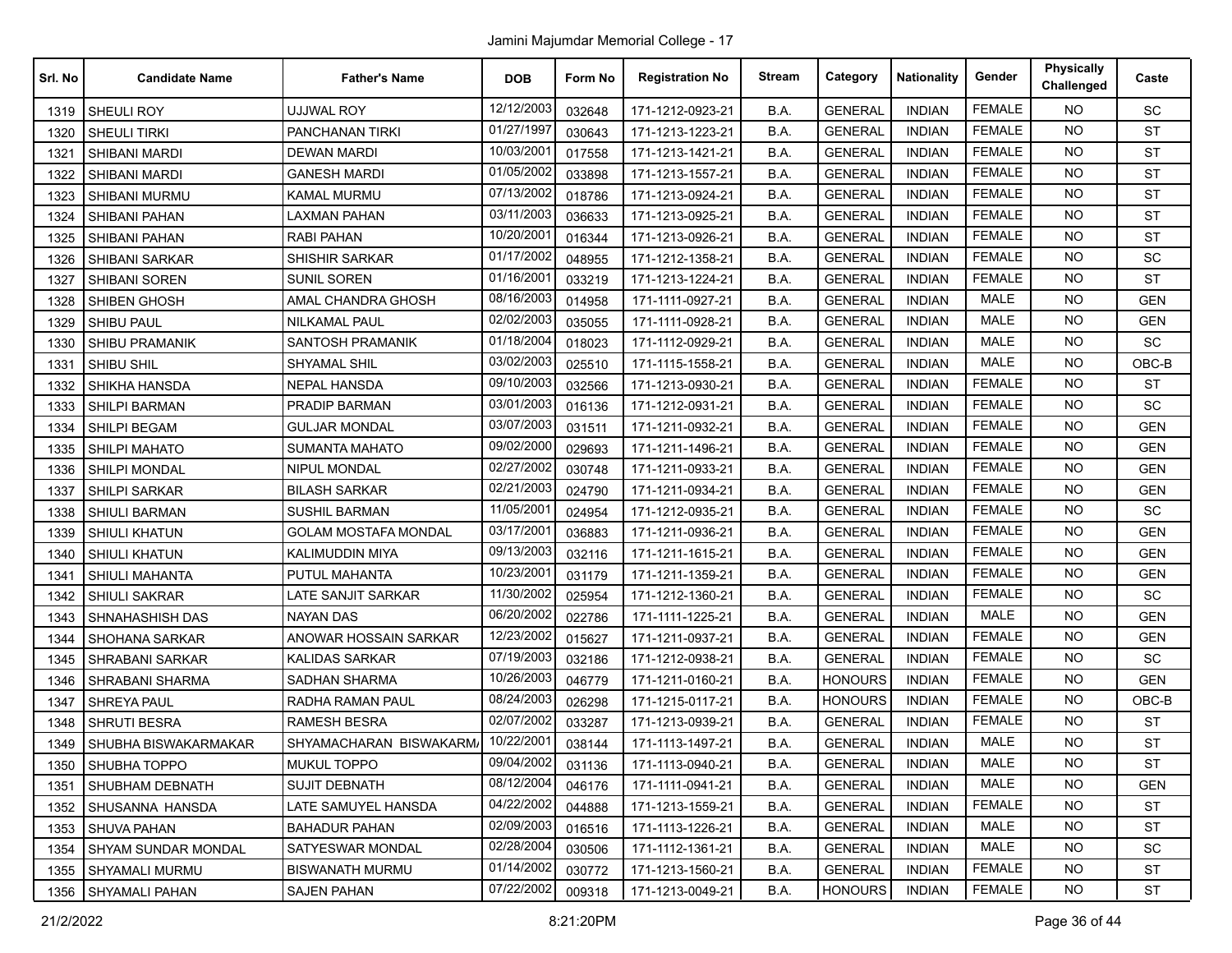| Srl. No | <b>Candidate Name</b>      | <b>Father's Name</b>      | <b>DOB</b> | Form No | <b>Registration No</b> | <b>Stream</b> | Category       | <b>Nationality</b> | Gender        | <b>Physically</b><br>Challenged | Caste      |
|---------|----------------------------|---------------------------|------------|---------|------------------------|---------------|----------------|--------------------|---------------|---------------------------------|------------|
| 1357    | SHYAMALI ROY               | <b>RANJIT ROY</b>         | 09/04/2002 | 027915  | 171-1212-0942-21       | B.A.          | <b>GENERAL</b> | <b>INDIAN</b>      | <b>FEMALE</b> | <b>NO</b>                       | SC         |
| 1358    | SHYAMBABU SHILL            | KRISHNAPADA SHIL          | 03/09/2004 | 035323  | 171-1115-0118-21       | B.A.          | <b>HONOURS</b> | <b>INDIAN</b>      | <b>MALE</b>   | <b>NO</b>                       | OBC-B      |
| 1359    | SHYAMLAL TUDU              | SAKILA TUDU               | 11/11/2002 | 037618  | 171-1113-1227-21       | B.A.          | <b>GENERAL</b> | <b>INDIAN</b>      | MALE          | <b>NO</b>                       | <b>ST</b>  |
| 1360    | SIDDIKULLA MONDAL          | <b>AMZAD MONDAL</b>       | 10/02/2001 | 019308  | 171-1111-0119-21       | B.A.          | <b>HONOURS</b> | <b>INDIAN</b>      | <b>MALE</b>   | <b>NO</b>                       | <b>GEN</b> |
| 1361    | <b>SILPI SARKAR</b>        | <b>MANMATHA SARKAR</b>    | 03/24/2001 | 026288  | 171-1212-1362-21       | B.A.          | <b>GENERAL</b> | <b>INDIAN</b>      | <b>FEMALE</b> | <b>NO</b>                       | SC         |
| 1362    | SIMA MAHATO                | <b>RATAN MAHATO</b>       | 11/03/2003 | 031240  | 171-1211-0943-21       | B.A.          | <b>GENERAL</b> | <b>INDIAN</b>      | <b>FEMALE</b> | <b>NO</b>                       | <b>GEN</b> |
| 1363    | <b>SIMA PAHAN</b>          | <b>ADHIR PAHAN</b>        | 10/30/2003 | 018272  | 171-1213-0944-21       | B.A.          | <b>GENERAL</b> | <b>INDIAN</b>      | <b>FEMALE</b> | <b>NO</b>                       | <b>ST</b>  |
| 1364    | <b>SIMA ROY</b>            | <b>BHOLA ROY</b>          | 04/30/2001 | 014554  | 171-1212-0945-21       | B.A.          | <b>GENERAL</b> | <b>INDIAN</b>      | <b>FEMALE</b> | <b>NO</b>                       | SC         |
| 1365    | <b>SIMA SARKAR</b>         | PRAKKASH SARKAR           | 09/05/2002 | 024833  | 171-1211-0204-21       | B.A.          | <b>HONOURS</b> | <b>INDIAN</b>      | <b>FEMALE</b> | <b>NO</b>                       | <b>GEN</b> |
| 1366    | SIRIJANI HANSDA            | <b>GANESH HANSDA</b>      | 06/21/2002 | 027043  | 171-1213-0946-21       | B.A.          | <b>GENERAL</b> | <b>INDIAN</b>      | <b>FEMALE</b> | <b>NO</b>                       | <b>ST</b>  |
| 1367    | <b>SISIR MANDAL</b>        | SITESH MANDAL             | 08/19/2003 | 042612  | 171-1111-0947-21       | B.A.          | <b>GENERAL</b> | <b>INDIAN</b>      | MALE          | <b>NO</b>                       | <b>GEN</b> |
| 1368    | <b>SMRITI PAUL</b>         | <b>AKHIL PAUL</b>         | 05/11/2003 | 032926  | 171-1215-0948-21       | B.A.          | <b>GENERAL</b> | <b>INDIAN</b>      | <b>FEMALE</b> | <b>NO</b>                       | OBC-B      |
| 1369    | <b>SNEHA BISWASH</b>       | <b>BISHU BISWASH</b>      | 08/31/2004 | 018781  | 171-1211-0120-21       | B.A.          | <b>HONOURS</b> | <b>INDIAN</b>      | <b>FEMALE</b> | <b>NO</b>                       | <b>GEN</b> |
| 1370    | <b>SNEHA DAS</b>           | <b>SUBODH DAS</b>         | 02/03/2004 | 038577  | 171-1211-0949-21       | B.A.          | <b>GENERAL</b> | <b>INDIAN</b>      | <b>FEMALE</b> | <b>NO</b>                       | <b>GEN</b> |
| 1371    | SNEHADEEP SAHA             | <b>DULAL SAHA</b>         | 07/18/2002 | 030222  | 171-1111-1498-21       | B.A.          | <b>GENERAL</b> | <b>INDIAN</b>      | MALE          | <b>NO</b>                       | <b>GEN</b> |
| 1372    | SNIGDHA SARKAR             | <b>JIBAN SARKAR</b>       | 01/26/2003 | 000738  | 171-1217-0050-21       | B.A.          | <b>HONOURS</b> | <b>INDIAN</b>      | <b>FEMALE</b> | <b>NO</b>                       | <b>GEN</b> |
| 1373    | <b>SOHAM DEBNATH</b>       | KAMAL DEBNATH             | 07/28/2001 | 019165  | 171-1111-0121-21       | B.A.          | <b>HONOURS</b> | <b>INDIAN</b>      | MALE          | <b>NO</b>                       | <b>GEN</b> |
| 1374    | <b>SOHANA SARKAR</b>       | LATE ABADAT SARKAR        | 03/14/2003 | 009676  | 171-1217-0051-21       | B.A.          | <b>HONOURS</b> | <b>INDIAN</b>      | <b>FEMALE</b> | <b>NO</b>                       | <b>GEN</b> |
| 1375    | SOHEL MONDAL               | <b>EMAZ MONDAL</b>        | 02/15/2002 | 037869  | 171-1111-0950-21       | B.A.          | <b>GENERAL</b> | <b>INDIAN</b>      | <b>MALE</b>   | NO                              | <b>GEN</b> |
| 1376    | <b>SOHEL RANA</b>          | <b>ROBIUL ISLAM</b>       | 09/08/2003 | 041352  | 171-1111-0161-21       | B.A.          | <b>HONOURS</b> | <b>INDIAN</b>      | <b>MALE</b>   | <b>NO</b>                       | <b>GEN</b> |
| 1377    | SOHEL RANA MONDAL          | CHHAHEBUL MONDAL          | 01/01/2004 | 042830  | 171-1111-0951-21       | B.A.          | <b>GENERAL</b> | <b>INDIAN</b>      | <b>MALE</b>   | <b>NO</b>                       | <b>GEN</b> |
| 1378    | SOHEL RANA MONDAL          | REJAUL MONDAL             | 02/12/2004 | 015167  | 171-1111-1363-21       | B.A.          | <b>GENERAL</b> | <b>INDIAN</b>      | <b>MALE</b>   | <b>NO</b>                       | <b>GEN</b> |
| 1379    | SOHEL RANA SARKAR          | LATE MAKCHEDUL RAHAMAN    | 09/18/2003 | 015547  | 171-1111-0188-21       | B.A.          | <b>HONOURS</b> | <b>INDIAN</b>      | <b>MALE</b>   | <b>NO</b>                       | <b>GEN</b> |
| 1380    | SOHEL RANA SARKAR          | <b>MURTUJ SARKAR</b>      | 03/06/2001 | 044937  | 171-1111-1228-21       | B.A.          | <b>GENERAL</b> | <b>INDIAN</b>      | <b>MALE</b>   | <b>NO</b>                       | <b>GEN</b> |
| 1381    | <b>SOHEL SARKAR</b>        | RAHUL AMIN SARKAR         | 07/28/2003 | 026742  | 171-1111-0952-21       | B.A.          | <b>GENERAL</b> | <b>INDIAN</b>      | <b>MALE</b>   | <b>NO</b>                       | <b>GEN</b> |
| 1382    | <b>SOHELI SARKAR</b>       | SANJAY SARKAR             | 10/01/2003 | 049174  | 171-1211-1621-21       | B.A.          | <b>HONOURS</b> | <b>INDIAN</b>      | <b>FEMALE</b> | <b>NO</b>                       | <b>GEN</b> |
| 1383    | <b>SOMA BARMAN</b>         | <b>HRIDAY BARMAN</b>      | 08/23/2002 | 040866  | 171-1212-0953-21       | B.A.          | <b>GENERAL</b> | <b>INDIAN</b>      | <b>FEMALE</b> | <b>NO</b>                       | SC         |
| 1384    | <b>SOMA BASAK</b>          | SWAPAN KUMAR BASAK        | 09/13/2003 | 007906  | 171-1215-1364-21       | B.A.          | <b>GENERAL</b> | <b>INDIAN</b>      | <b>FEMALE</b> | <b>NO</b>                       | OBC-B      |
| 1385    | <b>SOMA JAMADAR</b>        | <b>BASUDEB JAMADAR</b>    | 07/19/2002 | 018010  | 171-1212-1229-21       | B.A.          | <b>GENERAL</b> | <b>INDIAN</b>      | <b>FEMALE</b> | <b>NO</b>                       | SC         |
| 1386    | <b>SOMA SHIL</b>           | NIRMAL SHIL               | 01/13/2003 | 011257  | 171-1215-0954-21       | B.A.          | <b>GENERAL</b> | <b>INDIAN</b>      | <b>FEMALE</b> | <b>NO</b>                       | OBC-B      |
| 1387    | <b>SOMDWIP BASAK</b>       | LATE SANKAR BASAK         | 04/07/2003 | 044200  | 171-1115-1365-21       | B.A.          | <b>GENERAL</b> | <b>INDIAN</b>      | <b>MALE</b>   | NO.                             | OBC-B      |
|         | 1388 SOMEN HEMBRAM         | <b>BIKASH HEMBRAM</b>     | 12/19/2000 | 012661  | 171-1113-1422-21       | B.A.          | <b>GENERAL</b> | <b>INDIAN</b>      | MALE          | NO.                             | ST         |
| 1389    | <b>SONALI BEGAM</b>        | <b>MUCHHA MOLLA</b>       | 08/27/2003 | 019514  | 171-1214-0955-21       | B.A.          | <b>GENERAL</b> | <b>INDIAN</b>      | <b>FEMALE</b> | <b>NO</b>                       | OBC-A      |
| 1390    | <b>SONALI DAS</b>          | <b>BASUDEB DAS</b>        | 07/02/2003 | 003035  | 171-1211-0052-21       | B.A.          | <b>HONOURS</b> | <b>INDIAN</b>      | <b>FEMALE</b> | <b>NO</b>                       | GEN        |
| 1391    | SOUBHAGYA SARKAR           | SUKUMAR SARKAR            | 03/15/2004 | 028123  | 171-1115-0956-21       | B.A.          | <b>GENERAL</b> | <b>INDIAN</b>      | MALE          | <b>NO</b>                       | OBC-B      |
| 1392    | <b>SOUBHAGYA DAS</b>       | SURENDRA NATH DAS         | 05/22/2002 | 014853  | 171-1111-0957-21       | B.A.          | <b>GENERAL</b> | <b>INDIAN</b>      | MALE          | <b>NO</b>                       | <b>GEN</b> |
| 1393    | <b>SOUBHIK CHAKROBORTY</b> | <b>BIKASH CHAKROBORTY</b> | 12/06/2003 | 014887  | 171-1117-0053-21       | B.A.          | <b>HONOURS</b> | <b>INDIAN</b>      | MALE          | <b>NO</b>                       | <b>GEN</b> |
| 1394    | <b>SOUMIK DAS</b>          | <b>SAUBEN DAS</b>         | 08/30/2003 | 033223  | 171-1111-0958-21       | B.A.          | <b>GENERAL</b> | <b>INDIAN</b>      | MALE          | NO                              | GEN        |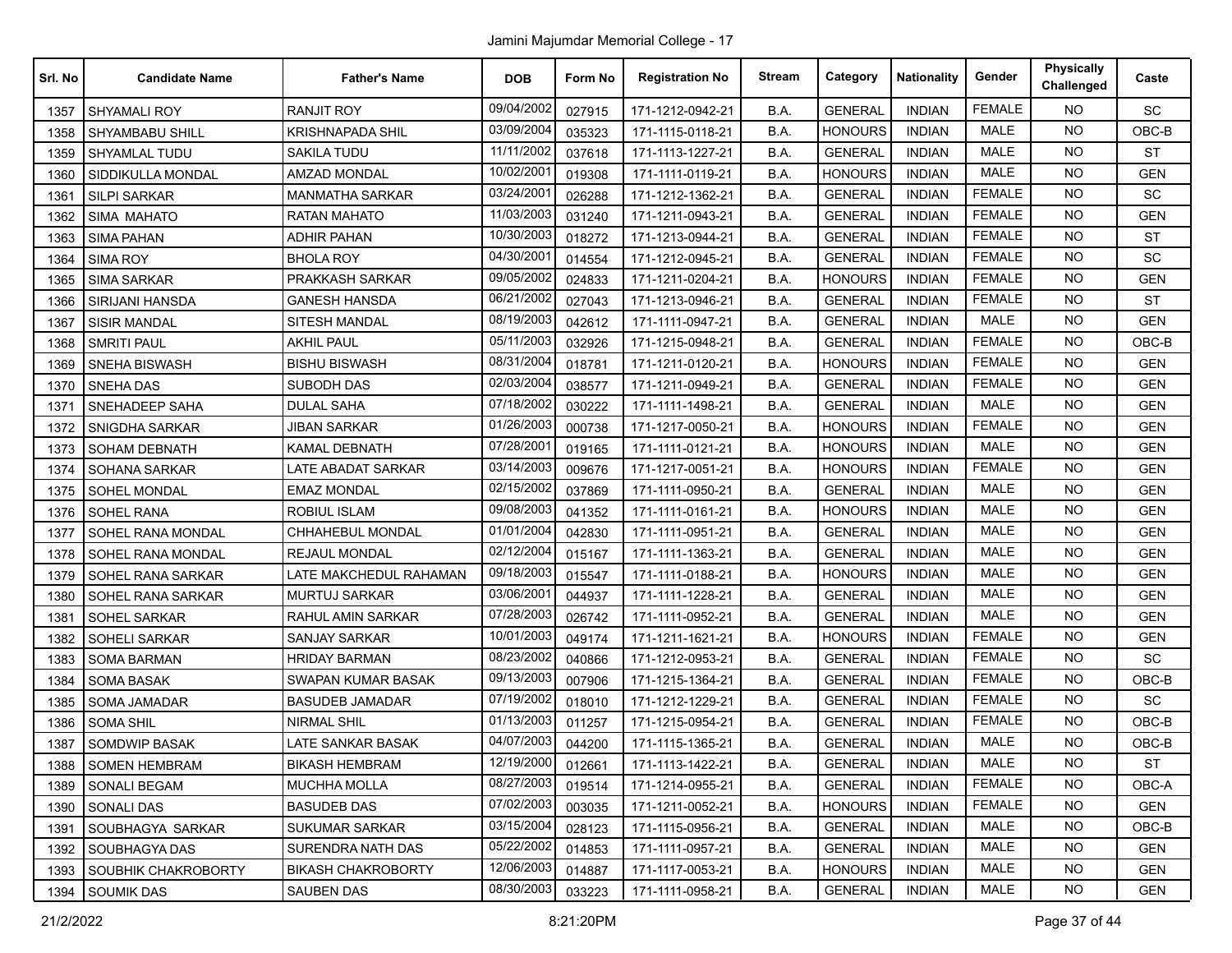| Srl. No | <b>Candidate Name</b>  | <b>Father's Name</b>       | <b>DOB</b> | Form No | <b>Registration No</b> | <b>Stream</b> | Category       | <b>Nationality</b> | Gender        | <b>Physically</b><br>Challenged | Caste      |
|---------|------------------------|----------------------------|------------|---------|------------------------|---------------|----------------|--------------------|---------------|---------------------------------|------------|
| 1395    | <b>SOUMILI SAHA</b>    | <b>SANKU SAHA</b>          | 08/27/2002 | 013082  | 171-1211-0959-21       | B.A.          | <b>GENERAL</b> | <b>INDIAN</b>      | <b>FEMALE</b> | <b>NO</b>                       | <b>GEN</b> |
| 1396    | SOURABH CHAKRABORTY    | SAJAL CHAKRABORTY          | 08/12/2003 | 042091  | 171-1111-0960-21       | B.A.          | <b>GENERAL</b> | <b>INDIAN</b>      | <b>MALE</b>   | <b>NO</b>                       | <b>GEN</b> |
| 1397    | <b>SOURAV BARMAN</b>   | SUSHANTA BARMAN            | 03/23/2003 | 033646  | 171-1112-1423-21       | B.A.          | <b>GENERAL</b> | <b>INDIAN</b>      | <b>MALE</b>   | <b>NO</b>                       | SC         |
| 1398    | <b>SOURAV BARMAN</b>   | <b>SAILESH BARMAN</b>      | 05/11/2002 | 046344  | 171-1112-0961-21       | B.A.          | <b>GENERAL</b> | <b>INDIAN</b>      | <b>MALE</b>   | <b>NO</b>                       | <b>SC</b>  |
| 1399    | <b>SOURAV BASAK</b>    | <b>DULAL BASAK</b>         | 03/08/2002 | 020563  | 171-1115-1424-21       | B.A.          | <b>GENERAL</b> | <b>INDIAN</b>      | <b>MALE</b>   | <b>NO</b>                       | OBC-B      |
| 1400    | <b>SOURAV BASAK</b>    | SHYAMAL BASAK              | 03/16/2004 | 014941  | 171-1115-1425-21       | B.A.          | <b>GENERAL</b> | <b>INDIAN</b>      | <b>MALE</b>   | NO.                             | OBC-B      |
| 1401    | <b>SOURAV DAS</b>      | <b>CHAITAN DAS</b>         | 08/28/2000 | 041160  | 171-1112-1259-21       | B.A.          | <b>GENERAL</b> | <b>INDIAN</b>      | <b>MALE</b>   | <b>NO</b>                       | <b>SC</b>  |
| 1402    | <b>SOURAV DAS</b>      | <b>SUDEB DAS</b>           | 10/11/2003 | 008855  | 171-1112-0162-21       | B.A.          | <b>HONOURS</b> | <b>INDIAN</b>      | <b>MALE</b>   | <b>NO</b>                       | <b>SC</b>  |
| 1403    | SOURAV KUMAR DAS       | <b>SUJAN KUMAR DAS</b>     | 05/21/2002 | 036311  | 171-1115-0962-21       | B.A.          | <b>GENERAL</b> | <b>INDIAN</b>      | <b>MALE</b>   | NO.                             | OBC-B      |
| 1404    | <b>SOURAV MONDAL</b>   | SUBODH MONDAL              | 04/30/2003 | 031899  | 171-1111-0963-21       | B.A.          | <b>GENERAL</b> | <b>INDIAN</b>      | <b>MALE</b>   | NO.                             | <b>GEN</b> |
| 1405    | SOURAV MONDAL          | SUBODH MONDAL              | 06/27/2003 | 044656  | 171-1111-0964-21       | B.A.          | <b>GENERAL</b> | <b>INDIAN</b>      | <b>MALE</b>   | <b>NO</b>                       | <b>GEN</b> |
| 1406    | <b>SOURAV PAUL</b>     | LATE. SUNIL PAUL           | 08/24/2002 | 034981  | 171-1115-0965-21       | B.A.          | <b>GENERAL</b> | <b>INDIAN</b>      | <b>MALE</b>   | <b>NO</b>                       | OBC-B      |
| 1407    | SOURAV ROY             | <b>BINAY ROY</b>           | 05/01/2001 | 035906  | 171-1112-1499-21       | B.A.          | <b>GENERAL</b> | <b>INDIAN</b>      | <b>MALE</b>   | <b>NO</b>                       | SC         |
| 1408    | <b>SOURAV SARKAR</b>   | <b>ALOK SARKAR</b>         | 08/06/2003 | 028934  | 171-1115-1616-21       | B.A.          | <b>GENERAL</b> | <b>INDIAN</b>      | <b>MALE</b>   | <b>NO</b>                       | OBC-B      |
| 1409    | <b>SOUROV BARMAN</b>   | <b>MUKUL BARMAN</b>        | 05/30/2003 | 026308  | 171-1112-0966-21       | B.A.          | <b>GENERAL</b> | <b>INDIAN</b>      | <b>MALE</b>   | NO.                             | <b>SC</b>  |
| 1410    | SOUROV KALITA          | <b>JITEN KALITA</b>        | 01/06/2004 | 045329  | 171-1111-0967-21       | B.A.          | <b>GENERAL</b> | <b>INDIAN</b>      | <b>MALE</b>   | <b>NO</b>                       | <b>GEN</b> |
| 1411    | <b>SOUVIK DAS</b>      | <b>NIREN DAS</b>           | 05/01/2000 | 043133  | 171-1111-0968-21       | B.A.          | <b>GENERAL</b> | <b>INDIAN</b>      | MALE          | NO.                             | <b>GEN</b> |
| 1412    | SOUVIK SARKAR          | SHUBHASH CHANDRA SARKAR    | 04/07/2003 | 003120  | 171-1115-0163-21       | B.A.          | <b>HONOURS</b> | <b>INDIAN</b>      | <b>MALE</b>   | <b>NO</b>                       | OBC-B      |
| 1413    | SOUVIK SINGHA ROY      | UJJWAL KUMAR SINGHA ROY    | 03/16/2003 | 014308  | 171-1111-0054-21       | B.A.          | <b>HONOURS</b> | <b>INDIAN</b>      | <b>MALE</b>   | NO.                             | <b>GEN</b> |
| 1414    | SOYAL RANA SARKAR      | <b>IDRISH ALI SARKAR</b>   | 09/05/2003 | 024413  | 171-1111-0969-21       | B.A.          | <b>GENERAL</b> | <b>INDIAN</b>      | <b>MALE</b>   | <b>NO</b>                       | <b>GEN</b> |
| 1415    | <b>SOYAN MONDAL</b>    | <b>DILIP MONDAL</b>        | 10/17/2003 | 030028  | 171-1117-0970-21       | B.A.          | <b>GENERAL</b> | <b>INDIAN</b>      | <b>MALE</b>   | NO.                             | <b>GEN</b> |
| 1416    | <b>SOYEL MIAH</b>      | KUTUBUDDIN MIAH            | 12/15/2003 | 015845  | 171-1111-1576-21       | B.A.          | <b>GENERAL</b> | <b>INDIAN</b>      | <b>MALE</b>   | NO.                             | <b>GEN</b> |
| 1417    | <b>SRABANI PAHAN</b>   | <b>BIREN PAHAN</b>         | 01/04/2002 | 030882  | 171-1213-1230-21       | B.A.          | <b>GENERAL</b> | <b>INDIAN</b>      | <b>FEMALE</b> | NO.                             | <b>ST</b>  |
| 1418    | SUBARNA AKTAR LIJA     | ABDUS SALAM MANDAL         | 06/25/2003 | 035855  | 171-1214-0087-21       | B.A.          | <b>HONOURS</b> | <b>INDIAN</b>      | <b>FEMALE</b> | <b>NO</b>                       | OBC-A      |
| 1419    | <b>SUBARNA MAHATA</b>  | SUBASH MAHATA              | 09/11/2004 | 026178  | 171-1213-0971-21       | B.A.          | <b>GENERAL</b> | <b>INDIAN</b>      | <b>FEMALE</b> | NO.                             | <b>ST</b>  |
| 1420    | <b>SUBARNA SARKAR</b>  | BIKASH SARKAR              | 07/02/2002 | 025509  | 171-1212-0972-21       | B.A.          | <b>GENERAL</b> | <b>INDIAN</b>      | <b>FEMALE</b> | NO.                             | SC         |
| 1421    | <b>SUBENDU BASAK</b>   | SUDHANSHU BASAK            | 01/17/2004 | 022195  | 171-1115-1426-21       | B.A.          | <b>GENERAL</b> | <b>INDIAN</b>      | <b>MALE</b>   | NO.                             | OBC-B      |
| 1422    | <b>SUBHA MAHANTA</b>   | LATE SAMANTA MAHANTA       | 02/18/2003 | 029126  | 171-1111-1561-21       | B.A.          | <b>GENERAL</b> | <b>INDIAN</b>      | <b>MALE</b>   | <b>NO</b>                       | <b>GEN</b> |
| 1423    | SUBHAJIT SARKAR        | <b>GOPAL SARKAR</b>        | 01/18/2003 | 019108  | 171-1111-1366-21       | B.A.          | <b>GENERAL</b> | <b>INDIAN</b>      | <b>MALE</b>   | NO.                             | <b>GEN</b> |
| 1424    | SUBHAM CHOUHAN         | SUBODH CHOUHAN             | 04/04/2003 | 033369  | 171-1112-1427-21       | B.A.          | <b>GENERAL</b> | <b>INDIAN</b>      | <b>MALE</b>   | <b>NO</b>                       | <b>SC</b>  |
| 1425    | SUBHANKAR BARMAN       | PAPIL BARMAN               | 02/21/2003 | 035480  | 171-1112-0973-21       | B.A.          | <b>GENERAL</b> | <b>INDIAN</b>      | <b>MALE</b>   | NO.                             | SC         |
|         | 1426 SUBHANKAR ORAW    | <b>SUNIL ORAW</b>          | 09/12/2003 | 042459  | 171-1113-1562-21       | B.A.          | <b>GENERAL</b> | <b>INDIAN</b>      | MALE          | NO.                             | ST         |
| 1427    | <b>SUBHASIS PROSAD</b> | <b>SUKUMAR PROSAD</b>      | 06/12/2001 | 030832  | 171-1112-0974-21       | B.A.          | <b>GENERAL</b> | <b>INDIAN</b>      | MALE          | <b>NO</b>                       | SC         |
| 1428    | SUBHRO GHOSH           | SUBODH GHOSH               | 01/24/2004 | 019449  | 171-1111-1367-21       | B.A.          | <b>GENERAL</b> | <b>INDIAN</b>      | MALE          | <b>NO</b>                       | <b>GEN</b> |
| 1429    | SUBRATA BARMAN         | <b>DADHIRAM BARMAN</b>     | 12/30/2002 | 011205  | 171-1112-1231-21       | B.A.          | <b>GENERAL</b> | <b>INDIAN</b>      | MALE          | <b>NO</b>                       | <b>SC</b>  |
| 1430    | SUBRATA BISWAKARMAKAR  | <b>BIREN BISWAKARMAKAR</b> | 05/19/2000 | 031474  | 171-1111-0975-21       | B.A.          | <b>GENERAL</b> | <b>INDIAN</b>      | MALE          | NO.                             | <b>GEN</b> |
| 1431    | <b>SUBRATA DAS</b>     | RAJESH DAS                 | 05/11/2001 | 020182  | 171-1112-1232-21       | B.A.          | <b>GENERAL</b> | <b>INDIAN</b>      | MALE          | <b>NO</b>                       | SC         |
|         | 1432   SUBRATA SOREN   | RAKHAL SOREN               | 12/06/2000 | 038197  | 171-1111-0976-21       | B.A.          | <b>GENERAL</b> | <b>INDIAN</b>      | MALE          | NO.                             | <b>GEN</b> |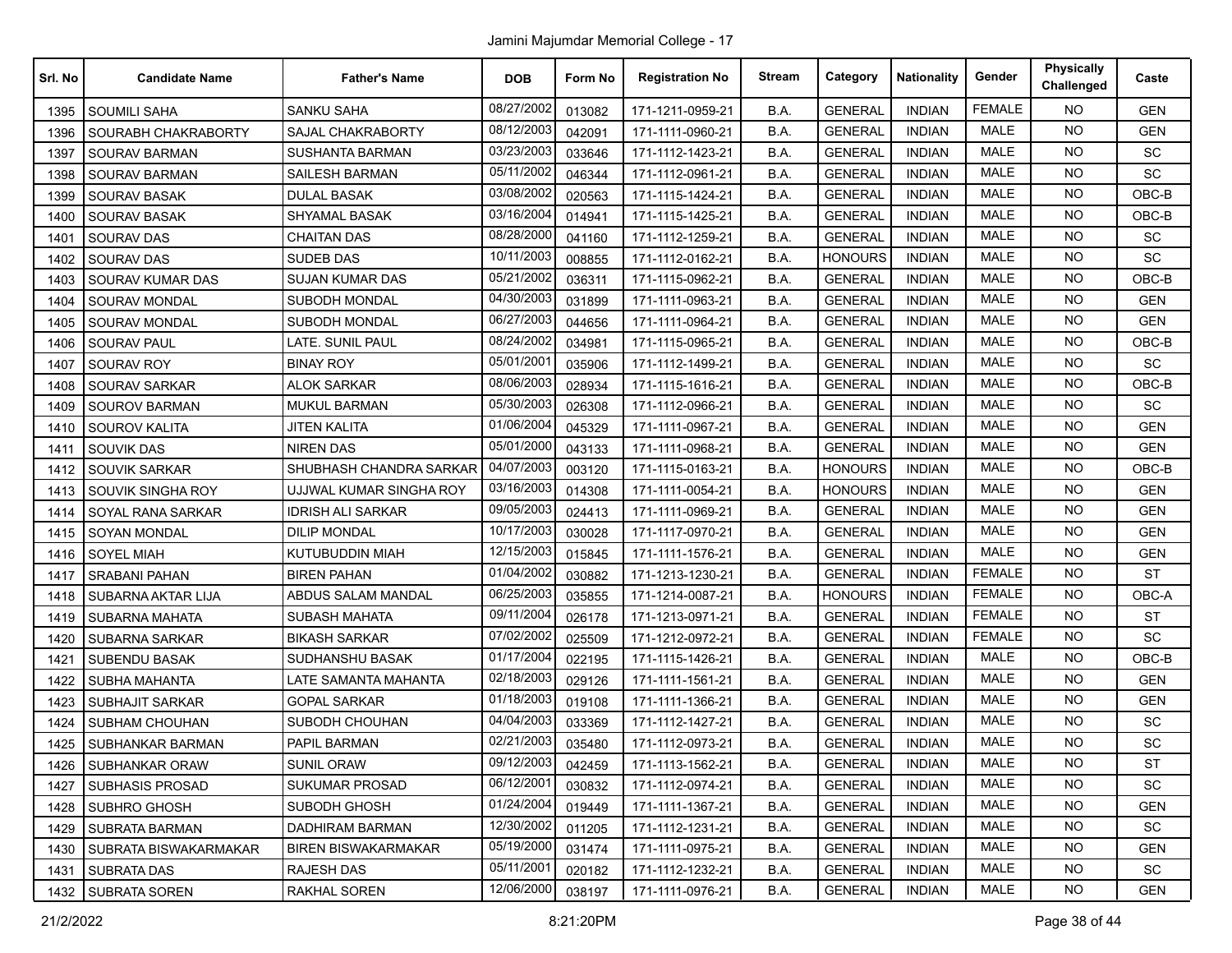| Srl. No | <b>Candidate Name</b>  | <b>Father's Name</b>      | <b>DOB</b> | Form No | <b>Registration No</b> | <b>Stream</b> | Category       | <b>Nationality</b> | Gender        | <b>Physically</b><br>Challenged | Caste      |
|---------|------------------------|---------------------------|------------|---------|------------------------|---------------|----------------|--------------------|---------------|---------------------------------|------------|
| 1433    | <b>SUBROTA HEMBRAM</b> | <b>DUNKU HEMBRAM</b>      | 10/14/2002 | 032182  | 171-1113-1500-21       | B.A.          | <b>GENERAL</b> | <b>INDIAN</b>      | <b>MALE</b>   | <b>NO</b>                       | <b>ST</b>  |
| 1434    | <b>SUCHITRA MAHATO</b> | MONOTOSH MAHATO           | 12/26/2002 | 030943  | 171-1211-0977-21       | B.A.          | <b>GENERAL</b> | <b>INDIAN</b>      | <b>FEMALE</b> | <b>NO</b>                       | <b>GEN</b> |
| 1435    | <b>SUCHITRA MONDAL</b> | <b>SATYEN MONDAL</b>      | 11/01/2003 | 025279  | 171-1212-0978-21       | B.A.          | <b>GENERAL</b> | <b>INDIAN</b>      | <b>FEMALE</b> | <b>NO</b>                       | SC         |
| 1436    | <b>SUCHITRA PAHAN</b>  | SRINATH PAHAN             | 05/09/2001 | 032424  | 171-1213-0189-21       | B.A.          | <b>HONOURS</b> | <b>INDIAN</b>      | <b>FEMALE</b> | NO.                             | <b>ST</b>  |
| 1437    | <b>SUCHITRA ROY</b>    | <b>BIMAL KUMAR ROY</b>    | 01/28/2004 | 031603  | 171-1212-1233-21       | B.A.          | <b>GENERAL</b> | <b>INDIAN</b>      | <b>FEMALE</b> | <b>NO</b>                       | SC         |
| 1438    | SUCHORITA MOHANTA      | SUSHIL CH MOHANTA         | 12/10/2001 | 033633  | 171-1211-0979-21       | B.A.          | <b>GENERAL</b> | <b>INDIAN</b>      | <b>FEMALE</b> | <b>NO</b>                       | <b>GEN</b> |
| 1439    | SUDARSHAN BARMAN       | NIKHIL CHANDRA BARMAN     | 04/20/2001 | 035810  | 171-1112-0980-21       | B.A.          | <b>GENERAL</b> | <b>INDIAN</b>      | <b>MALE</b>   | <b>NO</b>                       | SC         |
| 1440    | SUDARSHAN MAHATO       | <b>MANTU MAHATO</b>       | 06/16/2003 | 036360  | 171-1111-0981-21       | B.A.          | <b>GENERAL</b> | <b>INDIAN</b>      | <b>MALE</b>   | <b>NO</b>                       | <b>GEN</b> |
| 1441    | <b>SUDEBI MURMU</b>    | <b>SUNIL MURMU</b>        | 05/11/2004 | 033570  | 171-1213-0982-21       | B.A.          | <b>GENERAL</b> | <b>INDIAN</b>      | <b>FEMALE</b> | <b>NO</b>                       | <b>ST</b>  |
| 1442    | <b>SUDIP HEMBRAM</b>   | NARAYAN HEMBRAM           | 05/19/2002 | 032147  | 171-1113-1234-21       | B.A.          | <b>GENERAL</b> | <b>INDIAN</b>      | <b>MALE</b>   | <b>NO</b>                       | <b>ST</b>  |
| 1443    | SUDIP KUMAR DAS        | SUSHANTA DAS              | 04/15/2004 | 033107  | 171-1111-0983-21       | B.A.          | <b>GENERAL</b> | <b>INDIAN</b>      | <b>MALE</b>   | <b>NO</b>                       | <b>GEN</b> |
| 1444    | SUDIP ROY              | <b>DEBASHIS ROY</b>       | 02/25/2004 | 017822  | 171-1111-0984-21       | B.A.          | <b>GENERAL</b> | <b>INDIAN</b>      | <b>MALE</b>   | <b>NO</b>                       | <b>GEN</b> |
| 1445    | SUDIPA PAHAN           | SUBINDA PAHAN             | 12/19/2002 | 012108  | 171-1213-0985-21       | B.A.          | <b>GENERAL</b> | <b>INDIAN</b>      | <b>FEMALE</b> | <b>NO</b>                       | <b>ST</b>  |
| 1446    | <b>SUDIPA PAUL</b>     | <b>SANTU PAUL</b>         | 12/17/2003 | 032675  | 171-1212-0986-21       | B.A.          | <b>GENERAL</b> | <b>INDIAN</b>      | <b>FEMALE</b> | <b>NO</b>                       | SC         |
| 1447    | SUDIPTA CHOUDHURY      | <b>SUJAL CHOUDHURY</b>    | 01/11/2003 | 038340  | 171-1115-0987-21       | B.A.          | <b>GENERAL</b> | <b>INDIAN</b>      | <b>MALE</b>   | <b>NO</b>                       | OBC-B      |
| 1448    | SUDIPTA KARMAKAR       | <b>SUDEB KARMAKAR</b>     | 12/18/2003 | 029769  | 171-1111-0988-21       | B.A.          | <b>GENERAL</b> | <b>INDIAN</b>      | <b>MALE</b>   | <b>NO</b>                       | <b>GEN</b> |
| 1449    | SUDIPTA KUNDU          | SADHAN KUNDU              | 03/27/2004 | 020024  | 171-1217-0989-21       | B.A.          | <b>GENERAL</b> | <b>INDIAN</b>      | <b>FEMALE</b> | <b>NO</b>                       | <b>GEN</b> |
| 1450    | SUHANA KHATUN          | SAMSULUDDIN MONDAL        | 03/10/2002 | 036357  | 171-1211-0990-21       | B.A.          | <b>GENERAL</b> | <b>INDIAN</b>      | <b>FEMALE</b> | <b>NO</b>                       | <b>GEN</b> |
| 1451    | <b>SUHANA PARVIN</b>   | REJAUL KARIM SARDAR       | 11/11/2003 | 043925  | 171-1214-0991-21       | B.A.          | <b>GENERAL</b> | <b>INDIAN</b>      | <b>FEMALE</b> | <b>NO</b>                       | OBC-A      |
| 1452    | <b>SUJAL MURMU</b>     | CHURKA MURMU              | 06/26/2001 | 033215  | 171-1113-1428-21       | B.A.          | <b>GENERAL</b> | <b>INDIAN</b>      | <b>MALE</b>   | NO.                             | <b>ST</b>  |
| 1453    | <b>SUJAN BARMAN</b>    | SHYAMAL BARMAN            | 01/18/2003 | 029542  | 171-1112-1617-21       | B.A.          | <b>GENERAL</b> | <b>INDIAN</b>      | <b>MALE</b>   | <b>NO</b>                       | SC         |
| 1454    | <b>SUJAN SARKAR</b>    | <b>BIJAN KUMAR SARKAR</b> | 08/16/2001 | 041834  | 171-1115-0992-21       | B.A.          | <b>GENERAL</b> | <b>INDIAN</b>      | <b>MALE</b>   | <b>NO</b>                       | OBC-B      |
| 1455    | <b>SUJATA BARMAN</b>   | <b>NUPUR BARMAN</b>       | 06/12/2001 | 033148  | 171-1212-0993-21       | B.A.          | <b>GENERAL</b> | <b>INDIAN</b>      | <b>FEMALE</b> | <b>NO</b>                       | <b>SC</b>  |
| 1456    | <b>SUJATA MURMU</b>    | <b>GOPAL MURMU</b>        | 07/10/2002 | 041952  | 171-1213-0994-21       | B.A.          | <b>GENERAL</b> | <b>INDIAN</b>      | <b>FEMALE</b> | NO.                             | <b>ST</b>  |
| 1457    | <b>SUJATA ROY</b>      | <b>ANIL ROY</b>           | 09/04/2003 | 042946  | 171-1212-0995-21       | B.A.          | <b>GENERAL</b> | <b>INDIAN</b>      | <b>FEMALE</b> | <b>NO</b>                       | SC         |
| 1458    | <b>SUJAY KARMAKAR</b>  | SADHAN KARMAKAR           | 09/02/2003 | 026681  | 171-1111-1429-21       | B.A.          | <b>GENERAL</b> | <b>INDIAN</b>      | <b>MALE</b>   | <b>NO</b>                       | <b>GEN</b> |
| 1459    | <b>SUJIT MONDAL</b>    | <b>SUKHEN MONDAL</b>      | 09/12/2002 | 016538  | 171-1117-0996-21       | B.A.          | <b>GENERAL</b> | <b>INDIAN</b>      | MALE          | <b>NO</b>                       | <b>GEN</b> |
| 1460    | <b>SUJIT SARKAR</b>    | NARAYAN SARKAR            | 11/05/2002 | 028512  | 171-1112-0190-21       | B.A.          | <b>HONOURS</b> | <b>INDIAN</b>      | <b>MALE</b>   | <b>NO</b>                       | SC         |
| 1461    | <b>SUJITA PAHAN</b>    | <b>IMLA PAHAN</b>         | 03/18/2003 | 018058  | 171-1213-0997-21       | B.A.          | <b>GENERAL</b> | <b>INDIAN</b>      | <b>FEMALE</b> | <b>NO</b>                       | <b>ST</b>  |
| 1462    | <b>SUJOY BARMAN</b>    | TARAPADA BARMAN           | 12/17/2003 | 020287  | 171-1112-1235-21       | B.A.          | <b>GENERAL</b> | <b>INDIAN</b>      | <b>MALE</b>   | <b>NO</b>                       | SC         |
| 1463    | <b>SUJOY PAL</b>       | <b>MANIRAM PAL</b>        | 11/16/1999 | 023914  | 171-1112-0998-21       | B.A.          | <b>GENERAL</b> | <b>INDIAN</b>      | <b>MALE</b>   | <b>NO</b>                       | SC         |
|         | 1464 SUKHDEB SHILL     | <b>DIPRANJAN SHILL</b>    | 01/18/2000 | 030858  | 171-1111-1236-21       | B.A.          | <b>GENERAL</b> | <b>INDIAN</b>      | MALE          | <b>NO</b>                       | <b>GEN</b> |
| 1465    | SUKLA ROY              | SURESH ROY                | 01/02/2002 | 042625  | 171-1212-0999-21       | B.A.          | <b>GENERAL</b> | <b>INDIAN</b>      | <b>FEMALE</b> | <b>NO</b>                       | SC         |
| 1466    | <b>SUKLAL KISKU</b>    | <b>BABULAL KISKU</b>      | 12/13/2001 | 014761  | 171-1117-1000-21       | B.A.          | <b>GENERAL</b> | <b>INDIAN</b>      | <b>MALE</b>   | <b>NO</b>                       | <b>GEN</b> |
| 1467    | SUKURMONI MARDI        | <b>SWAPAN MARDI</b>       | 01/09/2002 | 033338  | 171-1211-1001-21       | B.A.          | <b>GENERAL</b> | <b>INDIAN</b>      | <b>FEMALE</b> | <b>NO</b>                       | <b>GEN</b> |
| 1468    | SULAGANA SAHA          | SOUMITRA SAHA             | 04/18/2002 | 016100  | 171-1217-1501-21       | B.A.          | <b>GENERAL</b> | <b>INDIAN</b>      | <b>FEMALE</b> | <b>NO</b>                       | <b>GEN</b> |
| 1469    | SULTANA KHATUN         | CHADEKUL MIAH             | 05/23/2003 | 029603  | 171-1214-0055-21       | B.A.          | <b>HONOURS</b> | <b>INDIAN</b>      | <b>FEMALE</b> | NO.                             | OBC-A      |
|         | 1470 SUMAIYA AKTAR     | <b>SEKENDAR MOLLA</b>     | 04/15/2003 | 041007  | 171-1211-1237-21       | B.A.          | <b>GENERAL</b> | <b>INDIAN</b>      | <b>FEMALE</b> | <b>NO</b>                       | GEN        |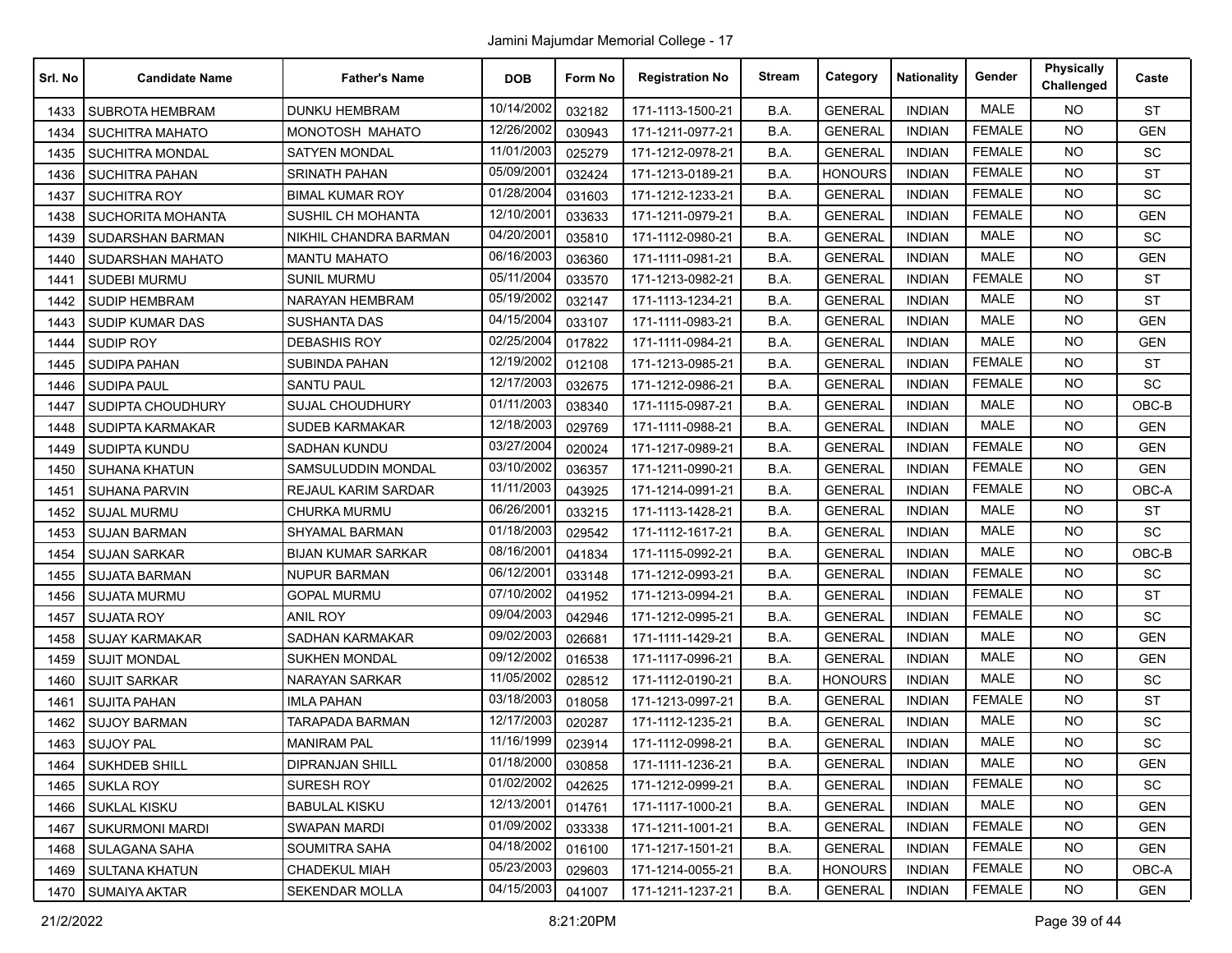| Srl. No | <b>Candidate Name</b>   | <b>Father's Name</b>       | <b>DOB</b> | Form No | <b>Registration No</b> | <b>Stream</b> | Category       | <b>Nationality</b> | Gender        | <b>Physically</b><br>Challenged | Caste      |
|---------|-------------------------|----------------------------|------------|---------|------------------------|---------------|----------------|--------------------|---------------|---------------------------------|------------|
| 1471    | <b>SUMAN BARMAN</b>     | <b>SABLU BARMAN</b>        | 07/11/2002 | 031892  | 171-1112-1002-21       | B.A.          | <b>GENERAL</b> | <b>INDIAN</b>      | <b>MALE</b>   | <b>NO</b>                       | <b>SC</b>  |
| 1472    | <b>SUMAN KARMAKAR</b>   | MEGHUNATH KARMAKAR         | 02/21/2002 | 026978  | 171-1117-1003-21       | B.A.          | <b>GENERAL</b> | <b>INDIAN</b>      | <b>MALE</b>   | NO.                             | <b>GEN</b> |
| 1473    | <b>SUMAN MANDAL</b>     | <b>SUBRATA MANDAL</b>      | 04/15/2004 | 043158  | 171-1115-1238-21       | B.A.          | <b>GENERAL</b> | <b>INDIAN</b>      | <b>MALE</b>   | <b>NO</b>                       | OBC-B      |
| 1474    | <b>SUMAN MOLLA</b>      | <b>GOLJAR MOLLA</b>        | 03/25/2002 | 016847  | 171-1111-1618-21       | B.A.          | <b>GENERAL</b> | <b>INDIAN</b>      | <b>MALE</b>   | <b>NO</b>                       | <b>GEN</b> |
| 1475    | <b>SUMAN ROY</b>        | <b>SUSHIL ROY</b>          | 12/24/2003 | 026211  | 171-1112-1239-21       | B.A.          | <b>GENERAL</b> | <b>INDIAN</b>      | <b>MALE</b>   | <b>NO</b>                       | SC         |
| 1476    | <b>SUMAN SARKAR</b>     | <b>MILAN SARKAR</b>        | 02/21/2002 | 025573  | 171-1112-1368-21       | B.A.          | <b>GENERAL</b> | <b>INDIAN</b>      | <b>MALE</b>   | <b>NO</b>                       | SC         |
| 1477    | <b>SUMANA BARMAN</b>    | <b>SAJAL BARMAN</b>        | 02/16/2003 | 015342  | 171-1212-0205-21       | B.A.          | <b>HONOURS</b> | <b>INDIAN</b>      | <b>FEMALE</b> | <b>NO</b>                       | SC         |
| 1478    | <b>SUMANA KHATUN</b>    | <b>NAJRUL MANDAL</b>       | 03/27/2003 | 015768  | 171-1214-0214-21       | B.A.          | <b>GENERAL</b> | <b>INDIAN</b>      | <b>FEMALE</b> | NO.                             | OBC-A      |
| 1479    | <b>SUMANA KHATUN</b>    | <b>RANJUN ALI</b>          | 02/18/2002 | 033690  | 171-1214-0088-21       | B.A.          | <b>HONOURS</b> | <b>INDIAN</b>      | <b>FEMALE</b> | <b>NO</b>                       | OBC-A      |
| 1480    | <b>SUMANA KHATUN</b>    | <b>TASLIM MONDAL</b>       | 11/02/2003 | 031209  | 171-1211-1430-21       | B.A.          | <b>GENERAL</b> | <b>INDIAN</b>      | <b>FEMALE</b> | NO.                             | <b>GEN</b> |
| 1481    | <b>SUMANA KOL</b>       | <b>NAREN KOL</b>           | 10/05/2003 | 012193  | 171-1213-1004-21       | B.A.          | <b>GENERAL</b> | <b>INDIAN</b>      | <b>FEMALE</b> | NO.                             | <b>ST</b>  |
| 1482    | <b>SUMANA PARVIN</b>    | <b>DACHHIMUDDIN MONDAL</b> | 06/03/200  | 021691  | 171-1211-1005-21       | B.A.          | <b>GENERAL</b> | <b>INDIAN</b>      | <b>FEMALE</b> | NO.                             | <b>GEN</b> |
| 1483    | <b>SUMANTA SHIL</b>     | <b>ARJUN SHIL</b>          | 11/05/2003 | 032123  | 171-1115-1006-21       | B.A.          | <b>GENERAL</b> | <b>INDIAN</b>      | <b>MALE</b>   | <b>NO</b>                       | OBC-B      |
| 1484    | <b>SUMI KHATUN</b>      | <b>FOYJUR RAHAMAN</b>      | 03/18/2003 | 032439  | 171-1211-1619-21       | B.A.          | <b>GENERAL</b> | <b>INDIAN</b>      | <b>FEMALE</b> | <b>NO</b>                       | <b>GEN</b> |
| 1485    | <b>SUMI KHATUN</b>      | TAHINUR MONDAL             | 03/13/2003 | 007498  | 171-1211-1007-21       | B.A.          | <b>GENERAL</b> | <b>INDIAN</b>      | <b>FEMALE</b> | NO.                             | <b>GEN</b> |
| 1486    | <b>SUMI MAHANTA</b>     | <b>SUDEB MAHANTA</b>       | 04/28/2003 | 017281  | 171-1211-1008-21       | B.A.          | <b>GENERAL</b> | <b>INDIAN</b>      | <b>FEMALE</b> | NO.                             | <b>GEN</b> |
| 1487    | <b>SUMI MARDI</b>       | <b>SOM MARDI</b>           | 08/09/2001 | 030105  | 171-1213-1009-21       | B.A.          | <b>GENERAL</b> | <b>INDIAN</b>      | <b>FEMALE</b> | NO.                             | <b>ST</b>  |
| 1488    | <b>SUMI PAHAN</b>       | SHYAMAL PAHAN              | 02/22/2003 | 015256  | 171-1213-1010-21       | B.A.          | <b>GENERAL</b> | <b>INDIAN</b>      | <b>FEMALE</b> | NO.                             | <b>ST</b>  |
| 1489    | <b>SUMI SARKAR</b>      | SUJIT SARKAR               | 07/02/2003 | 016032  | 171-1211-1011-21       | B.A.          | <b>GENERAL</b> | INDIAN             | <b>FEMALE</b> | NO.                             | <b>GEN</b> |
| 1490    | <b>SUMI SINGHA</b>      | JAY NARAYAN SINGHA         | 01/05/2002 | 019515  | 171-1211-0122-21       | B.A.          | <b>HONOURS</b> | <b>INDIAN</b>      | <b>FEMALE</b> | <b>NO</b>                       | <b>GEN</b> |
| 1491    | <b>SUMIARA PARVIN</b>   | AJIMUDDIN MIAAH            | 11/09/2003 | 029387  | 171-1211-1012-21       | B.A.          | <b>GENERAL</b> | <b>INDIAN</b>      | <b>FEMALE</b> | <b>NO</b>                       | <b>GEN</b> |
| 1492    | <b>SUMIT BARMAN</b>     | <b>NIKHIL BARMAN</b>       | 03/08/2002 | 042984  | 171-1112-1013-21       | B.A.          | <b>GENERAL</b> | <b>INDIAN</b>      | <b>MALE</b>   | NO.                             | SC         |
| 1493    | <b>SUMIT BASAK</b>      | GOUR BASAK                 | 04/05/2003 | 020062  | 171-1115-1014-21       | B.A.          | <b>GENERAL</b> | INDIAN             | <b>MALE</b>   | <b>NO</b>                       | OBC-B      |
| 1494    | <b>SUMIT MALO</b>       | <b>RANJIT MALO</b>         | 09/30/2003 | 033404  | 171-1112-1240-21       | B.A.          | <b>GENERAL</b> | <b>INDIAN</b>      | <b>MALE</b>   | NO.                             | SC         |
| 1495    | <b>SUMIT MANDAL</b>     | SANTOSH MANDAL             | 02/27/2002 | 035763  | 171-1111-1015-21       | B.A.          | <b>GENERAL</b> | <b>INDIAN</b>      | <b>MALE</b>   | NO.                             | <b>GEN</b> |
| 1496    | <b>SUMIT MONDAL</b>     | <b>NITISH MONDAL</b>       | 03/25/2003 | 011201  | 171-1112-1016-21       | B.A.          | GENERAL        | <b>INDIAN</b>      | <b>MALE</b>   | NO.                             | SC         |
| 1497    | <b>SUMITA HEMRAM</b>    | SUNIRAM HEMRAM             | 12/26/2003 | 029531  | 171-1213-1017-21       | B.A.          | GENERAL        | INDIAN             | <b>FEMALE</b> | <b>NO</b>                       | <b>ST</b>  |
| 1498    | <b>SUMITA SARKAR</b>    | SATYENDRA NATH SARKAR      | 07/14/2003 | 036971  | 171-1221-1241-21       | B.A.          | <b>GENERAL</b> | <b>INDIAN</b>      | <b>FEMALE</b> | <b>YES</b>                      | <b>GEN</b> |
| 1499    | <b>SUMITRA DAS</b>      | <b>SUSHANTA DAS</b>        | 05/18/2003 | 026011  | 171-1211-1018-21       | B.A.          | <b>GENERAL</b> | <b>INDIAN</b>      | <b>FEMALE</b> | <b>NO</b>                       | <b>GEN</b> |
| 1500    | <b>SUMITRA HASDA</b>    | LATE BIMAL HASDA           | 03/01/1999 | 033046  | 171-1213-1242-21       | B.A.          | <b>GENERAL</b> | <b>INDIAN</b>      | <b>FEMALE</b> | <b>NO</b>                       | <b>ST</b>  |
| 1501    | <b>SUMITRA MURMU</b>    | <b>BHAGAT MURMU</b>        | 05/25/2001 | 035621  | 171-1213-1019-21       | B.A.          | <b>GENERAL</b> | INDIAN             | <b>FEMALE</b> | NO.                             | <b>ST</b>  |
| 1502    | <b>SUMITRA ROY</b>      | <b>SHANKAR ROY</b>         | 12/12/2001 | 012470  | 171-1212-1431-21       | B.A.          | <b>GENERAL</b> | <b>INDIAN</b>      | <b>FEMALE</b> | NO.                             | SC         |
| 1503    | <b>SUNAYANI MONDAL</b>  | <b>SUNANDAN MONDAL</b>     | 09/09/2002 | 027022  | 171-1211-1502-21       | B.A.          | <b>GENERAL</b> | <b>INDIAN</b>      | <b>FEMALE</b> | NO.                             | <b>GEN</b> |
| 1504    | <b>SUNCHITA HEMBROM</b> | STIPHEN HEMBRAM            | 12/26/2003 | 043227  | 171-1211-1369-21       | B.A.          | <b>GENERAL</b> | <b>INDIAN</b>      | <b>FEMALE</b> | <b>NO</b>                       | <b>GEN</b> |
| 1505    | <b>SUNIL MAHATO</b>     | <b>SUBAL MAHATO</b>        | 03/18/2003 | 027470  | 171-1111-1020-21       | B.A.          | <b>GENERAL</b> | <b>INDIAN</b>      | MALE          | NO.                             | <b>GEN</b> |
| 1506    | <b>SUNITA PAHAN</b>     | <b>AMAL PAHAN</b>          | 02/19/2001 | 030786  | 171-1213-1021-21       | B.A.          | <b>GENERAL</b> | <b>INDIAN</b>      | <b>FEMALE</b> | <b>NO</b>                       | ST         |
| 1507    | <b>SUNITA TAPPO</b>     | <b>THENA TAPPO</b>         | 01/09/2003 | 022930  | 171-1213-0164-21       | B.A.          | <b>HONOURS</b> | <b>INDIAN</b>      | <b>FEMALE</b> | NO.                             | <b>ST</b>  |
| 1508    | SUPARNA PRAMANIK        | <b>SANJAY PRAMANIK</b>     | 01/19/2004 | 011560  | 171-1212-0056-21       | B.A.          | <b>HONOURS</b> | <b>INDIAN</b>      | <b>FEMALE</b> | NO.                             | SC         |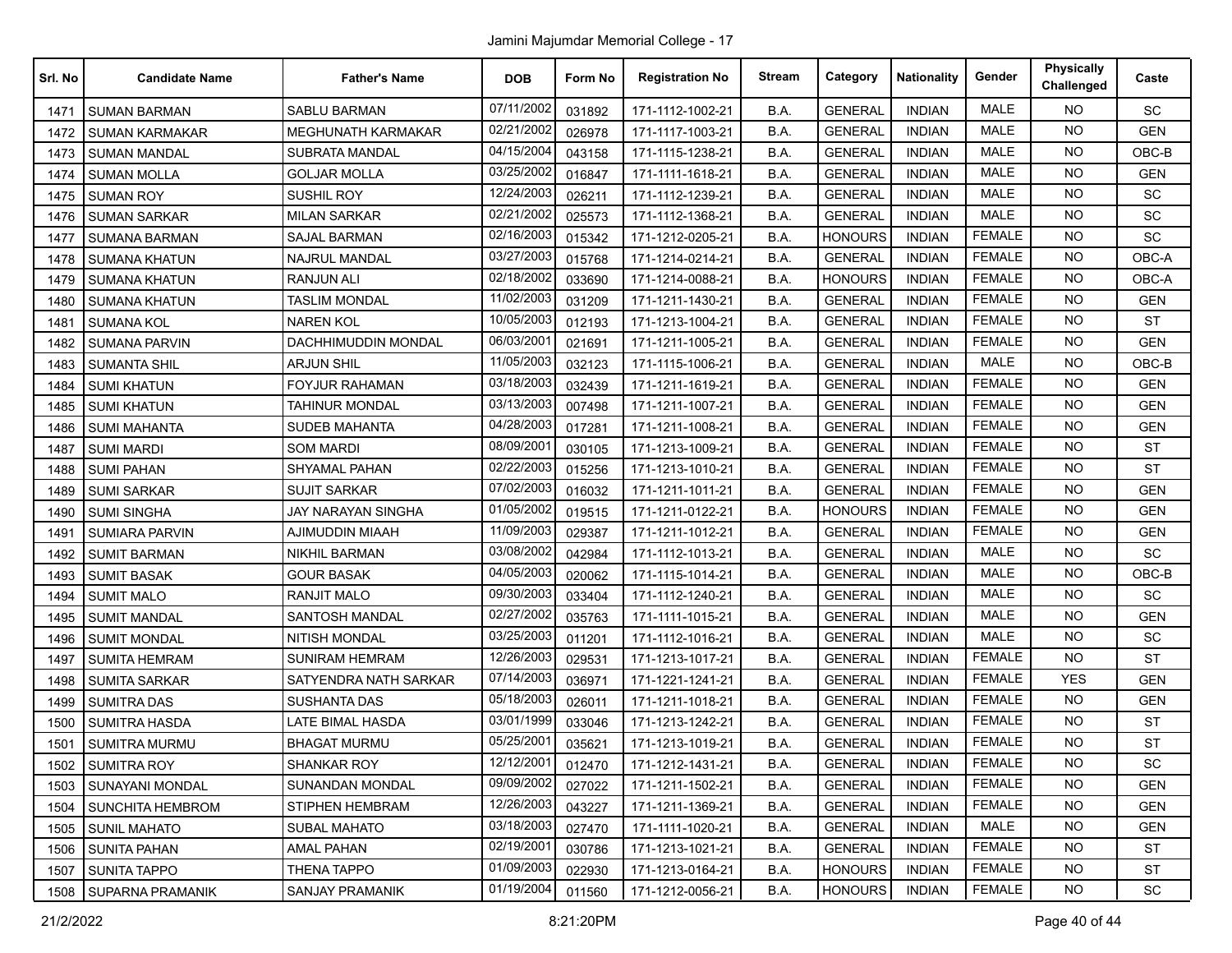| Srl. No | <b>Candidate Name</b>   | <b>Father's Name</b>      | <b>DOB</b> | Form No | <b>Registration No</b> | <b>Stream</b> | Category       | <b>Nationality</b> | Gender        | <b>Physically</b><br>Challenged | Caste      |
|---------|-------------------------|---------------------------|------------|---------|------------------------|---------------|----------------|--------------------|---------------|---------------------------------|------------|
| 1509    | <b>SUPARNA SHIL</b>     | NEPAL CHANDRA SHIL        | 04/10/2003 | 014314  | 171-1215-0057-21       | B.A.          | <b>HONOURS</b> | <b>INDIAN</b>      | <b>FEMALE</b> | <b>NO</b>                       | OBC-B      |
| 1510    | <b>SUPRIYA DAS</b>      | <b>DIPAK DAS</b>          | 04/17/2003 | 009773  | 171-1211-1022-21       | B.A.          | <b>GENERAL</b> | <b>INDIAN</b>      | <b>FEMALE</b> | <b>NO</b>                       | <b>GEN</b> |
| 1511    | <b>SUPRIYA DAS</b>      | NIROD DAS                 | 03/30/2004 | 011126  | 171-1211-1023-21       | B.A.          | <b>GENERAL</b> | <b>INDIAN</b>      | <b>FEMALE</b> | <b>NO</b>                       | <b>GEN</b> |
| 1512    | <b>SUPRIYA DAS</b>      | PRAVASH DAS               | 09/05/2001 | 031931  | 171-1212-1024-21       | B.A.          | <b>GENERAL</b> | <b>INDIAN</b>      | <b>FEMALE</b> | <b>NO</b>                       | SC         |
| 1513    | SUPRIYA MANDAL          | <b>NITAI MANDAL</b>       | 10/06/2002 | 031926  | 171-1211-1025-21       | B.A.          | <b>GENERAL</b> | <b>INDIAN</b>      | <b>FEMALE</b> | <b>NO</b>                       | <b>GEN</b> |
| 1514    | <b>SUPRIYA PAUL</b>     | SHYAMAL CHANDRA PAUL      | 09/13/2002 | 023568  | 171-1211-1026-21       | B.A.          | <b>GENERAL</b> | <b>INDIAN</b>      | <b>FEMALE</b> | <b>NO</b>                       | <b>GEN</b> |
| 1515    | <b>SUPRIYA ROY</b>      | PARITOSH ROY              | 02/04/2004 | 023105  | 171-1212-0058-21       | B.A.          | <b>HONOURS</b> | <b>INDIAN</b>      | <b>FEMALE</b> | <b>NO</b>                       | <b>SC</b>  |
| 1516    | <b>SUPRIYA SARKAR</b>   | <b>HEMANTA SARKAR</b>     | 03/03/2003 | 037531  | 171-1211-1027-21       | B.A.          | <b>GENERAL</b> | <b>INDIAN</b>      | <b>FEMALE</b> | <b>NO</b>                       | <b>GEN</b> |
| 1517    | <b>SUPRIYO SARKAR</b>   | <b>SUKUMAR SARKAR</b>     | 12/29/2003 | 035558  | 171-1111-1028-21       | B.A.          | <b>GENERAL</b> | <b>INDIAN</b>      | <b>MALE</b>   | <b>NO</b>                       | <b>GEN</b> |
| 1518    | <b>SURAJ ROY</b>        | <b>BIPUL ROY</b>          | 04/04/2004 | 019153  | 171-1112-1243-21       | B.A.          | <b>GENERAL</b> | <b>INDIAN</b>      | <b>MALE</b>   | <b>NO</b>                       | <b>SC</b>  |
| 1519    | <b>SURAJ SOREN</b>      | PRODIP SOREN              | 04/15/2002 | 039013  | 171-1111-1432-21       | B.A.          | <b>GENERAL</b> | <b>INDIAN</b>      | <b>MALE</b>   | <b>NO</b>                       | <b>GEN</b> |
| 1520    | <b>SURAJIT BARMAN</b>   | <b>NITAI BARMAN</b>       | 09/09/2003 | 038793  | 171-1112-1029-21       | B.A.          | <b>GENERAL</b> | <b>INDIAN</b>      | <b>MALE</b>   | <b>NO</b>                       | SC         |
| 1521    | SURESH BARMAN           | <b>AKHIL BARMAN</b>       | 09/01/2003 | 022835  | 171-1112-1030-21       | B.A.          | <b>GENERAL</b> | <b>INDIAN</b>      | <b>MALE</b>   | <b>NO</b>                       | SC         |
| 1522    | <b>SUROJIT BESRA</b>    | <b>BAIDYANATH BESRA</b>   | 02/17/2002 | 027159  | 171-1111-1433-21       | B.A.          | <b>GENERAL</b> | <b>INDIAN</b>      | <b>MALE</b>   | <b>NO</b>                       | <b>GEN</b> |
| 1523    | <b>SUROJIT MURMU</b>    | <b>SWAPAN MURMU</b>       | 04/15/2003 | 022811  | 171-1113-1434-21       | B.A.          | <b>GENERAL</b> | <b>INDIAN</b>      | MALE          | <b>NO</b>                       | <b>ST</b>  |
| 1524    | <b>SUROJIT MURMU</b>    | <b>SWAPAN MURMU</b>       | 04/15/2003 | 019059  | 171-1113-1031-21       | B.A.          | <b>GENERAL</b> | <b>INDIAN</b>      | MALE          | <b>NO</b>                       | <b>ST</b>  |
| 1525    | <b>SUROJIT ROY</b>      | RANJITA ROY               | 01/25/2003 | 040375  | 171-1117-1435-21       | B.A.          | <b>GENERAL</b> | <b>INDIAN</b>      | MALE          | <b>NO</b>                       | <b>GEN</b> |
| 1526    | SURYA KANTA BARMAN      | NISHI KANTA BARMAN        | 02/11/2003 | 025303  | 171-1112-1244-21       | B.A.          | <b>GENERAL</b> | <b>INDIAN</b>      | <b>MALE</b>   | <b>NO</b>                       | SC         |
| 1527    | <b>SURYA SEN</b>        | LT SWAPAN SEN             | 08/24/2003 | 042772  | 171-1111-1370-21       | B.A.          | <b>GENERAL</b> | <b>INDIAN</b>      | <b>MALE</b>   | <b>NO</b>                       | <b>GEN</b> |
| 1528    | <b>SUSANTA PROSAD</b>   | <b>BINOD PROSAD</b>       | 05/24/2004 | 038088  | 171-1112-0059-21       | B.A.          | <b>HONOURS</b> | <b>INDIAN</b>      | MALE          | <b>NO</b>                       | SC         |
| 1529    | SUSHANTA TUDU           | <b>SUNIL TUDU</b>         | 01/01/2003 | 030092  | 171-1113-1371-21       | B.A.          | <b>GENERAL</b> | <b>INDIAN</b>      | <b>MALE</b>   | <b>NO</b>                       | <b>ST</b>  |
| 1530    | <b>SUSHANTA SOREN</b>   | SHYAMAL SOREN             | 01/10/2003 | 037716  | 171-1113-1245-21       | B.A.          | <b>GENERAL</b> | <b>INDIAN</b>      | <b>MALE</b>   | <b>NO</b>                       | <b>ST</b>  |
| 1531    | <b>SUSHANTO HEMBROM</b> | <b>TUFANU HEMBROM</b>     | 01/19/2004 | 016390  | 171-1113-1032-21       | B.A.          | <b>GENERAL</b> | <b>INDIAN</b>      | <b>MALE</b>   | <b>NO</b>                       | <b>ST</b>  |
| 1532    | <b>SUSHINATH TIGGA</b>  | <b>MANTU TIGGA</b>        | 12/03/2000 | 048425  | 171-1113-1246-21       | B.A.          | <b>GENERAL</b> | <b>INDIAN</b>      | <b>MALE</b>   | <b>NO</b>                       | <b>ST</b>  |
| 1533    | <b>SUSHMITA SAHA</b>    | <b>SUJAY SAHA</b>         | 07/02/2003 | 020767  | 171-1215-0089-21       | B.A.          | <b>HONOURS</b> | <b>INDIAN</b>      | <b>FEMALE</b> | <b>NO</b>                       | OBC-B      |
| 1534    | <b>SUSIL PAUL</b>       | SUBHAS CHANDRA PAUL       | 05/13/2003 | 008140  | 171-1117-1372-21       | B.A.          | <b>GENERAL</b> | <b>INDIAN</b>      | <b>MALE</b>   | <b>NO</b>                       | <b>GEN</b> |
| 1535    | <b>SUSMITA AKTAR</b>    | <b>LAIJUR MOLLA</b>       | 02/23/2004 | 037879  | 171-1211-1033-21       | B.A.          | <b>GENERAL</b> | <b>INDIAN</b>      | <b>FEMALE</b> | <b>NO</b>                       | <b>GEN</b> |
| 1536    | <b>SUSMITA BARMAN</b>   | <b>BISHNUPADA BARMAN</b>  | 03/10/2002 | 015454  | 171-1212-1034-21       | B.A.          | <b>GENERAL</b> | <b>INDIAN</b>      | <b>FEMALE</b> | <b>NO</b>                       | SC         |
| 1537    | <b>SUSMITA BHAGAT</b>   | <b>PUSHA BHAGAT</b>       | 08/27/2003 | 035686  | 171-1213-1271-21       | B.A.          | <b>GENERAL</b> | <b>INDIAN</b>      | <b>FEMALE</b> | <b>NO</b>                       | <b>ST</b>  |
| 1538    | <b>SUSMITA GHOSH</b>    | <b>MRIDUL GHOSH</b>       | 11/03/1997 | 045476  | 171-1211-1035-21       | B.A.          | <b>GENERAL</b> | <b>INDIAN</b>      | <b>FEMALE</b> | <b>NO</b>                       | <b>GEN</b> |
| 1539    | <b>SUSMITA GHOSH</b>    | PROBODH GHOSH             | 09/17/2003 | 029637  | 171-1211-0165-21       | B.A.          | <b>HONOURS</b> | <b>INDIAN</b>      | <b>FEMALE</b> | <b>NO</b>                       | <b>GEN</b> |
| 1540    | <b>SUSMITA HEMRAM</b>   | <b>GANESH HEMRAM</b>      | 08/04/2001 | 033682  | 171-1213-1036-21       | B.A.          | <b>GENERAL</b> | <b>INDIAN</b>      | <b>FEMALE</b> | <b>NO</b>                       | ST         |
| 1541    | <b>SUSMITA MARDI</b>    | <b>LUKESH MARDI</b>       | 12/17/2001 | 042897  | 171-1213-0166-21       | B.A.          | <b>HONOURS</b> | <b>INDIAN</b>      | <b>FEMALE</b> | <b>NO</b>                       | <b>ST</b>  |
| 1542    | <b>SUSMITA MINJI</b>    | LATE LUISH MINJI          | 12/05/2000 | 016070  | 171-1213-1247-21       | B.A.          | <b>GENERAL</b> | <b>INDIAN</b>      | <b>FEMALE</b> | <b>NO</b>                       | ST         |
| 1543    | <b>SUSMITA MONDAL</b>   | <b>LATE SWAPAN MONDAL</b> | 12/17/2003 | 021773  | 171-1211-0167-21       | B.A.          | <b>HONOURS</b> | <b>INDIAN</b>      | <b>FEMALE</b> | <b>NO</b>                       | <b>GEN</b> |
| 1544    | <b>SUSMITA MURMU</b>    | LAXMIRAM MURMU            | 12/29/2002 | 014381  | 171-1213-1037-21       | B.A.          | <b>GENERAL</b> | <b>INDIAN</b>      | <b>FEMALE</b> | <b>NO</b>                       | <b>ST</b>  |
| 1545    | <b>SUSMITA ROY</b>      | <b>BACHCHU ROY</b>        | 12/25/2002 | 036239  | 171-1212-1620-21       | B.A.          | <b>GENERAL</b> | <b>INDIAN</b>      | <b>FEMALE</b> | <b>NO</b>                       | SC         |
| 1546    | <b>SUSMITA SARKAR</b>   | SWAPAN SARKAR             | 11/25/2001 | 025831  | 171-1212-1373-21       | B.A.          | <b>GENERAL</b> | <b>INDIAN</b>      | <b>FEMALE</b> | NO.                             | SC         |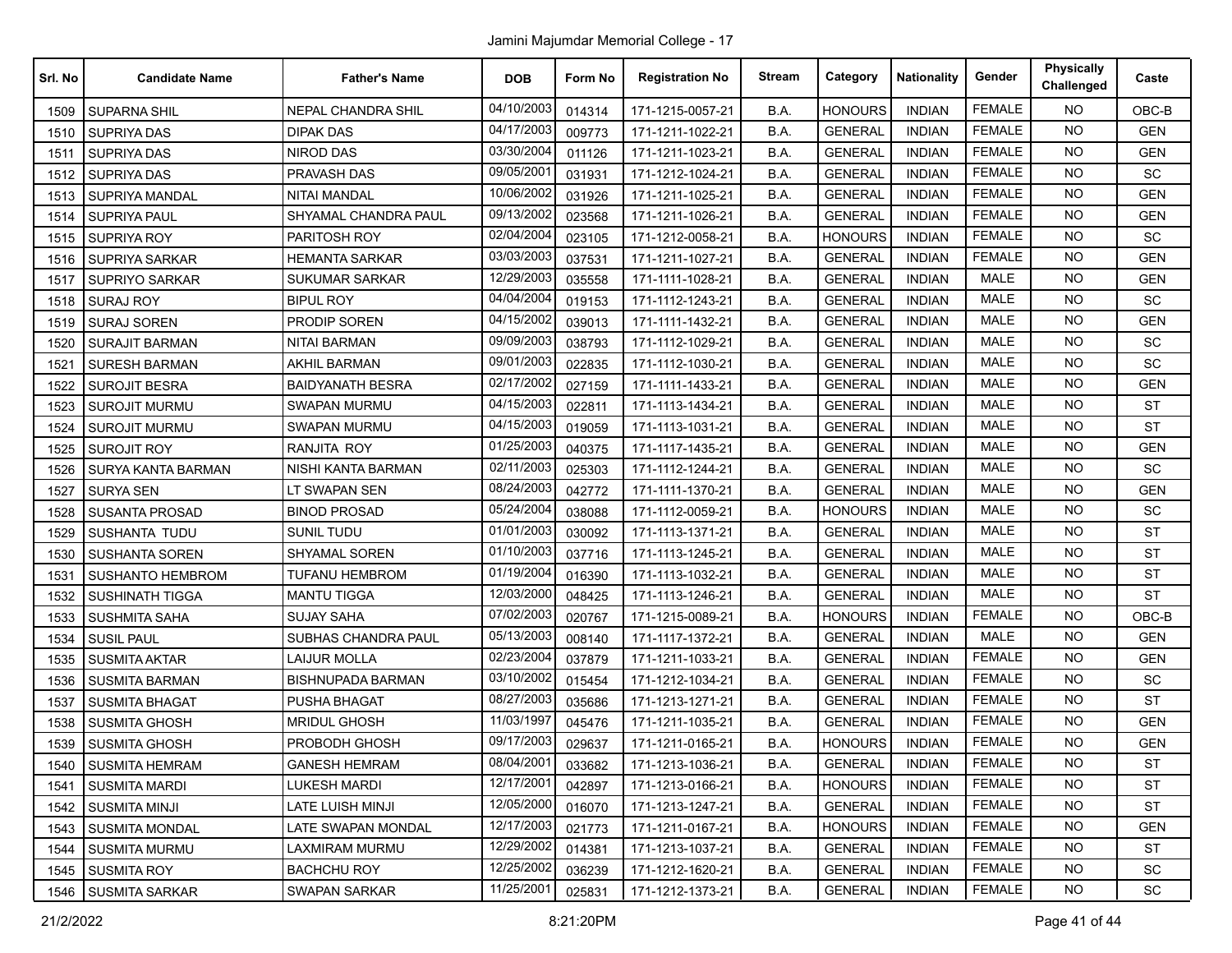| Srl. No | <b>Candidate Name</b>    | <b>Father's Name</b>      | <b>DOB</b> | Form No | <b>Registration No</b> | <b>Stream</b> | Category       | <b>Nationality</b> | Gender        | <b>Physically</b><br>Challenged | Caste      |
|---------|--------------------------|---------------------------|------------|---------|------------------------|---------------|----------------|--------------------|---------------|---------------------------------|------------|
| 1547    | <b>SUSMITA SOREN</b>     | <b>RAMESH SOREN</b>       | 12/22/2003 | 032395  | 171-1213-1038-21       | B.A.          | <b>GENERAL</b> | <b>INDIAN</b>      | <b>FEMALE</b> | <b>NO</b>                       | <b>ST</b>  |
| 1548    | <b>SUSMITA SUTRADHAR</b> | <b>SHYAMAL SUTRADHAR</b>  | 09/18/2003 | 023390  | 171-1215-0168-21       | B.A.          | <b>HONOURS</b> | <b>INDIAN</b>      | <b>FEMALE</b> | <b>NO</b>                       | OBC-B      |
| 1549    | <b>SUSMITA TUDU</b>      | <b>MANESH TUDU</b>        | 05/08/2004 | 031811  | 171-1213-1039-21       | B.A.          | <b>GENERAL</b> | <b>INDIAN</b>      | <b>FEMALE</b> | <b>NO</b>                       | <b>ST</b>  |
| 1550    | <b>SUVO SUTRADHAR</b>    | <b>SUDIP SUTRADHAR</b>    | 10/08/2001 | 040092  | 171-1111-1040-21       | B.A.          | <b>GENERAL</b> | <b>INDIAN</b>      | <b>MALE</b>   | <b>NO</b>                       | <b>GEN</b> |
| 1551    | <b>SWAPAN BARMAN</b>     | <b>BIPIN BARMAN</b>       | 02/22/2000 | 021933  | 171-1112-1041-21       | B.A.          | <b>GENERAL</b> | <b>INDIAN</b>      | <b>MALE</b>   | <b>NO</b>                       | SC         |
| 1552    | SWAPNA BARMAN            | <b>KARTIK BARMAN</b>      | 05/26/2003 | 028080  | 171-1212-1042-21       | B.A.          | <b>GENERAL</b> | <b>INDIAN</b>      | <b>FEMALE</b> | <b>NO</b>                       | <b>SC</b>  |
| 1553    | <b>SWAPNA HEMROM</b>     | <b>SUNIL HEMROM</b>       | 01/12/2004 | 030119  | 171-1213-1563-21       | B.A.          | <b>GENERAL</b> | <b>INDIAN</b>      | <b>FEMALE</b> | <b>NO</b>                       | <b>ST</b>  |
| 1554    | <b>SWAPNA KISKU</b>      | <b>MUSAI KISKU</b>        | 09/17/1999 | 037391  | 171-1213-1248-21       | B.A.          | <b>GENERAL</b> | <b>INDIAN</b>      | <b>FEMALE</b> | <b>NO</b>                       | <b>ST</b>  |
| 1555    | SWAPNA PAHAN             | RAMPADA PAHAN             | 10/28/2000 | 031280  | 171-1213-1043-21       | B.A.          | <b>GENERAL</b> | <b>INDIAN</b>      | <b>FEMALE</b> | <b>NO</b>                       | <b>ST</b>  |
| 1556    | <b>SWAPNA PAL</b>        | PRABHAS PAL               | 03/27/2003 | 008453  | 171-1215-1503-21       | B.A.          | <b>GENERAL</b> | <b>INDIAN</b>      | <b>FEMALE</b> | <b>NO</b>                       | OBC-B      |
| 1557    | SWARNA HALDAR            | RATAN HALDAR              | 01/30/2003 | 028882  | 171-1212-1044-21       | B.A.          | <b>GENERAL</b> | <b>INDIAN</b>      | <b>FEMALE</b> | <b>NO</b>                       | SC         |
| 1558    | <b>SWARUP DAS</b>        | <b>ARUP CHANDRA DAS</b>   | 04/30/2003 | 031742  | 171-1111-1045-21       | B.A.          | <b>GENERAL</b> | <b>INDIAN</b>      | <b>MALE</b>   | <b>NO</b>                       | <b>GEN</b> |
| 1559    | <b>TACHHLIMA KHATUN</b>  | <b>TOFAJJAL MONDAL</b>    | 04/24/2003 | 021154  | 171-1211-1046-21       | B.A.          | <b>GENERAL</b> | <b>INDIAN</b>      | <b>FEMALE</b> | <b>NO</b>                       | <b>GEN</b> |
| 1560    | TACHRINA SARKAR          | <b>ABUTAHER SARKAR</b>    | 07/14/2003 | 018654  | 171-1214-1047-21       | B.A.          | <b>GENERAL</b> | <b>INDIAN</b>      | <b>FEMALE</b> | <b>NO</b>                       | OBC-A      |
| 1561    | <b>TAIMUR SARDAR</b>     | <b>NAJIMUL SARDAR</b>     | 05/15/2002 | 041206  | 171-1111-1436-21       | B.A.          | <b>GENERAL</b> | <b>INDIAN</b>      | MALE          | <b>NO</b>                       | <b>GEN</b> |
| 1562    | <b>TAJMIN SARKAR</b>     | KORBAN ALI SARKAR         | 05/11/2002 | 042905  | 171-1214-1249-21       | B.A.          | <b>GENERAL</b> | <b>INDIAN</b>      | <b>FEMALE</b> | <b>NO</b>                       | OBC-A      |
| 1563    | <b>TAJNUR KHATUN</b>     | <b>MAJAHAR MOLLA</b>      | 06/05/2001 | 014062  | 171-1214-1272-21       | B.A.          | <b>GENERAL</b> | <b>INDIAN</b>      | <b>FEMALE</b> | <b>NO</b>                       | OBC-A      |
| 1564    | <b>TAJNUR KHATUN</b>     | <b>MIJANUR MONDAL</b>     | 03/02/2002 | 042664  | 171-1211-1048-21       | B.A.          | <b>GENERAL</b> | <b>INDIAN</b>      | <b>FEMALE</b> | <b>NO</b>                       | <b>GEN</b> |
| 1565    | <b>TAJNUR KHATUN</b>     | TAMIJUDDIN MONDAL         | 08/30/2003 | 048203  | 171-1211-1374-21       | B.A.          | <b>GENERAL</b> | <b>INDIAN</b>      | <b>FEMALE</b> | NO                              | <b>GEN</b> |
| 1566    | <b>TAJRINA KHATUN</b>    | AYUB ALI MONDAL           | 04/20/2003 | 042012  | 171-1217-1564-21       | B.A.          | <b>GENERAL</b> | <b>INDIAN</b>      | <b>FEMALE</b> | <b>NO</b>                       | <b>GEN</b> |
| 1567    | <b>TAMA DAS</b>          | <b>PUTUL DAS</b>          | 02/11/2004 | 029633  | 171-1211-1049-21       | B.A.          | <b>GENERAL</b> | <b>INDIAN</b>      | <b>FEMALE</b> | <b>NO</b>                       | <b>GEN</b> |
| 1568    | <b>TAMANNA PARVIN</b>    | <b>GOLAM MOSTAFA</b>      | 01/01/2003 | 042608  | 171-1211-1050-21       | B.A.          | <b>GENERAL</b> | <b>INDIAN</b>      | <b>FEMALE</b> | <b>NO</b>                       | <b>GEN</b> |
| 1569    | <b>TAMANNA SARKAR</b>    | <b>HANIF UDDIN SARKAR</b> | 03/20/2004 | 032517  | 171-1211-1051-21       | B.A.          | <b>GENERAL</b> | <b>INDIAN</b>      | <b>FEMALE</b> | <b>NO</b>                       | <b>GEN</b> |
| 1570    | <b>TAMANNA SARKAR</b>    | MD ABDUL OHAB MIYA        | 12/28/2003 | 020929  | 171-1211-1504-21       | B.A.          | <b>GENERAL</b> | <b>INDIAN</b>      | <b>FEMALE</b> | <b>NO</b>                       | <b>GEN</b> |
| 1571    | <b>TAMMANNA AKTAR</b>    | RAFIKUL MONDAL            | 08/13/2003 | 022910  | 171-1211-1052-21       | B.A.          | <b>GENERAL</b> | <b>INDIAN</b>      | <b>FEMALE</b> | <b>NO</b>                       | <b>GEN</b> |
| 1572    | TANAMITA BARMAN          | BHARAT BARMAN             | 05/25/2002 | 031154  | 171-1212-1053-21       | B.A.          | <b>GENERAL</b> | <b>INDIAN</b>      | <b>FEMALE</b> | <b>NO</b>                       | SC         |
| 1573    | <b>TANAY SARKAR</b>      | <b>RABIN SARKAR</b>       | 09/23/2002 | 026053  | 171-1111-1054-21       | B.A.          | <b>GENERAL</b> | <b>INDIAN</b>      | <b>MALE</b>   | <b>NO</b>                       | <b>GEN</b> |
| 1574    | TANIMA BARMAN            | UDAY BARMAN               | 04/18/2003 | 014721  | 171-1212-1055-21       | B.A.          | <b>GENERAL</b> | <b>INDIAN</b>      | <b>FEMALE</b> | <b>NO</b>                       | SC         |
| 1575    | <b>TANIMA MAHATO</b>     | <b>DHANESH MAHATO</b>     | 04/27/2002 | 031173  | 171-1211-1056-21       | B.A.          | <b>GENERAL</b> | <b>INDIAN</b>      | <b>FEMALE</b> | <b>NO</b>                       | <b>GEN</b> |
| 1576    | TANIYA KHATUN            | KAPIL UDDIN MONDAL        | 10/17/2002 | 022156  | 171-1211-1057-21       | B.A.          | <b>GENERAL</b> | <b>INDIAN</b>      | <b>FEMALE</b> | <b>NO</b>                       | <b>GEN</b> |
| 1577    | <b>TANIYA MONDAL</b>     | POSIDUL MONDAL            | 02/27/2004 | 021533  | 171-1211-1058-21       | B.A.          | <b>GENERAL</b> | <b>INDIAN</b>      | <b>FEMALE</b> | NO.                             | <b>GEN</b> |
|         | 1578   TANJINA KHATUN    | MIJANUR RAHAMAN MONDAL    | 03/07/2003 | 025442  | 171-1211-0216-21       | B.A.          | <b>GENERAL</b> | <b>INDIAN</b>      | FEMALE        | NO.                             | GEN        |
| 1579    | <b>TANJUM SARKAR</b>     | <b>ANOWAR SARKAR</b>      | 09/13/2003 | 032681  | 171-1211-1059-21       | B.A.          | <b>GENERAL</b> | <b>INDIAN</b>      | <b>FEMALE</b> | <b>NO</b>                       | <b>GEN</b> |
| 1580    | <b>TANMAY DAS</b>        | GOURANGA DAS              | 08/09/2003 | 030242  | 171-1111-1060-21       | B.A.          | <b>GENERAL</b> | <b>INDIAN</b>      | MALE          | <b>NO</b>                       | <b>GEN</b> |
| 1581    | <b>TANMAY HALDAR</b>     | ANIL HALDAR               | 04/30/2003 | 046091  | 171-1112-1437-21       | B.A.          | <b>GENERAL</b> | <b>INDIAN</b>      | MALE          | <b>NO</b>                       | SC         |
| 1582    | <b>TANMAY SARKAR</b>     | MANGAL SARKAR             | 05/05/2004 | 016199  | 171-1111-0060-21       | B.A.          | <b>HONOURS</b> | INDIAN             | MALE          | NO.                             | <b>GEN</b> |
| 1583    | <b>TANMAYEE SARKAR</b>   | KANAI SARKAR              | 03/08/2003 | 030671  | 171-1212-1061-21       | B.A.          | <b>GENERAL</b> | <b>INDIAN</b>      | <b>FEMALE</b> | <b>NO</b>                       | SC         |
| 1584    | <b>TANMOY MONDAL</b>     | <b>BIPUL MONDAL</b>       | 03/23/2001 | 006362  | 171-1115-0061-21       | B.A.          | <b>HONOURS</b> | <b>INDIAN</b>      | MALE          | NO                              | OBC-B      |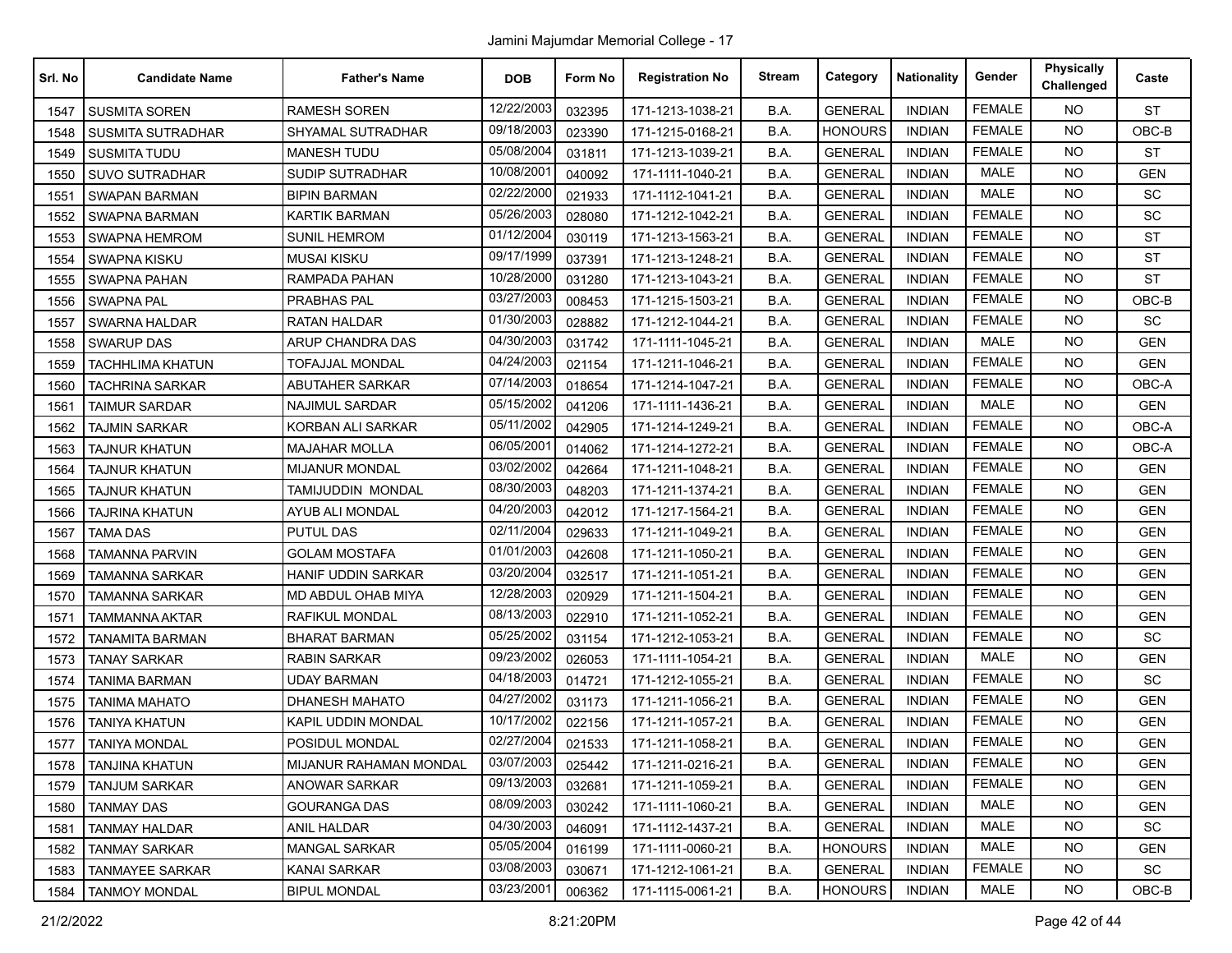| Srl. No | <b>Candidate Name</b>     | <b>Father's Name</b>         | <b>DOB</b> | Form No | <b>Registration No</b> | <b>Stream</b> | Category       | <b>Nationality</b> | Gender        | <b>Physically</b><br>Challenged | Caste      |
|---------|---------------------------|------------------------------|------------|---------|------------------------|---------------|----------------|--------------------|---------------|---------------------------------|------------|
| 1585    | <b>TANSHREE BARMAN</b>    | <b>SUDEB BARMAN</b>          | 07/08/2003 | 034703  | 171-1211-1375-21       | B.A.          | <b>GENERAL</b> | <b>INDIAN</b>      | <b>FEMALE</b> | <b>NO</b>                       | <b>GEN</b> |
| 1586    | <b>TANUSHREE MONDAL</b>   | PRASANTA MONDAL              | 04/17/2004 | 033620  | 171-1211-1505-21       | B.A.          | <b>GENERAL</b> | <b>INDIAN</b>      | <b>FEMALE</b> | <b>NO</b>                       | <b>GEN</b> |
| 1587    | <b>TANUSHREE ROY</b>      | <b>BIPLOB ROY</b>            | 12/24/2003 | 017400  | 171-1212-1250-21       | B.A.          | <b>GENERAL</b> | <b>INDIAN</b>      | <b>FEMALE</b> | <b>NO</b>                       | SC         |
| 1588    | <b>TANUSRI BARMAN</b>     | <b>BIKASH BARMAN</b>         | 02/03/2004 | 024453  | 171-1212-1062-21       | B.A.          | <b>GENERAL</b> | <b>INDIAN</b>      | <b>FEMALE</b> | <b>NO</b>                       | SC         |
| 1589    | <b>TAPAS BARMAN</b>       | <b>GANESH BARMAN</b>         | 06/04/2003 | 029013  | 171-1112-1063-21       | B.A.          | <b>GENERAL</b> | <b>INDIAN</b>      | <b>MALE</b>   | <b>NO</b>                       | SC         |
| 1590    | <b>TAPAS MURMU</b>        | <b>JOSEF MURMU</b>           | 09/26/2001 | 035898  | 171-1113-1376-21       | B.A.          | <b>GENERAL</b> | <b>INDIAN</b>      | <b>MALE</b>   | NO.                             | <b>ST</b>  |
| 1591    | <b>TAPASH MONDAL</b>      | <b>DHIREN CHANDRA MONDAL</b> | 12/14/2003 | 036157  | 171-1117-1064-21       | B.A.          | <b>GENERAL</b> | <b>INDIAN</b>      | <b>MALE</b>   | <b>NO</b>                       | <b>GEN</b> |
| 1592    | <b>TAPASHI HALDAR</b>     | <b>GOUR CHANDRA HALDAR</b>   | 08/24/2002 | 028298  | 171-1212-1065-21       | B.A.          | <b>GENERAL</b> | <b>INDIAN</b>      | <b>FEMALE</b> | <b>NO</b>                       | SC         |
| 1593    | TAPASI BARMAN             | <b>TAPAS BARMAN</b>          | 08/04/2003 | 029650  | 171-1212-1506-21       | B.A.          | <b>GENERAL</b> | <b>INDIAN</b>      | <b>FEMALE</b> | <b>NO</b>                       | SC         |
| 1594    | TAPASI BARMAN             | JITU BARMAN                  | 09/07/2002 | 018451  | 171-1212-0177-21       | B.A.          | <b>HONOURS</b> | <b>INDIAN</b>      | <b>FEMALE</b> | NO.                             | <b>SC</b>  |
| 1595    | <b>TAPOSI BARMAN</b>      | <b>KAMAL BARMAN</b>          | 06/21/2002 | 031968  | 171-1212-1251-21       | B.A.          | <b>GENERAL</b> | <b>INDIAN</b>      | <b>FEMALE</b> | <b>NO</b>                       | SC         |
| 1596    | <b>TARIKUL SARKAR</b>     | <b>TOFAYEL SARKAR</b>        | 02/07/2002 | 041631  | 171-1111-1252-21       | B.A.          | <b>GENERAL</b> | <b>INDIAN</b>      | <b>MALE</b>   | <b>NO</b>                       | <b>GEN</b> |
| 1597    | <b>TINKU PRAMANIK</b>     | PARIMAL PRAMANIK             | 11/17/2003 | 047756  | 171-1111-1507-21       | B.A.          | <b>GENERAL</b> | <b>INDIAN</b>      | MALE          | <b>NO</b>                       | <b>GEN</b> |
| 1598    | tinku Roy                 | <b>BHUPEN ROY</b>            | 06/06/2003 | 025822  | 171-1112-1066-21       | B.A.          | <b>GENERAL</b> | <b>INDIAN</b>      | <b>MALE</b>   | <b>NO</b>                       | <b>SC</b>  |
| 1599    | <b>TINKU ROY</b>          | <b>HRIDAY ROY</b>            | 08/01/2003 | 012289  | 171-1112-1253-21       | B.A.          | <b>GENERAL</b> | <b>INDIAN</b>      | <b>MALE</b>   | NO.                             | SC         |
| 1600    | <b>TITHI HALDER</b>       | <b>NARAYAN HALDER</b>        | 11/24/2003 | 018916  | 171-1211-1067-21       | B.A.          | <b>GENERAL</b> | <b>INDIAN</b>      | <b>FEMALE</b> | <b>NO</b>                       | <b>GEN</b> |
| 1601    | <b>TITHI SAHA</b>         | <b>SANKAR SAHA</b>           | 06/30/2002 | 012887  | 171-1211-0062-21       | B.A.          | <b>HONOURS</b> | <b>INDIAN</b>      | <b>FEMALE</b> | NO.                             | <b>GEN</b> |
| 1602    | <b>TITHI SARKAR</b>       | <b>TARUN SARKAR</b>          | 06/05/2003 | 042591  | 171-1211-1254-21       | B.A.          | <b>GENERAL</b> | <b>INDIAN</b>      | <b>FEMALE</b> | <b>NO</b>                       | <b>GEN</b> |
| 1603    | <b>TIYA MAHATA</b>        | <b>DILIP MAHATA</b>          | 02/04/2003 | 033463  | 171-1211-1068-21       | B.A.          | <b>GENERAL</b> | <b>INDIAN</b>      | <b>FEMALE</b> | NO.                             | <b>GEN</b> |
| 1604    | <b>TOMI BARMAN</b>        | <b>AJAY BARMAN</b>           | 08/14/2001 | 026154  | 171-1212-1069-21       | B.A.          | <b>GENERAL</b> | <b>INDIAN</b>      | <b>FEMALE</b> | <b>NO</b>                       | SC         |
| 1605    | <b>TOMI MONDAL</b>        | <b>BIDYUT MONDAL</b>         | 10/14/2002 | 023746  | 171-1211-1377-21       | B.A.          | <b>GENERAL</b> | <b>INDIAN</b>      | <b>FEMALE</b> | NO.                             | <b>GEN</b> |
| 1606    | <b>TRAYEE SARKAR</b>      | <b>DINESH SARKAR</b>         | 11/30/2002 | 021940  | 171-1211-1378-21       | B.A.          | <b>GENERAL</b> | <b>INDIAN</b>      | <b>FEMALE</b> | <b>NO</b>                       | <b>GEN</b> |
| 1607    | <b>TRISHA ROY</b>         | PULAK KUMAR ROY              | 05/21/2003 | 027098  | 171-1212-0123-21       | B.A.          | <b>HONOURS</b> | <b>INDIAN</b>      | <b>FEMALE</b> | NO.                             | SC         |
| 1608    | <b>TRISHA SARKAR</b>      | RANJIT KUMAR SARKAR          | 03/05/2002 | 040764  | 171-1211-1379-21       | B.A.          | <b>GENERAL</b> | <b>INDIAN</b>      | <b>FEMALE</b> | <b>NO</b>                       | <b>GEN</b> |
| 1609    | <b>TUKAI BARMAN</b>       | <b>SITU BARMAN</b>           | 03/26/2004 | 036007  | 171-1112-1070-21       | B.A.          | <b>GENERAL</b> | <b>INDIAN</b>      | <b>MALE</b>   | NO.                             | SC         |
| 1610    | TUMPA MALI                | SWAPAN MALI                  | 04/09/2003 | 035375  | 171-1212-1071-21       | B.A.          | <b>GENERAL</b> | <b>INDIAN</b>      | <b>FEMALE</b> | NO.                             | <b>SC</b>  |
| 1611    | <b>TUMPA PAHAN</b>        | <b>SUBAL PAHAN</b>           | 12/11/2003 | 031030  | 171-1213-1072-21       | B.A.          | <b>GENERAL</b> | <b>INDIAN</b>      | <b>FEMALE</b> | <b>NO</b>                       | <b>ST</b>  |
| 1612    | <b>TUSHAR MONDAL</b>      | ABDUL MANNAN MONDAL          | 07/25/2002 | 021547  | 171-1111-0063-21       | B.A.          | <b>HONOURS</b> | <b>INDIAN</b>      | <b>MALE</b>   | <b>NO</b>                       | <b>GEN</b> |
| 1613    | <b>UCHHUP NABI MONDAL</b> | MD HOSSEIN MONDAL            | 11/25/2003 | 041639  | 171-1111-1073-21       | B.A.          | <b>GENERAL</b> | <b>INDIAN</b>      | <b>MALE</b>   | NO.                             | <b>GEN</b> |
| 1614    | UDAY PROSAD               | BABUJI PROSAD                | 02/25/2004 | 030679  | 171-1112-1074-21       | B.A.          | <b>GENERAL</b> | <b>INDIAN</b>      | <b>MALE</b>   | <b>NO</b>                       | <b>SC</b>  |
| 1615    | <b>UDDHAB SARKAR</b>      | HARIDAS SARKAR               | 01/31/2001 | 023062  | 171-1112-1565-21       | B.A.          | <b>GENERAL</b> | <b>INDIAN</b>      | <b>MALE</b>   | <b>NO</b>                       | SC         |
|         | 1616   UJJAL MAJUMDAR     | NIKHIL MAJUMDAR              | 01/15/2003 | 043440  | 171-1117-1075-21       | B.A.          | <b>GENERAL</b> | <b>INDIAN</b>      | MALE          | NO.                             | <b>GEN</b> |
| 1617    | UJJAL MARDI               | <b>SANJILA MARDI</b>         | 02/25/2004 | 016895  | 171-1113-0169-21       | B.A.          | <b>HONOURS</b> | <b>INDIAN</b>      | <b>MALE</b>   | <b>NO</b>                       | <b>ST</b>  |
| 1618    | UJJAL ROY                 | <b>KANU ROY</b>              | 09/11/2002 | 021481  | 171-1112-0191-21       | B.A.          | <b>HONOURS</b> | <b>INDIAN</b>      | MALE          | <b>NO</b>                       | SC         |
| 1619    | UJJAL ROY                 | UTTAM ROY                    | 11/12/2001 | 035150  | 171-1112-1508-21       | B.A.          | <b>GENERAL</b> | <b>INDIAN</b>      | MALE          | NO.                             | SC         |
| 1620    | <b>UMA MONDAL</b>         | <b>BIKASH MONDAL</b>         | 11/12/2003 | 015788  | 171-1211-0124-21       | B.A.          | <b>HONOURS</b> | <b>INDIAN</b>      | <b>FEMALE</b> | NO.                             | <b>GEN</b> |
| 1621    | <b>URMI SONAR</b>         | <b>JASIMUDDIN SONAR</b>      | 09/10/2002 | 040775  | 171-1211-1566-21       | B.A.          | <b>GENERAL</b> | <b>INDIAN</b>      | <b>FEMALE</b> | <b>NO</b>                       | <b>GEN</b> |
| 1622    | URMI TUDU                 | <b>MANTRI TUDU</b>           | 11/21/2002 | 044231  | 171-1213-1076-21       | B.A.          | <b>GENERAL</b> | <b>INDIAN</b>      | <b>FEMALE</b> | NO.                             | ST         |